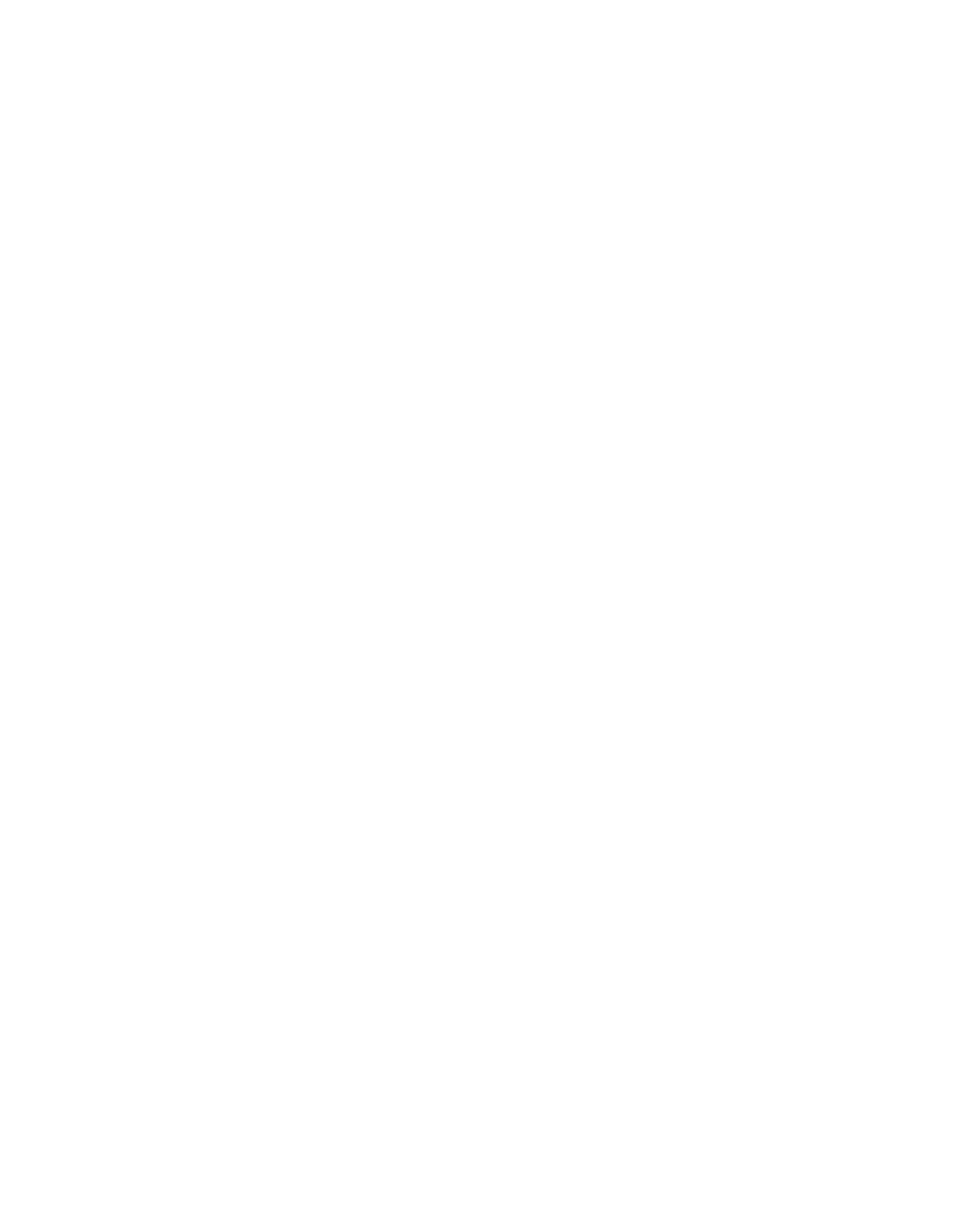## **SUBSTITUTE HOUSE BILL 1270** \_\_\_\_\_\_\_\_\_\_\_\_\_\_\_\_\_\_\_\_\_\_\_\_\_\_\_\_\_\_\_\_\_\_\_\_\_\_\_\_\_\_\_\_\_\_\_

\_\_\_\_\_\_\_\_\_\_\_\_\_\_\_\_\_\_\_\_\_\_\_\_\_\_\_\_\_\_\_\_\_\_\_\_\_\_\_\_\_\_\_\_\_\_\_

Passed Legislature - 1991 Regular Session

### **State of Washington 52nd Legislature 1991 Regular Session**

**By** House Committee on Appropriations (originally sponsored by Representatives Spanel, Silver, Hine, Paris, May, P. Johnson, Winsley, Hochstatter, Nealey, Wynne, Edmondson, Bowman, D. Sommers, Betrozoff, Wood, Horn, Miller, Ballard, McLean and Basich).

Read first time February 6, 1991.

| $\mathbf{1}$   |               |               | AN ACT Relating to reorganizing the statutes governing the state's                  |               |            |               |
|----------------|---------------|---------------|-------------------------------------------------------------------------------------|---------------|------------|---------------|
| $\overline{2}$ | retirement    |               | system; amending RCW 41.26.005,                                                     |               | 41.26.030, | 41.26.035,    |
| $\mathsf{3}$   | 41.26.040,    | 41.26.060,    | 41.26.080,                                                                          | 41.26.090,    | 41.26.120, | 41.26.130,    |
| $\overline{4}$ | 41.26.140,    | 41.26.150,    | 41.26.160,                                                                          | 41.26.170,    | 41.26.180, | 41.26.190,    |
| 5              | $41.26.240$ , | 41.26.280,    | 41.26.410,                                                                          | $41.32.005$ , | 41.32.010, | 41.32.030,    |
| 6              | $41.32.120$ , | 41.32.130,    | 41.32.160,                                                                          | 41.32.190,    | 41.32.230, | 41.32.240,    |
| 7              | 41.32.242,    | 41.32.260,    | 41.32.300,                                                                          | 41.32.310,    | 41.32.330, | 41.32.340,    |
| 8              | 41.32.350,    | 41.32.360,    | $41.32.366$ ,                                                                       | 41.32.390,    | 41.32.405, | 41.32.420,    |
| 9              | 41.32.430,    | 41.32.480,    | 41.32.4945,                                                                         | 41.32.498,    | 41.32.499, | 41.32.500,    |
| 10             | 41.32.520,    | 41.32.522,    | 41.32.523,                                                                          | 41.32.540,    | 41.32.550, | 41.32.590,    |
| 11             | 41.32.610,    | 41.32.620,    | 41.32.630,                                                                          | 41.32.780,    | 41.32.790, | 41.40.005,    |
| 12             | 41.40.010,    | $41.40.020$ , | 41.40.080,                                                                          | 41.40.083,    | 41.40.100, | 41.40.110,    |
| 13             | 41.40.130,    | 41.40.160,    | 41.40.170,                                                                          | 41.40.195,    | 41.40.200, | $41.40.220$ , |
| 14             | $41.40.230$ , | $41.40.235$ , | $41.40.250$ ,                                                                       | $41.40.260$ , | 41.40.280, | 41.40.310,    |
| 15             |               |               | $41.40.320$ , $41.40.340$ , $41.40.350$ , $41.40.363$ , $41.40.380$ , $41.40.410$ , |               |            |               |
| 16             |               |               | 41.40.412, 41.40.440, 41.40.450, 41.40.610, 41.40.625, 41.40.670, and               |               |            |               |
| 17             |               |               | 41.40.710; amending 1990 c 274 s 19 (uncodified); reenacting and                    |               |            |               |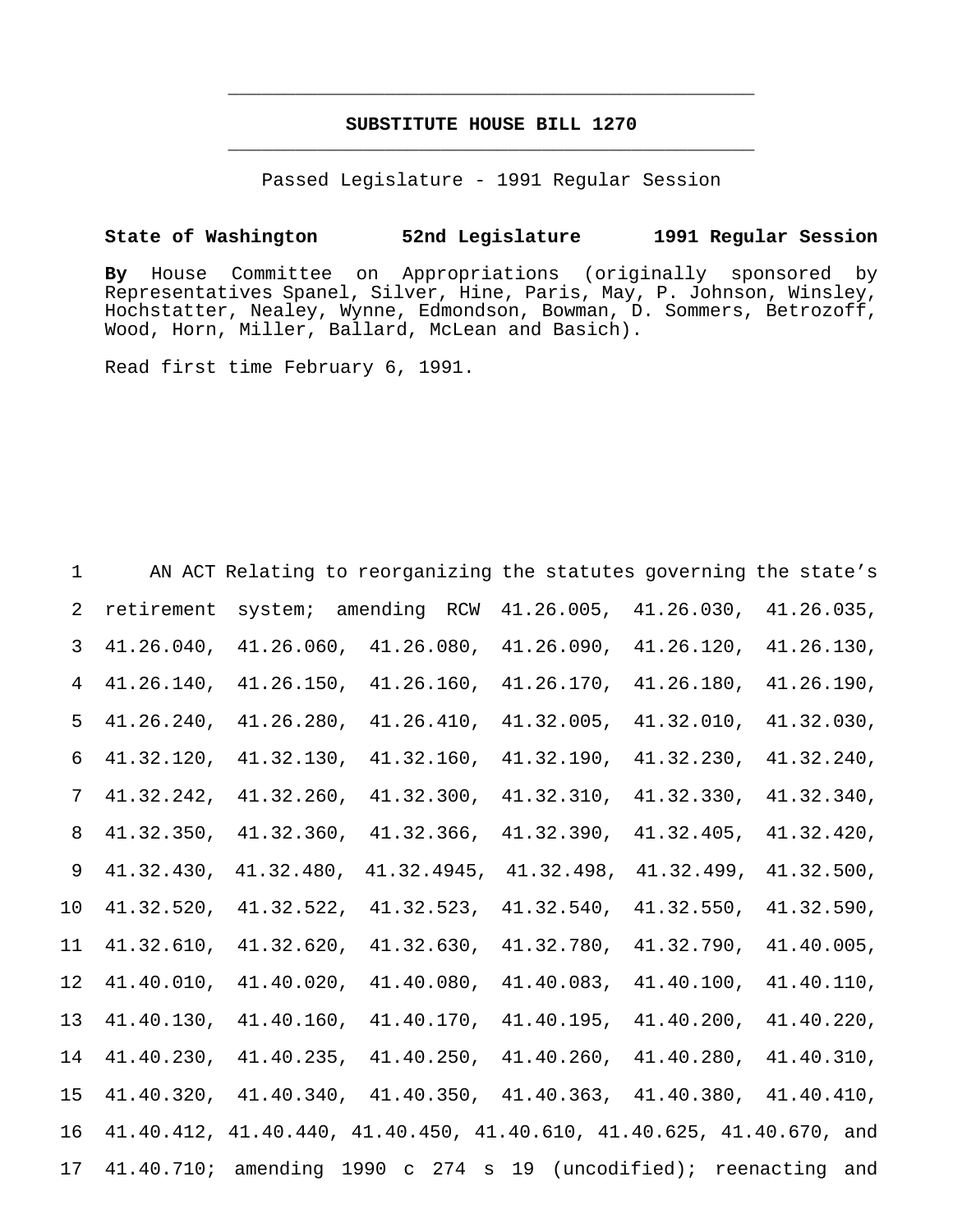| 1              |                  | amending RCW 41.40.005; adding new sections to chapter 41.26 RCW;                    |                            |                       |                                                         |             |
|----------------|------------------|--------------------------------------------------------------------------------------|----------------------------|-----------------------|---------------------------------------------------------|-------------|
| 2              |                  | adding new sections to chapter 41.32 RCW; adding new sections to                     |                            |                       |                                                         |             |
| 3              |                  | chapter 41.40 RCW; adding new sections to chapter 41.50 RCW; creating                |                            |                       |                                                         |             |
| $\overline{4}$ | sections;<br>new | recodifying                                                                          | RCW                        | 41.26.060,            | 41.32.030,                                              | 41.32.120,  |
| 5              | 41.32.130,       | 41.32.190,                                                                           | 41.32.230,                 | 41.32.405,            | 41.32.420,                                              | 41.32.430,  |
| 6              | 41.32.830,       | 41.40.080,                                                                           | 41.40.083,                 | 41.40.100,            | 41.40.110,                                              | 41.40.350,  |
| 7              | 41.26.900,       | 41.26.910,                                                                           | 41.26.920,                 | 41.26.901,            | 41.26.921,                                              | 41.32.011,  |
| 8              | 41.40.005,       | 41.40.010,                                                                           | 41.40.020,                 | 41.40.120,            | 41.40.123,                                              | 41.40.130,  |
| 9              | 41.40.165,       | 41.40.223,                                                                           | 41.40.340,                 | 41.40.361,            | 41.40.370,                                              | 41.40.380,  |
| 10             | 41.40.400,       | 41.40.403,                                                                           | 41.40.410,                 | 41.40.412,            | 41.40.414,                                              | 41.40.420,  |
| 11             | 41.40.440,       | 41.40.450,                                                                           | 41.40.530,                 | 41.40.540,            | 41.40.542,                                              | 41.40.800,  |
| 12             | 41.40.810,       | 41.40.150,                                                                           | 41.40.160,                 | 41.40.170,            | 41.40.180,                                              | 41.40.185,  |
| 13             | 41.40.188,       | 41.40.190,                                                                           | 41.40.193,                 | 41.40.195,            | 41.40.198,                                              | 41.40.1981, |
| 14             | 41.40.200,       | 41.40.210,                                                                           | 41.40.220,                 | 41.40.230,            | 41.40.235,                                              | 41.40.250,  |
| 15             | 41.40.260,       | 41.40.270,                                                                           | 41.40.280,                 | 41.40.300,            | 41.40.310,                                              | 41.40.320,  |
| 16             | 41.40.325,       | 41.40.330,                                                                           | 41.40.363,                 | 41.40.610,            | 41.40.620,                                              | 41.40.625,  |
| 17             | 41.40.630,       | 41.40.640,                                                                           | 41.40.650,                 | 41.40.660,            | 41.40.670,                                              | 41.40.680,  |
| 18             | 41.40.690,       | 41.40.700,                                                                           |                            | 41.40.710, 41.40.720, | 41.40.730,                                              | 41.40.740,  |
| 19             | 41.40.900,       | and                                                                                  | 41.40.920; decodifying RCW |                       | 41.26.043,                                              | 41.26.051,  |
| 20             |                  | $41.26.310$ , $41.26.400$ , $41.26.475$ , $41.26.560$ , $41.32.015$ , $41.32.243$ ,  |                            |                       |                                                         |             |
| 21             |                  | $41.32.2431, 41.32.2432, 41.32.245, 41.32.250, 41.32.265, 41.32.280,$                |                            |                       |                                                         |             |
| 22             |                  | $41.32.290, 41.32.310, 41.32.365, 41.32.486, 41.32.491, 41.32.492,$                  |                            |                       |                                                         |             |
| 23             | 41.32.494,       |                                                                                      |                            |                       | 41.32.4943, 41.32.560, 41.32.561, 41.32.567, 41.32.583, |             |
| 24             |                  | $41.32.750$ , $41.40.011$ , $41.40.022$ , $41.40.135$ , $41.40.138$ , $41.40.1982$ , |                            |                       |                                                         |             |
| 25             |                  | $41.40.199$ , $41.40.225$ , $41.40.405$ , $41.40.406$ , $41.40.407$ , $41.40.411$ ,  |                            |                       |                                                         |             |
| 26             |                  | $41.40.500, 41.40.501, 41.40.502, 41.40.503, 41.40.504, 41.40.505,$                  |                            |                       |                                                         |             |
| 27             |                  | $41.40.506$ , $41.40.507$ , $41.40.509$ , $41.40.515$ , $41.40.516$ , $41.40.517$ ,  |                            |                       |                                                         |             |
| 28             |                  | $41.40.518$ , $41.40.519$ , $41.40.520$ , $41.40.521$ , $41.40.522$ , $41.40.527$ ,  |                            |                       |                                                         |             |
| 29             |                  | 41.40.535, and 41.40.600; and repealing RCW 2.10.095, 2.12.070,                      |                            |                       |                                                         |             |
| 30             |                  | $2.12.080, 41.04.065, 41.26.065, 41.26.070, 41.26.320, 41.26.330,$                   |                            |                       |                                                         |             |
|                | SHB 1270.SL      |                                                                                      |                            | p. 2 of 130           |                                                         |             |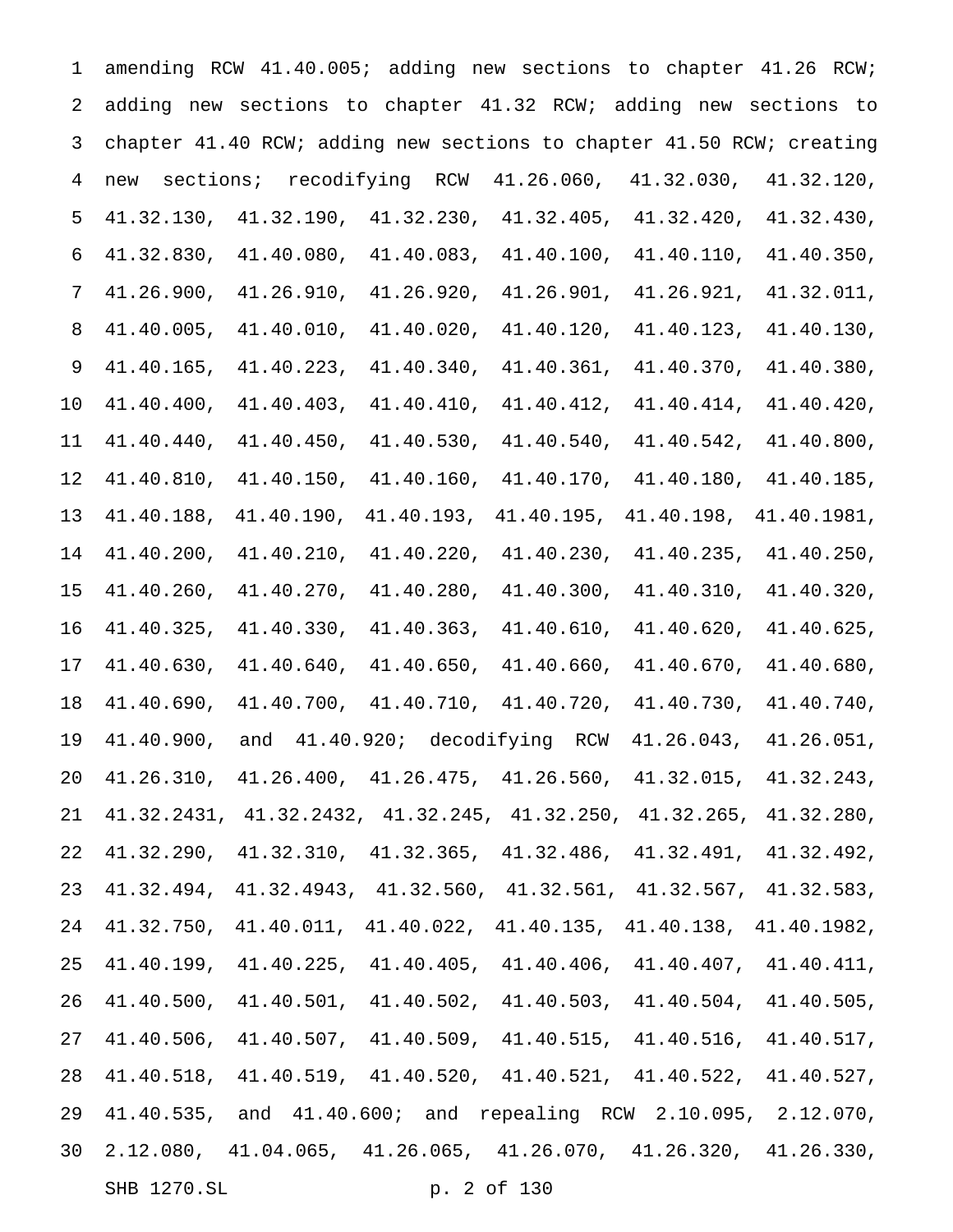41.26.600, 41.32.045, 41.32.140, 41.32.170, 41.32.180, 41.32.201, 41.32.202, 41.32.203, 41.32.207, 41.32.220, 41.32.320, 41.32.401, 41.32.440, 41.32.4944, 41.32.565, 41.32.600, 41.32.610, 41.32.620, 41.32.630, 41.32.650, 41.40.072, 41.40.075, 41.40.077, 41.40.090, 41.40.155, 43.43.170, 43.43.175, 43.43.180, 43.43.190, and 43.43.225.

BE IT ENACTED BY THE LEGISLATURE OF THE STATE OF WASHINGTON:

 NEW SECTION. **Sec. 1.** (1) The legislature intends to reorganize chapter 41.26 RCW. The goals of this reorganization are to: (a) Arrange provisions relating to the Washington law enforcement officers' and fire fighters' retirement system plan I, the Washington law enforcement officers' and fire fighters' retirement system plan II, and those provisions relating to both plan I and plan II into three separate subchapters within chapter 41.26 RCW; (b) decodify or repeal obsolete statutes; (c) update references to the retirement board to refer to either the department of retirement systems or the director of that department, as appropriate; (d) make all references gender 17 neutral; and (e) recodify administrative provisions. The legislature does not intend to make substantive changes in the meaning, interpretation, court construction, or constitutionality of any provision of chapter 41.26 RCW or other statutory provisions or rules adopted under those provisions.

 (2) The legislature intends to reorganize chapter 41.32 RCW. The goals of this reorganization are to: (a) Arrange provisions relating to the Washington teachers' retirement system plan I, the Washington teachers' retirement system plan II, and both plan I and plan II into three separate subchapters within chapter 41.32 RCW; (b) decodify or repeal obsolete statutes; (c) update references to the retirement board to refer to either the department of retirement systems or the director

p. 3 of 130 SHB 1270.SL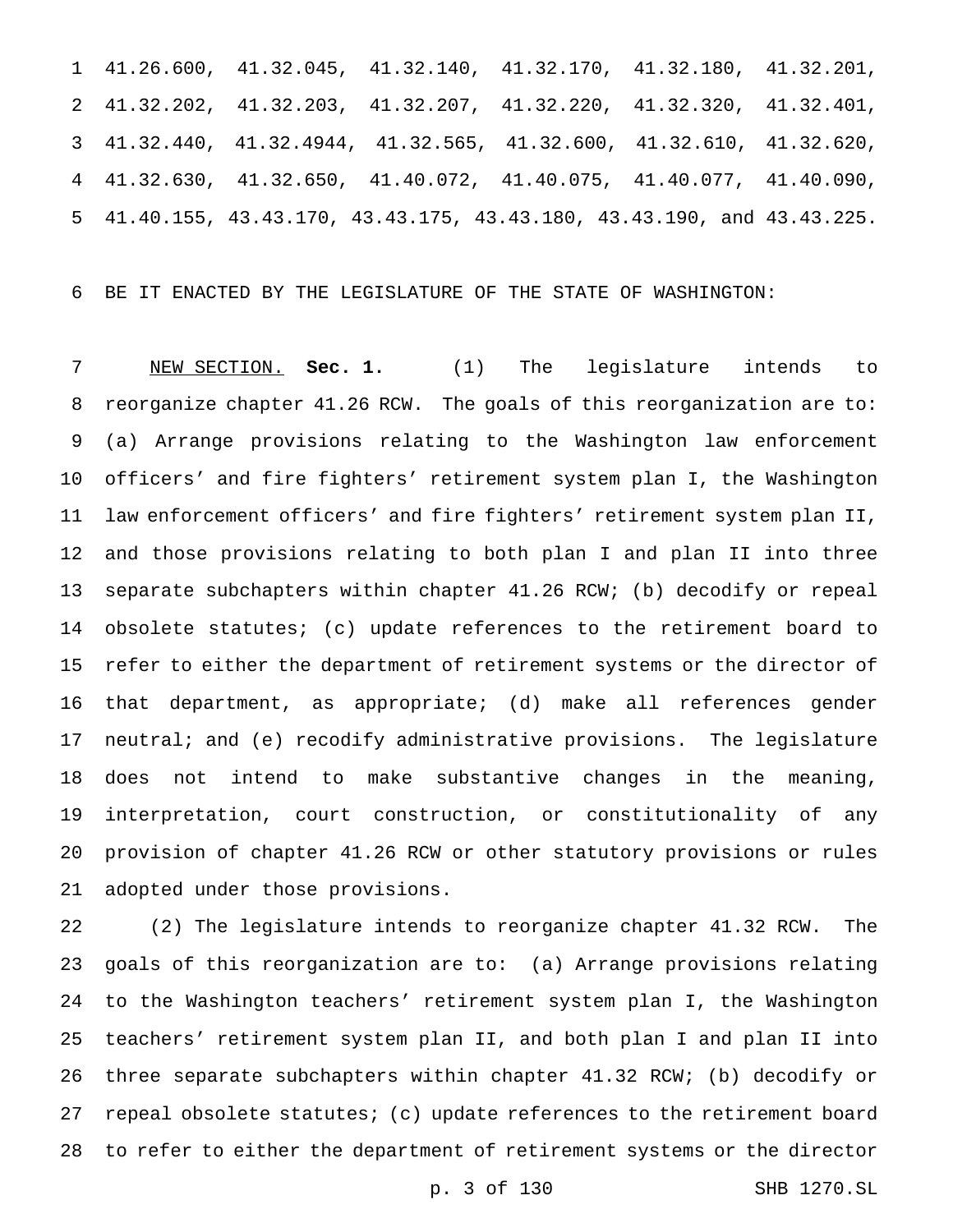of that department, as appropriate; (d) make all references gender neutral; and (e) recodify administrative provisions. The legislature does not intend to make substantive changes in the meaning, interpretation, court construction, or constitutionality of any provision of chapter 41.32 RCW or other statutory provisions or rules adopted under those provisions.

 (3) The legislature intends to reorganize chapter 41.40 RCW. The goals of this reorganization are to: (a) Arrange provisions relating to the public employees' retirement system plan I, the public employees' retirement system plan II, and both plan I and plan II into three separate subchapters within chapter 41.40 RCW; (b) decodify obsolete statutes; (c) update references to the retirement board to refer to either the department of retirement systems or the director of that department, as appropriate; (d) make all references gender neutral; and (e) recodify administrative provisions. The legislature does not intend to make substantive changes in the meaning, interpretation, court construction, or constitutionality of any provision of chapter 41.40 RCW or other statutory provisions or rules adopted under those provisions.

 (4) This act is technical in nature and shall not have the effect of terminating or in any way modifying any rights, proceedings, or liabilities, civil or criminal, which exist on the effective date of this section.

 NEW SECTION. **Sec. 2.** If any section of the Revised Code of Washington amended by this act is also amended by any other session law enacted during the same session of the legislature, each without reference to the other, to the extent that the amendatory changes conflict so that the section cannot be published with all amendments incorporated therein, the conflicting portion of the section amended by SHB 1270.SL p. 4 of 130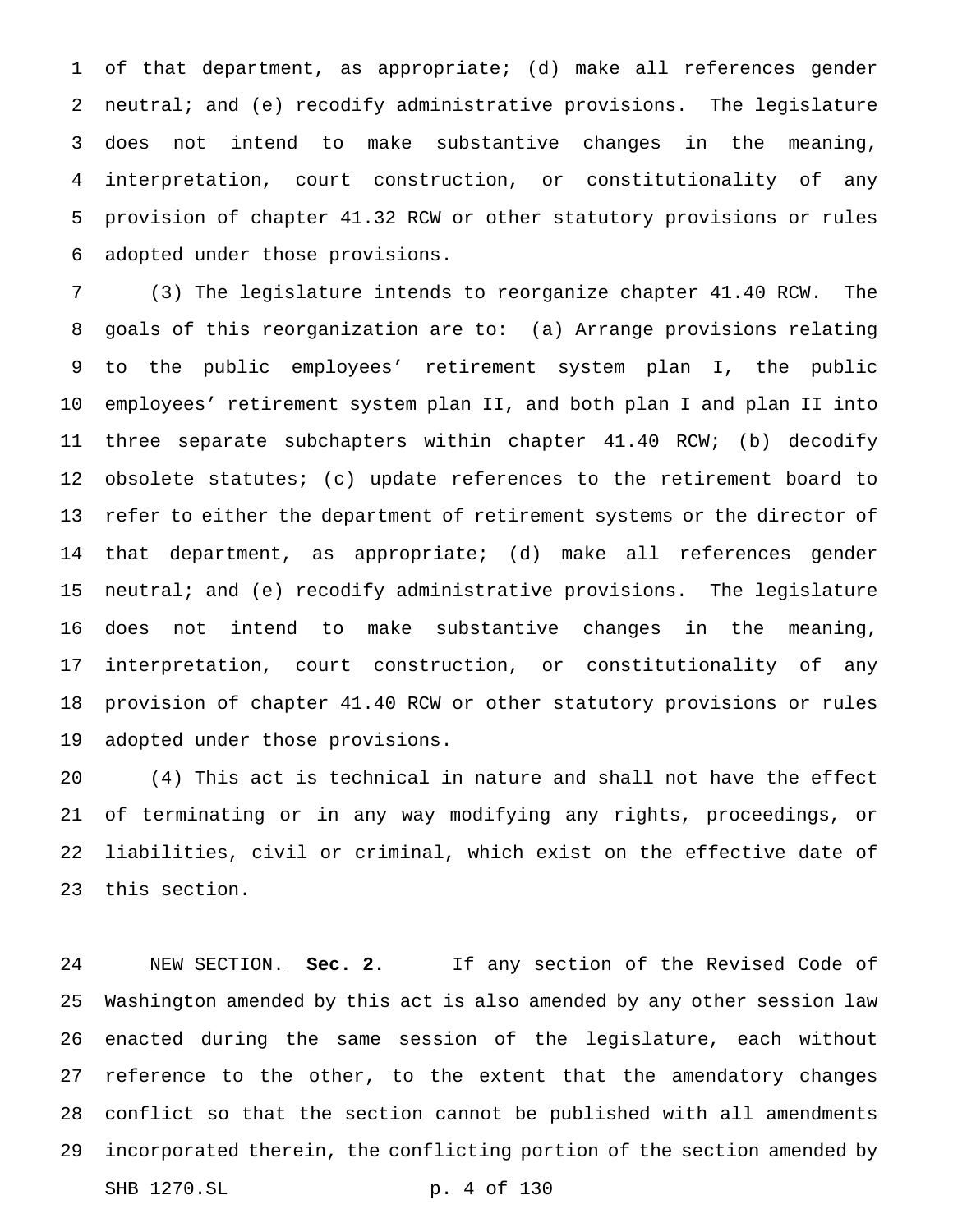this act shall not be given effect, and shall be omitted by the code reviser from the publication of the official code and be so noted. NEW SECTION. **Sec. 3.** The following acts or parts of acts are each repealed: (1) RCW 2.10.095 and 1984 c 184 s 3; (2) RCW 2.12.070 and 1981 c 3 s 23, 1955 c 221 s 1, & 1937 c 229 s 8; (3) RCW 2.12.080 and 1984 c 184 s 4; (4) RCW 41.04.065 and 1988 c 59 s 2; (5) RCW 41.26.065 and 1984 c 184 s 5; (6) RCW 41.26.070 and 1989 c 273 s 12, 1981 c 3 s 28, 1973 1st ex.s. c 103 s 2, 1971 ex.s. c 216 s 2, & 1969 ex.s. c 209 s 7; (7) RCW 41.26.320 and 1977 ex.s. c 294 s 19; (8) RCW 41.26.330 and 1977 ex.s. c 251 s 8; and (9) RCW 41.26.600 and 1983 c 283 s 2; (10) RCW 41.32.045 and 1984 c 184 s 6; (11) RCW 41.32.140 and 1947 c 80 s 14; (12) RCW 41.32.170 and 1955 c 274s4& 1947 c 80 s 17; (13) RCW 41.32.180 and 1969 ex.s. c 150s5& 1947 c 80 s 18; (14) RCW 41.32.201 and 1973 1st ex.s. c 103s3& 1961 c 297 s 2; (15) RCW 41.32.202 and 1973 1st ex.s. c 103s4& 1961 c 297 s 3; (16) RCW 41.32.203 and 1969 ex.s. c 150s7& 1961 c 297 s 4; (17) RCW 41.32.207 and 1981 c 3 s 29 & 1973 1st ex.s. c 103 s 15; (18) RCW 41.32.220 and 1969 ex.s. c 150s8& 1947 c 80 s 22; (19) RCW 41.32.320 and 1963 ex.s. c 14 s 6, 1955 c 274 s 13, & 1947 c 80 s 32; (20) RCW 41.32.401 and 1989 c 273 s 17, 1984 c 236 s 1, 1982 1st ex.s. c 52 s 9, 1980 c 87 s 15, & 1963 ex.s. c 14 s 11; (21) RCW 41.32.440 and 1947 c 80 s 44;

p. 5 of 130 SHB 1270.SL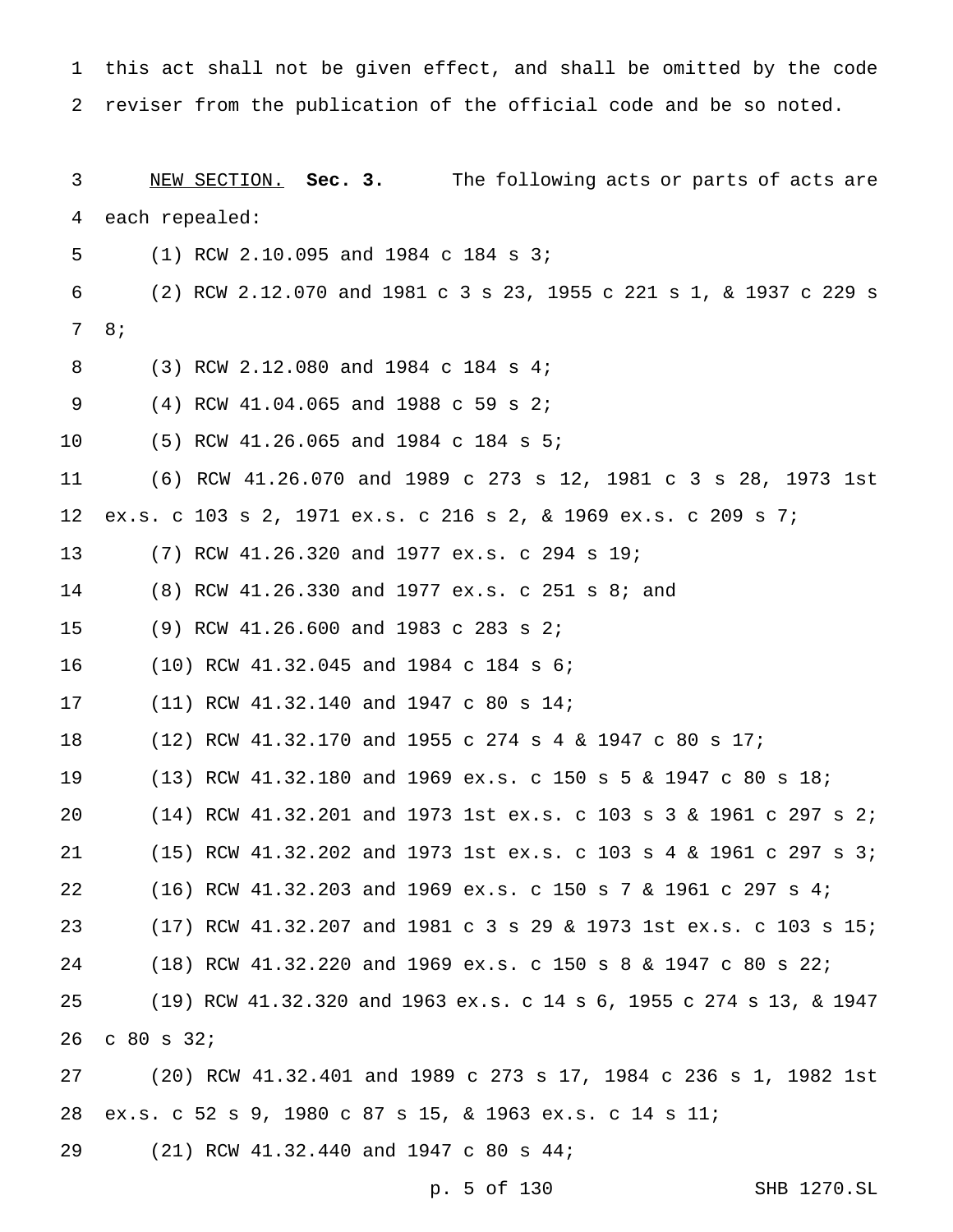| 1  |                      |  | (22) RCW 41.32.4944 and 1973 1st ex.s. c 189 s 5;                 |
|----|----------------------|--|-------------------------------------------------------------------|
| 2  |                      |  | $(23)$ RCW 41.32.565 and 1973 1st ex.s. c 190 s 1;                |
| 3  |                      |  | $(24)$ RCW 41.32.600 and 1947 c 80 s 60;                          |
| 4  |                      |  | (25) RCW 41.32.610 and 1947 c 80 s 61;                            |
| 5  |                      |  | (26) RCW 41.32.620 and 1947 c 80 s 62;                            |
| 6  |                      |  | (27) RCW 41.32.630 and 1947 c 80 s 63;                            |
| 7  |                      |  | (28) RCW 41.32.650 and 1971 c 81 s 104 & 1947 c 80 s 65;          |
| 8  |                      |  | (29) RCW 41.40.072 and 1981 c 3 s 30 & 1973 1st ex.s. c 103 s 16; |
| 9  |                      |  | (30) RCW 41.40.075 and 1981 c 3 s 31 & 1959 c 91 s 2;             |
| 10 |                      |  | (31) RCW 41.40.077 and 1977 ex.s. c 251 s 9;                      |
| 11 |                      |  | (32) RCW 41.40.090 and 1947 c 274 s 10;                           |
| 12 |                      |  | (33) RCW 41.40.155 and 1951 c 50 s 17;                            |
| 13 |                      |  | (34) RCW 43.43.170 and 1981 c 3 s 36, 1969 c 12 s 2, & 1965 c 8 s |
| 14 | 43.43.170;           |  |                                                                   |
| 15 |                      |  | (35) RCW 43.43.175 and 1981 c 3 s 37 & 1965 c 8 s 43.43.175;      |
| 16 |                      |  | (36) RCW 43.43.180 and 1965 c 8 s 43.43.180;                      |
| 17 |                      |  | (37) RCW 43.43.190 and 1965 c 8 s 43.43.190; and                  |
| 18 |                      |  | (38) RCW 43.43.225 and 1984 c 184 s 8.                            |
|    |                      |  |                                                                   |
| 19 | NEW SECTION. Sec. 4. |  | following<br>The<br>sections<br>each<br>are                       |
| 20 | decodified:          |  |                                                                   |
| 21 | RCW 41.26.043;       |  |                                                                   |
| 22 | RCW 41.26.051;       |  |                                                                   |
| 23 | RCW 41.26.310;       |  |                                                                   |
| 24 | RCW 41.26.400;       |  |                                                                   |
| 25 | RCW 41.26.475;       |  |                                                                   |
| 26 | RCW 41.26.560;       |  |                                                                   |
| 27 | RCW 41.32.015;       |  |                                                                   |
| 28 | RCW 41.32.243;       |  |                                                                   |
| 29 | RCW 41.32.2431;      |  |                                                                   |
|    | SHB 1270.SL          |  | p. 6 of 130                                                       |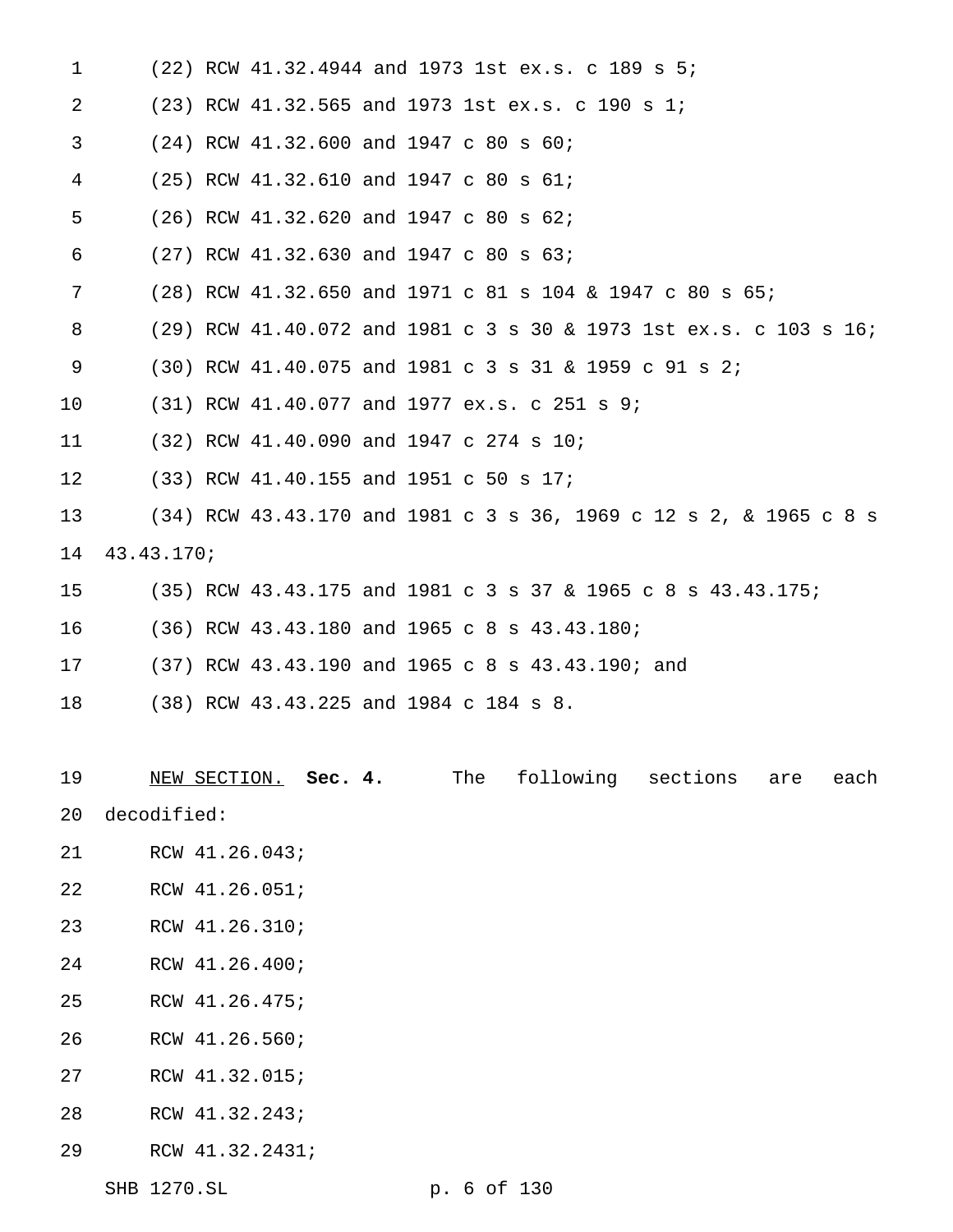| 1  | RCW 41.32.2432; |
|----|-----------------|
| 2  | RCW 41.32.245;  |
| 3  | RCW 41.32.250;  |
| 4  | RCW 41.32.265;  |
| 5  | RCW 41.32.280;  |
| 6  | RCW 41.32.290;  |
| 7  | RCW 41.32.310;  |
| 8  | RCW 41.32.365;  |
| 9  | RCW 41.32.486;  |
| 10 | RCW 41.32.491;  |
| 11 | RCW 41.32.492;  |
| 12 | RCW 41.32.494;  |
| 13 | RCW 41.32.4943; |
| 14 | RCW 41.32.560;  |
| 15 | RCW 41.32.561;  |
| 16 | RCW 41.32.567;  |
| 17 | RCW 41.32.583;  |
| 18 | RCW 41.32.750;  |
| 19 | RCW 41.40.011;  |
| 20 | RCW 41.40.022;  |
| 21 | RCW 41.40.135;  |
| 22 | RCW 41.40.138;  |
| 23 | RCW 41.40.1982; |
| 24 | RCW 41.40.199;  |
| 25 | RCW 41.40.225;  |
| 26 | RCW 41.40.405;  |
| 27 | RCW 41.40.406;  |
| 28 | RCW 41.40.407;  |
| 29 | RCW 41.40.411;  |
| 30 | RCW 41.40.500;  |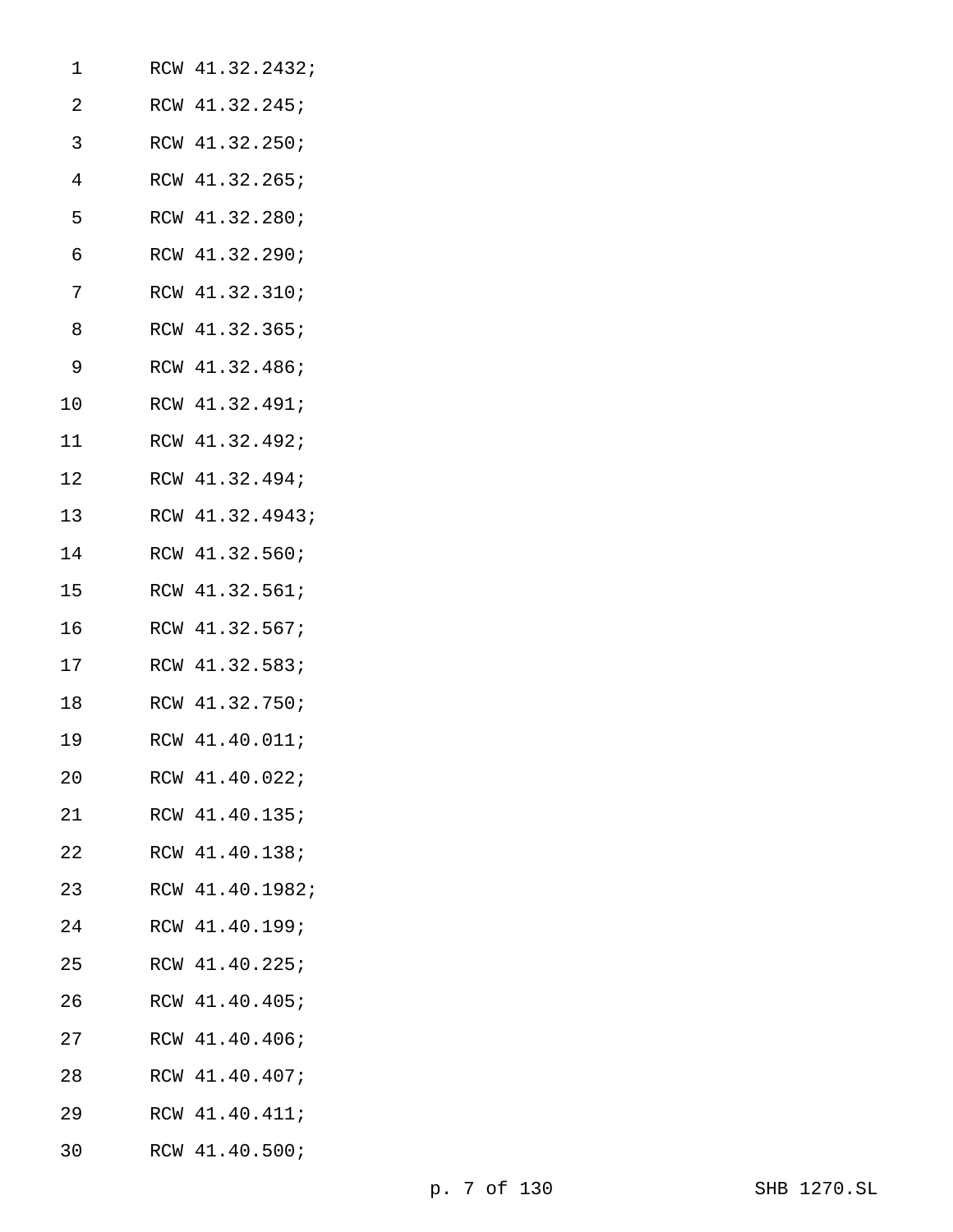| RCW 41.40.501; |
|----------------|
| RCW 41.40.502; |
| RCW 41.40.503; |
| RCW 41.40.504; |
| RCW 41.40.505; |
| RCW 41.40.506; |
| RCW 41.40.507; |
| RCW 41.40.509; |
| RCW 41.40.515; |
| RCW 41.40.516; |
| RCW 41.40.517; |
| RCW 41.40.518; |
| RCW 41.40.519; |
| RCW 41.40.520; |
| RCW 41.40.521; |
| RCW 41.40.522; |
|                |

- RCW 41.40.527;
- RCW 41.40.535; and
- RCW 41.40.600.

 NEW SECTION. **Sec. 5.** RCW 41.26.060 is recodified as a section in chapter 41.50 RCW.

 NEW SECTION. **Sec. 6.** The following sections are each recodified as sections in chapter 41.50 RCW:

 RCW 41.32.030, 41.32.120, 41.32.130, 41.32.190, 41.32.230, 41.32.405, 41.32.420, 41.32.430, and 41.32.830.

 NEW SECTION. **Sec. 7.** The following sections are each recodified as sections in chapter 41.50 RCW: SHB 1270.SL p. 8 of 130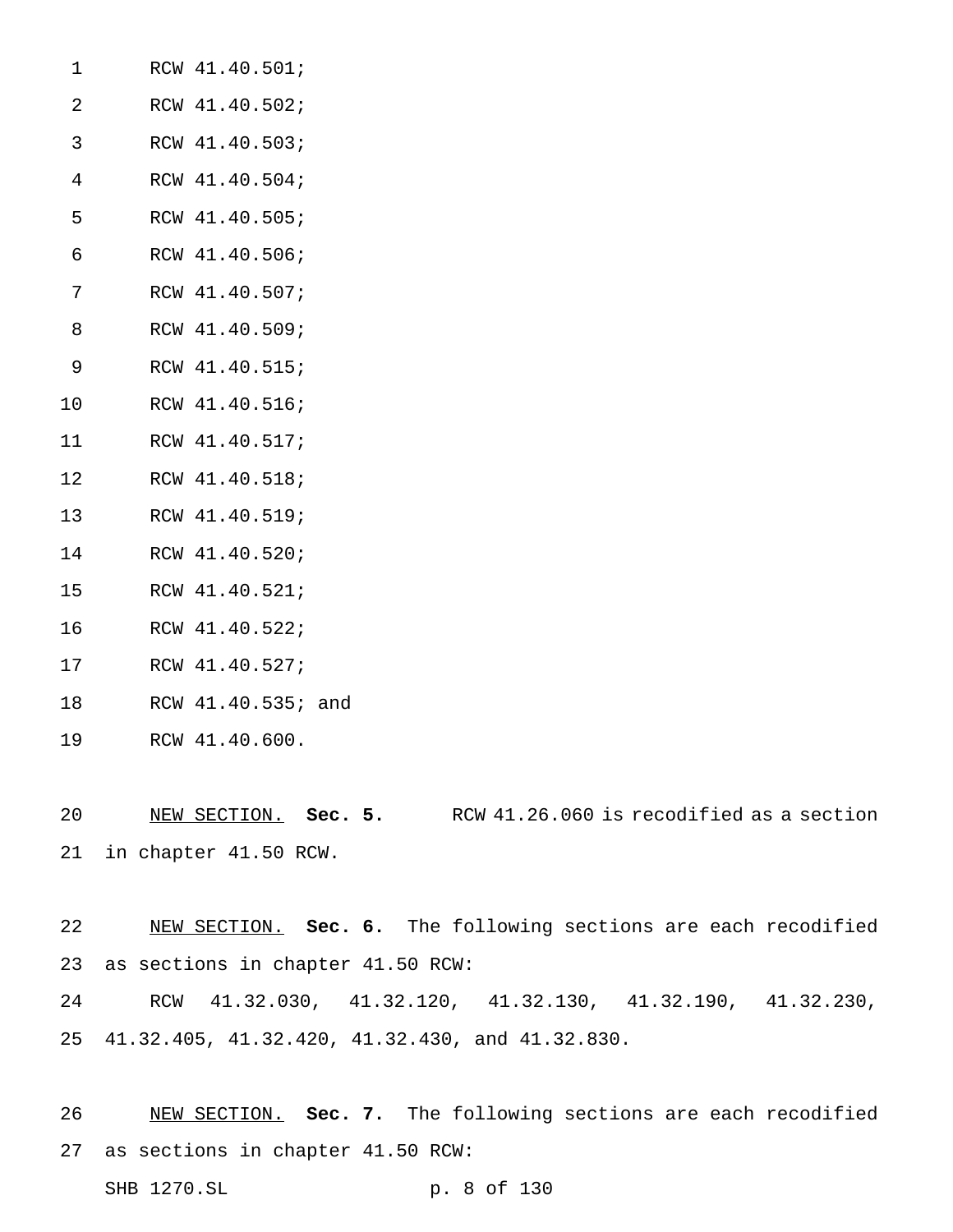| 1  | RCW 41.40.080;     |  |
|----|--------------------|--|
| -2 | RCW 41.40.083;     |  |
| -3 | RCW 41.40.100;     |  |
| 4  | RCW 41.40.110; and |  |
| 5  | RCW 41.40.350.     |  |

 NEW SECTION. **Sec. 8.** (1) The following sections are designated as a subchapter within chapter 41.26 RCW with the subchapter heading: "Provisions Applicable to Plan I and Plan II":

- RCW 41.26.005;
- RCW 41.26.010;
- RCW 41.26.020;
- RCW 41.26.030;
- RCW 41.26.035;
- RCW 41.26.040;
- RCW 41.26.045;
- RCW 41.26.046;
- RCW 41.26.047;
- RCW 41.26.210;
- RCW 41.26.220;
- RCW 41.26.230;
- RCW 41.26.280; and
- RCW 41.26.300.

(2)(a) The following sections are designated as a subchapter of

- chapter 41.26 RCW under the subchapter designation "Plan I":
- RCW 41.26.080;
- RCW 41.26.090;
- RCW 41.26.100;
- RCW 41.26.110;
- RCW 41.26.115;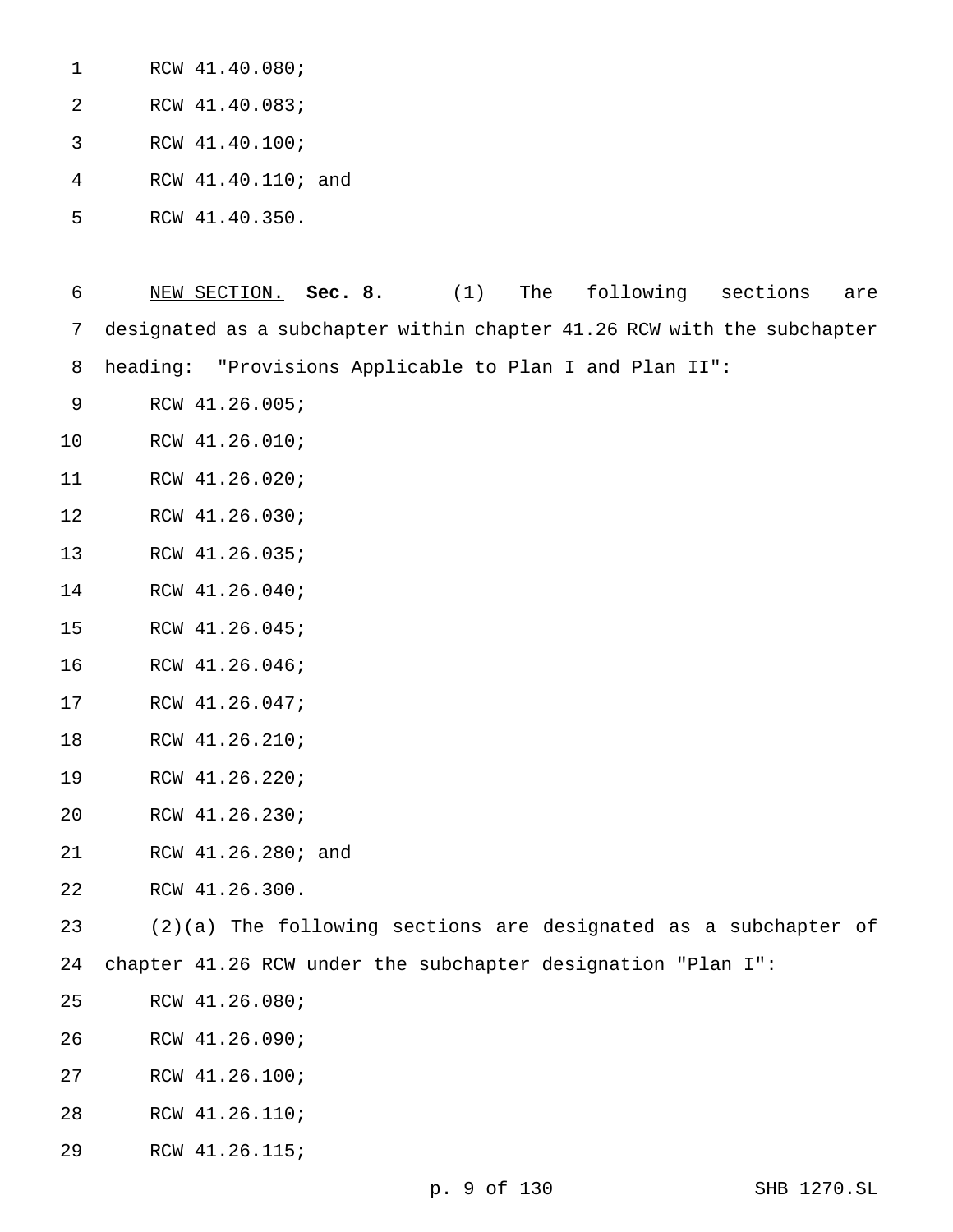| $\mathbf{1}$   | RCW 41.26.120;                                                    |
|----------------|-------------------------------------------------------------------|
| $\overline{2}$ | RCW 41.26.125;                                                    |
| 3              | RCW 41.26.130;                                                    |
| $\overline{4}$ | RCW 41.26.135;                                                    |
| 5              | RCW 41.26.140;                                                    |
| $\epsilon$     | RCW 41.26.150;                                                    |
| 7              | RCW 41.26.160;                                                    |
| 8              | RCW 41.26.170;                                                    |
| 9              | RCW 41.26.180;                                                    |
| 10             | RCW 41.26.190;                                                    |
| 11             | RCW 41.26.200;                                                    |
| 12             | RCW 41.26.240;                                                    |
| 13             | RCW 41.26.250;                                                    |
| 14             | RCW 41.26.260; and                                                |
| 15             | RCW 41.26.270.                                                    |
| 16             | (b) RCW 41.26.900, 41.26.910, and 41.26.920 are each recodified   |
| 17             | within the subchapter defined by (a) of this subsection.          |
| 18             | $(3)(a)$ The following sections are designated as a subchapter of |
| 19             | chapter 41.26 RCW under the subchapter designation "Plan II":     |
| 20             | RCW 41.26.410;                                                    |
| 21             | RCW 41.26.420;                                                    |
| 22             | RCW 41.26.425;                                                    |
| 23             | RCW 41.26.430;                                                    |
| 24             | RCW 41.26.440;                                                    |
| 25             | RCW 41.26.450;                                                    |
| 26             | RCW 41.26.460;                                                    |
| 27             | RCW 41.26.470;                                                    |
| 28             | RCW 41.26.480;                                                    |
| 29             | RCW 41.26.490;                                                    |

RCW 41.26.500;

SHB 1270.SL p. 10 of 130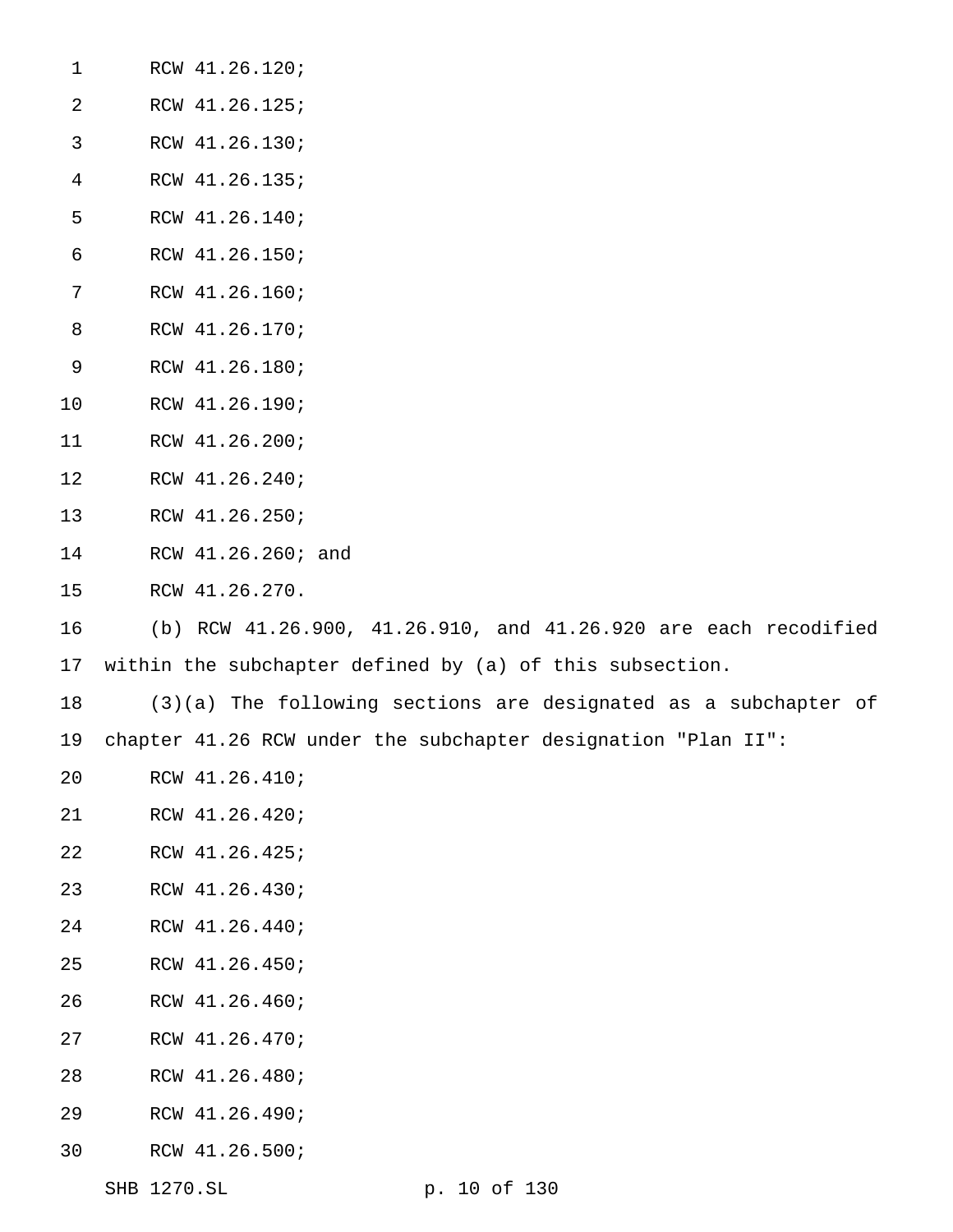RCW 41.26.510;

RCW 41.26.520;

RCW 41.26.530;

RCW 41.26.540; and

RCW 41.26.550.

 (b) The following sections are recodified within chapter 41.26 RCW such that the sections fall within the subchapter designation created by (a) of this subsection:

RCW 41.26.901; and

RCW 41.26.921.

 NEW SECTION. **Sec. 9.** (1) The following sections are designated as a subchapter within chapter 41.32 RCW with the subchapter heading: "Provisions Applicable to Plan I and Plan II":

- RCW 41.32.005;
- RCW 41.32.010;
- RCW 41.32.020;
- RCW 41.32.160;
- RCW 41.32.242;
- RCW 41.32.403;
- RCW 41.32.460;
- RCW 41.32.580;
- RCW 41.32.590;
- RCW 41.32.670;
- RCW 41.32.850; and
- RCW 41.32.013.

 These sections shall be designated by statute numbers greater than RCW 41.32.004 and less than RCW 41.32.070.

 (2)(a) The following sections are designated as a subchapter of chapter 41.32 RCW under the subchapter designation "Plan I":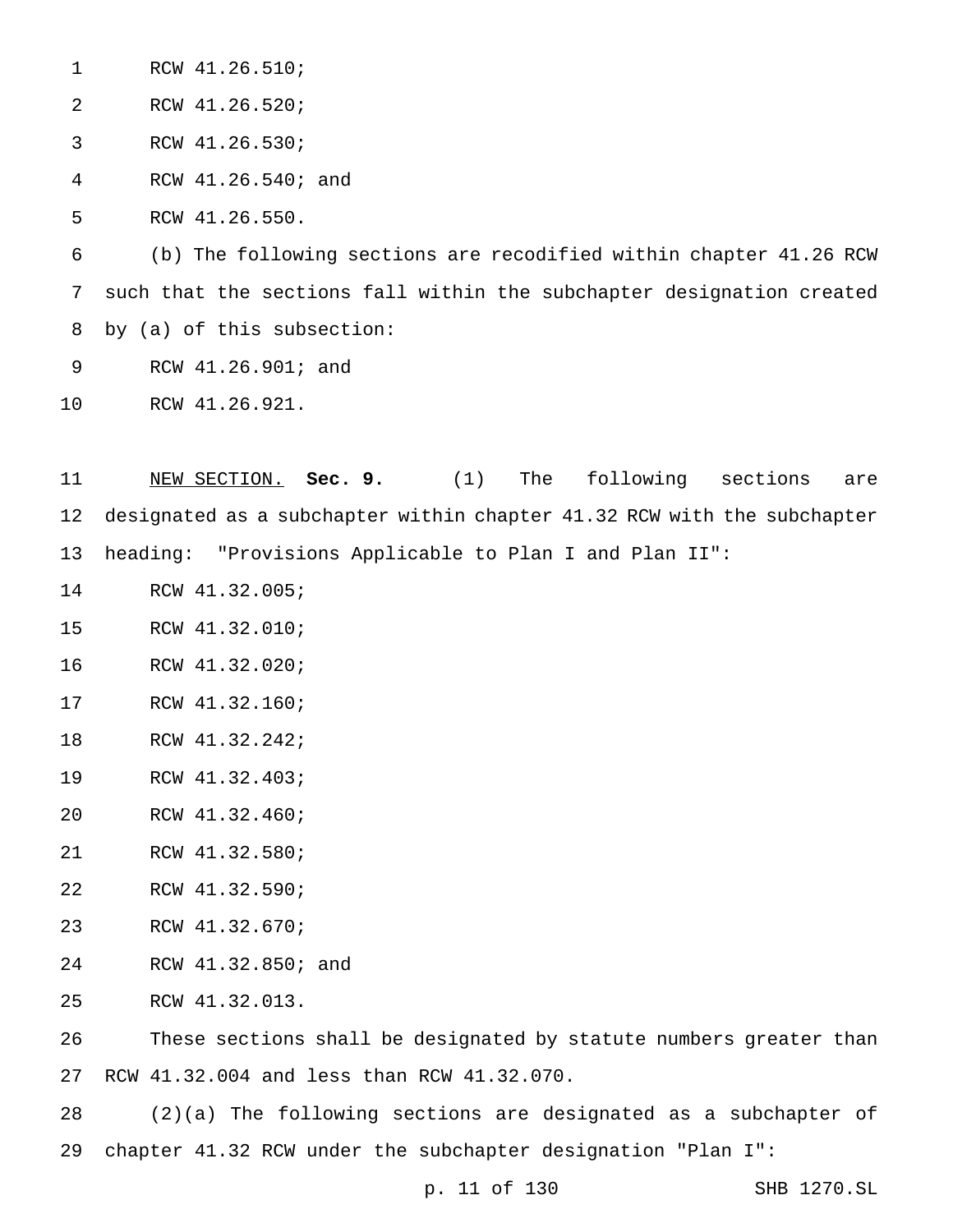| 1  | RCW 41.32.240;  |
|----|-----------------|
| 2  | RCW 41.32.300;  |
| 3  | RCW 41.32.310;  |
| 4  | RCW 41.32.260;  |
| 5  | RCW 41.32.270;  |
| 6  | RCW 41.32.330;  |
| 7  | RCW 41.32.340;  |
| 8  | RCW 41.32.350;  |
| 9  | RCW 41.32.360;  |
| 10 | RCW 41.32.366;  |
| 11 | RCW 41.32.380;  |
| 12 | RCW 41.32.390;  |
| 13 | RCW 41.32.470;  |
| 14 | RCW 41.32.480;  |
| 15 | RCW 41.32.485;  |
| 16 | RCW 41.32.487;  |
| 17 | RCW 41.32.488;  |
| 18 | RCW 41.32.4931; |
| 19 | RCW 41.32.4945; |
| 20 | RCW 41.32.497;  |
| 21 | RCW 41.32.498;  |
| 22 | RCW 41.32.499;  |
| 23 | RCW 41.32.500;  |
| 24 | RCW 41.32.510;  |
| 25 | RCW 41.32.520;  |
| 26 | RCW 41.32.522;  |
| 27 | RCW 41.32.523;  |
| 28 | RCW 41.32.530;  |
| 29 | RCW 41.32.540;  |
| 30 | RCW 41.32.550;  |
|    |                 |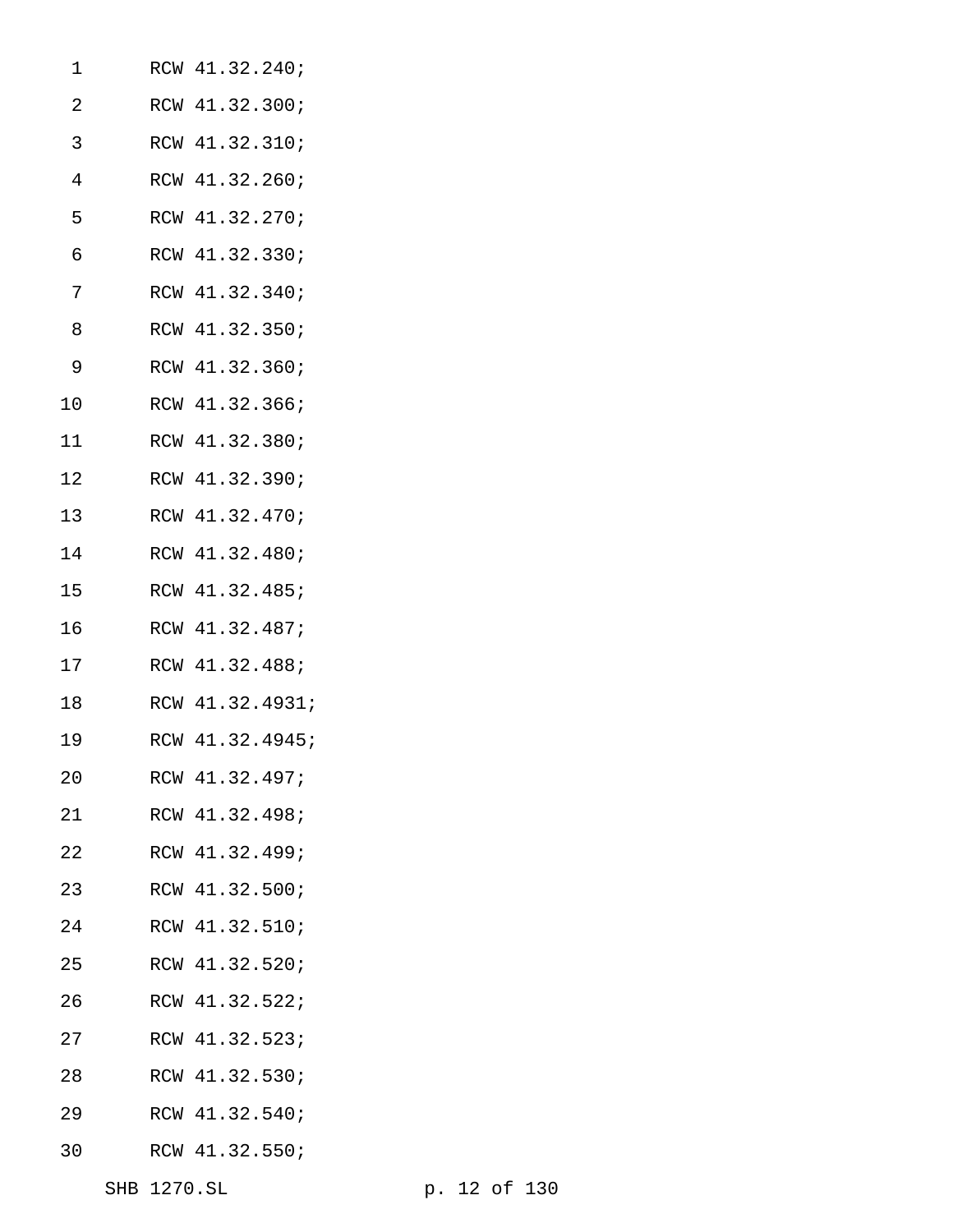| $\mathbf{1}$ |     | RCW 41.32.570; and                                                 |
|--------------|-----|--------------------------------------------------------------------|
| 2            |     | RCW 41.32.575.                                                     |
| 3            |     | (b) RCW 41.32.011 is recodified within chapter 41.32 RCW such that |
| 4            |     | it falls within the subchapter created under (a) of this section.  |
| 5            | (3) | The following sections are designated as a subchapter of           |
| 6            |     | chapter 41.32 RCW under the subchapter designation "Plan II":      |
| 7            |     | RCW 41.32.755;                                                     |
| 8            |     | RCW 41.32.760;                                                     |
| 9            |     | RCW 41.32.762;                                                     |
| 10           |     | RCW 41.32.765;                                                     |
| 11           |     | RCW 41.32.770;                                                     |
| 12           |     | RCW 41.32.775;                                                     |
| 13           |     | RCW 41.32.780;                                                     |
| 14           |     | RCW 41.32.785;                                                     |
| 15           |     | RCW 41.32.790;                                                     |
| 16           |     | RCW 41.32.795;                                                     |
| 17           |     | RCW 41.32.800;                                                     |
| 18           |     | RCW 41.32.805;                                                     |
| 19           |     | RCW 41.32.810;                                                     |
| 20           |     | RCW 41.32.815;                                                     |
| 21           |     | RCW 41.32.820; and                                                 |
| 22           |     | RCW 41.32.825.                                                     |
|              |     |                                                                    |

 NEW SECTION. **Sec. 10.** (1) The following sections are recodified and designated as a subchapter within chapter 41.40 RCW with the subchapter heading of "Provisions Applicable to Plan I and Plan II":

RCW 41.40.005;

RCW 41.40.010;

RCW 41.40.020;

p. 13 of 130 SHB 1270.SL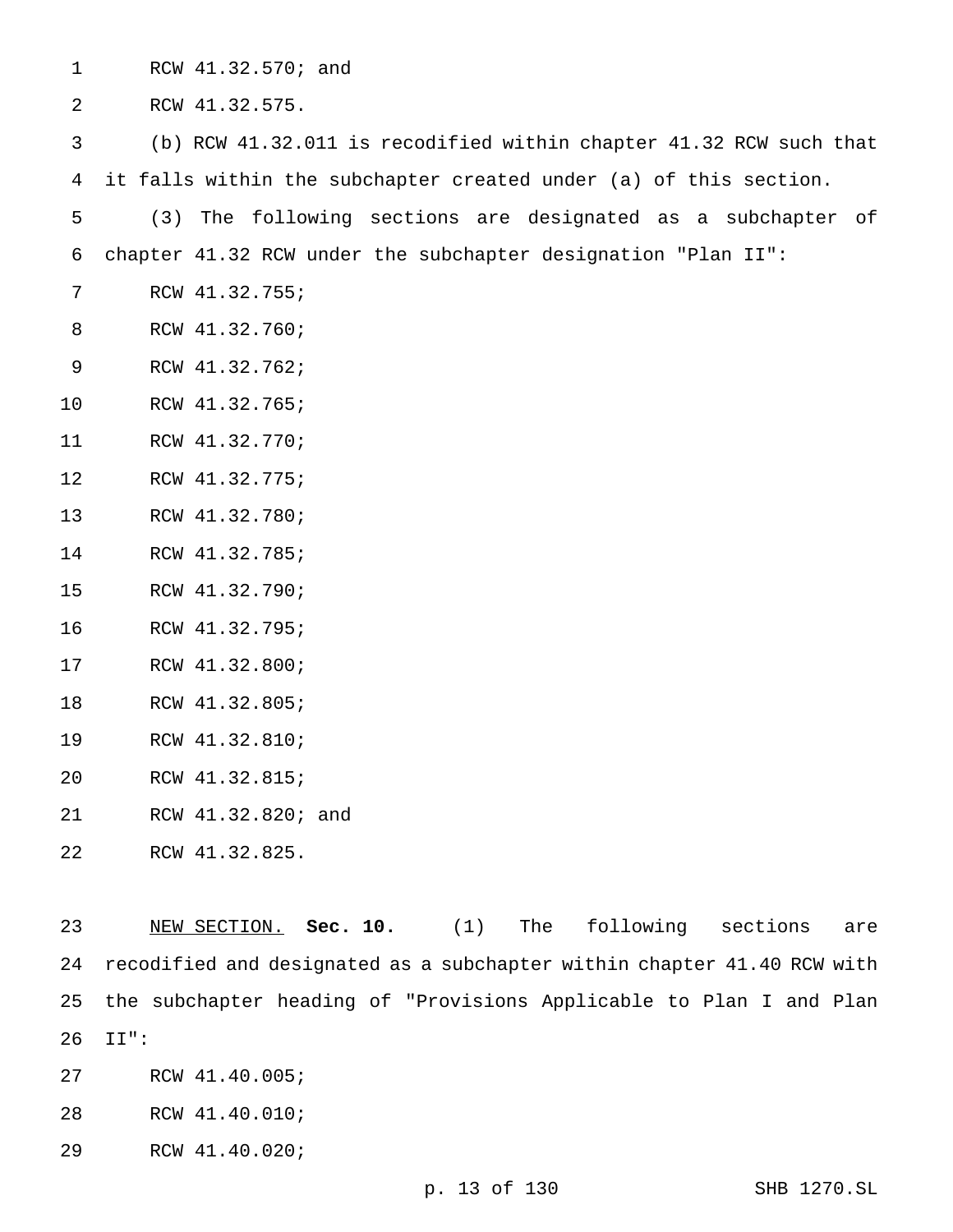| $\mathbf 1$ | RCW 41.40.120;                                                       |  |  |  |
|-------------|----------------------------------------------------------------------|--|--|--|
| 2           | RCW 41.40.123; and                                                   |  |  |  |
| 3           | RCW 41.40.130.                                                       |  |  |  |
| 4           | (2) The following sections are recodified within chapter 41.40 RCW   |  |  |  |
| 5           | such that the sections fall within the subchapter created under      |  |  |  |
| 6           | subsection (1) of this section and are designated by statute numbers |  |  |  |
| 7           | greater than RCW 41.40.004 and less than RCW 41.40.126:              |  |  |  |
| 8           | RCW 41.40.165;                                                       |  |  |  |
| 9           | RCW 41.40.223;                                                       |  |  |  |
| 10          | RCW 41.40.340;                                                       |  |  |  |
| 11          | RCW 41.40.361;                                                       |  |  |  |
| 12          | RCW 41.40.370;                                                       |  |  |  |
| 13          | RCW 41.40.380;                                                       |  |  |  |
| 14          | RCW 41.40.400;                                                       |  |  |  |
| 15          | RCW 41.40.403;                                                       |  |  |  |
| 16          | RCW 41.40.410;                                                       |  |  |  |
| 17          | RCW 41.40.412;                                                       |  |  |  |
| 18          | RCW 41.40.414;                                                       |  |  |  |
| 19          | RCW 41.40.420;                                                       |  |  |  |
| 20          | RCW 41.40.440;                                                       |  |  |  |
| 21          | RCW 41.40.450;                                                       |  |  |  |
| 22          | RCW 41.40.530;                                                       |  |  |  |
| 23          | RCW 41.40.540;                                                       |  |  |  |
| 24          | RCW 41.40.542;                                                       |  |  |  |
| 25          | RCW 41.40.800;                                                       |  |  |  |
| 26          | RCW 41.40.810; and                                                   |  |  |  |
| 27          | section 101 of this act.                                             |  |  |  |
| 28          | The following sections are recodified and designated as a<br>(3)     |  |  |  |

 subchapter of chapter 41.40 RCW under the subchapter designation "Plan I":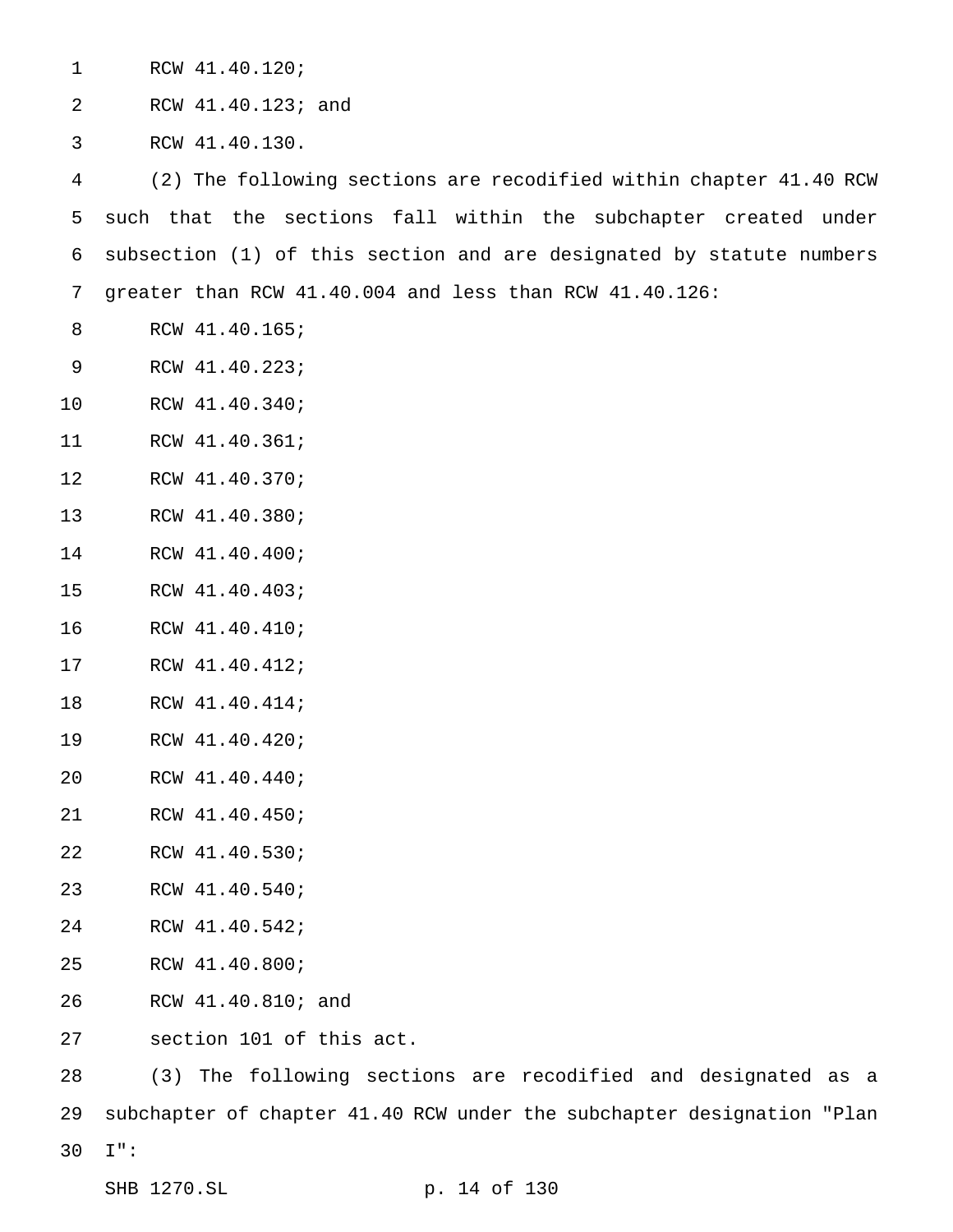| 1  | RCW 41.40.150;     |
|----|--------------------|
| 2  | RCW 41.40.160;     |
| 3  | RCW 41.40.170;     |
| 4  | RCW 41.40.180;     |
| 5  | RCW 41.40.185;     |
| 6  | RCW 41.40.188;     |
| 7  | RCW 41.40.190;     |
| 8  | RCW 41.40.193;     |
| 9  | RCW 41.40.195;     |
| 10 | RCW 41.40.198;     |
| 11 | RCW 41.40.1981;    |
| 12 | RCW 41.40.200;     |
| 13 | RCW 41.40.210;     |
| 14 | RCW 41.40.220;     |
| 15 | RCW 41.40.230;     |
| 16 | RCW 41.40.235;     |
| 17 | RCW 41.40.250;     |
| 18 | RCW 41.40.260;     |
| 19 | RCW 41.40.270;     |
| 20 | RCW 41.40.280;     |
| 21 | RCW 41.40.300;     |
| 22 | RCW 41.40.310;     |
| 23 | RCW 41.40.320;     |
| 24 | RCW 41.40.325;     |
| 25 | RCW 41.40.330; and |
| 26 | RCW 41.40.363.     |
| 27 | (4) The following  |

(4) The following sections are recodified and designated as a subchapter of chapter 41.40 RCW under the subchapter designation "Plan II":

RCW 41.40.610;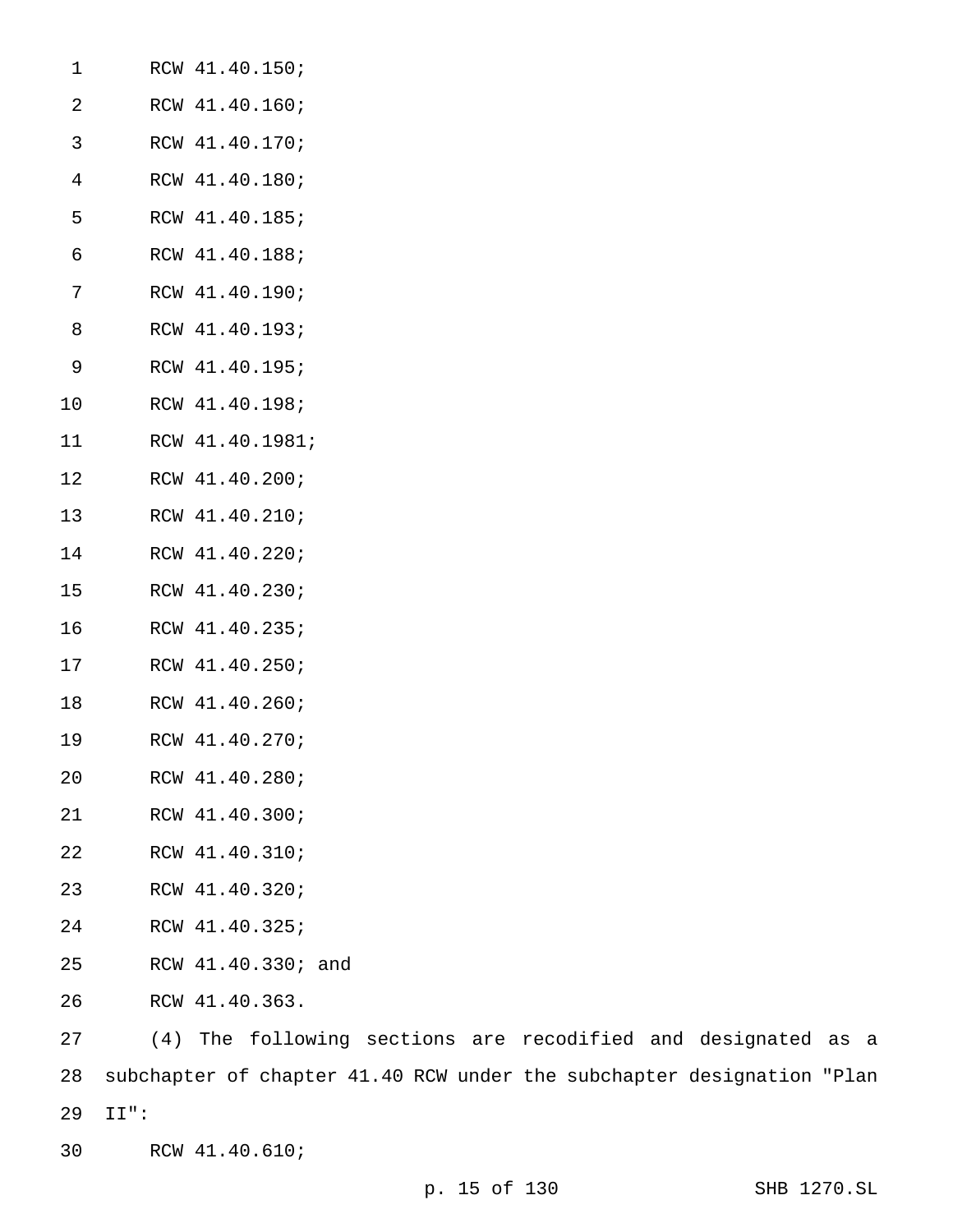| 1  | RCW 41.40.620; |
|----|----------------|
| 2  | RCW 41.40.625; |
| 3  | RCW 41.40.630; |
| 4  | RCW 41.40.640; |
| 5  | RCW 41.40.650; |
| 6  | RCW 41.40.660; |
| 7  | RCW 41.40.670; |
| 8  | RCW 41.40.680; |
| 9  | RCW 41.40.690; |
| 10 | RCW 41.40.700; |
| 11 | RCW 41.40.710; |
| 12 | RCW 41.40.720; |
| 13 | RCW 41.40.730; |
|    |                |

- 
- 
- 
- RCW 41.40.740;
- RCW 41.40.900; and
- RCW 41.40.920.

 **Sec. 11.** 1990 c 274 s 19 (uncodified) is amended to read as follows:

 Beginning on June 7, 1990, the 1990 amendments to RCW 41.40.690, 20 41.26.500,  $((41.32.780))$  41.32.800, and 2.10.155 regarding postretirement employment are available prospectively to all members of the retirement systems defined in RCW 2.10.040, 41.26.005(2), 41.32.005(2), and 41.40.005(2), regardless of the member's date of retirement. The legislature reserves the right to revoke or amend the 25 1990 amendments to RCW 41.40.690, 41.26.500, ((41.32.780)) 41.32.800, and 2.10.155. The 1990 amendments to RCW 41.40.690, 41.26.500, 27 ((41.32.780)) 41.32.800, and 2.10.155 do not grant a contractual right to the members or retirees of the affected systems.

SHB 1270.SL p. 16 of 130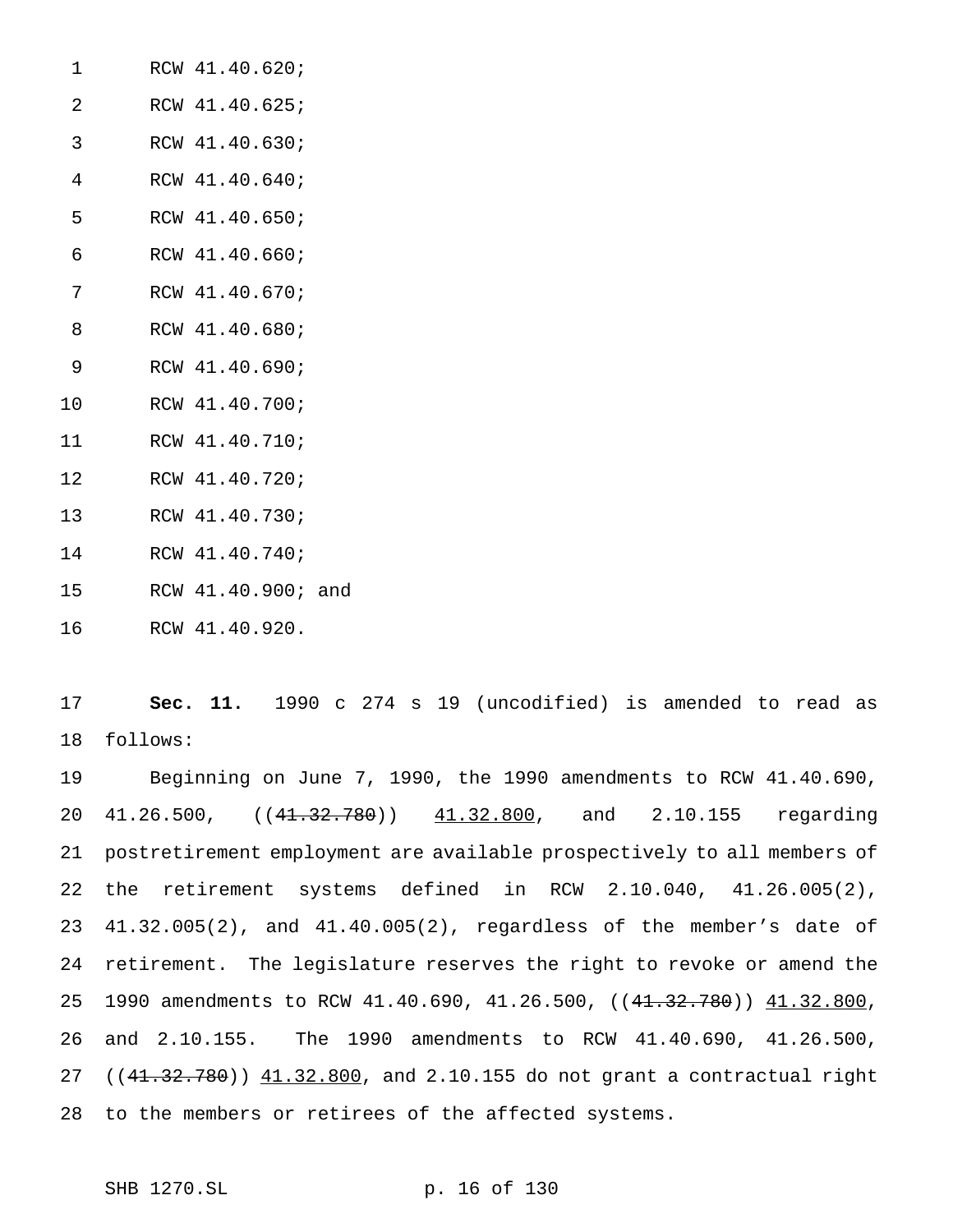**Sec. 12.** RCW 41.26.005 and 1989 c 273 s 10 are each amended to read as follows:

3 ((<del>(1) "Law enforcement officers' and fire fighters' retirement</del> system plan I" or "plan I" means the benefits and funding provisions covering persons who first became members of the law enforcement officers' and fire fighters' retirement system prior to October 1, 7 1977.)) The provisions of the following sections of this chapter shall 8 apply (( $\text{only}$ ) to members of plan I and plan II: ((RCW 41.26.080, 41.26.090, 41.26.100, 41.26.110, 41.26.120, 41.26.125, 41.26.130, 41.26.140, 41.26.150, 41.26.160, 41.26.170, 41.26.190, 41.26.200, 41.26.240, 41.26.250, 41.26.260, and 41.26.270.

12 (<del>2) "Law enforcement officers' and fire fighters' retirement system</del> 13 <del>plan II" or "plan II" means the benefits and funding provisions</del> 14 covering persons who first became members of the law enforcement 15 officers' and fire fighters' retirement system on or after October 1, 1977. The provisions of RCW 41.26.400 through 41.26.550 shall apply only to members of plan II)) RCW 41.26.010; 41.26.020; 41.26.030; 41.26.035; 41.26.040; 41.26.043; 41.26.045; 41.26.046; 41.26.047; 41.26.210; 41.26.220; 41.26.230; 41.26.280; and 41.26.300.

 **Sec. 13.** RCW 41.26.030 and 1987 c 418 s 1 are each amended to read as follows:

 As used in this chapter, unless a different meaning is plainly required by the context:

 (1) "Retirement system" means the "Washington law enforcement officers' and fire fighters' retirement system" provided herein.

26 (2) (a) "Employer" for ((persons who establish membership in the 27 retirement system on or before September 30, 1977)) plan I members, means the legislative authority of any city, town, county, or district or the elected officials of any municipal corporation that employs any

p. 17 of 130 SHB 1270.SL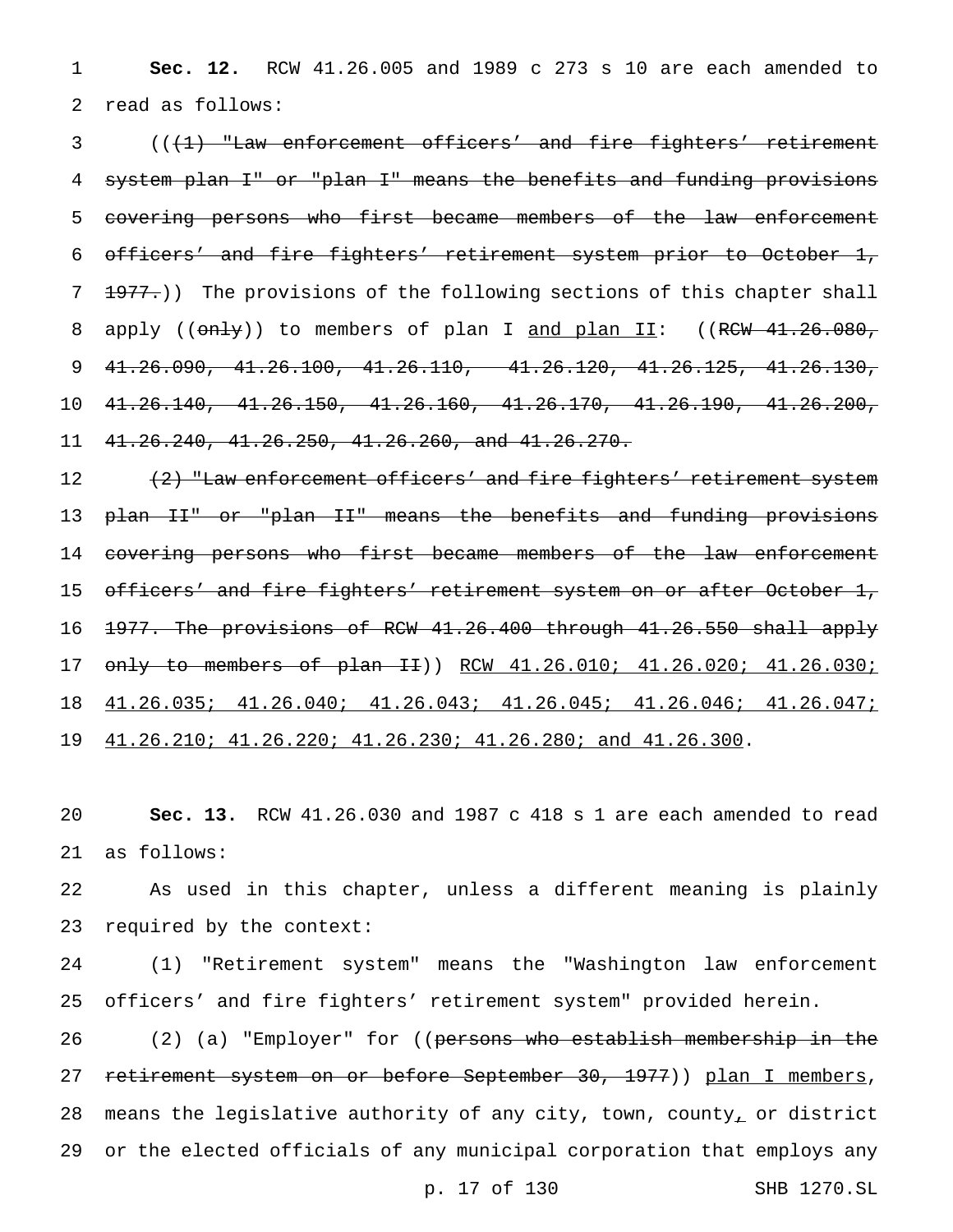law enforcement officer and/or fire fighter, any authorized association of such municipalities, and, except for the purposes of RCW 41.26.150, any labor guild, association, or organization, which represents the fire fighters or law enforcement officers of at least seven cities of over 20,000 population and the membership of each local lodge or division of which is composed of at least sixty percent law enforcement officers or fire fighters as defined in this chapter.

 (b) "Employer" for ((persons who establish membership in the 9 retirement system on or after October 1, 1977)) plan II members, means the legislative authority of any city, town, county, or district or the elected officials of any municipal corporation that employs any law enforcement officer and/or fire fighter.

 (3) "Law enforcement officer" means any person who is serving on a full time, fully compensated basis as a county sheriff or deputy sheriff, including sheriffs or deputy sheriffs serving under a different title pursuant to a county charter, city police officer, or town marshal or deputy marshal, with the following qualifications: (a) No person who is serving in a position that is basically clerical or secretarial in nature, and who is not commissioned shall be considered a law enforcement officer;

 (b) Only those deputy sheriffs, including those serving under a different title pursuant to county charter, who have successfully completed a civil service examination for deputy sheriff or the equivalent position, where a different title is used, and those persons serving in unclassified positions authorized by RCW 41.14.070 except a private secretary will be considered law enforcement officers;

 (c) Only such full time commissioned law enforcement personnel as have been appointed to offices, positions, or ranks in the police department which have been specifically created or otherwise expressly provided for and designated by city charter provision or by ordinance SHB 1270.SL p. 18 of 130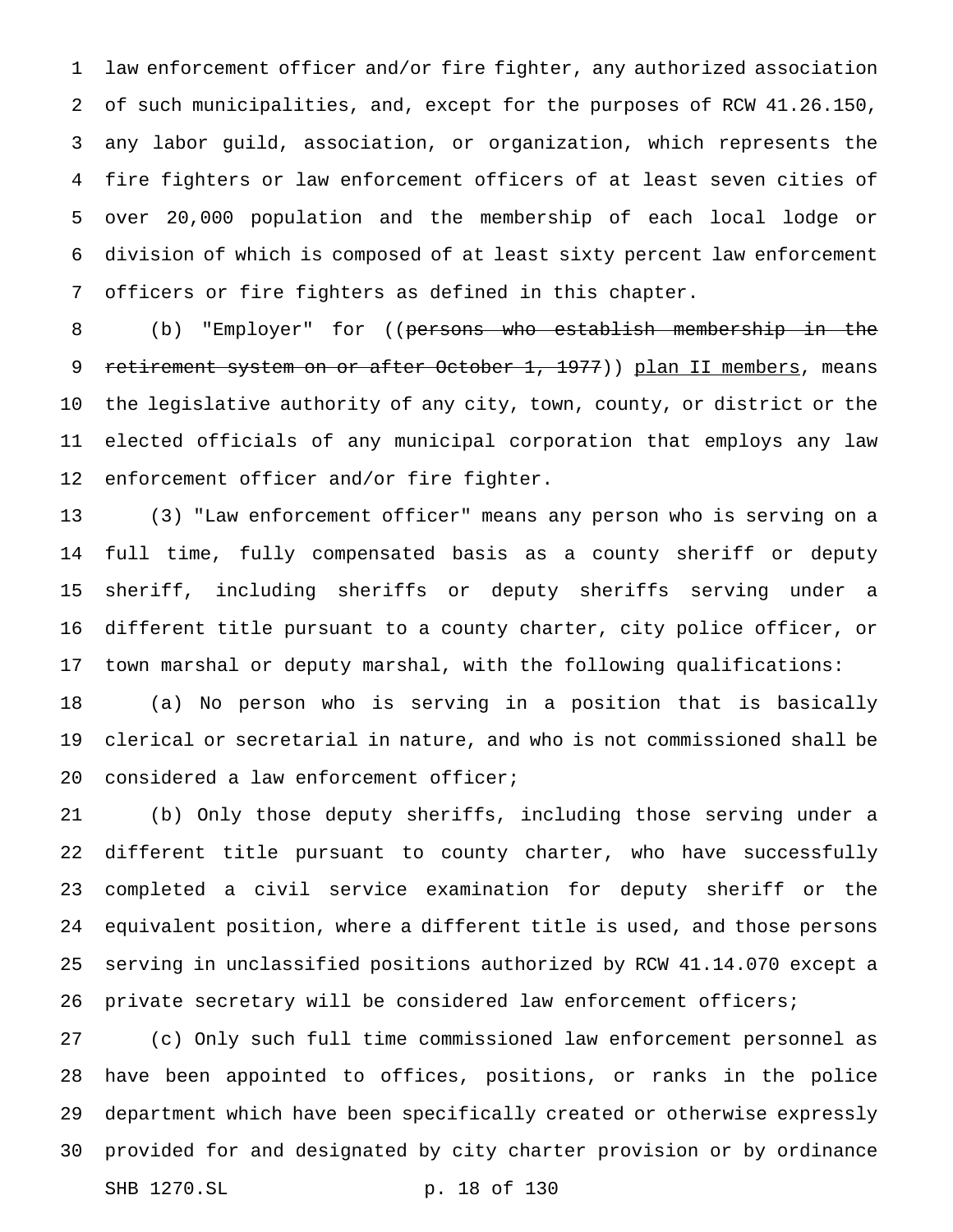1 enacted by the legislative body of the city shall be considered city 2 police officers; and

3 (d) The term "law enforcement officer" also includes the executive 4 secretary of a labor guild, association or organization (which is an 5 employer under RCW 41.26.030(2) as now or hereafter amended) if 6 ((such)) that individual has five years previous membership in the 7 retirement system established in chapter 41.20 RCW((: PROVIDED, That 8 for persons who establish membership in the retirement system on or 9 after October 1, 1977,)). The provisions of this ((subparagraph)) 10 subsection shall not apply( $\mathfrak{t}$  and

11 (e) The term "law enforcement officer" also includes any person 12 employed on or after November 1, 1975, and prior to December 1, 1975, 13 a<del>s a director of public safety so long as the duties of the director</del> 14 substantially involve only police and/or fire duties and no other 15 duties)) to plan II members.

16 (4) "Fire fighter" means:

17 (a) Any person who is serving on a full time, fully compensated 18 basis as a member of a fire department of an employer and who is 19 serving in a position which requires passing a civil service 20 examination for fire fighter, ((or fireman if this title is used by the 21 department,)) and who is actively employed as such;

22 (b) Anyone who is actively employed as a full time fire fighter 23 where the fire department does not have a civil service examination;

24 (c) Supervisory fire fighter personnel;

25 (d) Any full time executive secretary of an association of fire 26 protection districts authorized under RCW 52.12.031((: PROVIDED, That 27 for persons who establish membership in the retirement system on or 28 after October 1, 1977,)). The provisions of this ((subparagraph)) 29 subsection shall not apply to plan II members;

## p. 19 of 130 SHB 1270.SL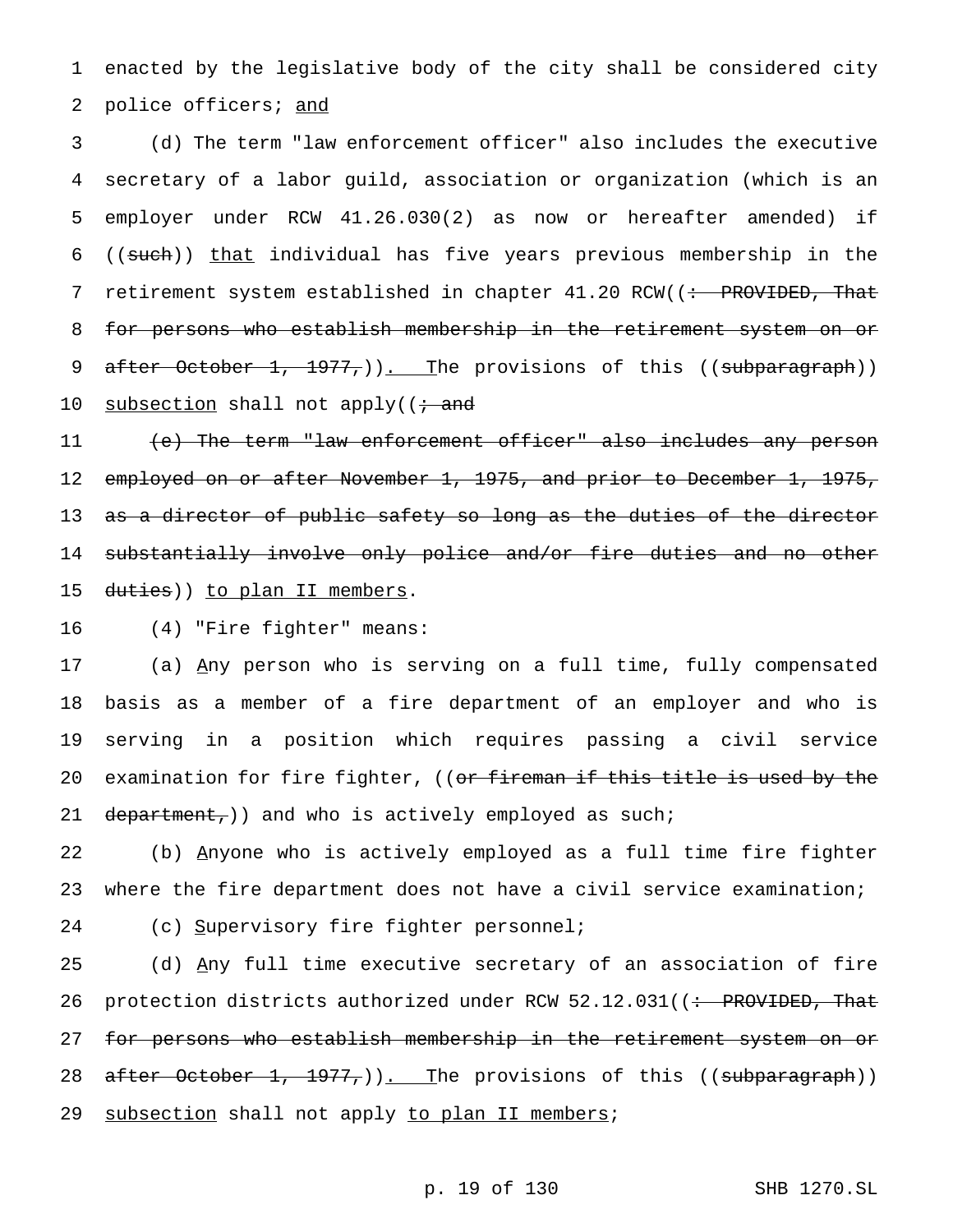(e) The executive secretary of a labor guild, association or organization (which is an employer under RCW 41.26.030(2) as now or hereafter amended), if such individual has five years previous membership in a retirement system established in chapter 41.16 or 41.18 5 RCW((: PROVIDED, That for persons who establish membership in the 6 retirement system on or after October  $1, 1977,$ )). The provisions of 7 this ((subparagraph)) subsection shall not apply to plan II members; (f) Any person who is serving on a full time, fully compensated basis for an employer, as a fire dispatcher, in a department in which, on March 1, 1970, a dispatcher was required to have passed a civil 11 service examination for ((<del>fireman or</del>)) fire fighter; and

 (g) Any person who on March 1, 1970, was employed on a full time, fully compensated basis by an employer, and who on May 21, 1971 was making retirement contributions under the provisions of chapter 41.16 15 or  $41.18$  RCW( $\left(\frac{1}{11}\right)$  and

16 (h) the term "fire fighter" also includes any person employed on or 17 after November [1, ] 1975, and prior to December 1, 1975, as a director 18 of public safety so long as the duties of the director substantially 19 involve only police and/or fire duties and no other duties.

20 (5) "Retirement board" means the Washington public employees' 21 retirement system board established in chapter 41.40 RCW, including two 22 members of the retirement system and two employer representatives as 23 provided for in RCW 41.26.050. The retirement board shall be called 24 the Washington law enforcement officers' and fire fighters' retirement 25 board and may enter in legal relationships in that name. Any legal 26 relationships entered into in that name prior to the adoption of this 27 1972 amendatory act are hereby ratified)).

28 (5) "Department" means the department of retirement systems created 29 in chapter 41.50 RCW.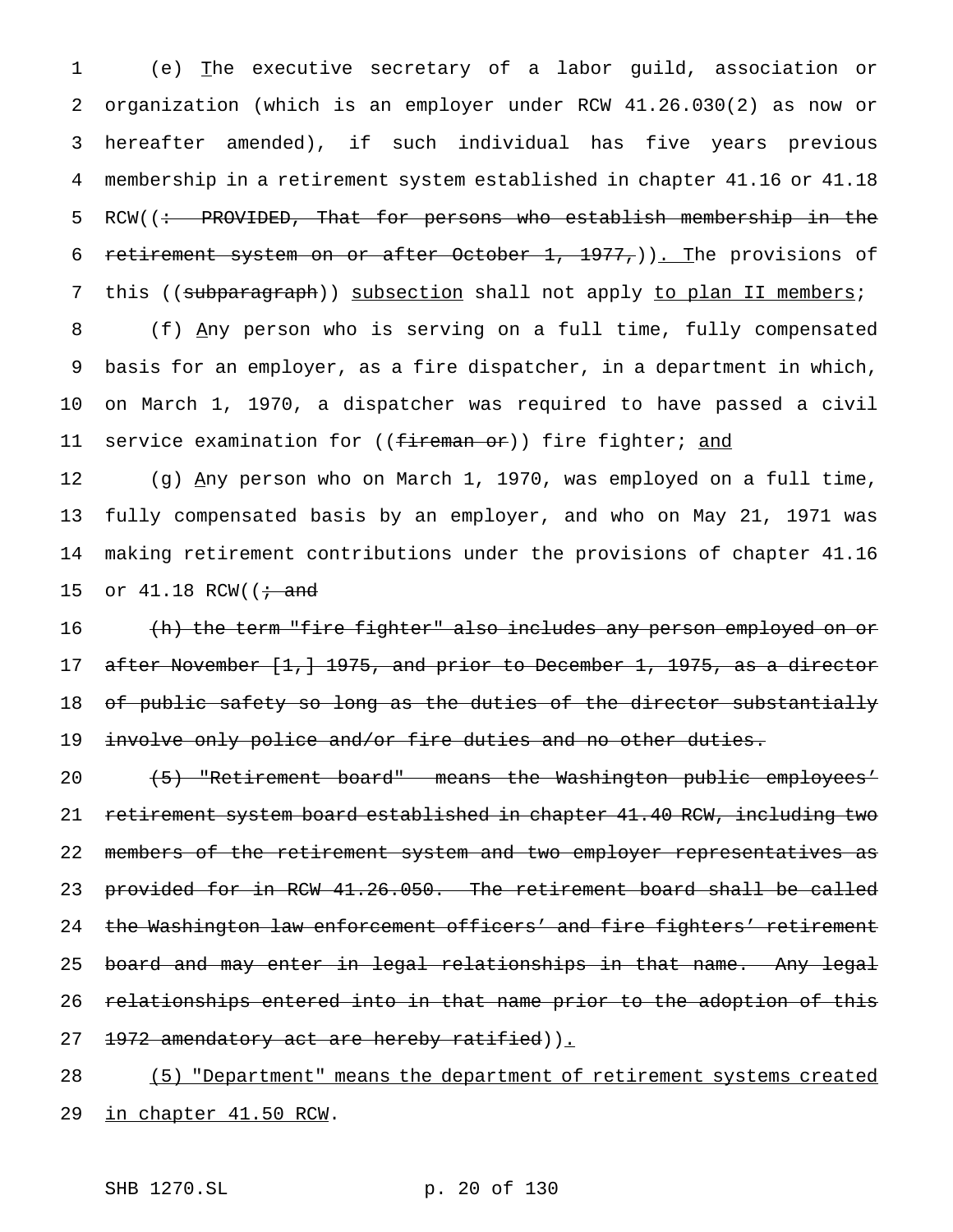(6) "Surviving spouse" means the surviving widow or widower of a member. The word shall not include the divorced spouse of a member. 3 (7) <u>(a)</u> "Child" or "children" ((whenever used in this chapter means 4 every)) means an unmarried person who is under the age of eighteen or mentally or physically handicapped as determined by the department, except a handicapped person in the full time care of a state institution, who is:

8  $(i)$  A natural born child  $((and))$  *i* 

9 (ii) A stepchild where that relationship was in existence prior to 10 the date benefits are payable under this chapter( $(\tau)$ ) i

11  $(iii)$  A posthumous child( $(\tau)$ );

12 (iv) A child legally adopted or made a legal ward of a member prior 13 to the date benefits are payable under this chapter( $(\frac{1}{2}$  and)); or

14 (v) An illegitimate child legitimized prior to the date any 15 benefits are payable under this chapter((<del>, all while unmarried, and</del> 16 either under the age of eighteen years or mentally or physically 17 handicapped as determined by the retirement board except a handicapped 18 person in the full time care of a state institution)).

19 (b) A person shall also be deemed to be a child up to and including the age of twenty years and eleven months while attending any high school, college, or vocational or other educational institution accredited, licensed, or approved by the state, in which it is located, including the summer vacation months and all other normal and regular vacation periods at the particular educational institution after which the child returns to school.

 (8) "Member" means any fire fighter, law enforcement officer, or other person as would apply under subsections (3) or (4) of this section whose membership is transferred to the Washington law enforcement officers' and fire fighters' retirement system on or after

# p. 21 of 130 SHB 1270.SL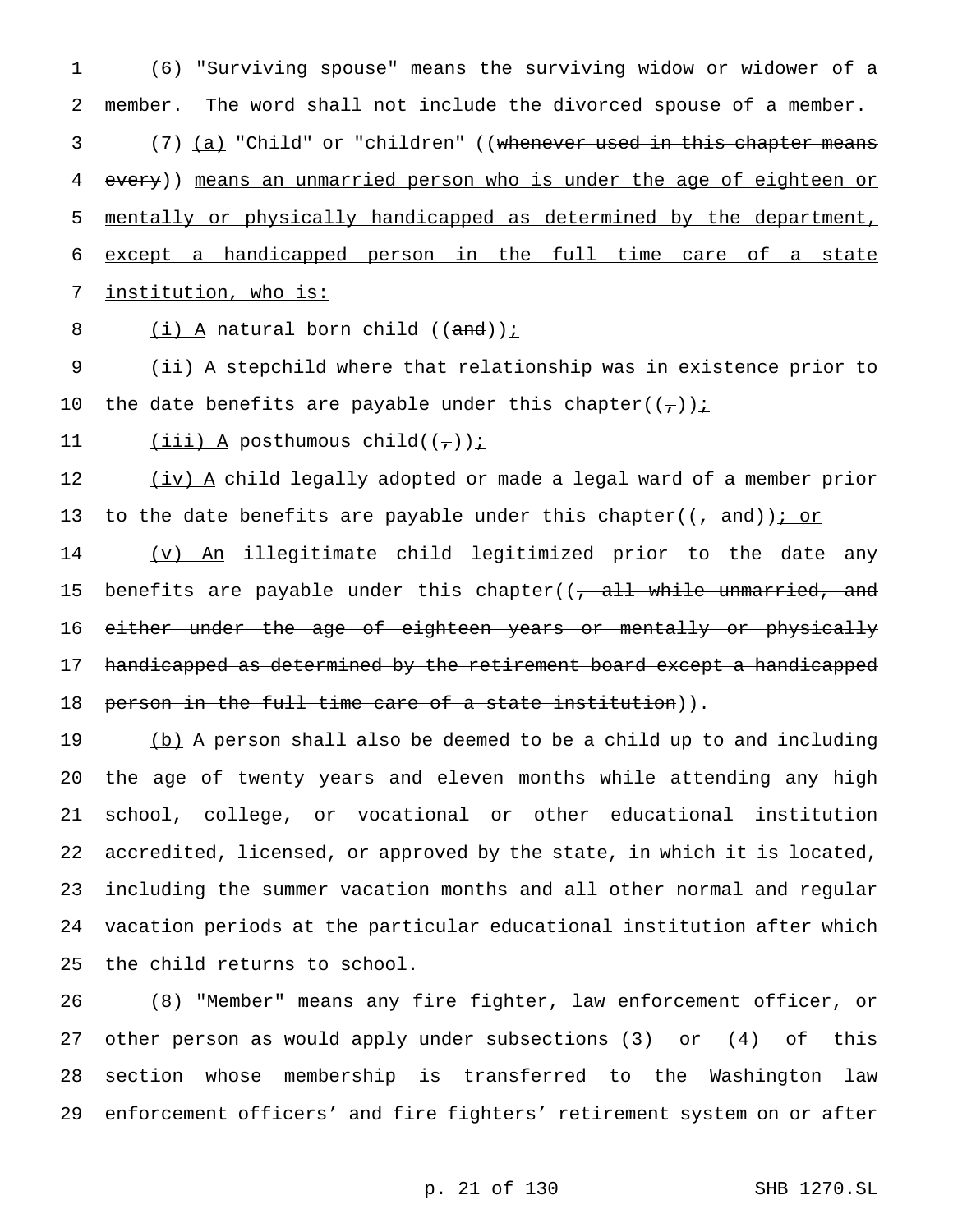March 1, 1970, and every law enforcement officer and fire fighter who is employed in that capacity on or after such date.

 (9) "Retirement fund" means the "Washington law enforcement officers' and fire fighters' retirement system fund" as provided for herein.

 (10) "Employee" means any law enforcement officer or fire fighter 7 as defined in subsections (3) and (4) ((above)) of this section.

8 (11) (a) "Beneficiary" for ((persons who establish membership in 9 the retirement system on or before September 30, 1977)) plan I members, means any person in receipt of a retirement allowance, disability allowance, death benefit, or any other benefit described herein.

12 (b) "Beneficiary" for ((<del>persons who establish membership in the</del> 13 retirement system on or after October 1, 1977)) plan II members, means any person in receipt of a retirement allowance or other benefit provided by this chapter resulting from service rendered to an employer by another person.

17 (12) (a) "Final average salary" for ((persons who establish 18 membership in the retirement system on or before September 30, 1977)) 19 plan I members, means (i) for a member holding the same position or rank for a minimum of twelve months preceding the date of retirement, the basic salary attached to such same position or rank at time of retirement; (ii) for any other member, including a civil service member who has not served a minimum of twelve months in the same position or rank preceding the date of retirement, the average of the greatest basic salaries payable to such member during any consecutive twenty- four month period within such member's last ten years of service for which service credit is allowed, computed by dividing the total basic salaries

 payable to such member during the selected twenty-four month period by twenty-four; (iii) in the case of disability of any member, the basic SHB 1270.SL p. 22 of 130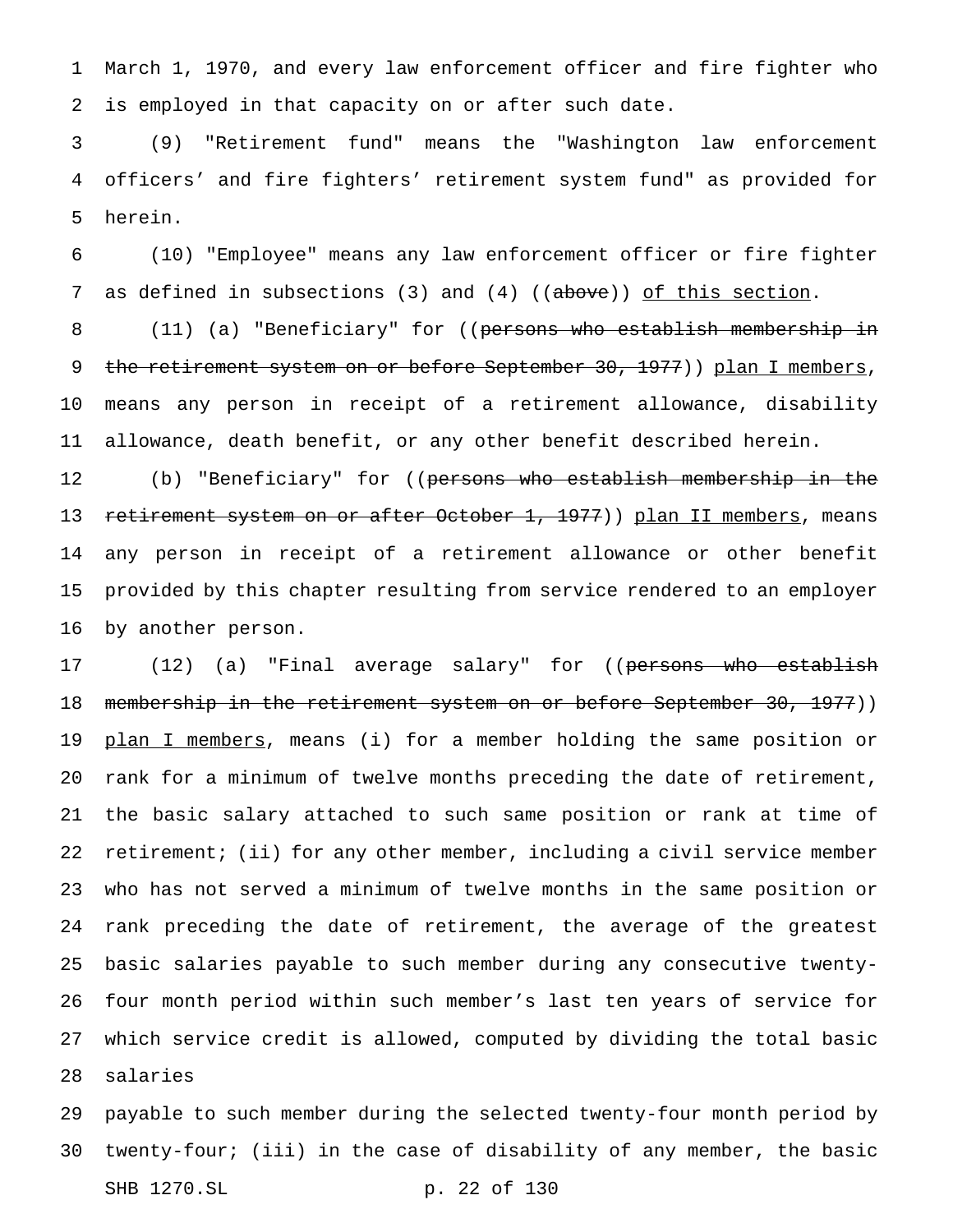salary payable to such member at the time of disability retirement; (iv) in the case of a member who hereafter vests pursuant to RCW 41.26.090, the basic salary payable to such member at the time of vesting.

5 (b) "Final average salary" for ((persons who establish membership 6 in the retirement system on or after October 1, 1977)) plan II members, means the monthly average of the member's basic salary for the highest consecutive sixty months of service prior to such member's retirement, termination, or death. Periods constituting authorized unpaid leaves of absence may not be used in the calculation of final average salary. 11 (13) (a) "Basic salary" for ((persons who establish membership in 12 the retirement system on or before September 30, 1977)) plan I members, means the basic monthly rate of salary or wages, including longevity pay but not including overtime earnings or special salary or wages, upon which pension or retirement benefits will be computed and upon which employer contributions and salary deductions will be based.

 (b) "Basic salary" for ((persons who establish membership in the 18 retirement system on or after October 1, 1977)) plan II members, means salaries or wages earned by a member during a payroll period for personal services, including overtime payments, and shall include wages and salaries deferred under provisions established pursuant to sections 403(b), 414(h), and 457 of the United States Internal Revenue Code, but shall exclude lump sum payments for deferred annual sick leave, unused accumulated vacation, unused accumulated annual leave, or any form of severance pay: PROVIDED, That in any year in which a member serves in the legislature the member shall have the option of having such member's basic salary be the greater of:

28 (i) The basic salary the member would have received had such member not served in the legislature; or

p. 23 of 130 SHB 1270.SL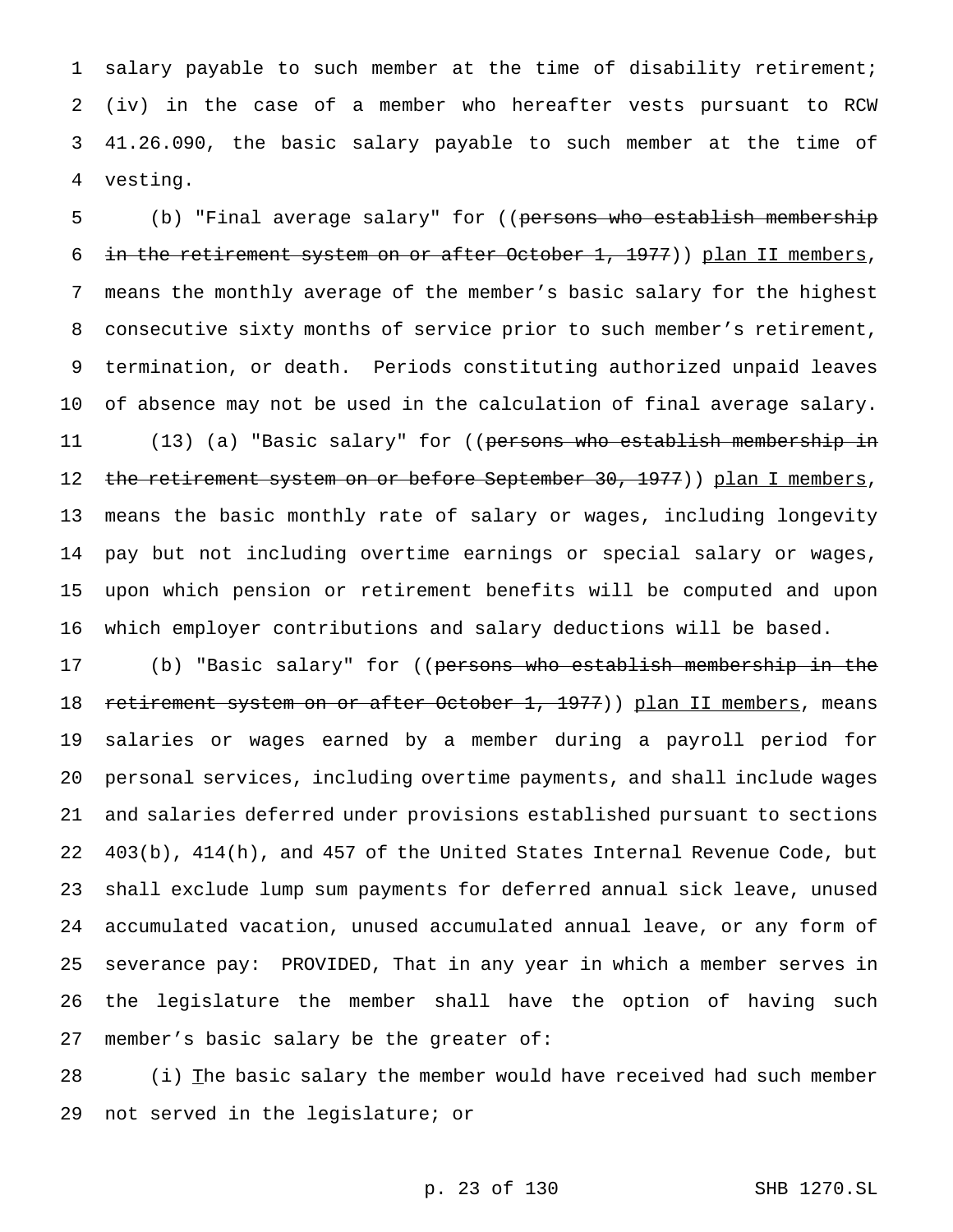(ii) Such member's actual basic salary received for nonlegislative public employment and legislative service combined. Any additional contributions to the retirement system required because basic salary 4 under ((subparagraph)) (b) (i) of this subsection is greater than basic 5 salary under ((subparagraph)) (b) (ii) of this subsection shall be paid by the member for both member and employer contributions.

 (14) (a) "Service" for ((persons who establish membership in the 8 retirement system on or before September 30, 1977)) plan I members, means all periods of employment for an employer as a fire fighter or law enforcement officer, for which compensation is paid, together with periods of suspension not exceeding thirty days in duration. For the purposes of this chapter service shall also include service in the armed forces of the United States as provided in RCW 41.26.190. Credit shall be allowed for all months of service rendered by a member from and after the member's initial commencement of employment as a fire fighter or law enforcement officer, during which the member worked for seventy or more hours, or was on disability leave or disability retirement. Only months of service shall be counted in the computation of any retirement allowance or other benefit provided for in this 20 chapter. ((In addition to the foregoing,))

21 (i) For members retiring after May 21, 1971 who were employed under the coverage of a prior pension act before March 1, 1970, "service" 23 shall also include  $((+i))$   $(A)$  such military service not exceeding five years as was creditable to the member as of March 1, 1970, under the 25 member's particular prior pension act, and  $((+i+1))$  (B) such other periods of service as were then creditable to a particular member under the provisions of RCW 41.18.165, 41.20.160 or 41.20.170. However, in no event shall credit be allowed for any service rendered prior to March 1, 1970, where the member at the time of rendition of such service was employed in a position covered by a prior pension act, SHB 1270.SL p. 24 of 130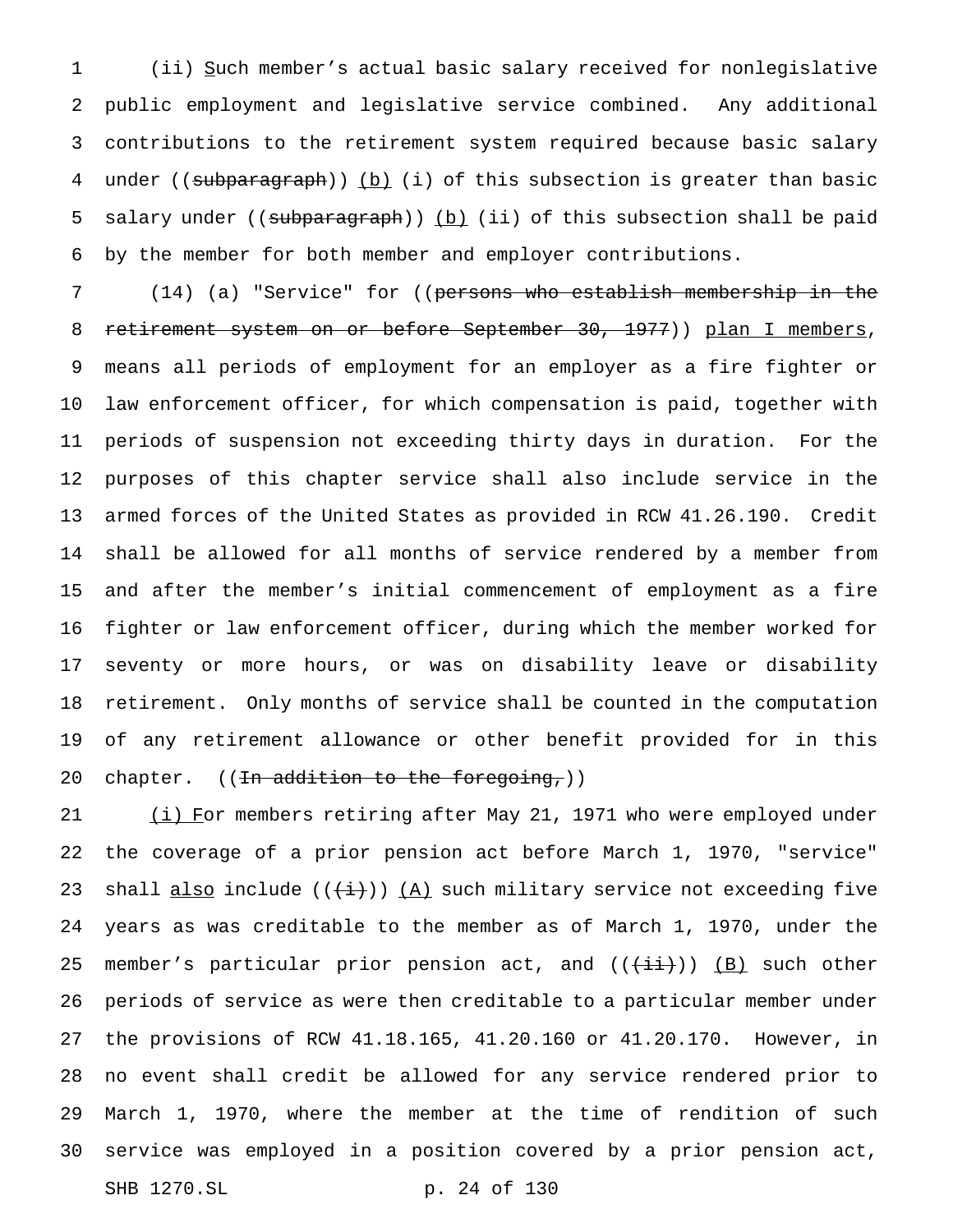1 unless such service, at the time credit is claimed therefor, is also 2 creditable under the provisions of such prior act((: PROVIDED, That if 3 such member's prior service is not creditable due to the withdrawal of 4 his contributions plus accrued interest thereon from a prior pension 5 system, such member shall be credited with such prior service, as a law 6 enforcement officer or fire fighter, by paying to the Washington law 7 enforcement officers' and fire fighters' retirement system, on or 8 before March 1, 1975, an amount which is equal to that which was 9 withdrawn from the prior system by such member, as a law enforcement 10 officer or fire fighter: PROVIDED FURTHER, That if such member's prior 11 service is not creditable because, although employed in a position 12 covered by a prior pension act, such member had not yet become a member 13 of the pension system governed by such act, such member shall be 14 credited with such prior service as a law enforcement officer or fire 15 fighter, by paying to the Washington law enforcement officers' and fire 16 fighters' retirement system, on or before March 1, 1975, an amount 17 which is equal to the employer's contributions which would have been 18 required under the prior act when such service was rendered if the 19 member had been a member of such system during such period: AND 20 PROVIDED FURTHER, That where) ).

21 (ii) A member who is employed by two employers at the same time( $(\tau$ 22 he)) shall only be credited with service to one such employer for any 23 month during which ((he)) the member rendered such dual service.

24 (b) "Service" for ((<del>persons who establish membership in the</del> 25 retirement system on or after October 1, 1977)) plan II members, means 26 periods of employment by a member for one or more employers for which 27 basic salary is earned for ninety or more hours per calendar month. 28 Members of the retirement system who are elected or appointed to a

29 state elective position may elect to continue to be members of this 30 retirement system.

p. 25 of 130 SHB 1270.SL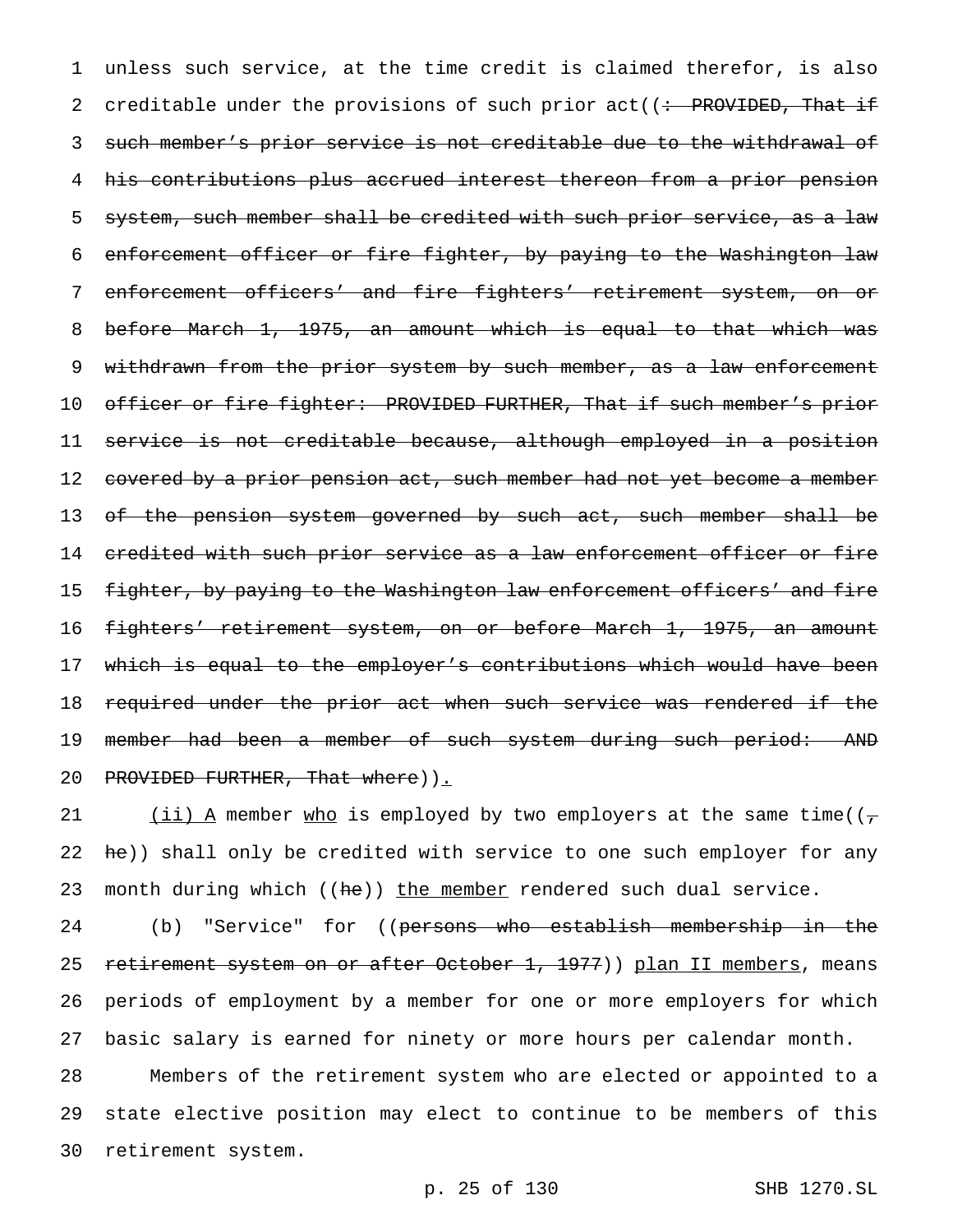Years of service shall be determined by dividing the total number of months of service by twelve. Any fraction of a year of service as so determined shall be taken into account in the computation of such retirement allowance or benefits.

 If a member receives basic salary from two or more employers during any calendar month, the individual shall receive one month's service credit during any calendar month in which multiple service for ninety or more hours is rendered.

 (15) "Accumulated contributions" means the employee's contributions made by a member plus accrued interest credited thereon.

 (16) "Actuarial reserve" means a method of financing a pension or retirement plan wherein reserves are accumulated as the liabilities for benefit payments are incurred in order that sufficient funds will be available on the date of retirement of each member to pay the member's future benefits during the period of retirement.

 (17) "Actuarial valuation" means a mathematical determination of the financial condition of a retirement plan. It includes the computation of the present monetary value of benefits payable to present members, and the present monetary value of future employer and employee contributions, giving effect to mortality among active and retired members and also to the rates of disability, retirement, withdrawal from service, salary and interest earned on investments.

23 (18) "Disability board" for plan I members means either the county disability board or the city disability board established in RCW 25 41.26.110 ((for persons who establish membership in the retirement 26 system on or before September 30, 1977)).

 (19) "Disability leave" means the period of six months or any portion thereof during which a member is on leave at an allowance equal to the member's full salary prior to the commencement of disability retirement. The definition contained in this subsection shall apply SHB 1270.SL p. 26 of 130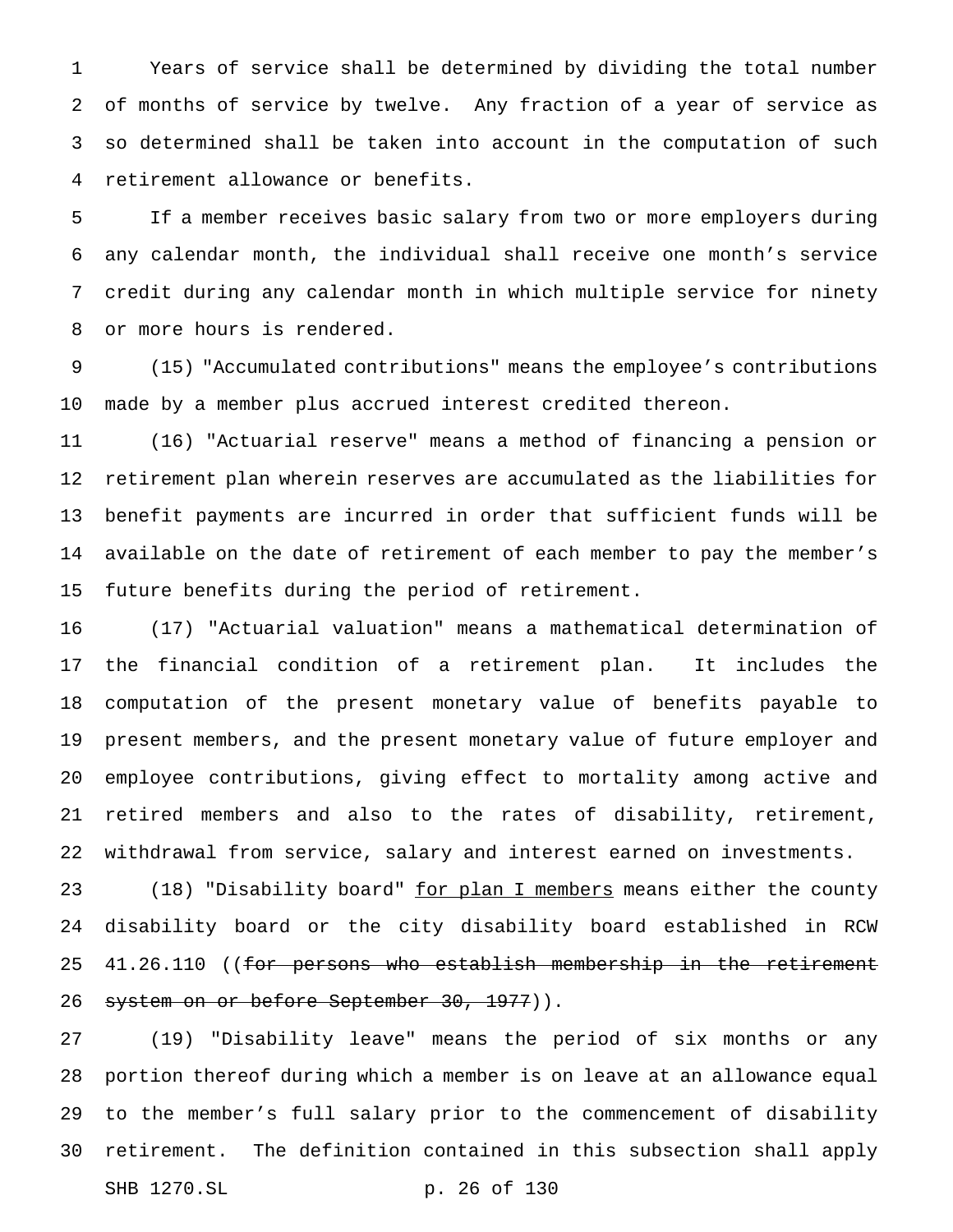1 only to ((persons who establish membership in the retirement system on 2 or before September 30, 1977)) plan I members.

3 (20) "Disability retirement" for ((persons who establish membership in the retirement system on or before September 30, 1977)) plan I members, means the period following termination of a member's disability leave, during which the member is in receipt of a disability retirement allowance.

 (21) "Position" means the employment held at any particular time, which may or may not be the same as civil service rank.

10 (22) "Medical services" for ((persons who establish membership in 11 the retirement system on or before September 30, 1977)) plan I members, shall include the following as minimum services to be provided. Reasonable charges for these services shall be paid in accordance with RCW 41.26.150.

 (a) Hospital expenses: These are the charges made by a hospital, in its own behalf, for

 (i) Board and room not to exceed semiprivate room rate unless private room is required by the attending physician due to the condition of the patient.

 (ii) Necessary hospital services, other than board and room, furnished by the hospital.

 (b) Other medical expenses: The following charges are considered "other medical expenses", provided that they have not been considered as "hospital expenses".

(i) The fees of the following:

 (A) A physician or surgeon licensed under the provisions of chapter 18.71 RCW;

 (B) An osteopath licensed under the provisions of chapter 18.57 RCW;

p. 27 of 130 SHB 1270.SL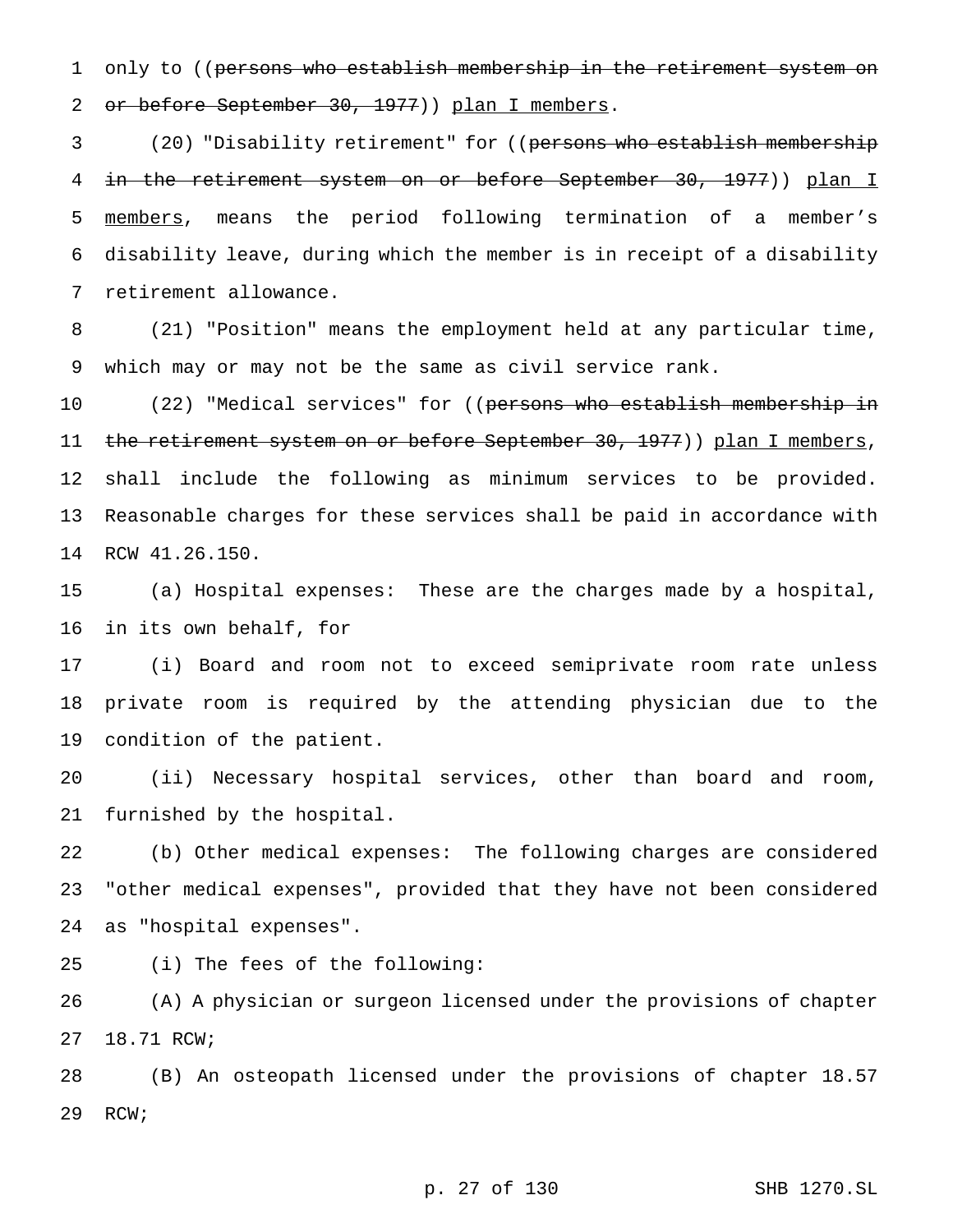(C) A chiropractor licensed under the provisions of chapter 18.25 RCW.

 (ii) The charges of a registered graduate nurse other than a nurse who ordinarily resides in the member's home, or is a member of the family of either the member or the member's spouse.

(iii) The charges for the following medical services and supplies:

(A) Drugs and medicines upon a physician's prescription;

(B) Diagnostic x-ray and laboratory examinations;

(C) X-ray, radium, and radioactive isotopes therapy;

(D) Anesthesia and oxygen;

 (E) Rental of iron lung and other durable medical and surgical equipment;

(F) Artificial limbs and eyes, and casts, splints, and trusses;

 (G) Professional ambulance service when used to transport the 15 member to or from a hospital when ((he is)) injured by an accident or stricken by a disease;

 (H) Dental charges incurred by a member who sustains an accidental 18 injury to his or her teeth and who commences treatment by a legally licensed dentist within ninety days after the accident;

(I) Nursing home confinement or hospital extended care facility;

(J) Physical therapy by a registered physical therapist;

 (K) Blood transfusions, including the cost of blood and blood 23 plasma not replaced by voluntary donors;

 (L) An optometrist licensed under the provisions of chapter 18.53 RCW.

 (23) "Regular interest" means such rate as the director may determine.

 (24) "Retiree" for persons who establish membership in the retirement system on or after October 1, 1977, means any member in

SHB 1270.SL p. 28 of 130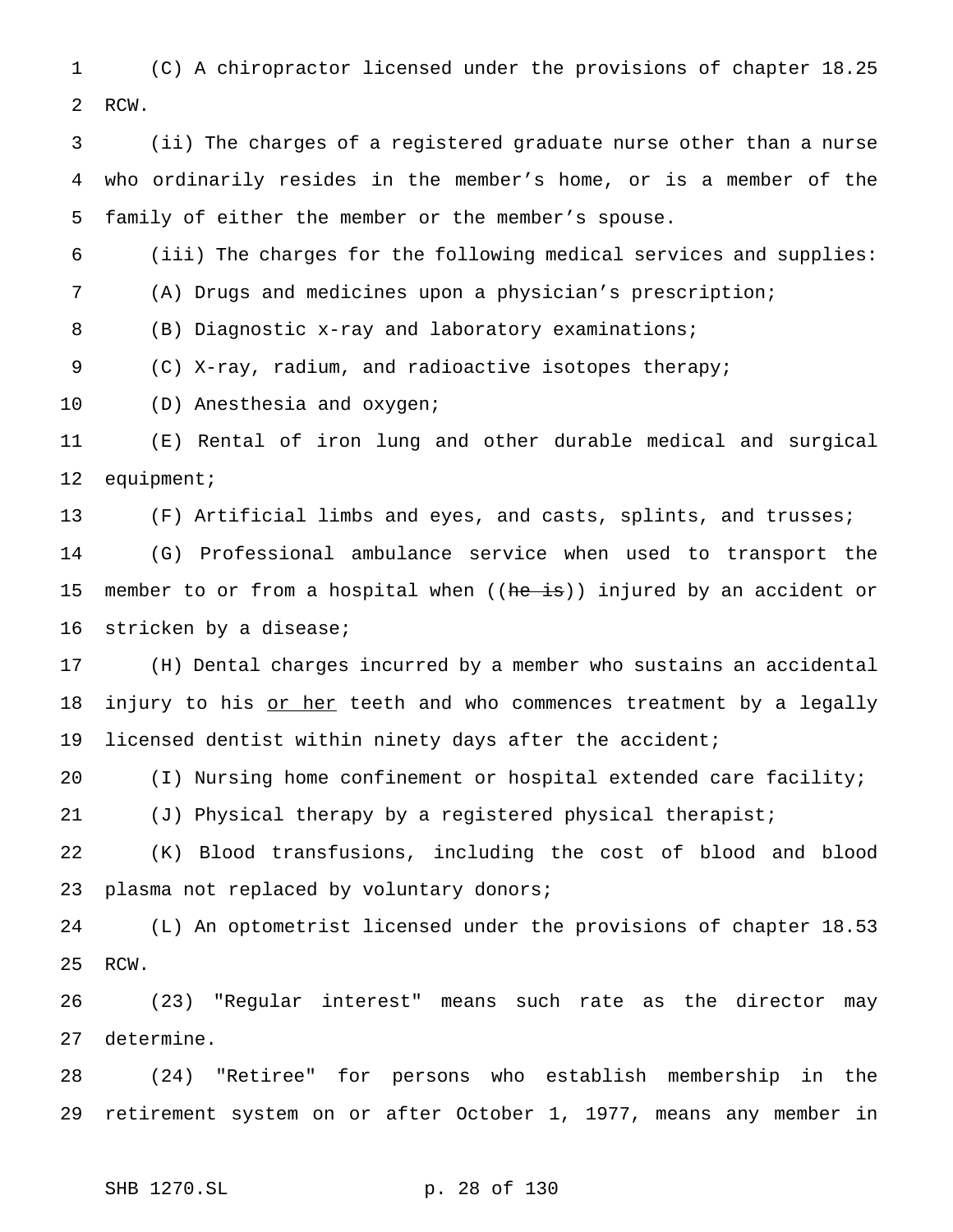receipt of a retirement allowance or other benefit provided by this chapter resulting from service rendered to an employer by such member.

 (25) (("Department" means the department of retirement systems created in chapter 41.50 RCW.

 $(26)$ )) "Director" means the director of the department.

 $((+27))$   $(26)$  "State actuary" or "actuary" means the person appointed pursuant to RCW 44.44.010(2).

8  $((+28))$   $(27)$  "State elective position" means any position held by any person elected or appointed to state-wide office or elected or appointed as a member of the legislature.

11 (28) "Plan I" means the law enforcement officers' and fire 12 fighters' retirement system, plan I providing the benefits and funding 13 provisions covering persons who first became members of the system 14 prior to October 1, 1977.

 (29) "Plan II" means the law enforcement officers' and fire 16 fighters' retirement system, plan II providing the benefits and funding 17 provisions covering persons who first became members of the system on and after October 1, 1977.

 **Sec. 14.** RCW 41.26.035 and 1971 ex.s. c 257 s 2 are each amended to read as follows:

 The term "minimum medical and health standards" means minimum 22 medical and health standards adopted by the ((retirement board pursuant 23 to)) department under this chapter.

 **Sec. 15.** RCW 41.26.040 and 1989 c 273 s 11 are each amended to read as follows:

 The Washington law enforcement officers' and fire fighters' retirement system is hereby created for fire fighters and law enforcement officers.

p. 29 of 130 SHB 1270.SL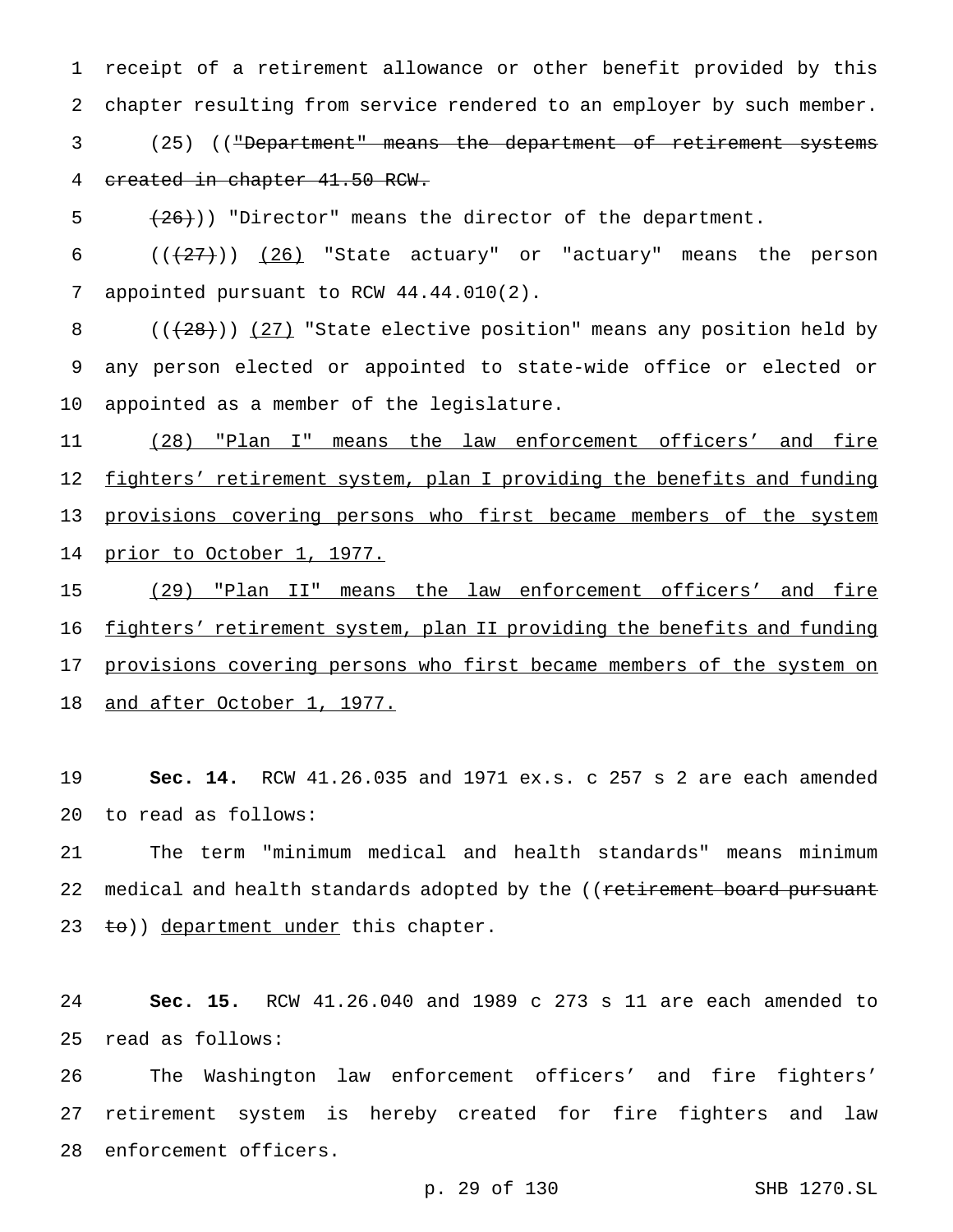$(1)$   $((+a))$  Notwithstanding RCW  $41.26.030(8)$  ((and except as 2 provided in subsection  $(1)(b)$  of this section)), all fire fighters and law enforcement officers employed as such on or after March 1, 1970, on a full time fully compensated basis in this state shall be members of the retirement system established by this chapter with respect to all periods of service as such, to the exclusion of any pension system 7 existing under any prior act ((except as provided in subsection (2) of 8 this section.

 (b) No fire fighter or law enforcement officer who commences a period of employment on or after July 1, 1979, as a participant under the federal comprehensive employment and training act of 1973 (CETA) 12 <del>(29 U.S.C. Sec. 801 et seq.), as amended, shall be a member of this</del> 13 <del>system during the period of such participation unless, at the</del> 14 commencement of the participation under CETA, the fire fighter or law 15 enforcement officer either:

 $\overline{\text{4i}}$  Has at least five years of service and the full amount of the employee's contributions for such service remains on deposit in the 18 system; or

## 19 (ii) Has previously been retired from this system)).

 (2) Any employee serving as a law enforcement officer or fire fighter on March 1, 1970, who is then making retirement contributions under any prior act shall have his membership transferred to the system established by this chapter as of such date. Upon retirement for service or for disability, or death, of any such employee, his retirement benefits earned under this chapter shall be computed and paid. In addition, his benefits under the prior retirement act to which he was making contributions at the time of this transfer shall be computed as if he had not transferred. For the purpose of such computations, the employee's creditability of service and eligibility for service or disability retirement and survivor and all other SHB 1270.SL p. 30 of 130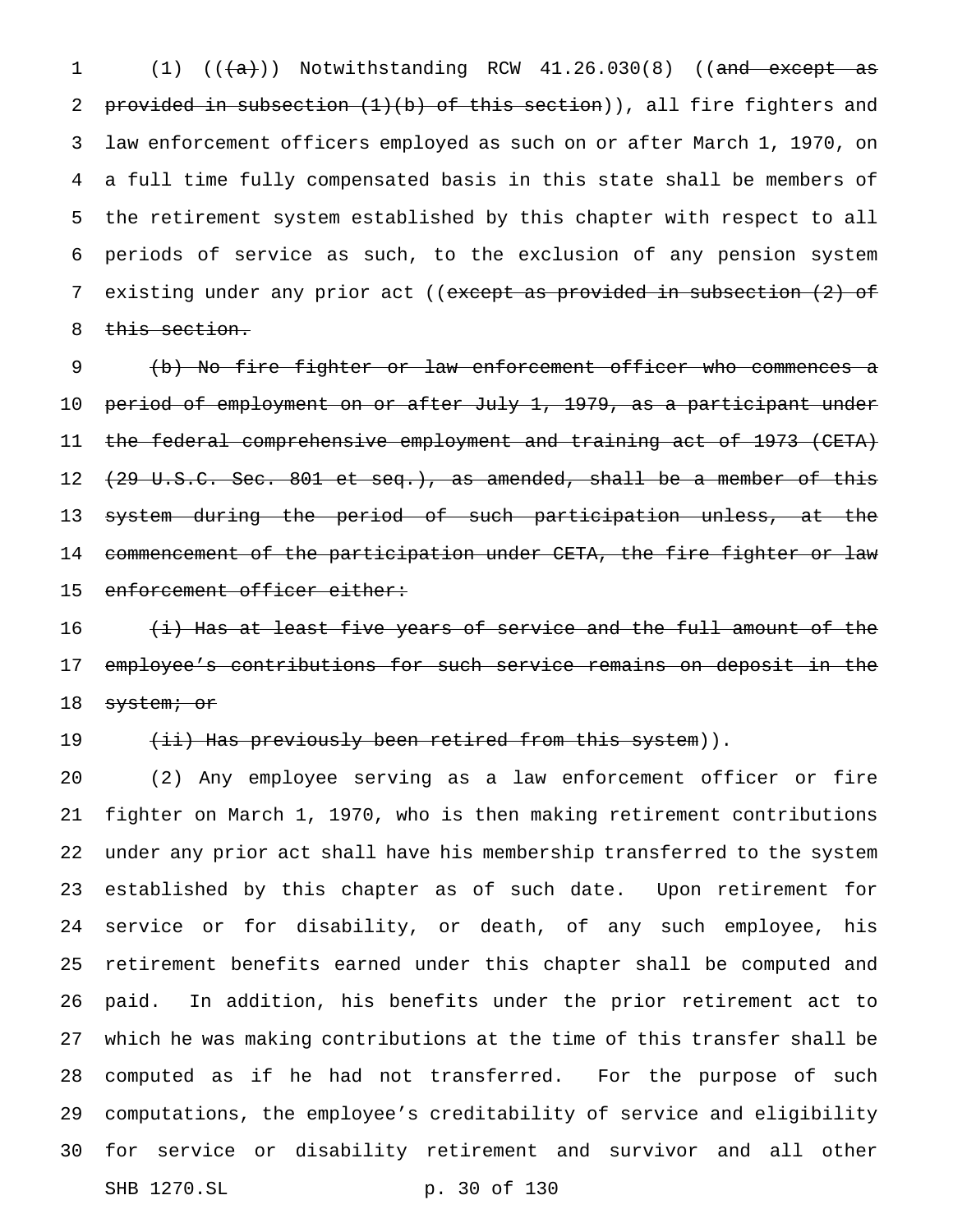benefits shall continue to be as provided in such prior retirement act, as if transfer of membership had not occurred. The excess, if any, of the benefits so computed, giving full value to survivor benefits, over the benefits payable under this chapter shall be paid whether or not the employee has made application under the prior act. If the employee's prior retirement system was the Washington public employees' retirement system, payment of such excess shall be made by that system; if the employee's prior retirement system was the state-wide city employees' retirement system, payment of such excess shall be made by the employer which was the member's employer when his transfer of membership occurred: PROVIDED, That any death in line of duty lump sum benefit payment shall continue to be the obligation of that system as provided in RCW 41.44.210; in the case of all other prior retirement systems, payment of such excess shall be made by the employer which was the member's employer when his transfer of membership occurred.

 (3) All funds held by any firemen's or policemen's relief and pension fund shall remain in that fund for the purpose of paying the obligations of the fund. The municipality shall continue to levy the dollar rate as provided in RCW 41.16.060, and this dollar rate shall be used for the purpose of paying the benefits provided in chapters 41.16 and 41.18 RCW. The obligations of chapter 41.20 RCW shall continue to be paid from whatever financial sources the city has been using for this purpose.

24 (((4) Any member transferring from the Washington public employees' 25 retirement system or the state-wide city employees' retirement system 26 shall have transferred from the appropriate fund of the prior system of 27 membership, a sum sufficient to pay into the Washington law enforcement officers' and fire fighters' retirement system fund the amount of the employees' and employers' contributions plus credited interest in the 30 prior system for all service, as defined in this chapter, from the date

p. 31 of 130 SHB 1270.SL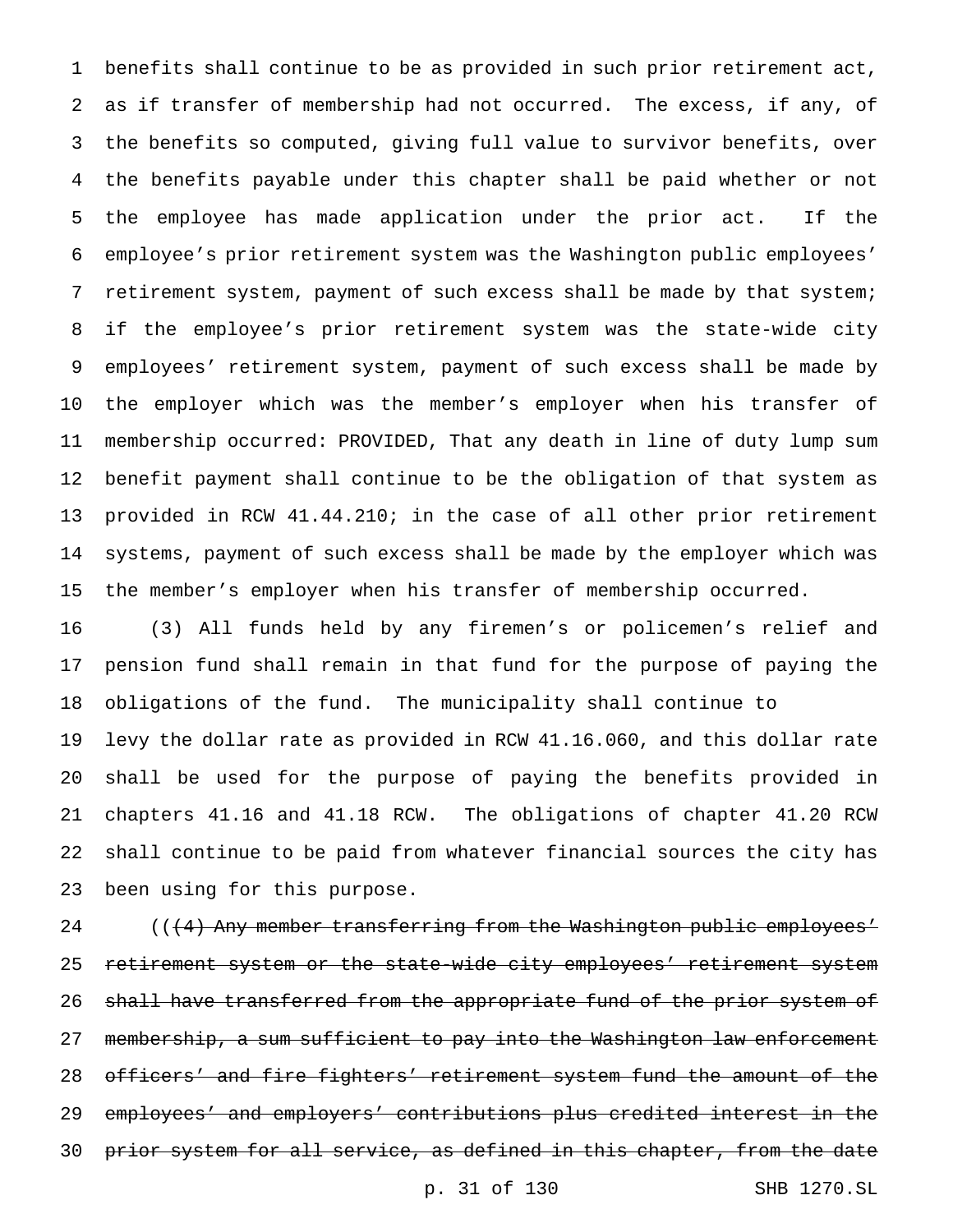1 of the employee's entrance therein until March 1, 1970. Except as 2 provided for in subsection (2), such transfer of funds shall discharge said state retirement systems from any further obligation to pay 4 benefits to such transferring members with respect to such service.))

 **Sec. 16.** RCW 41.26.060 and 1982 c 163 s 6 are each amended to read as follows:

7 The administration of ((this)) the Washington law enforcement 8 officers' and fire fighters' retirement system is hereby vested in the director of retirement systems, and the director shall:

 (1) Keep in convenient form such data as shall be deemed necessary for actuarial evaluation purposes;

 (2) As of March 1, 1970, and at least every two years thereafter, 13 through ((its)) the state actuary, make an actuarial valuation as to the mortality and service experience of the beneficiaries under this chapter and the various accounts created for the purpose of showing the financial status of the retirement fund;

 (3) Adopt for the Washington law enforcement officers' and fire 18 fighters' retirement system the mortality tables and such other tables 19 as shall be deemed necessary;

 (4) Keep a record of all its proceedings, which shall be open to inspection by the public;

 (5) From time to time adopt such rules and regulations not 23 inconsistent with ((this)) chapter 41.26 RCM, for the administration of the provisions of this chapter, for the administration of the fund created by this chapter and the several accounts thereof, and for the transaction of the business of the system;

 (6) Prepare and publish annually a financial statement showing the condition of the Washington law enforcement officers' and fire 29 fighters' fund and the various accounts thereof, and setting forth such SHB 1270.SL p. 32 of 130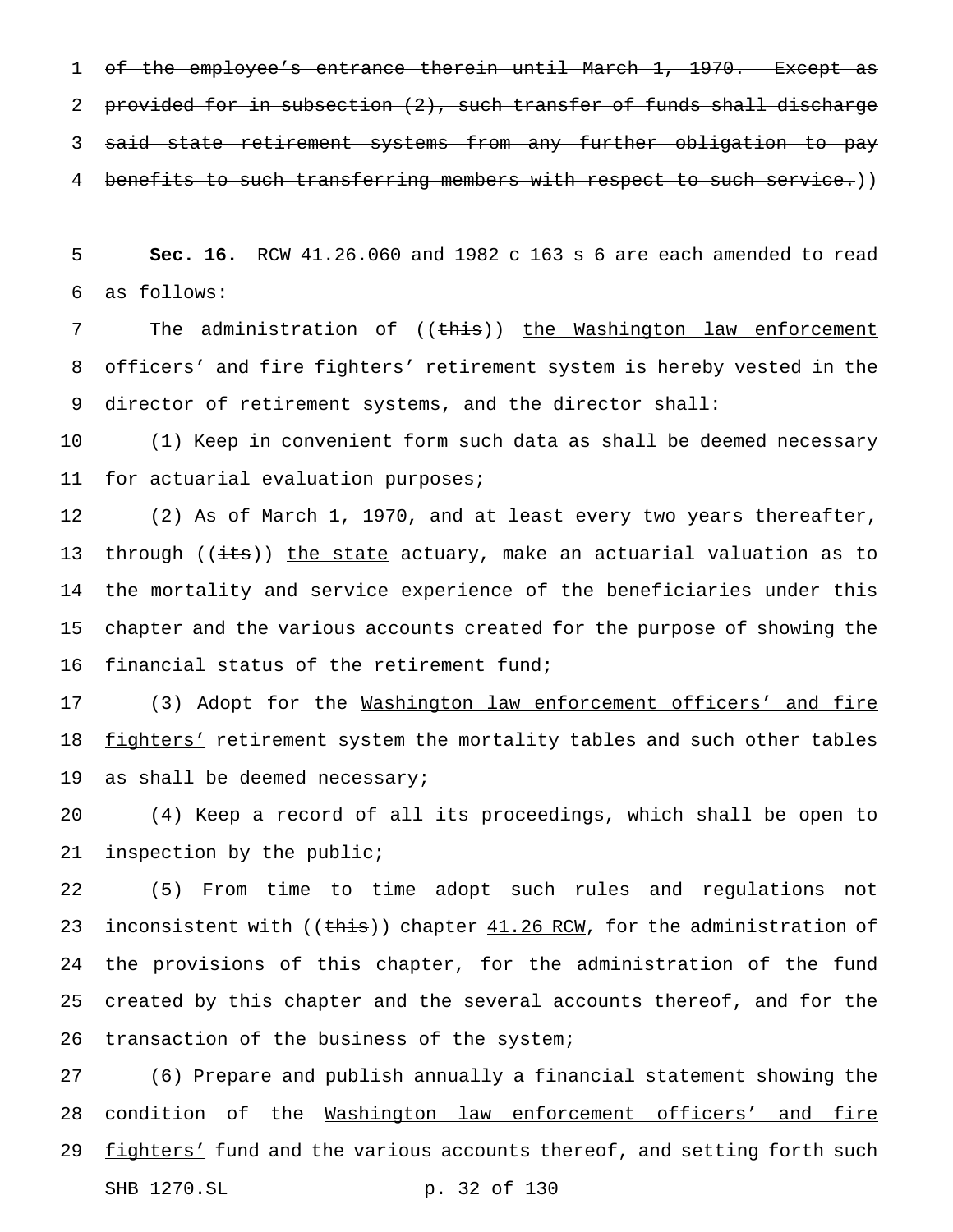other facts, recommendations and data as may be of use in the advancement of knowledge concerning the Washington law enforcement officers' and fire fighters' retirement system, and furnish a copy thereof to each employer, and to such members as may request copies thereof;

 (7) Perform such other functions as are required for the execution 7 of the provisions of ((this)) chapter 41.26 RCW;

 (8) Fix the amount of interest to be credited at a rate which shall 9 be based upon the net annual earnings of the Washington law enforcement officers' and fire fighters' fund for the preceding twelve-month period 11 and from time to time make any necessary changes in such rate;

 (9) Pay from the department of retirement systems expense fund the 13 expenses incurred in administration of the Washington law enforcement 14 officers' and fire fighters' retirement system from those funds appropriated for that purpose;

16 (10) Perform any other duties prescribed elsewhere in ((this)) 17 chapter  $41.26$  RCW;

 (11) Issue decisions relating to appeals initiated pursuant to RCW 41.16.145 and 41.18.104 as now or hereafter amended and shall be authorized to order increased benefits pursuant to RCW 41.16.145 and 41.18.104 as now or hereafter amended.

 **Sec. 17.** RCW 41.26.080 and 1989 c 273 s 13 are each amended to read as follows:

 The total liability of the plan I system shall be funded as follows:

 (1) Every plan I member shall have deducted from each payroll a sum 27 equal to six percent of his or her basic salary for each pay period.

 (2) Every employer shall contribute monthly a sum equal to six percent of the basic salary of each plan I employee who is a member of

p. 33 of 130 SHB 1270.SL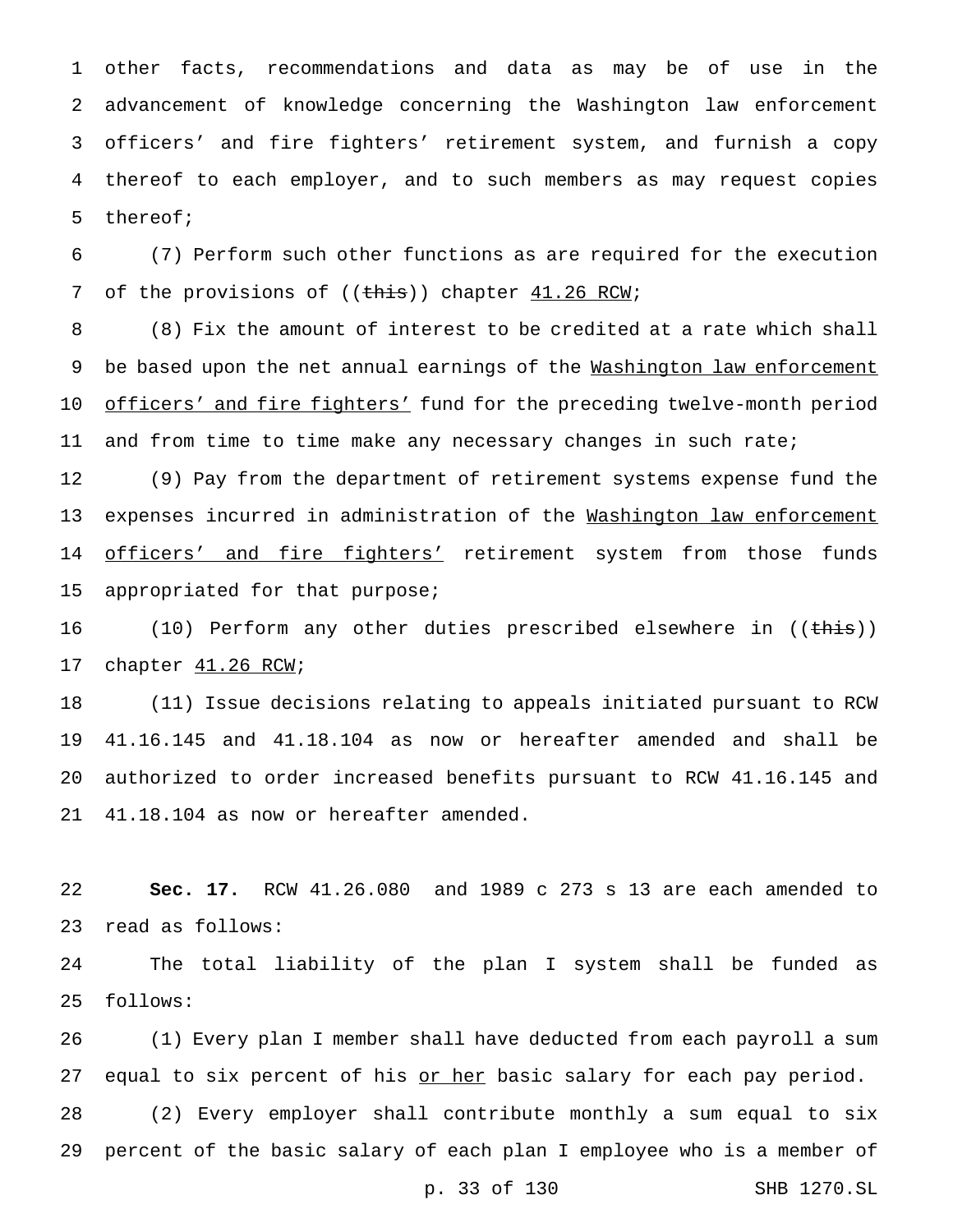this retirement system. The employer shall transmit the employee and employer contributions with a copy of the payroll to the retirement system monthly.

 (3) The remaining liabilities of the plan I system shall be funded as provided in chapter 41.45 RCW.

 (4) Every member shall be deemed to consent and agree to the contribution made and provided for herein, and shall receipt in full 8 for his or her salary or compensation. Payment less said contributions shall be a complete discharge of all claims and demands whatsoever for the services rendered by such person during the period covered by such 11 payments, except his or her claim to the benefits to which he or she may be entitled under the provisions of this chapter.

 **Sec. 18.** RCW 41.26.090 and 1977 ex.s. c 294 s 22 are each amended to read as follows:

15 Retirement of a member for service shall be made by the ((board)) 16 department as follows:

 (1) Any member having five or more years of service and having attained the age of fifty years shall be eligible for a service 19 retirement allowance and shall be retired upon ((his)) the member's written request effective the first day following the date upon which the member is separated from service.

 (2) Any member having five or more years of service, who terminates 23 his <u>or her</u> employment with any employer, may leave his <u>or her</u> contributions in the fund. Any employee who so elects, upon attaining age fifty, shall be eligible to apply for and receive a service 26 retirement allowance based on his or her years of service, commencing 27 on the first day following his or her attainment of age fifty. ((This 28 section shall also apply to a person who rendered service as a law 29 enforcement officer or fire fighter, as those terms are defined in RCW SHB 1270.SL p. 34 of 130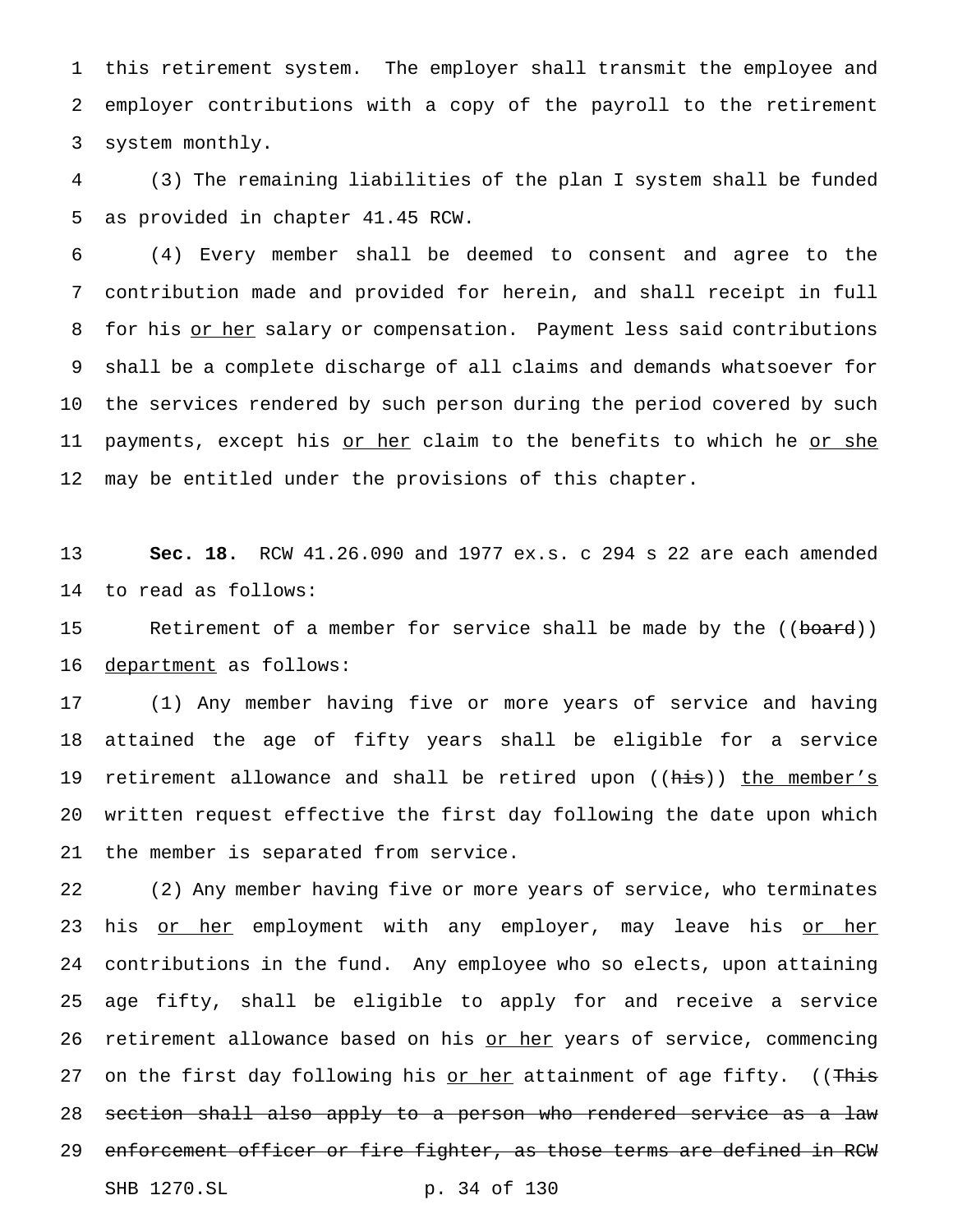41.26.030, on or after July 1, 1969, but who was not employed as a law 2 enforcement officer or fire fighter on March 1, 1970, by reason of his 3 having been elected to a public office.))

 (3) Any member selecting ((this)) optional vesting under subsection 5 (2) of this section with less than twenty years of service shall not be covered by the provisions of RCW 41.26.150, and ((his)) the member's survivors shall not be entitled to the benefits of RCW 41.26.160 unless 8 his or her death occurs after he or she has attained the age of fifty years. Those members selecting this optional vesting with twenty or more years service shall not be covered by the provisions of RCW 11 41.26.150 until the attainment of the age of fifty years((<del>: PROVIDED,</del> 12 That)). A member selecting this ((option)) optional vesting, with less 13 than twenty years of service credit, who ((<del>shall</del>)) die<u>s</u> prior to attaining the age of fifty years, shall have paid from the Washington law enforcement officers' and fire fighters' retirement fund, to such member's surviving spouse, if any, otherwise to such beneficiary as the member shall have designated in writing, or if no such designation has 18 been made, to the personal representative of his or her estate, a lump sum which is equal to the amount of such member's accumulated 20 contributions plus accrued interest((: PROVIDED FURTHER, That)). If the vested member has twenty or more years of service credit the surviving spouse or children shall then become eligible for the 23 benefits of RCW 41.26.160 regardless of ((his)) the member's age at the 24 time of his or her death, to the exclusion of the lump sum amount provided by this subsection.

 $((+3))$   $(4)$  Any member who has attained the age of sixty years shall be retired on the first day of the calendar month next succeeding that in which said member shall have attained the age of sixty and may not thereafter be employed as a law enforcement officer or fire fighter: PROVIDED, That for any member who is elected or appointed to

p. 35 of 130 SHB 1270.SL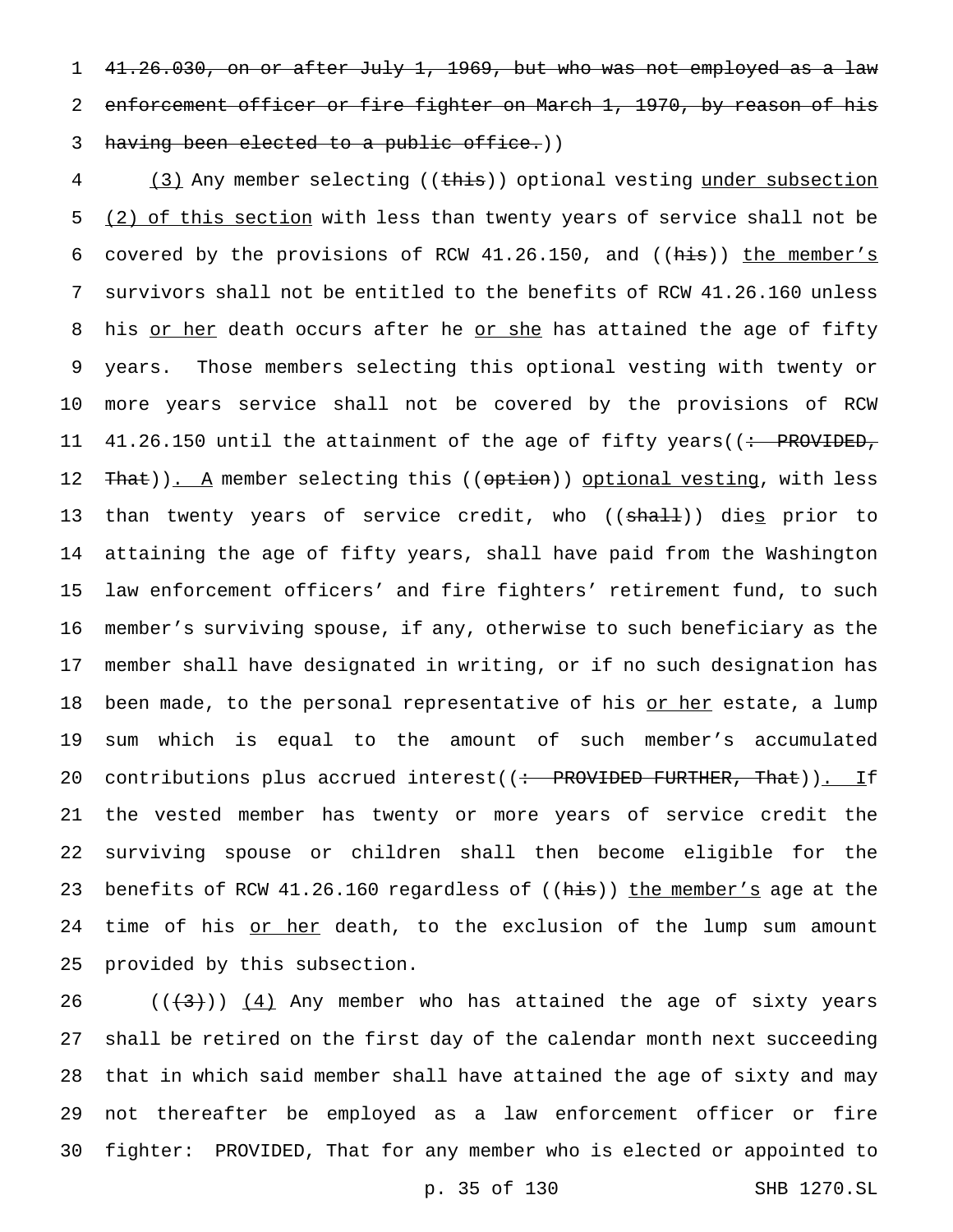1 the office of sheriff, chief of police, or fire chief, his or her election or appointment shall be considered as a waiver of the age sixty provision for retirement and nonemployment for whatever number of 4 years remain in his or her present term of office and any succeeding 5 periods for which he <u>or she</u> may be so elected or appointed( $($ : PROVIDED FURTHER, That)). The provisions of this subsection shall not apply to any member who is employed as a law enforcement officer or fire fighter on March 1, 1970.

9 **Sec. 19.** RCW 41.26.120 and 1986 c 176 s 5 are each amended to read 10 as follows:

11 Any member, regardless of ((his)) age or years of service may be 12 retired by the disability board, subject to approval by the director as 13 hereinafter provided, for any disability incurred in the line of duty 14 which has been continuous since his or her discontinuance of service 15 and which renders ((<del>him</del>)) <u>the member</u> unable to continue ((h<del>is</del>)) 16 service. No disability retirement allowance shall be paid until the 17 expiration of a period of six months after the discontinuance of 18 service during which period the member, if found to be physically or 19 mentally unfit for duty by the disability board following receipt of 20 his or her application for disability retirement, shall be granted a 21 disability leave by the disability board and shall receive an allowance 22 equal to ((his)) the full monthly salary and shall continue to receive 23 all other benefits provided to active employees from ((his)) the 24 employer for such period. However, if, at any time during the initial 25 six-month period, the disability board finds the beneficiary is no 26 longer disabled, ((his)) the disability leave allowance shall be 27 canceled and ((he)) the member shall be restored to duty in the same 28 rank or position, if any, held by the beneficiary at the time  $((he))$ 

```
SHB 1270.SL p. 36 of 130
```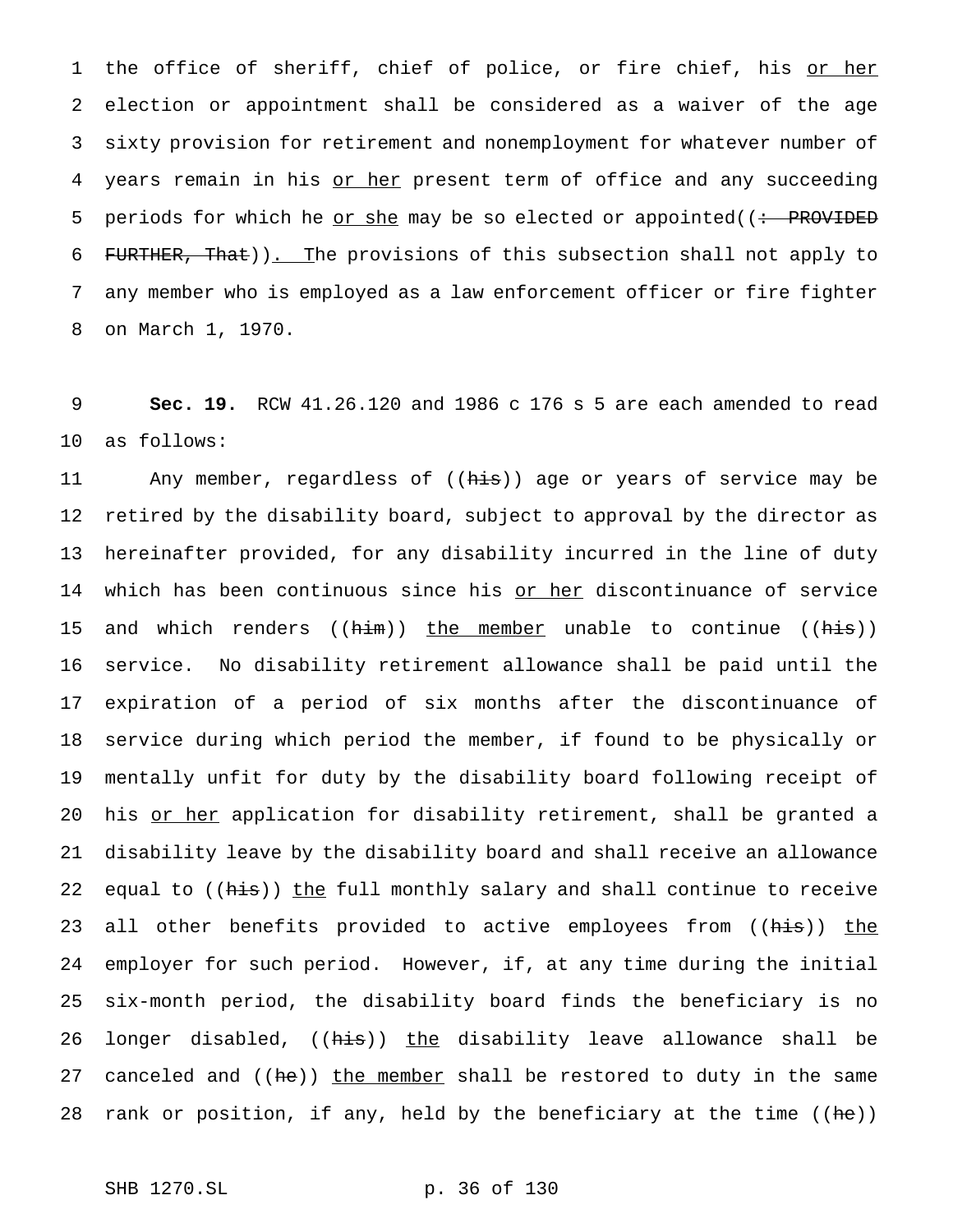1 the member became disabled. Applications for disability retirement shall be processed in accordance with the following procedures:

 (1) Any member who believes he or she is or is believed to be physically or mentally disabled shall be examined by such medical authority as the disability board shall employ, upon application of 6 said member, or a person acting in his or her behalf, stating that said member is disabled, either physically or mentally: PROVIDED, That no such application shall be considered unless said member or someone in 9 his or her behalf, in case of the incapacity of a member, shall have filed the application within a period of one year from and after the discontinuance of service of said member.

 (2) If the examination shows, to the satisfaction of the disability board, that the member is physically or mentally disabled from the further performance of duty, that such disability was incurred in the line of duty, and that such disability has been continuous from the discontinuance of service, the disability board shall enter its written decision and order, accompanied by appropriate findings of fact and by conclusions evidencing compliance with this chapter as now or hereafter amended, granting the member a disability retirement allowance; otherwise, if the member is not found by the disability board to be so disabled, the application shall be denied pursuant to a similar written decision and order, subject to appeal to the director in accordance with RCW 41.26.200: PROVIDED, That in any order granting a duty disability retirement allowance, the disability board shall make a finding that the disability was incurred in line of duty.

 (3) Every order of a disability board granting a duty disability retirement allowance shall forthwith be reviewed by the director except the finding that the disability was incurred in the line of duty. The director may affirm the decision of the disability board or remand the case for further proceedings, or the director may reverse the decision

p. 37 of 130 SHB 1270.SL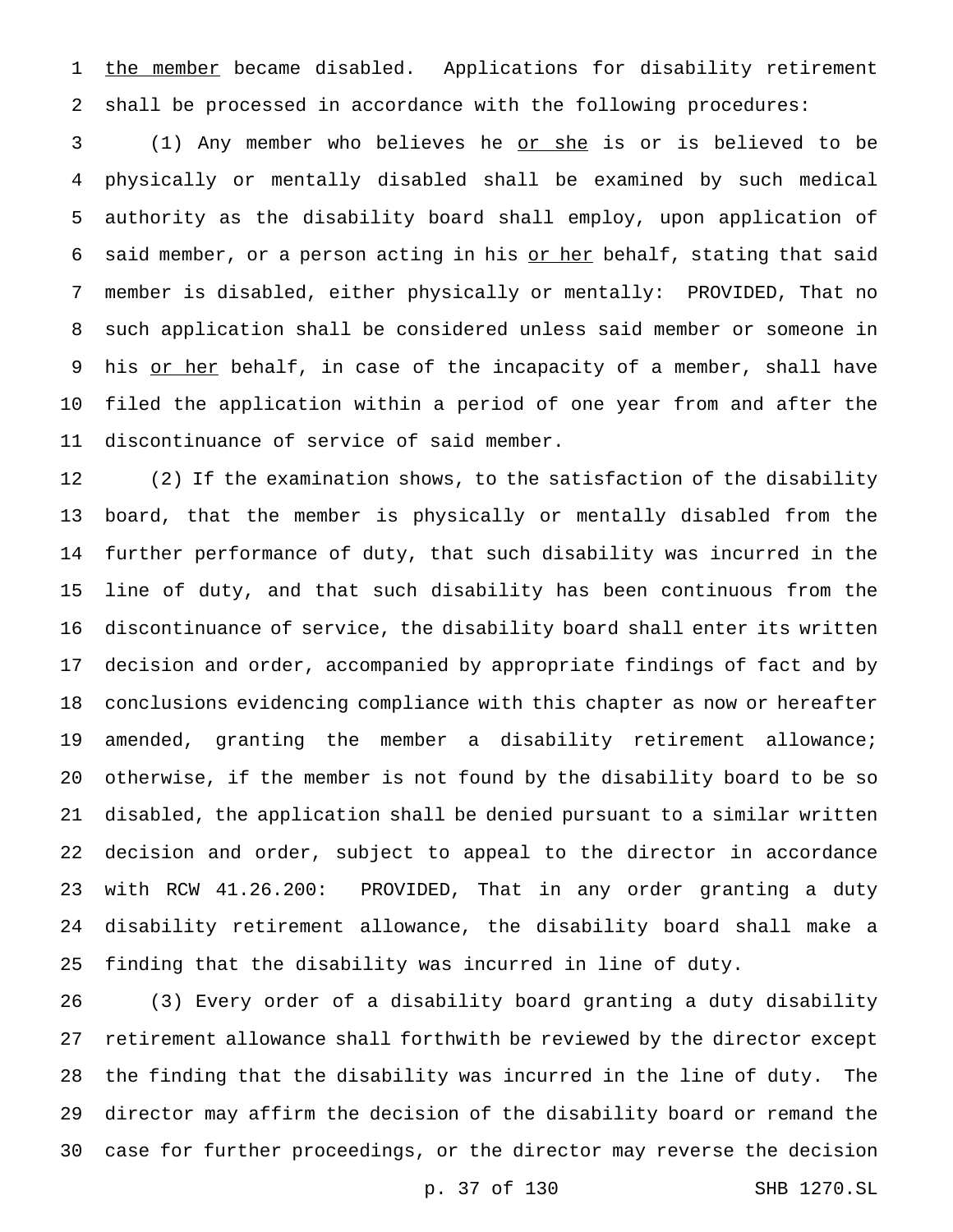of the disability board if the director finds the disability board's findings, inferences, conclusions, or decisions are:

(a) In violation of constitutional provisions; or

 (b) In excess of the statutory authority or jurisdiction of the disability board; or

(c) Made upon unlawful procedure; or

(d) Affected by other error of law; or

 (e) Clearly erroneous in view of the entire record as submitted and the public policy contained in this chapter; or

(f) Arbitrary or capricious.

 (4) Every member who can establish, to the disability board, that 12 he <u>or she</u> is physically or mentally disabled from the further performance of duty, that such disability was incurred in the line of duty, and that such disability will be in existence for a period of at least six months may waive the six-month period of disability leave and be immediately granted a duty disability retirement allowance, subject 17 to the approval of the director as provided in subsection (3) ((above)) of this section.

 **Sec. 20.** RCW 41.26.130 and 1987 c 185 s 11 are each amended to read as follows:

 (1) Upon retirement for disability a member shall be entitled to receive a monthly retirement allowance computed as follows: (a) A basic amount of fifty percent of final average salary at time of disability retirement, and (b) an additional five percent of final average salary for each child as defined in RCW 41.26.030(7), (c) the 26 combined total of  $((\text{subsections } (+)))(a)$  and  $((+)+))$ (b) of this 27 ((section)) subsection shall not exceed a maximum of sixty percent of final average salary.

SHB 1270.SL p. 38 of 130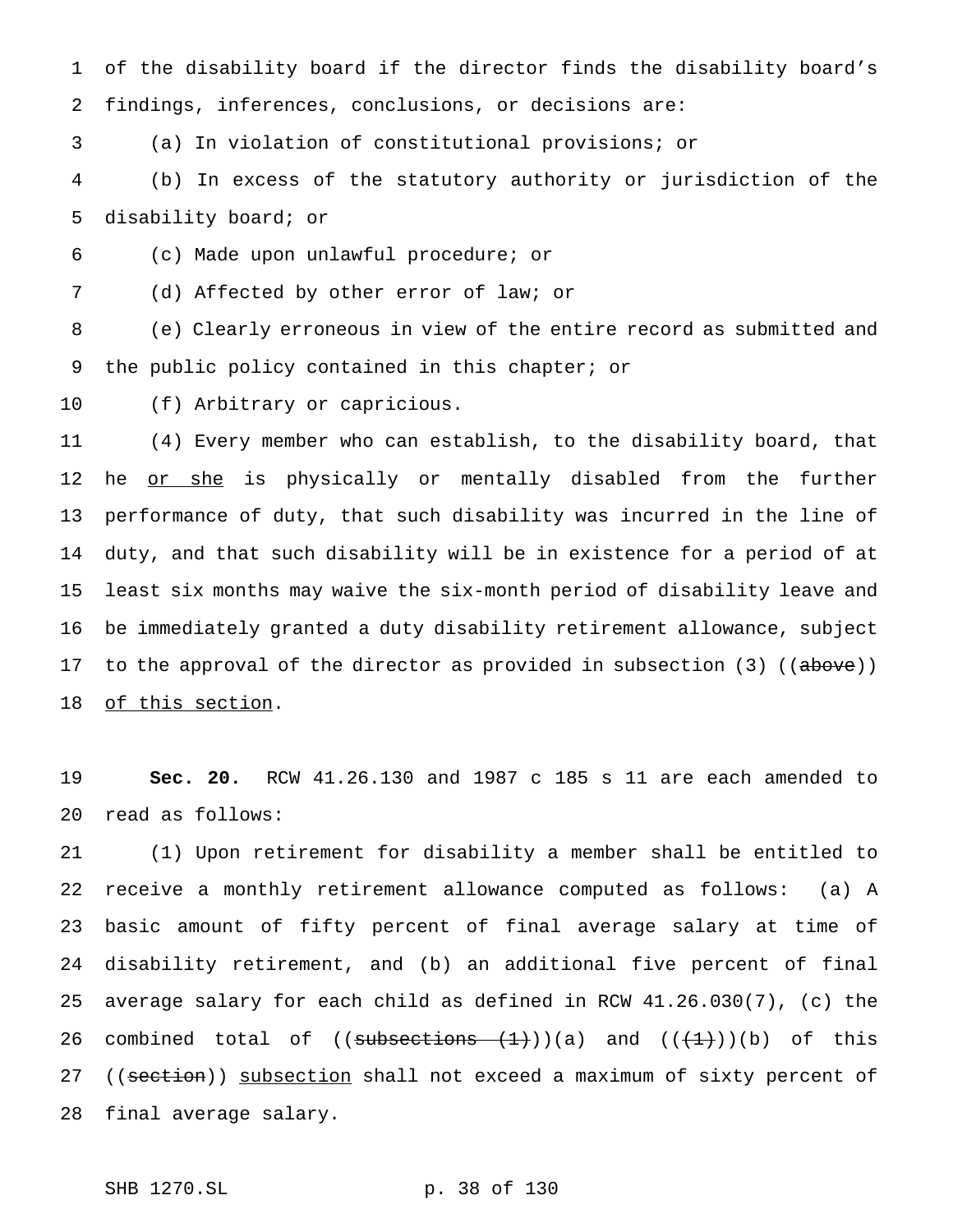1 (2) A disabled member shall begin receiving ((his)) the disability 2 retirement allowance as of the expiration of his or her six month 3 period of disability leave or, if his or her application was filed after the sixth month of discontinuance of service but prior to the one year time limit, the member's disability retirement allowance shall be retroactive to the end of the sixth month.

 (3) Benefits under this section will be payable until the member recovers from the disability or dies. If at the time that the 9 disability ceases the member is over the age of fifty, he or she shall 10 then receive either ((his)) disability retirement allowance or ((his)) retirement for service allowance, whichever is greater.

 (4) Benefits under this section for a disability that is incurred while in other employment will be reduced by any amount the member receives or is entitled to receive from workers' compensation, social security, group insurance, other pension plan, or any other similar source provided by another employer on account of the same disability. (5) A member retired for disability shall be subject to periodic examinations by a physician approved by the disability board prior to 19 ((his)) attainment of age fifty, pursuant to rules adopted by the director under RCW 41.26.115. Examinations of members who retired for disability prior to July 26, 1981, shall not exceed two medical examinations per year.

 **Sec. 21.** RCW 41.26.140 and 1985 c 103 s 2 are each amended to read as follows:

 (1) Upon the basis of reexaminations of members on disability retirement as provided in RCW 41.26.130, the disability board shall determine whether such disability beneficiary is still unable to 28 perform his or her duties either physically or mentally for service in 29 the department where he or she was employed.

```
p. 39 of 130 SHB 1270.SL
```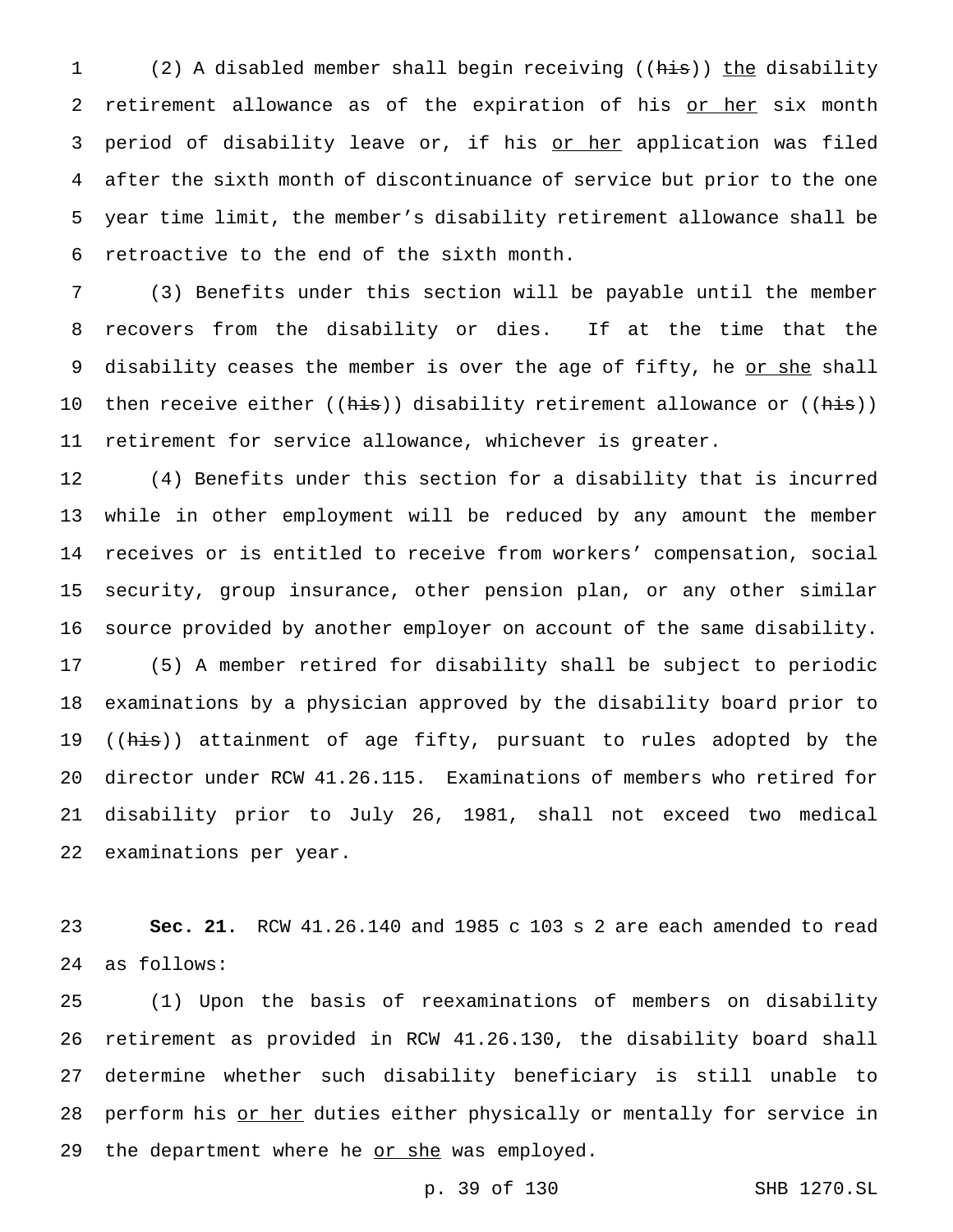1 (2) If the disability board shall determine that the beneficiary is 2 not so incapacitated ((his)) the retirement allowance shall be canceled 3 and ((he)) the member shall be restored to duty in the same civil 4 service rank, if any, held by the beneficiary at the time of his or her 5 retirement or if unable to perform the duties of said rank, then, at 6 his or her request, in such other like or lesser rank as may be or 7 become open and available, the duties of which he or she is then able 8 to perform. In no event, shall a beneficiary previously drawing a 9 disability allowance be returned or be restored to duty at a salary or 10 rate of pay less than the current salary attached to the rank or 11 position held by the said beneficiary at the date of ((his)) retirement 12 for disability. If the disability board determines that the 13 beneficiary is able to return to service he <u>or she</u> shall be entitled to 14 notice and a hearing, both the notice and the hearing shall comply with 15 the requirements of chapter 34.05 RCW, as now or hereafter amended.

16 (3) Should a disability beneficiary reenter service and be eligible 17 for membership in the retirement system, ((his)) the retirement 18 allowance shall be canceled and he or she shall immediately become a 19 member of the retirement system.

20 (4) Should any disability beneficiary under age fifty refuse to 21 submit to examination, ((his)) the retirement allowance shall be 22 discontinued until ((his)) withdrawal of such refusal, and should such 23 refusal continue for one year or more, ((his)) the retirement allowance 24 shall be canceled.

25 (5) Should the disability retirement allowance of any disability 26 beneficiary be canceled for any cause other than reentrance into 27 service or retirement for service, he or she shall be paid the excess, 28 if any, of  $((his))$  the accumulated contributions at the time of  $((his))$ 29 retirement over all payments made on his or her behalf under this 30 chapter.

SHB 1270.SL p. 40 of 130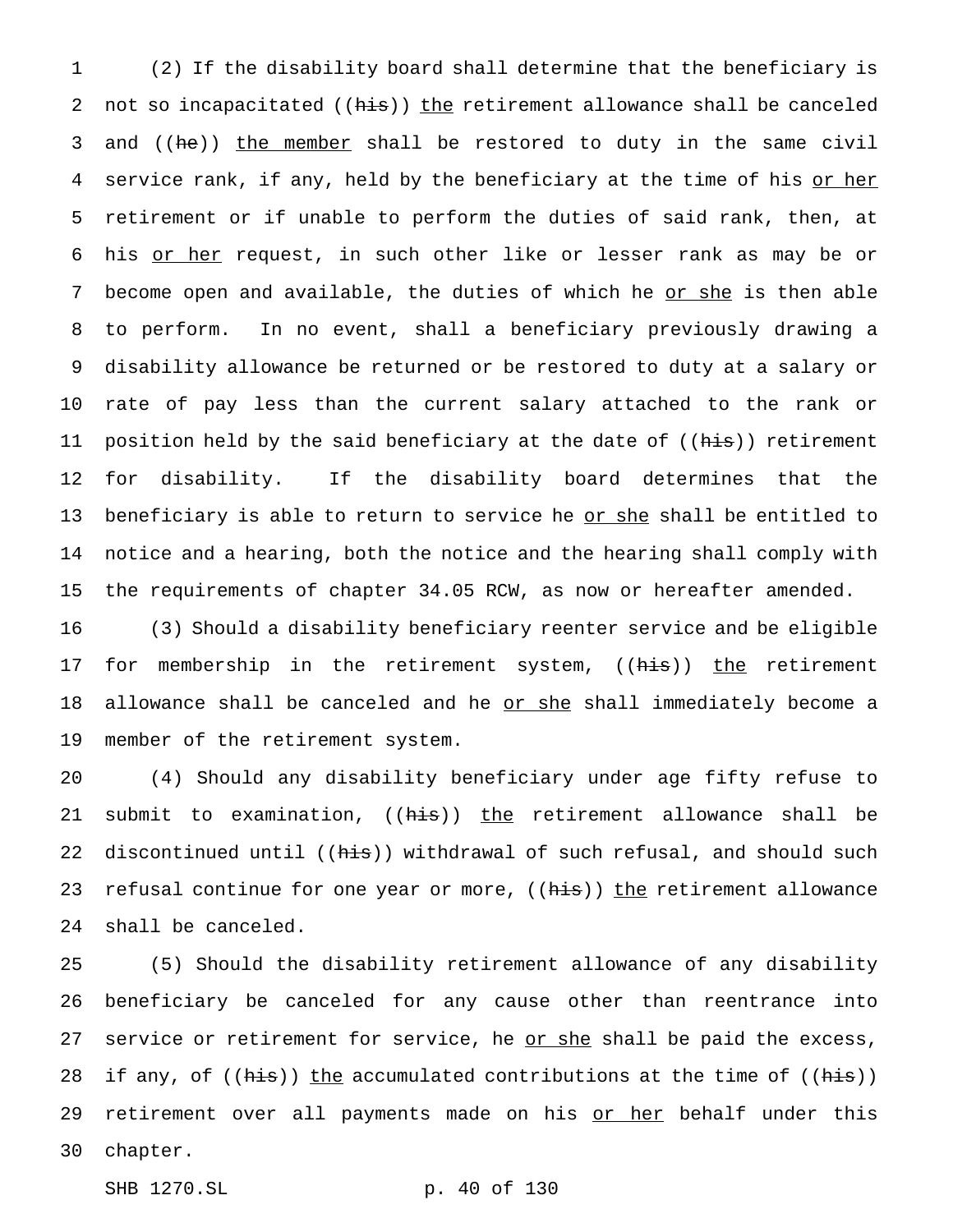(6) Any person feeling aggrieved by an order of a disability board determining that a beneficiary's disability has not ceased, pursuant to RCW 41.26.130(3) has the right to appeal the order or determination to the director. The director shall have no jurisdiction to entertain the appeal unless a notice of appeal is filed with the director within thirty days following the rendition of the order by the disability board. A copy of the notice of appeal shall be served upon the director and the applicable disability board and, within ninety days thereof, the disability board shall certify its decision and order which shall include findings of fact and conclusions of law, together with a transcript of all proceedings in connection therewith, to the director for review. Upon review of the record, the director may affirm the order of the disability board or may remand the case for further proceedings if the director finds that the disability board's findings, inferences, conclusions, or decisions are:

(a) In violation of constitutional provisions; or

 (b) In excess of the statutory authority or jurisdiction of the disability board; or

(c) Made upon unlawful procedure; or

(d) Affected by other error of law; or

 (e) Clearly erroneous in view of the entire record as submitted and 22 the public policy contained in this chapter; or

(f) Arbitrary or capricious.

 **Sec. 22.** RCW 41.26.150 and 1987 c 185 s 12 are each amended to read as follows:

 (1) Whenever any active member, or any member hereafter retired, on account of service, sickness or disability, not caused or brought on by dissipation or abuse, of which the disability board shall be judge, is 29 confined in any hospital or in ((his)) home, and whether or not so

p. 41 of 130 SHB 1270.SL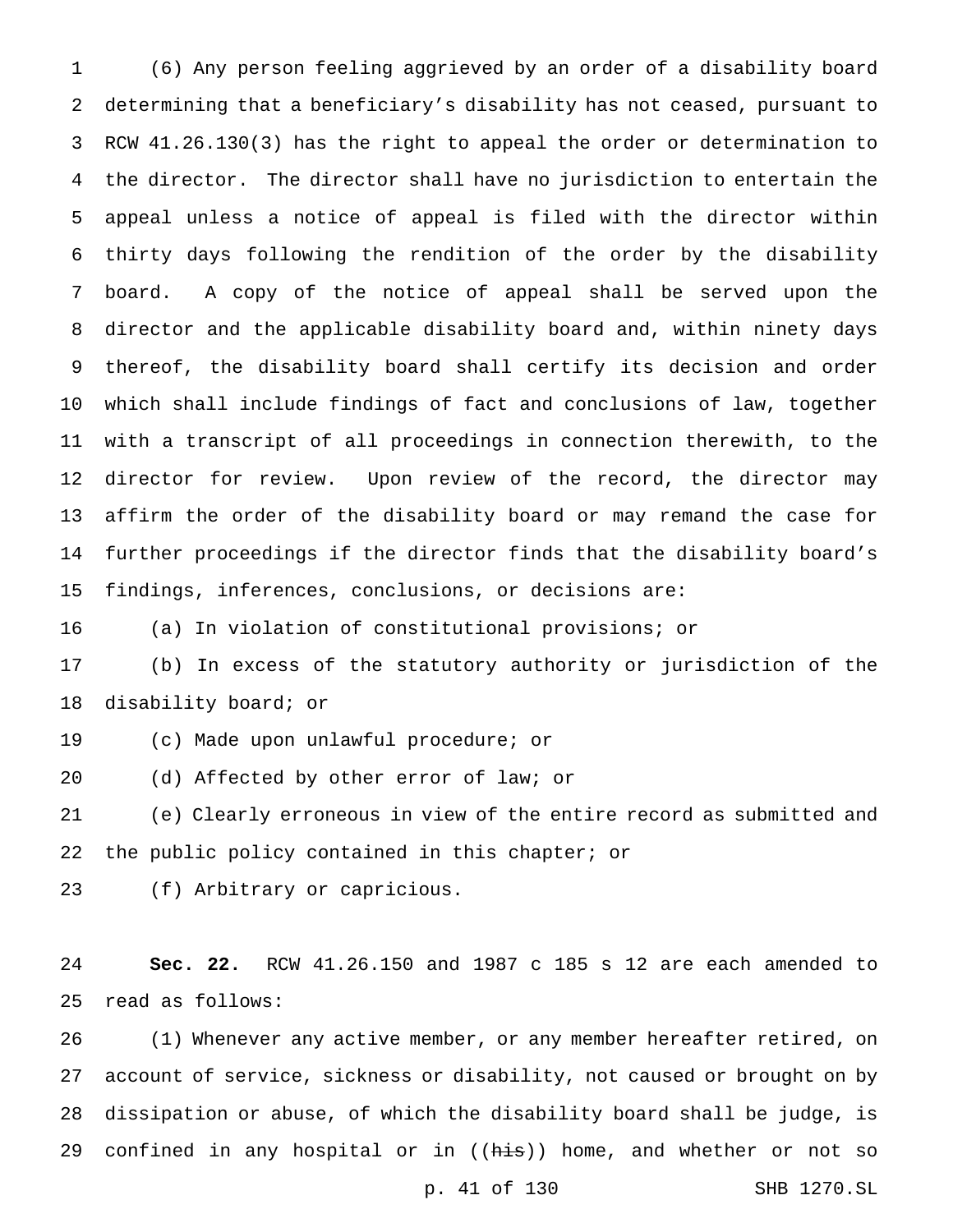confined, requires medical services, the employer shall pay for such active or retired member the necessary medical services not payable 3 from some other source as provided for in subsection (2) of this 4 section. In the case of active or retired fire fighters the employer may make the payments provided for in this section from the firemen's pension fund established pursuant to RCW 41.16.050 where such fund had 7 been established prior to March 1, 1970((: PROVIDED, That in the event 8 the)). If this pension fund is depleted, the employer shall have the obligation to pay all benefits payable under chapters 41.16 and 41.18 10 RCW((: PROVIDED FURTHER, That)).

 (a) The disability board in all cases may have the active or retired member suffering from such sickness or disability examined at any time by a licensed physician or physicians, to be appointed by the disability board, for the purpose of ascertaining the nature and extent of the sickness or disability, the physician or physicians to report to the disability board the result of the examination within three days thereafter. Any active or retired member who refuses to submit to such examination or examinations shall forfeit all ((his)) rights to 19 benefits under this section for the period of such refusal( $\left(\div\right)$  AND 20 PROVIDED FURTHER, That)).

 (b) The disability board shall designate the medical services available to any sick or disabled member.

 (2) The medical services payable under this section will be reduced by any amount received or eligible to be received by the member under workers' compensation, social security including the changes incorporated under Public Law 89-97 as now or hereafter amended, insurance provided by another employer, other pension plan, or any other similar source. Failure to apply for coverage if otherwise eligible under the provisions of Public Law 89-97 as now or hereafter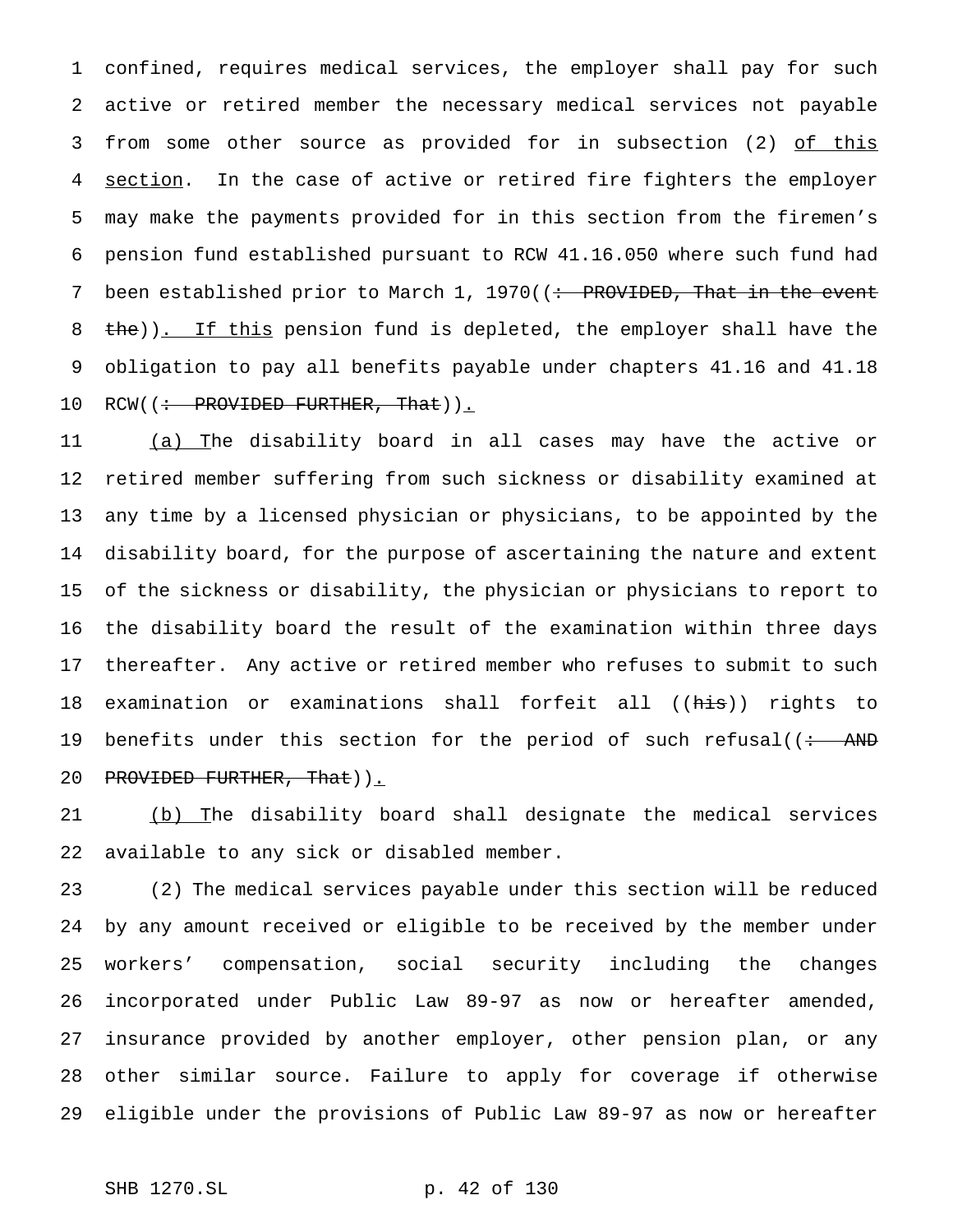amended shall not be deemed a refusal of payment of benefits thereby enabling collection of charges under the provisions of this chapter.

 (3) Upon making such payments as are provided for in subsection (1) 4 of this section, the employer shall be subrogated to all rights of the member against any third party who may be held liable for the member's injuries or for the payment of the cost of medical services in connection with a member's sickness or disability to the extent necessary to recover the amount of payments made by the employer.

 (4) Any employer under this chapter, either singly, or jointly with any other such employer or employers through an association thereof as provided for in chapter 48.21 RCW, may provide for all or part of one or more plans of group hospitalization and medical aid insurance to cover any of its employees who are members of the Washington law enforcement officers' and fire fighters' retirement system, and/or retired former employees who were, before retirement, members of said retirement system, through contracts with regularly constituted insurance carriers, with health maintenance organizations as defined in chapter 48.46 RCW, or with health care service contractors as defined in chapter 48.44 RCW. Benefits payable under any such plan or plans shall be deemed to be amounts received or eligible to be received by the active or retired member under subsection (2) of this section.

 **Sec. 23.** RCW 41.26.160 and 1986 c 176 s 7 are each amended to read as follows:

 (1) In the event of the death of any member who is in active service, or who has vested under the provisions of RCW 41.26.090 with twenty or more years of service, or who is on disability leave or 27 retired, whether for disability or service, ((his)) the surviving spouse shall become entitled to receive a monthly allowance equal to 29 fifty percent of ((his)) the final average salary at the date of death

p. 43 of 130 SHB 1270.SL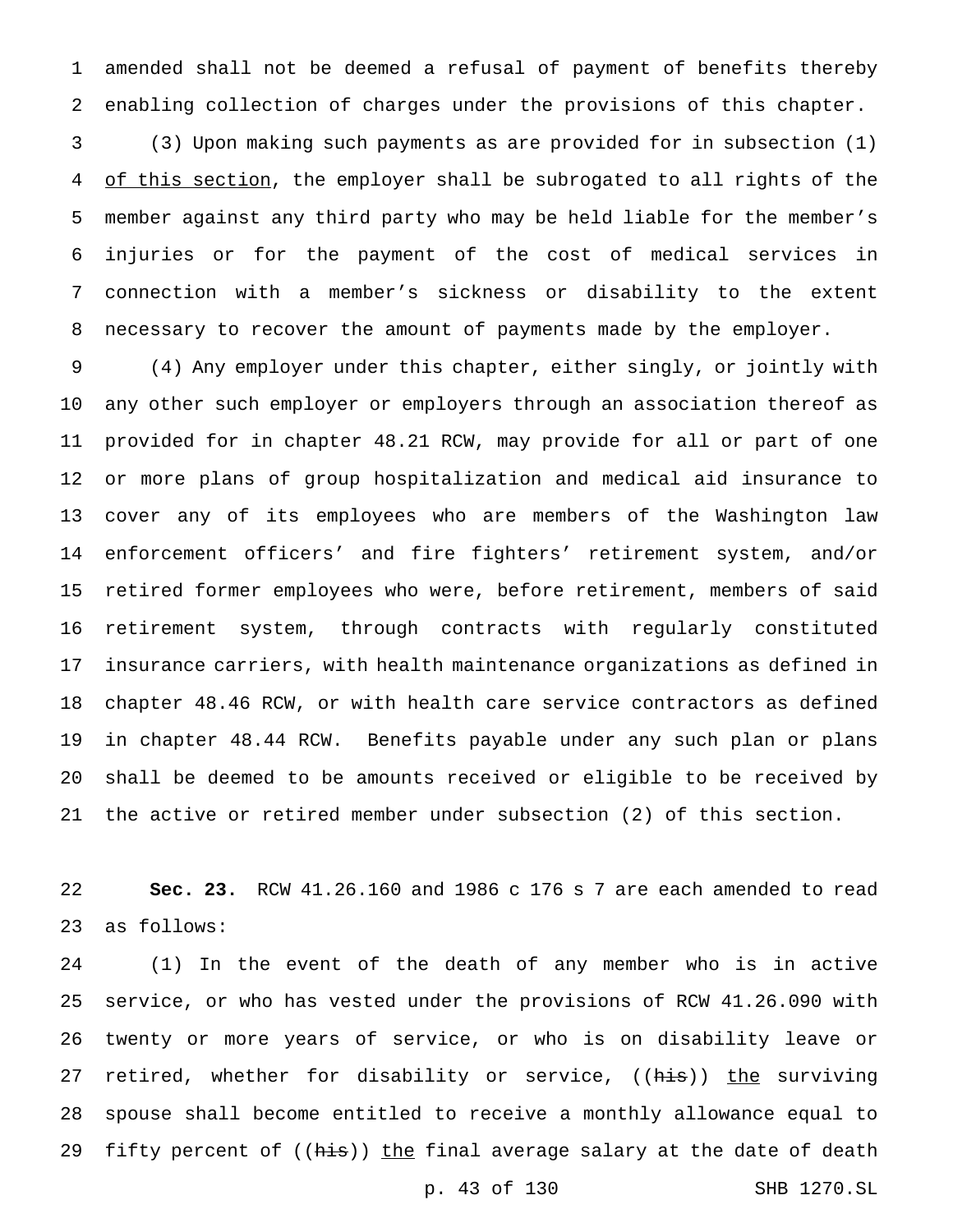if active, or the amount of retirement allowance the vested member would have received at age fifty, or the amount of the retirement 3 allowance such retired member was receiving at the time of ((his)) death if retired for service or disability. The amount of this allowance will be increased five percent of final average salary for each child as defined in RCW 41.26.030(7), as now or hereafter amended, subject to a maximum combined allowance of sixty percent of final average salary: PROVIDED, That if the child or children is or are in the care of a legal guardian, payment of the increase attributable to each child will be made to the child's legal guardian or, in the absence of a legal guardian and if the member has created a trust for the benefit of the child or children, payment of the increase attributable to each child will be made to the trust.

 (2) If at the time of the death of a vested member with twenty or 15 more years service as provided ((above)) in subsection (1) of this 16 <u>section</u> or a member retired for service or disability, the surviving spouse has not been lawfully married to such member for one year prior 18 to ((his)) retirement or separation from service if a vested member, the surviving spouse shall not be eligible to receive the benefits under this section: PROVIDED, That if a member dies as a result of a 21 disability incurred in the line of duty, then if he or she was married 22 at the time he <u>or she</u> was disabled,  $((his))$  a surviving spouse shall be eligible to receive the benefits under this section.

 (3) If there be no surviving spouse eligible to receive benefits at the time of such member's death, then the child or children of such member shall receive a monthly allowance equal to thirty percent of final average salary for one child and an additional ten percent for each additional child subject to a maximum combined payment, under this subsection, of sixty percent of final average salary. When there cease to be any eligible children as defined in RCW 41.26.030(7), as now or SHB 1270.SL p. 44 of 130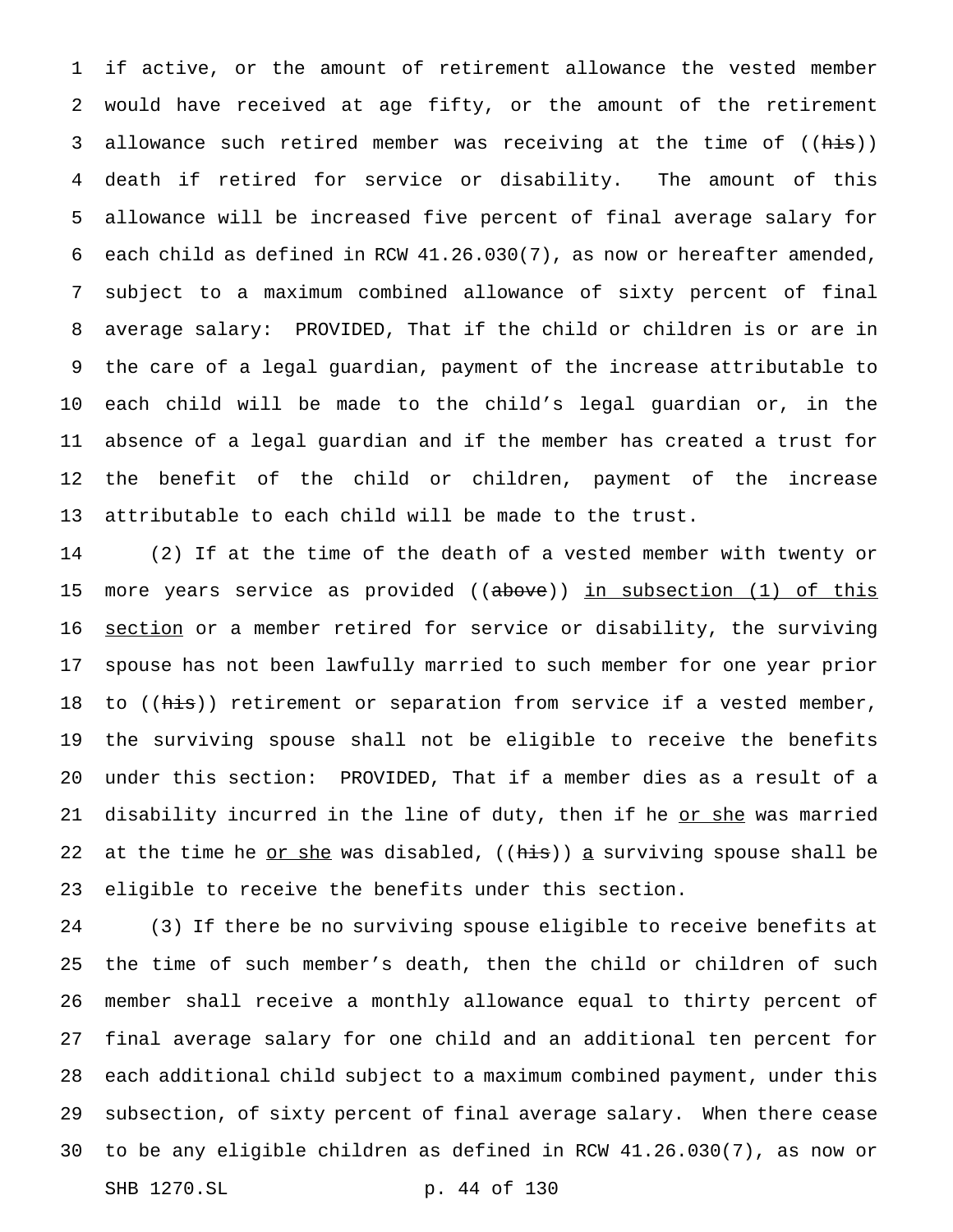hereafter amended, there shall be paid to the legal heirs of said member the excess, if any, of accumulated contributions of said member 3 at the time of ((his)) death over all payments made to ((his)) 4 survivors on his or her behalf under this chapter: PROVIDED, That payments under this subsection to children shall be prorated equally among the children, if more than one. If the member has created a trust for the benefit of the child or children, the payment shall be made to the trust.

 (4) In the event that there is no surviving spouse eligible to receive benefits under this section, and that there be no child or children eligible to receive benefits under this section, then the accumulated contributions shall be paid to the estate of said member. (5) If a surviving spouse receiving benefits under the provisions of this section thereafter dies and there are children as defined in RCW 41.26.030(7), as now or hereafter amended, payment to the spouse shall cease and the child or children shall receive the benefits as 17 provided in subsection (3) ((above)) of this section.

 (6) The payment provided by this section shall become due the day following the date of death and payments shall be retroactive to that date.

 **Sec. 24.** RCW 41.26.170 and 1970 ex.s. c 6 s 14 are each amended to read as follows:

 (1) Should service of a member be discontinued except by death, 24 disability<sub>*r*</sub> or retirement, ((he)) the member shall, upon application 25 therefor, be paid ( $(his)$ ) the accumulated contributions within sixty 26 days after the day of application and ((his)) the rights to all benefits as a member shall cease: PROVIDED, That any member with at least five years' service may elect the provisions of RCW 41.26.090(2).

## p. 45 of 130 SHB 1270.SL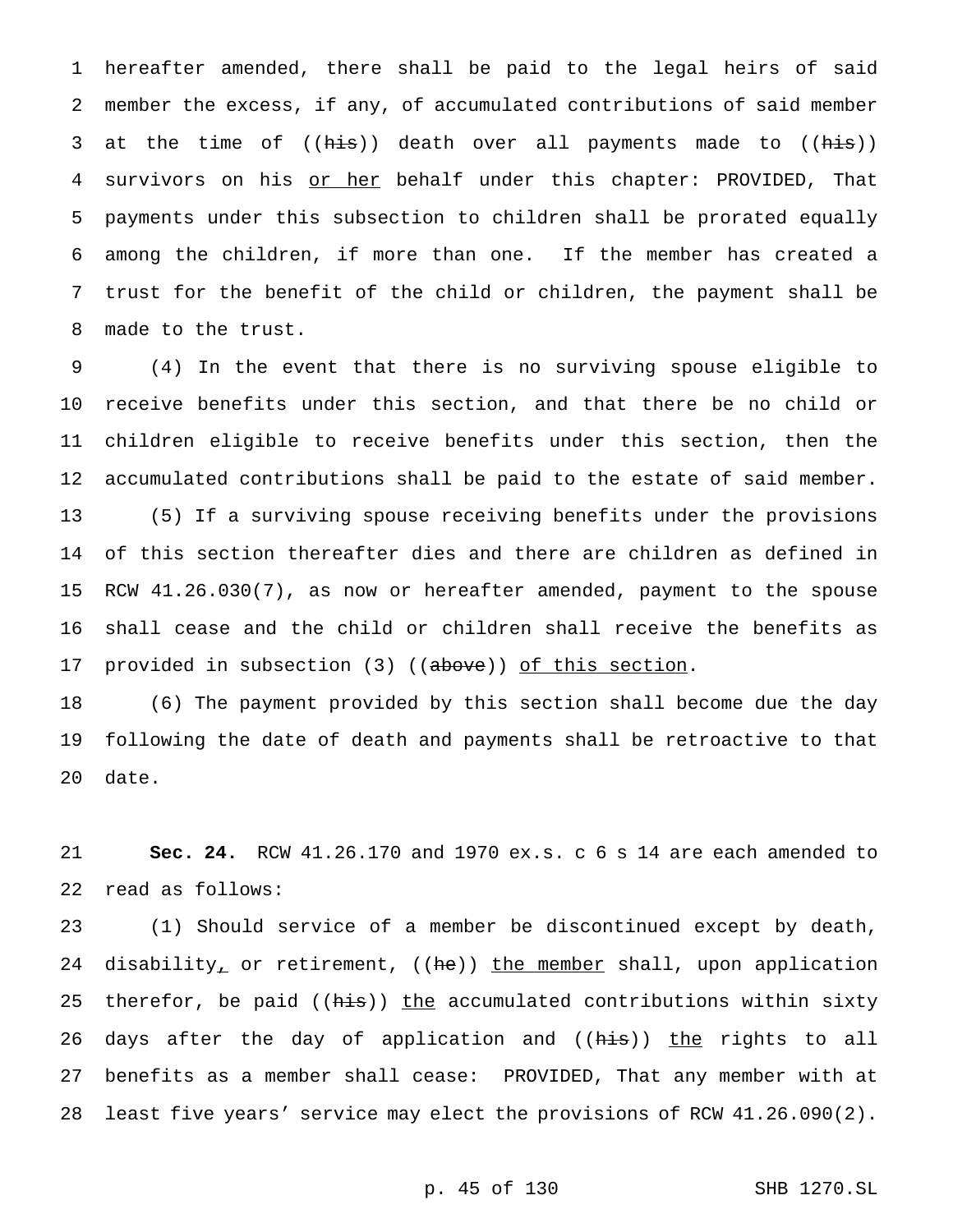1 (2) Any member whose contributions have been paid ((to him)) in accordance with subsection (1) of this section and who reenters the 3 service of an employer within ten years of the date of ((his)) separation shall upon the restoration of all withdrawn contributions, which restoration must be completed within a total period of five years of service following resumption of employment, then receive credit toward retirement for the period of previous service which these contributions are to cover.

 **Sec. 25.** RCW 41.26.180 and 1989 c 360 s 24 are each amended to read as follows:

 (1) Subject to subsections (2) and (3) of this section, the right of a person to a retirement allowance, disability allowance, or death benefit, to the return of accumulated contributions, the retirement, disability or death allowance itself, any optional benefit, any other right accrued or accruing to any person under the provisions of this chapter, and the moneys in the fund created under this chapter, are hereby exempt from any state, county, municipal, or other local tax and shall not be subject to execution, garnishment, attachment, the operation of bankruptcy or insolvency laws, or any other process of law whatsoever, and shall be unassignable.

 (2) On the written request of any person eligible to receive 22 benefits under this section, the department ((of retirement systems)) may deduct from such payments the premiums for life, health, or other insurance. The request on behalf of any child or children shall be made by the legal guardian of such child or children. The department 26 ((of retirement systems)) may provide for such persons one or more plans of group insurance, through contracts with regularly constituted insurance carriers or health care service contractors.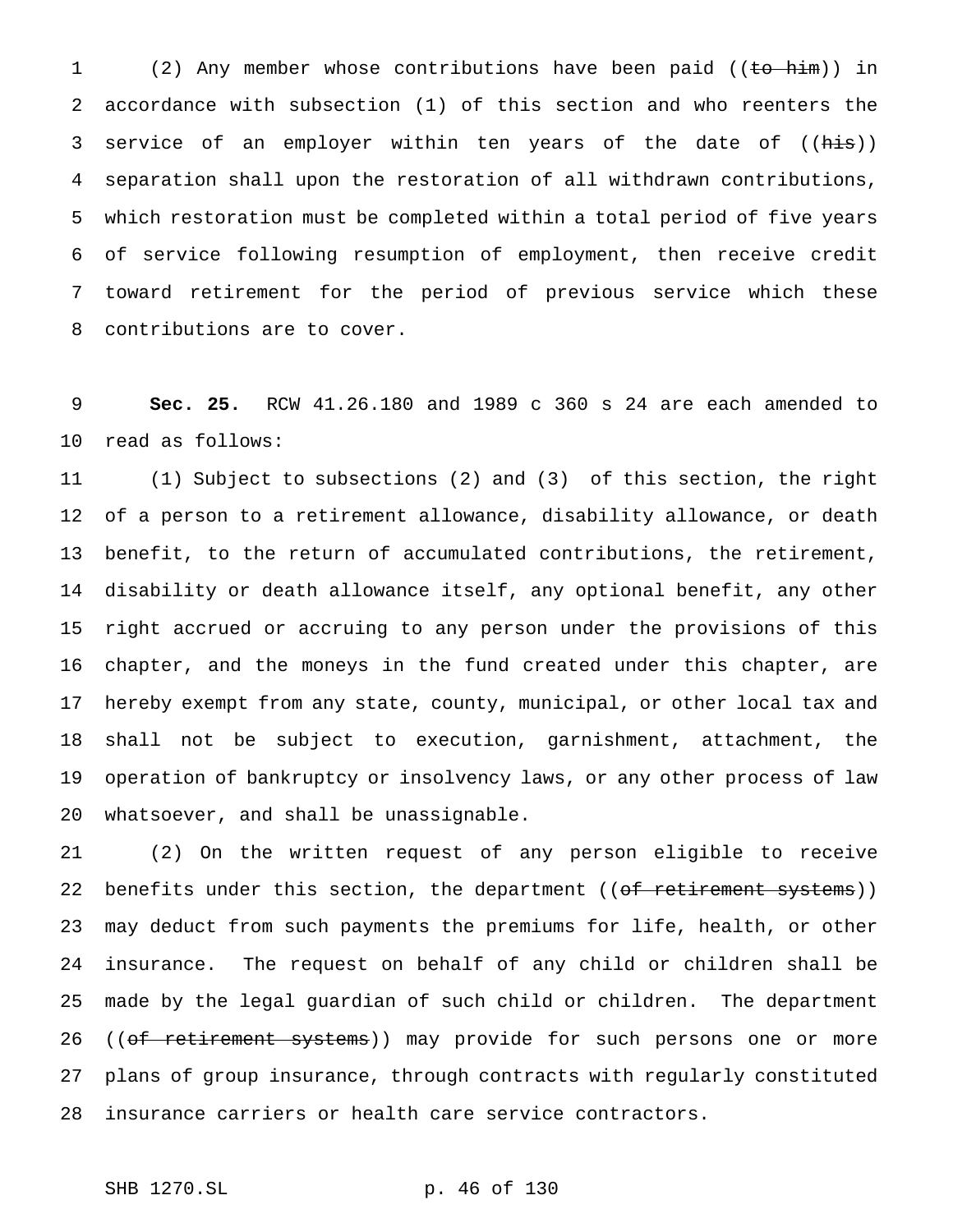(3) Subsection (1) of this section shall not prohibit the 2 department ((of retirement systems)) from complying with (a) a wage assignment order for child support issued pursuant to chapter 26.18 RCW, (b) an order to withhold and deliver issued pursuant to chapter 74.20A RCW, (c) a notice of payroll deduction issued pursuant to RCW 6 26.23.060, (d) a mandatory benefits assignment order issued ((pursuant 7 to chapter 41.50 RCW)) by the department, or (e) any administrative or court order expressly authorized by federal law.

 **Sec. 26.** RCW 41.26.190 and 1970 ex.s. c 6 s 13 are each amended to read as follows:

 Each person affected by this chapter who at the time of entering 12 the armed services was a member of this system, and has honorably served in the armed services of the United States, shall have added to 14 ((his)) the period of service as computed under this chapter, ((his)) 15 the period of service in the armed forces: PROVIDED, That such credited service shall not exceed five years.

 **Sec. 27.** RCW 41.26.240 and 1974 ex.s. c 120 s 13 are each amended to read as follows:

19 For purposes of this section ((of this chapter)):

 (1) "Index" shall mean, for any calendar year, that year's average Consumer Price Index--Seattle, Washington area for urban wage earners and clerical workers, all items (1957-1959=100), compiled by the Bureau of Labor Statistics, United States Department of Labor;

 (2) "Retirement allowance" shall mean the retirement allowance provided for in RCW 41.26.100 and 41.26.130, and the monthly allowance provided for in RCW 41.26.160.

 Effective April 1 of 1971, and of each succeeding year, every retirement allowance which has been in effect for more than one year

p. 47 of 130 SHB 1270.SL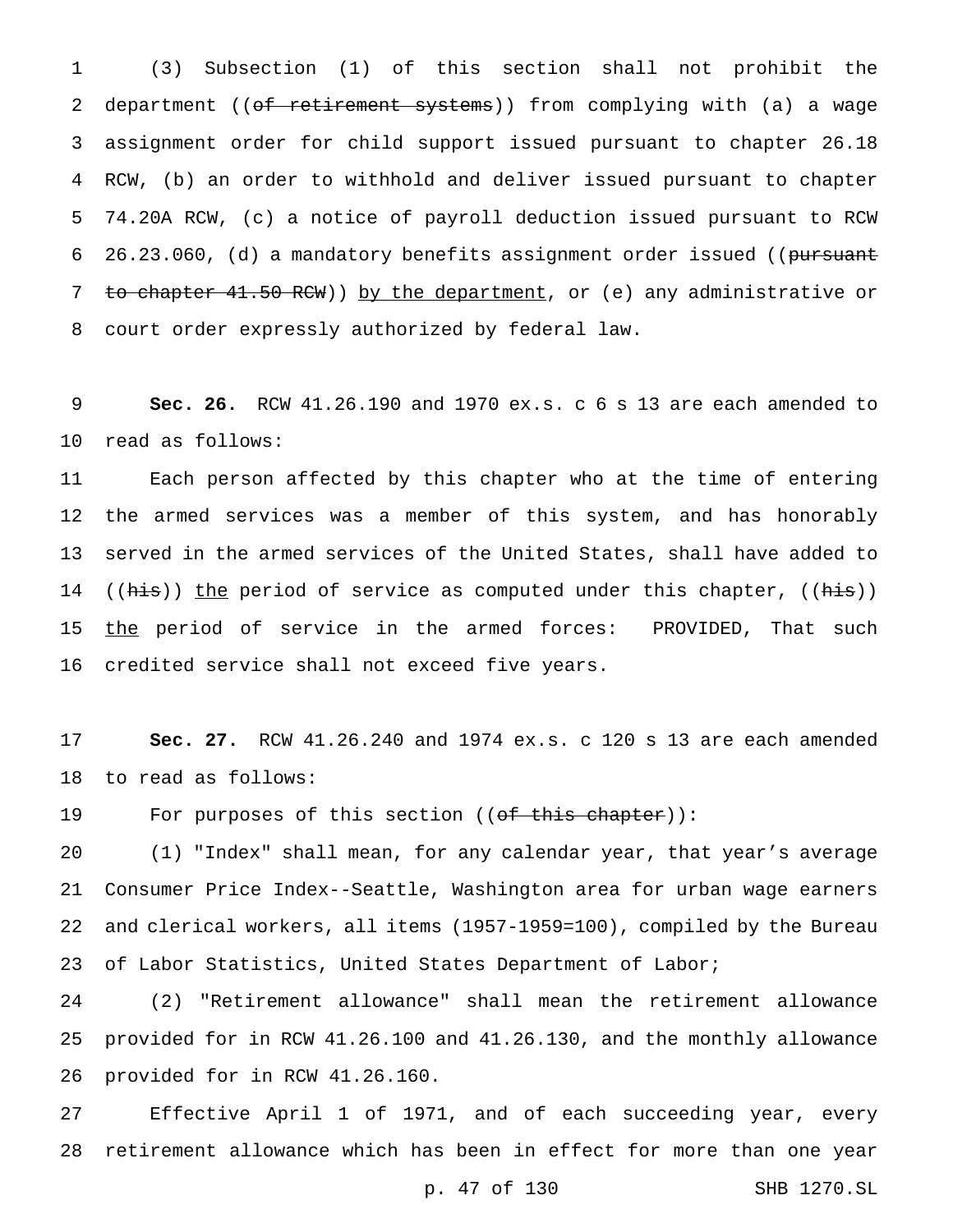shall be adjusted to that dollar amount which exceeds its original 2 dollar amount by the percentage difference which the ((board)) 3 department finds to exist between the index for the previous calendar year and the index for the calendar year prior to the effective retirement date of the person to whom, or on behalf of whom, such retirement allowance is being paid.

 For the purposes of this section, basic allowance shall mean that portion of a total retirement allowance, and any cost of living adjustment thereon, attributable to a member (individually) and shall not include the increased amounts attributable to the existence of a child or children. In those cases where a child ceases to be qualified as an eligible child, so as to lessen the total allowance, the allowance shall, at that time, be reduced to the basic allowance plus the amount attributable for the appropriate number of eligible children. In those cases where a child qualifies as an eligible child subsequent to the retirement of a member so as to increase the total allowance payable, such increased allowance shall at the time of the next and appropriate subsequent cost of living adjustments, be considered the original dollar amount of the allowance.

 **Sec. 28.** RCW 41.26.280 and 1971 ex.s. c 257 s 15 are each amended to read as follows:

 If injury or death results to a member from the intentional or 23 negligent act or omission of ((his)) a member's governmental

 employer, the member, the widow, widower, child, or dependent of the member shall have the privilege to benefit under this chapter and also have cause of action against the governmental employer as otherwise provided by law, for any excess of damages over the amount received or receivable under this chapter.

```
SHB 1270.SL p. 48 of 130
```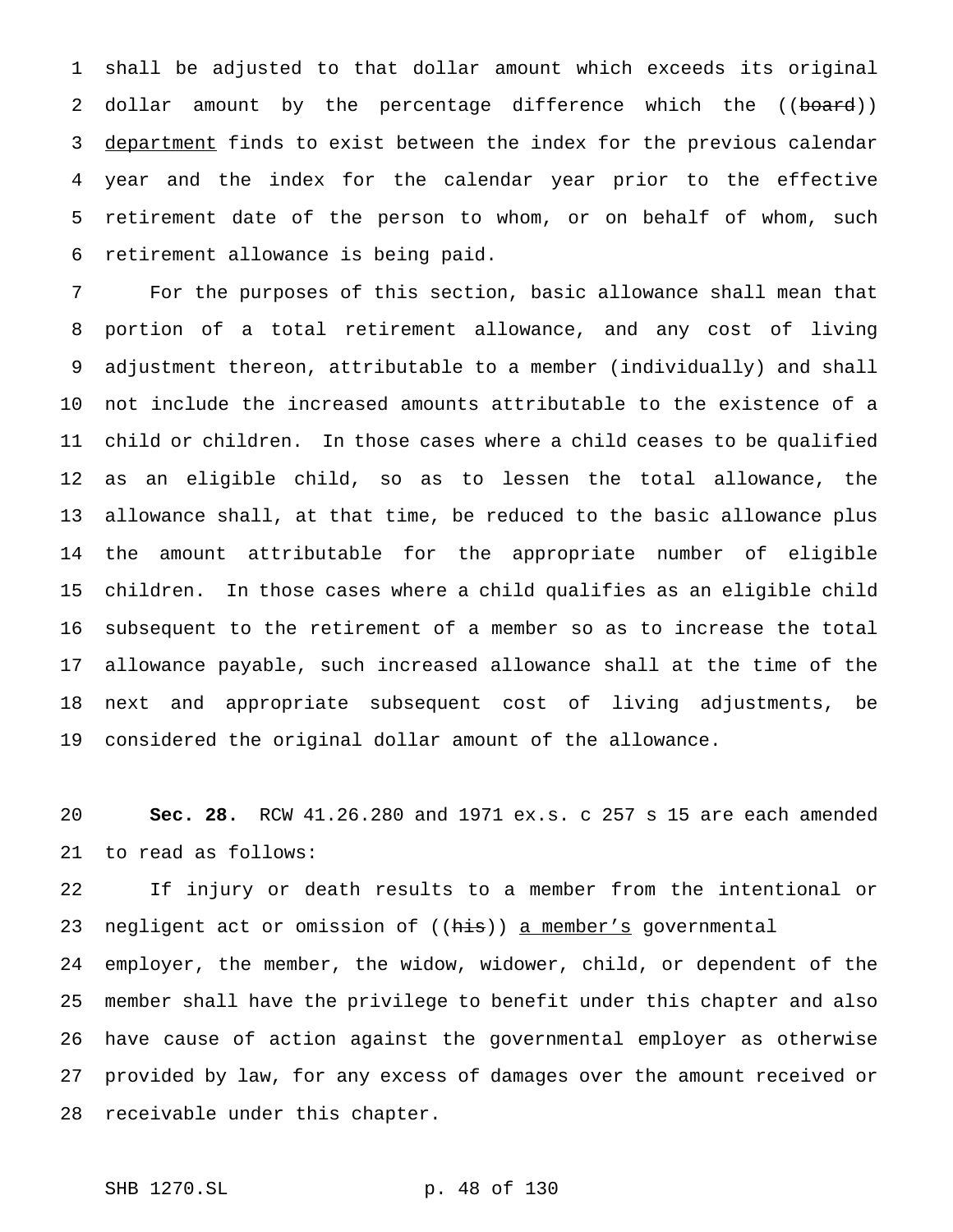**Sec. 29.** RCW 41.26.410 and 1977 ex.s. c 294 s 2 are each amended to read as follows:

3 RCW 41.26.420 through 41.26.550 shall apply only to ((those persons 4 who are initially employed by an employer on or after October 1, 1977)) plan II members.

 **Sec. 30.** RCW 41.32.005 and 1990 c 274 s 16 are each amended to read as follows:

 (1) (("Teachers' retirement system plan I" or "plan I" means the benefits and funding provisions covering persons who first became 10 members of the teachers' retirement system prior to July 1, 1977.)) The provisions of the following sections of this chapter shall apply 12 (( $\text{only}$ )) to members of plan I and plan II: ((RCW  $41.32.240$ ,  $41.32.250$ , 41.32.260, 41.32.270, 41.32.280, 41.32.290, 41.32.300, 41.32.310, 41.32.320, 41.32.330, 41.32.340, 41.32.350, 41.32.360, 41.32.365, 41.32.366, 41.32.380, 41.32.390, 41.32.430, 41.32.440, 41.32.470, 41.32.480, 41.32.491, 41.32.492, 41.32.493, 41.32.4931, 41.32.4932, 41.32.494, 41.32.4943, 41.32.4944, 41.32.4945, 41.32.497, 41.32.498, 41.32.499, 41.32.500, 41.32.510, 41.32.520, 41.32.522, 41.32.523, 41.32.530, 41.32.540, 41.32.550, 41.32.560, 41.32.561, 41.32.565, 41.32.567, 41.32.570, 41.32.575, and 41.32.583.

21 (2) "Teachers' retirement system plan II" or "plan II" means the benefits and funding provisions covering persons who first became 23 members of the teachers' retirement system on or after July 1, 1977. The provisions of RCW 41.32.760 through 41.32.830 shall apply only to 25 the members of plan II)) RCW 41.32.010; 41.32.011; 41.32.020; 41.32.160; 41.32.242; 41.32.460; 41.32.580; 41.32.670; 41.32.850; and 41.32.013.

p. 49 of 130 SHB 1270.SL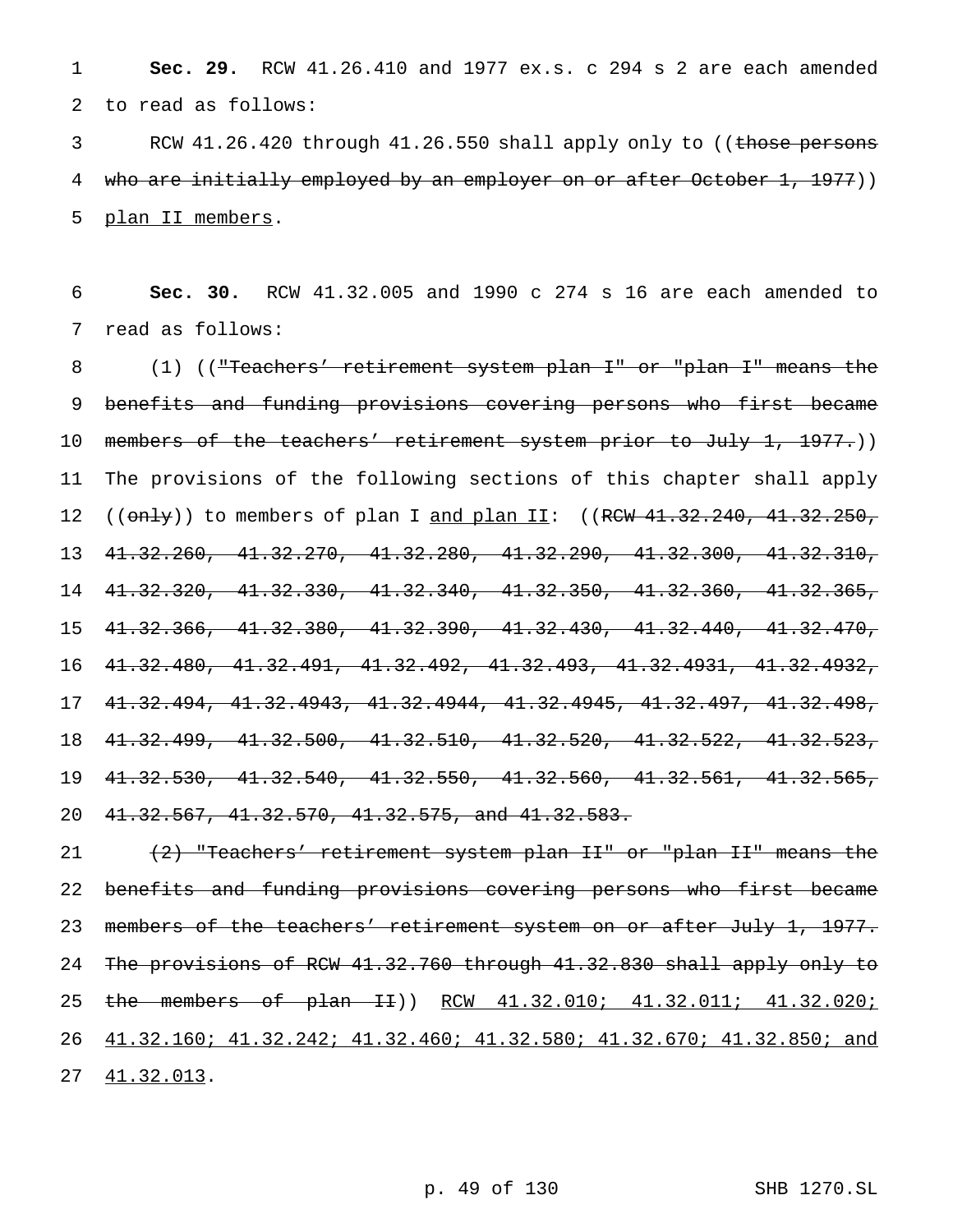**Sec. 31.** RCW 41.32.010 and 1990 c 274 s 2 are each amended to read as follows:

 As used in this chapter, unless a different meaning is plainly required by the context:

5 (1) (a) "Accumulated contributions" for ((persons who establish membership in the retirement system on or before September 30, 1977)) 7 plan I members, means the sum of all regular annuity contributions with regular interest thereon.

9 (b) "Accumulated contributions" for ((persons who establish 10 membership in the retirement system on or after October 1, 1977)) plan 11 II members, means the sum of all contributions standing to the credit of a member in the member's individual account together with the regular interest thereon.

 (2) "Actuarial equivalent" means a benefit of equal value when computed upon the basis of such mortality tables and regulations as shall be adopted by the director and regular interest.

 (3) "Annuity" means the moneys payable per year during life by reason of accumulated contributions of a member.

 (4) "Annuity fund" means the fund in which all of the accumulated contributions of members are held.

 (5) "Annuity reserve fund" means the fund to which all accumulated contributions are transferred upon retirement.

23 (6) (a) "Beneficiary" for ((persons who establish membership in the 24 retirement system on or before September 30, 1977)) plan I members, means any person in receipt of a retirement allowance or other benefit provided by this chapter.

27 (b) "Beneficiary" for ((<del>persons who establish membership in the</del> 28 retirement system on or after October 1, 1977)) plan II members, means any person in receipt of a retirement allowance or other benefit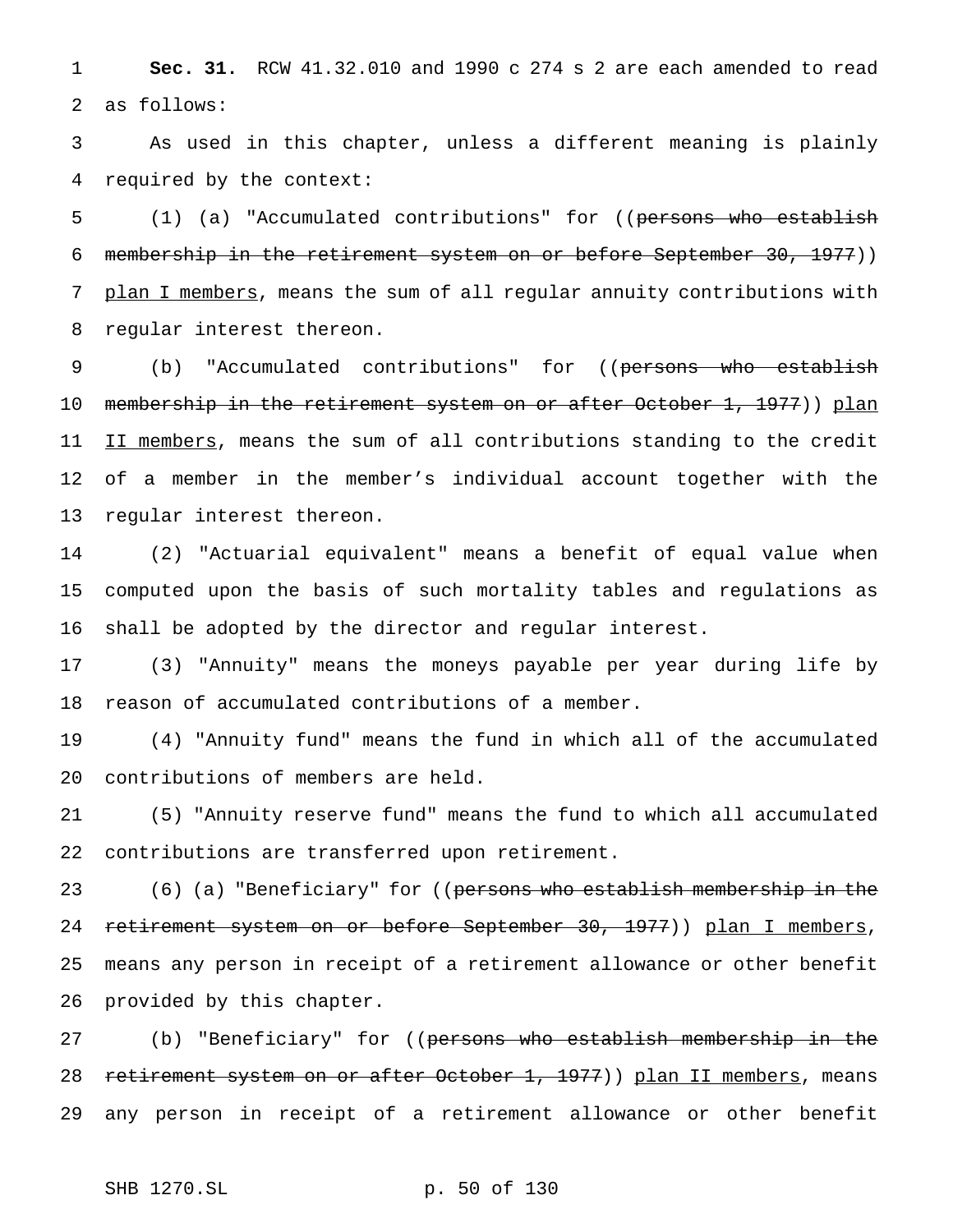provided by this chapter resulting from service rendered to an employer by another person.

 (7) "Contract" means any agreement for service and compensation between a member and an employer.

 (8) "Creditable service" means membership service plus prior service for which credit is allowable. This subsection shall apply 7 only to ((persons who establish membership in the retirement system on 8 or before September 30, 1977)) plan I members.

 (9) "Dependent" means receiving one-half or more of support from a member.

 (10) "Disability allowance" means monthly payments during 12 disability. This subsection shall apply only to ((persons who establish membership in the retirement system on or before September 14 30, 1977)) plan I members.

15 (11) (a)  $((\overleftrightarrow{i}))$  "Earnable compensation" for ((persons who establish membership in the retirement system on or before September 17 30, 1977)) plan I members, means:

18 (i) All salaries and wages paid by an employer to an employee member of the retirement system for personal services rendered during a fiscal year. In all cases where compensation includes maintenance the employer shall fix the value of that part of the compensation not 22 paid in money( $\div$  PROVIDED, That)).

23 (A) Retroactive payments to an individual by an employer on reinstatement of the employee in a position, or payments by an employer to an individual in lieu of reinstatement in a position which are awarded or granted as the equivalent of the salary or wages which the individual would have earned during a payroll period shall be considered earnable compensation and the individual shall receive the 29 equivalent service credit((: PROVIDED FURTHER, That)).

## p. 51 of 130 SHB 1270.SL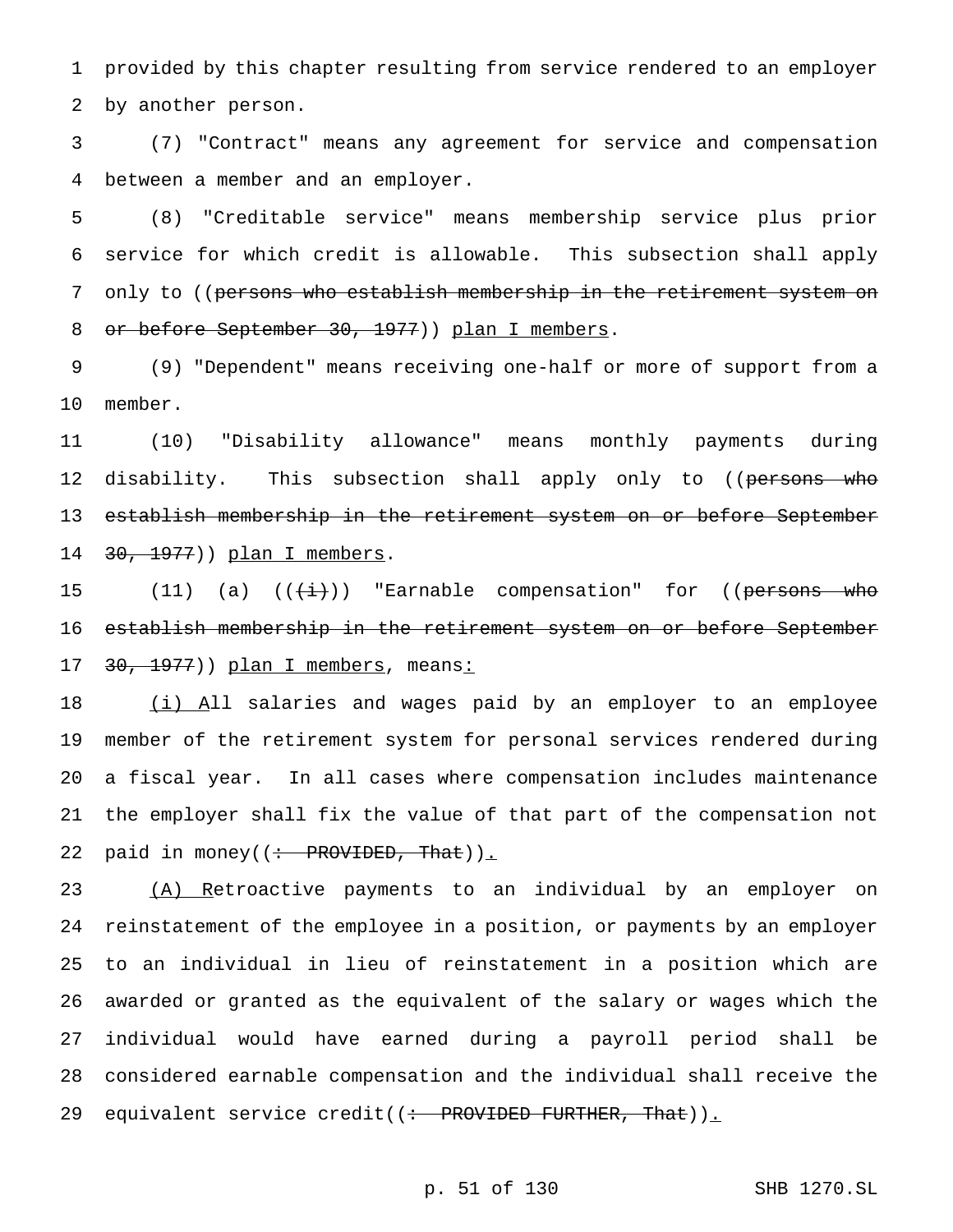(B) If a leave of absence, without pay, is taken by a member for the purpose of serving as a member of the state legislature, and such member has served in the legislature five or more years, the salary which would have been received for the position from which the leave of absence was taken shall be considered as compensation earnable if the employee's contribution thereon is paid by the employee. In addition, where a member has been a member of the state legislature for five or more years, earnable compensation for the member's two highest compensated consecutive years of service shall include a sum not to exceed thirty-six hundred dollars for each of such two consecutive years, regardless of whether or not legislative service was rendered during those two years.

 (ii) For members employed less than full time under written contract with a school district, or community college district, in an instructional position, for which the member receives service credit of less than one year in all of the years used to determine the earnable compensation used for computing benefits due under RCW 41.32.497, 41.32.498, and 41.32.520, the member may elect to have earnable compensation defined as provided in RCW 41.32.011. For the purposes of this subsection, the term "instructional position" means a position in which more than seventy-five percent of the member's time is spent as a classroom instructor (including office hours), a librarian, or a counselor. Earnable compensation shall be so defined only for the purpose of the calculation of retirement benefits and only as necessary to insure that members who receive fractional service credit under RCW 41.32.270 receive benefits proportional to those received by members who have received full-time service credit.

28 (b) "Earnable compensation" for ((persons who establish membership 29 in the retirement system on or after October 1, 1977)) plan II members, means salaries or wages earned by a member during a payroll period for SHB 1270.SL p. 52 of 130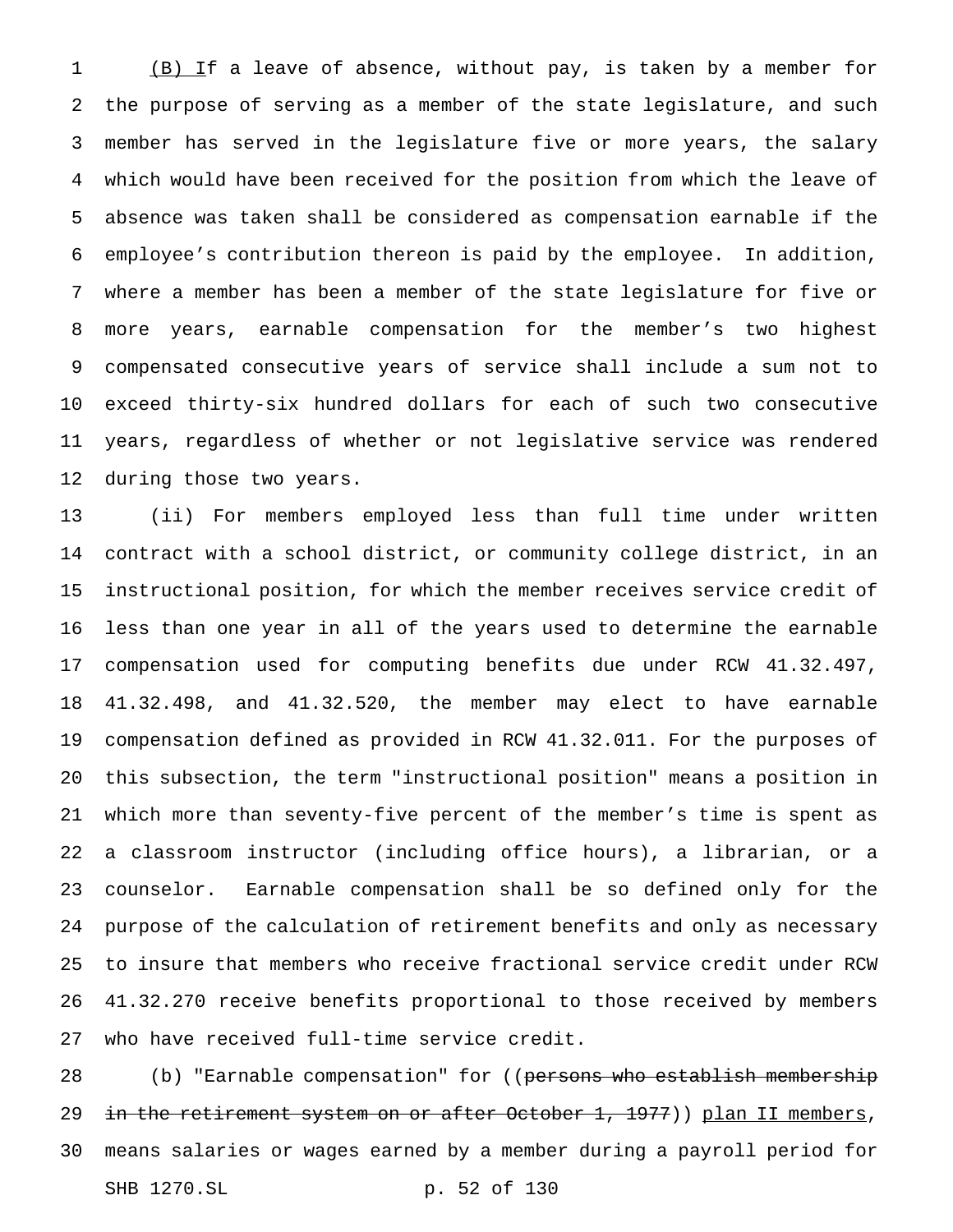personal services, including overtime payments, and shall include wages and salaries deferred under provisions established pursuant to sections 403(b), 414(h), and 457 of the United States Internal Revenue Code, but shall exclude lump sum payments for deferred annual sick leave, unused accumulated vacation, unused accumulated annual leave, or any form of 6 severance pay( $(\div$  PROVIDED, That)).

 (i) Retroactive payments to an individual by an employer on reinstatement of the employee in a position or payments by an employer to an individual in lieu of reinstatement in a position which are awarded or granted as the equivalent of the salary or wages which the individual would have earned during a payroll period shall be considered earnable compensation, to the extent provided above, and the 13 individual shall receive the equivalent service credit((<del>: PROVIDED</del> 14 FURTHER, That)).

15 (ii) In any year in which a member serves in the legislature the member shall have the option of having such member's earnable compensation be the greater of:

 $((\overleftrightarrow{t}))$  (A) The earnable compensation the member would have received had such member not served in the legislature; or

 $((\overrightarrow{\pm i}))$  (B) Such member's actual earnable compensation received for teaching and legislative service combined. Any additional contributions to the retirement system required because compensation 23 earnable under (( $subparamphi(+)+$ )) (b)(ii)(A) of this subsection is 24 greater than compensation earnable under ((subparagraph (ii)))  $(b)(ii)(B)$  of this subsection shall be paid by the member for both member and employer contributions.

 (12) "Employer" means the state of Washington, the school district, or any agency of the state of Washington by which the member is paid. (13) "Fiscal year" means a year which begins July 1st and ends June 30th of the following year.

```
p. 53 of 130 SHB 1270.SL
```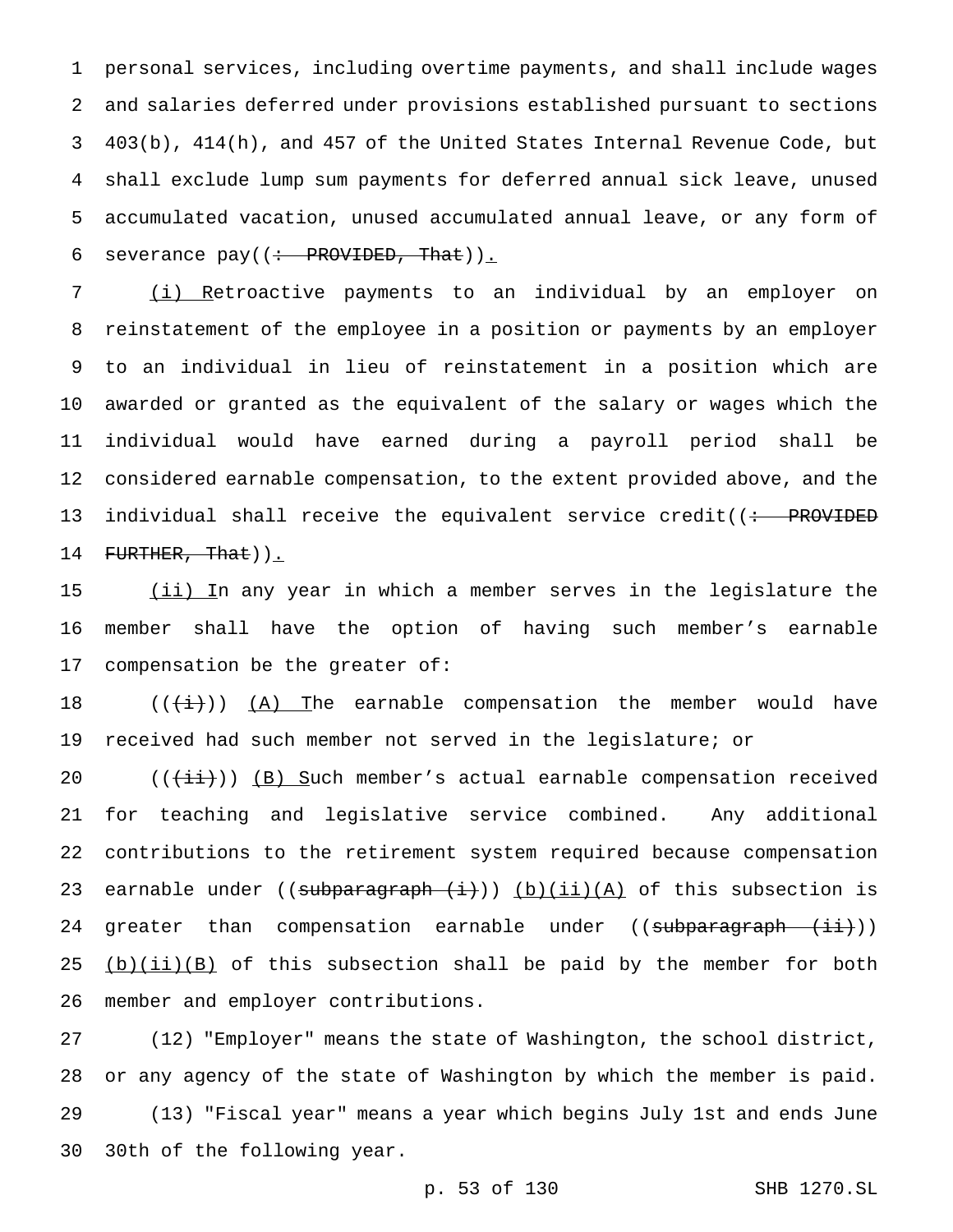(14) "Former state fund" means the state retirement fund in operation for teachers under chapter 187, Laws of 1923, as amended. (15) "Local fund" means any of the local retirement funds for teachers operated in any school district in accordance with the provisions of chapter 163, Laws of 1917 as amended.

 (16) "Member" means any teacher included in the membership of the retirement system. Also, any other employee of the public schools who, on July 1, 1947, had not elected to be exempt from membership and who, prior to that date, had by an authorized payroll

deduction, contributed to the annuity fund.

 (17) "Membership service" means service rendered subsequent to the first day of eligibility of a person to membership in the retirement system: PROVIDED, That where a member is employed by two or more employers the individual shall only receive one month's service credit during any calendar month in which multiple service is rendered. The 16 provisions of this subsection shall apply only to ((persons who establish membership in the retirement system on or before September 18 30, 1977) ) plan I members.

 (18) "Pension" means the moneys payable per year during life from the pension reserve fund.

 (19) "Pension reserve fund" is a fund in which shall be accumulated an actuarial reserve adequate to meet present and future pension liabilities of the system and from which all pension obligations are to be paid.

 (20) "Prior service" means service rendered prior to the first date of eligibility to membership in the retirement system for which credit is allowable. The provisions of this subsection shall apply only to 28 ((persons who establish membership in the retirement system on or 29 before September 30, 1977)) plan I members.

SHB 1270.SL p. 54 of 130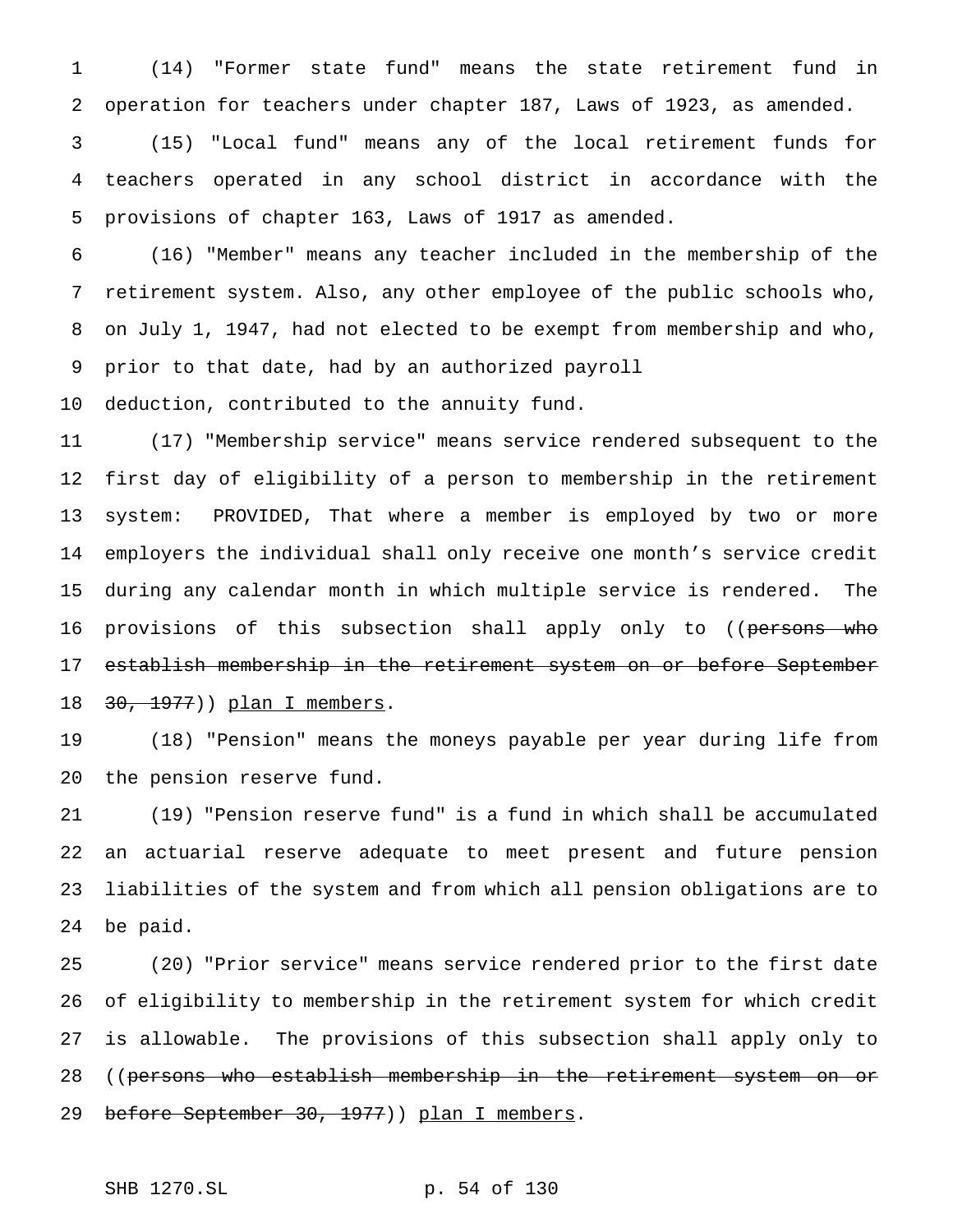(21) "Prior service contributions" means contributions made by a member to secure credit for prior service. The provisions of this 3 subsection shall apply only to ((persons who establish membership in 4 the retirement system on or before September 30, 1977)) plan I members.

 (22) "Public school" means any institution or activity operated by the state of Washington or any instrumentality or political subdivision thereof employing teachers, except the University of Washington and Washington State University.

 (23) "Regular contributions" means the amounts required to be deducted from the compensation of a member and credited to the member's individual account in the annuity fund. This subsection shall apply 12 only to ((persons establishing membership in the retirement system on 13 or before September 30, 1977)) plan I members.

 (24) "Regular interest" means such rate as the director may determine.

16 (25) (a) "Retirement allowance" for ((persons who establish 17 membership in the retirement system on or before September 30, 1977)) 18 plan I members, means monthly payments based on the sum of annuity and pension, or any optional benefits payable in lieu thereof.

20 (b) "Retirement allowance" for ((persons who establish membership 21 in the retirement system on or after October 1, 1977)) plan II members, means monthly payments to a retiree or beneficiary as provided in this chapter.

 (26) "Retirement system" means the Washington state teachers' retirement system.

 (27) (a) "Service" means the time during which a member has been employed by an employer for compensation: PROVIDED, That where a member is employed by two or more employers the individual shall only receive one month's service credit during any calendar month in which multiple service is rendered.

p. 55 of 130 SHB 1270.SL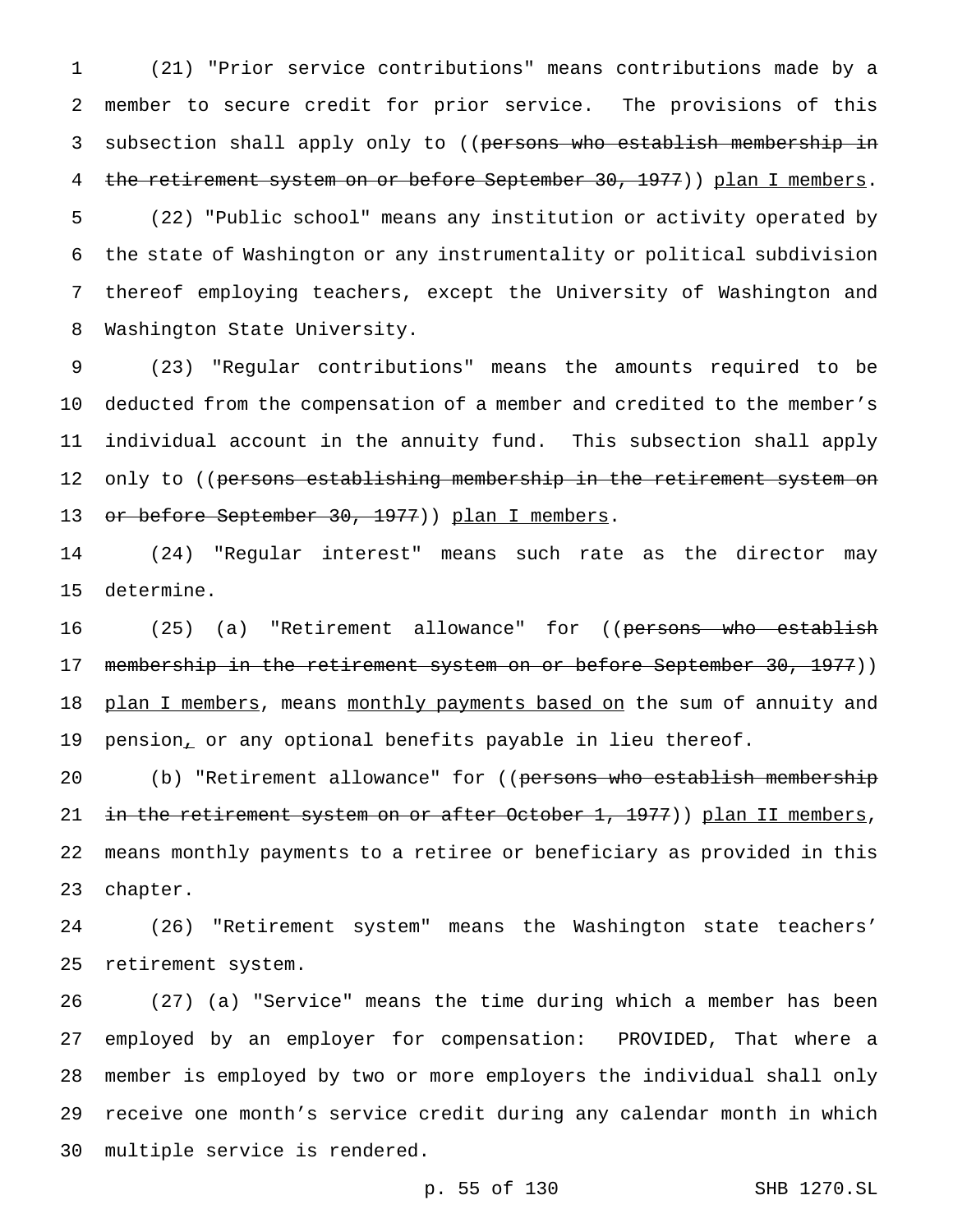(b) "Service" for ((persons who establish membership in the 2 retirement system on or after October 1, 1977)) plan II members, means periods of employment by a member for one or more employers for which earnable compensation is earned subject to the following conditions:

 (i) A member employed in an eligible position or as a substitute shall receive service credit for each month of September through August of the following year if he or she earns earnable compensation for eight hundred ten or more hours during that period and is employed during nine of those months, except that a member may not receive credit for any period prior to the member's employment in an eligible position;

 (ii) If a member in an eligible position does not meet the requirements of (b)(i) of this subsection, he or she will receive service credit only for those calendar months during which he or she has received compensation for ninety or more hours.

 Any person who is a member of the teachers' retirement system and who is elected or appointed to a state elective position may continue to be a member of the retirement system and continue to receive service credit for the time spent in a state elective position by making the required member contributions.

 When an individual is employed by two or more employers the individual shall only receive one month's service credit during any calendar month in which multiple service for ninety or more hours is rendered.

25 ((Notwithstanding RCW 41.32.240, teachers covered by RCW 41.32.755 through 41.32.825, who render service need not serve for ninety days to obtain membership so long as the required contribution is submitted for such ninety-day period. Where a member did not receive service credit under RCW 41.32.775 through 41.32.825 due to the ninety-day period in 30 RCW 41.32.240 the member may receive service credit for that period so SHB 1270.SL p. 56 of 130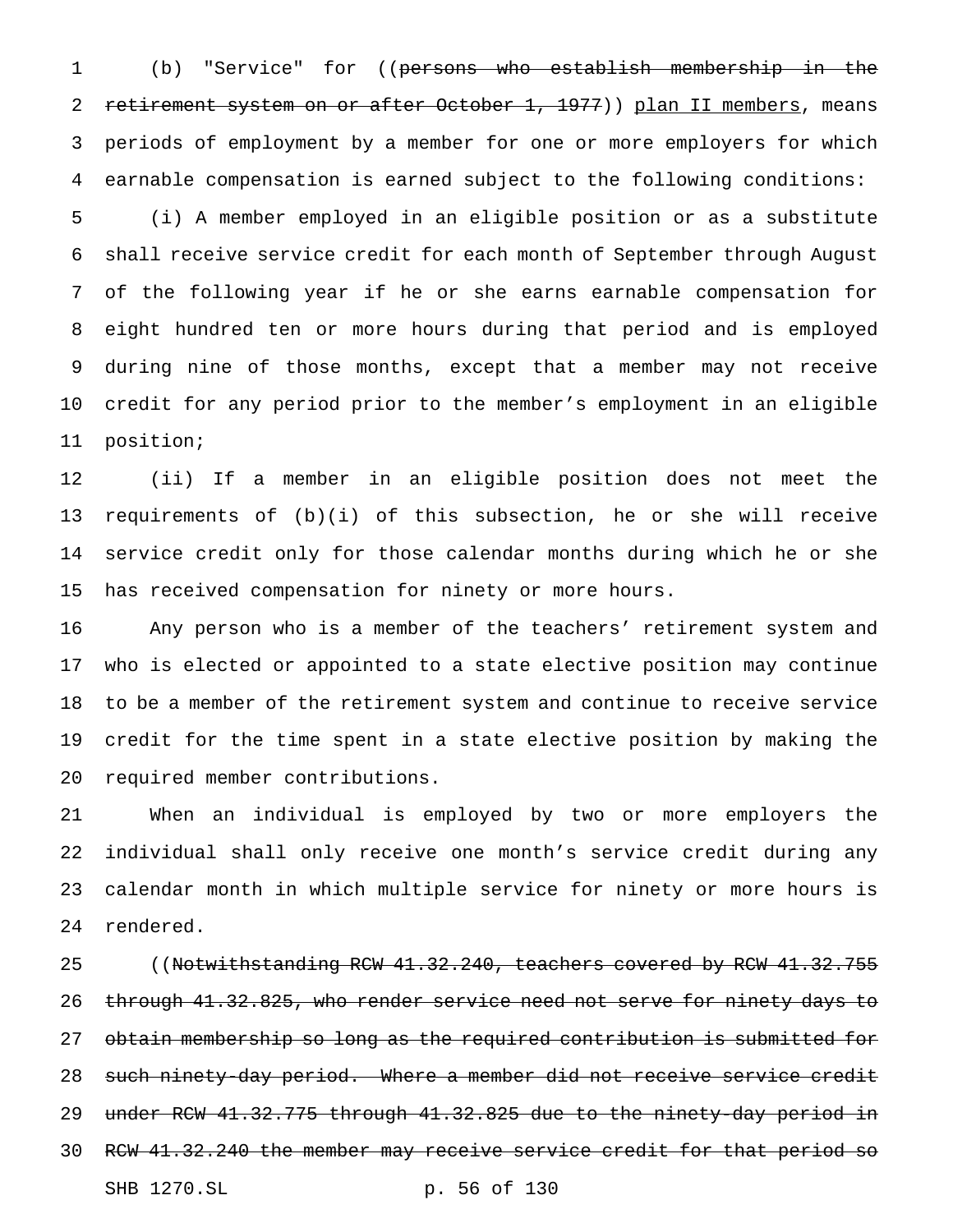1 long as the required contribution is submitted for the period. Anyone 2 entering membership on or after October 1, 1977, and prior to July 1, 1979, shall have until June 30, 1980, to make the required contribution 4 in one lump sum.))

 The department shall adopt rules implementing this subsection (27)(b).

 (28) "Survivors' benefit fund" means the fund from which survivor benefits are paid to dependents of deceased members. This subsection 9 shall apply only to ((persons establishing membership in the retirement 10 system on or before September 30, 1977)) plan I members.

 (29) "Teacher" means any person qualified to teach who is engaged by a public school in an instructional, administrative, or supervisory capacity. The term includes state, educational service district, and school district superintendents and their assistants and all employees certificated by the superintendent of public instruction; and in addition thereto any full time school doctor who is employed by a public school and renders service of an instructional or educational nature.

19 (30) "Average final compensation" for ((<del>persons who establish</del> 20 membership in the retirement system on or after October 1, 1977)) plan 21 II members, means the member's average earnable compensation of the highest consecutive sixty months of service prior to such member's retirement, termination, or death. Periods constituting authorized leaves of absence may not be used in the calculation of average final compensation.

 (31) "Retiree" means any member in receipt of a retirement allowance or other benefit provided by this chapter resulting from service rendered to an employer by such member.

 (32) "Department" means the department of retirement systems created in chapter 41.50 RCW.

p. 57 of 130 SHB 1270.SL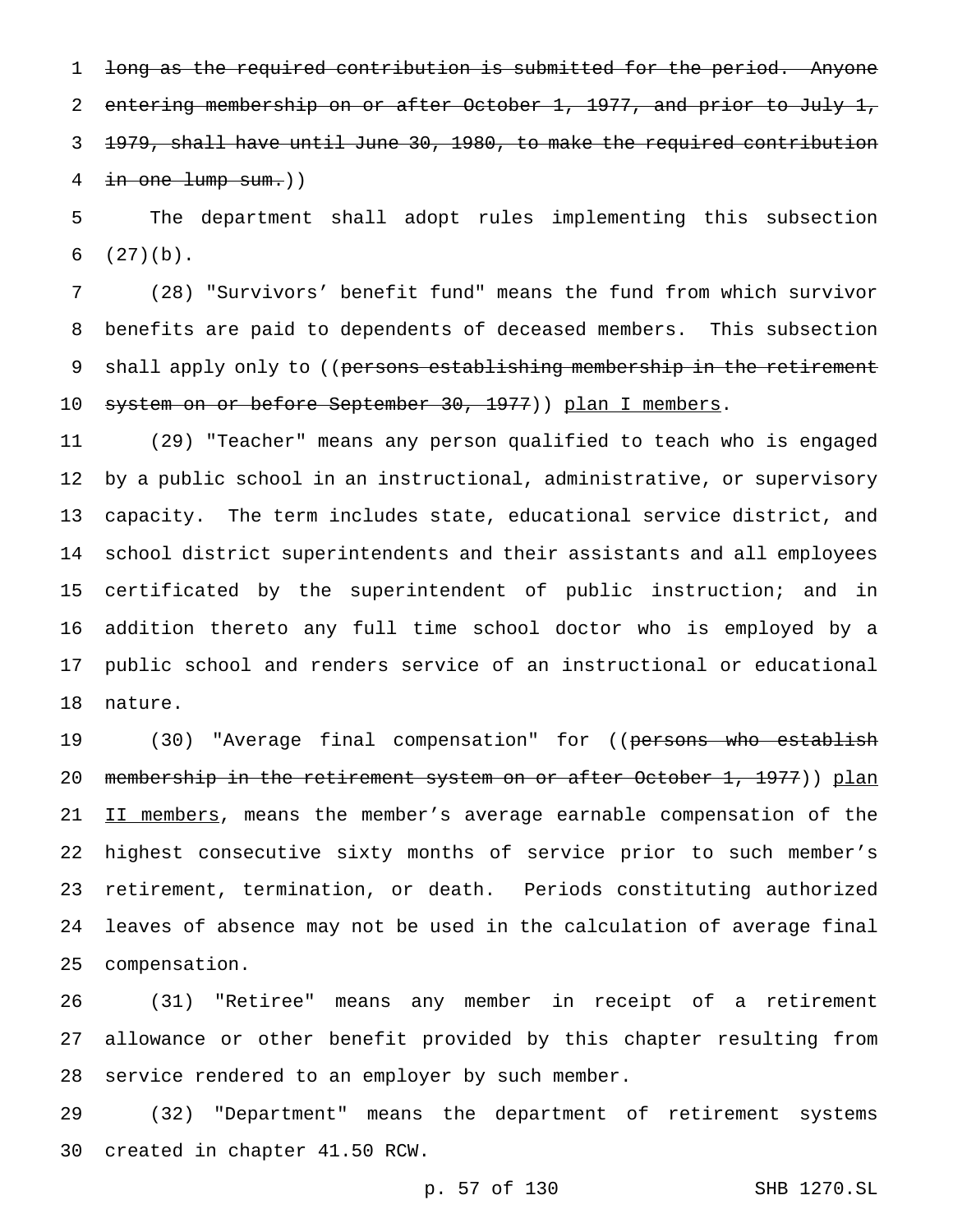(33) "Director" means the director of the department.

 (34) "State elective position" means any position held by any person elected or appointed to state-wide office or elected or appointed as a member of the legislature.

 (35) "State actuary" or "actuary" means the person appointed pursuant to RCW 44.44.010(2).

 (36) (("Retirement board" means the director of retirement systems. 8  $(37)$ ) "Substitute teacher" means:

 (a) A teacher who is hired by a school district to work as a temporary teacher, except for teachers who are contract employees of a school district and are guaranteed a minimum number of hours; or (b) Persons who work in ineligible positions in more than one

school district.

14 ((<del>(38)</del>)) <u>(37)</u> "Eligible position" in plan II means a position which normally requires two or more uninterrupted months of creditable service during September through August of the following year.

17 (38) "Plan I" means the teachers' retirement system, plan I providing the benefits and funding provisions covering persons who 19 first became members of the system prior to October 1, 1977.

 (39) "Plan II" means the teachers' retirement system, plan II 21 providing the benefits and funding provisions covering persons who 22 first became members of the system on and after October 1, 1977.

 **Sec. 32.** RCW 41.32.030 and 1989 c 273 s 16 are each amended to read as follows:

25 ((All of the assets of the retirement system shall be credited 26 according to the purposes for which they are held, to two funds to be 27 maintained in the state treasury, namely, the teachers' retirement 28 system plan I fund and the teachers' retirement system plan II fund. The plan I fund shall consist of all moneys paid to finance the SHB 1270.SL p. 58 of 130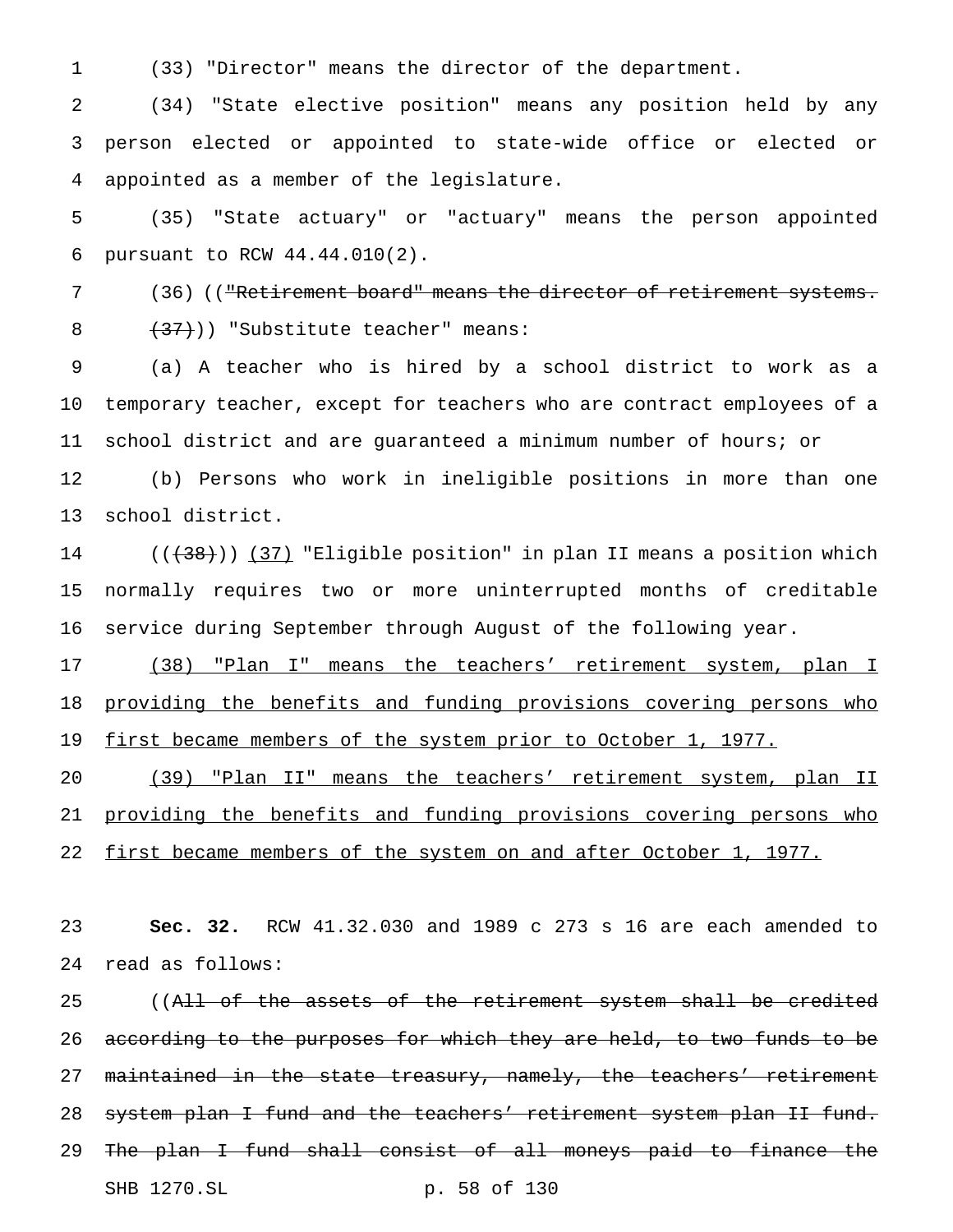benefits provided to members of plan I, and the plan II fund shall consist of all moneys paid to finance the benefits provided to members of plan II.)

 In the records of the teachers' retirement system the teachers' retirement fund plan I fund shall be subdivided into the annuity fund, the annuity reserve fund, the survivors' benefit fund, the pension reserve fund, the disability reserve fund, the death benefit fund, the 8 income fund, the expense fund, and ((such)) other funds as may from time to time be created by the director for the purpose of the internal accounting record.

 **Sec. 33.** RCW 41.32.120 and 1969 ex.s. c 150 s 4 are each amended to read as follows:

13 The ((board of trustees)) department shall keep a record of all its proceedings, which shall be open to public inspection. It shall publish annually a report showing the fiscal transactions of the 16 Washington state teachers' retirement system for the preceding school 17 year; the amount of the accumulated cash and securities of the system, and the last balance sheet showing the financial condition of the system by means of an actuarial valuation of the assets and liabilities of the retirement system.

 **Sec. 34.** RCW 41.32.130 and 1947 c 80 s 13 are each amended to read as follows:

23 The ((board of trustees)) director shall designate a medical director. If required, other physicians may be employed to report on special cases. The medical director shall arrange for and pass upon all medical examinations required under the provisions of this 27 chapter( $(i - he - shaH)$ ), investigate all essential statements and certificates by or on behalf of a member in connection with an

p. 59 of 130 SHB 1270.SL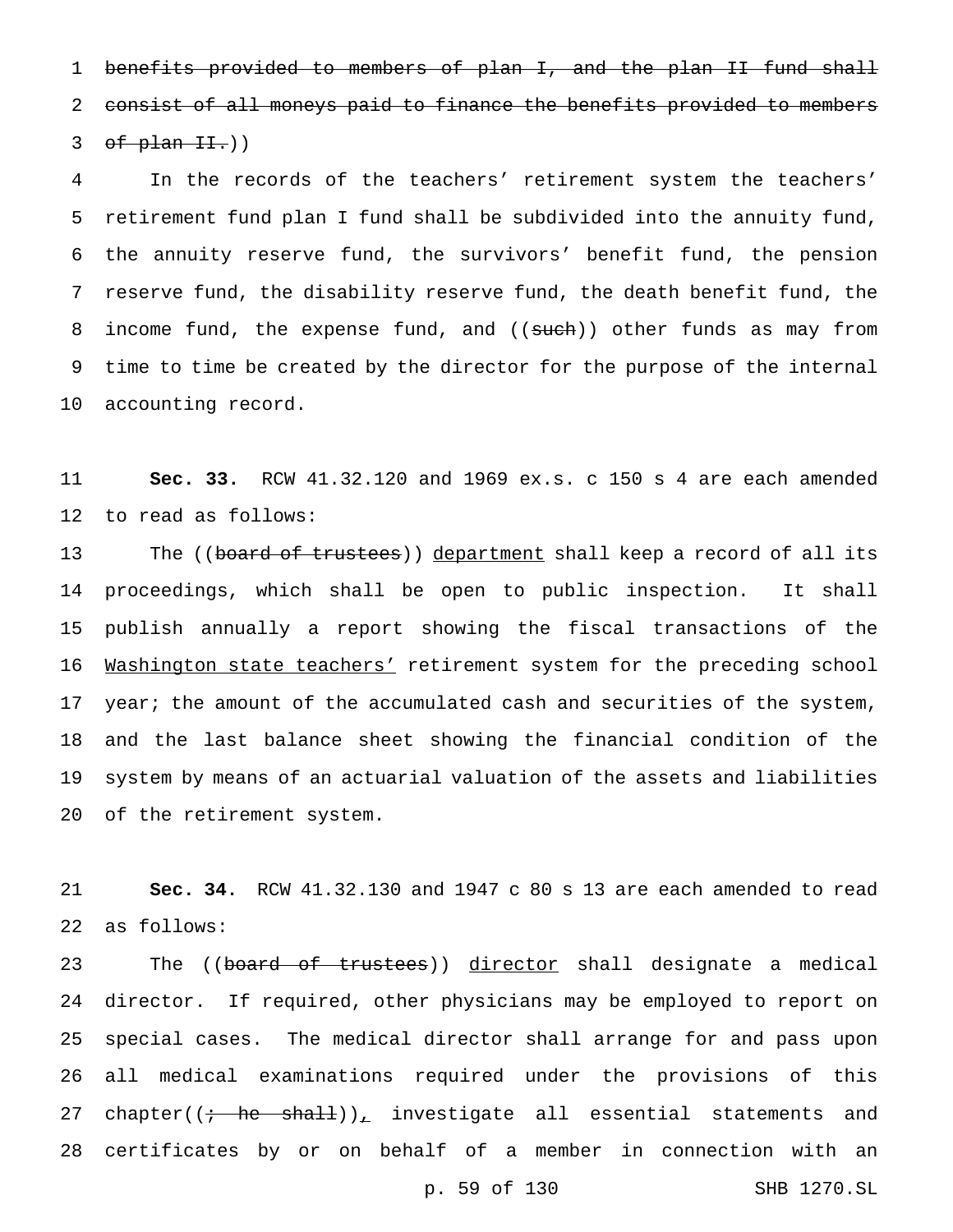1 application for a disability allowance, and ((shall)) report in writing 2 to the board of trustees ((his)) the conclusions and recommendations 3 upon all matters ((referred to him)) under referral.

4 **Sec. 35.** RCW 41.32.160 and 1955 c 274 s 3 are each amended to read 5 as follows:

6 ((The board of trustees shall, from time to time, establish rules 7 and regulations for the administration of the funds created by this 8 chapter and for the transaction of its business. The board of trustees 9 shall be)) The department is empowered within the limits of this 10 chapter to decide on all questions of eligibility covering membership, 11 service credit, and benefits.

12 **Sec. 36.** RCW 41.32.190 and 1973 1st ex.s. c 189 s 7 are each 13 amended to read as follows:

14 From interest and other earnings on the moneys of the Washington 15 state teachers' retirement system, and except as otherwise provided in 16 RCW 41.32.405 and 41.32.499, at the close of each fiscal year the 17 ((board of trustees)) department shall make ((such)) an allowance of 18 regular interest on the balance which was on hand at the beginning of 19 the fiscal year in each of the teachers' retirement system funds as 20 they may deem advisable; however, no interest shall be credited to the 21 expense fund or the pension fund.

22 **Sec. 37.** RCW 41.32.230 and 1947 c 80 s 23 are each amended to read 23 as follows:

24 Mo trustee or employee of the ((board of trustees)) department 25 shall become an endorser or surety or an obligor for moneys loaned by 26 the ((board of trustees)) department.

SHB 1270.SL p. 60 of 130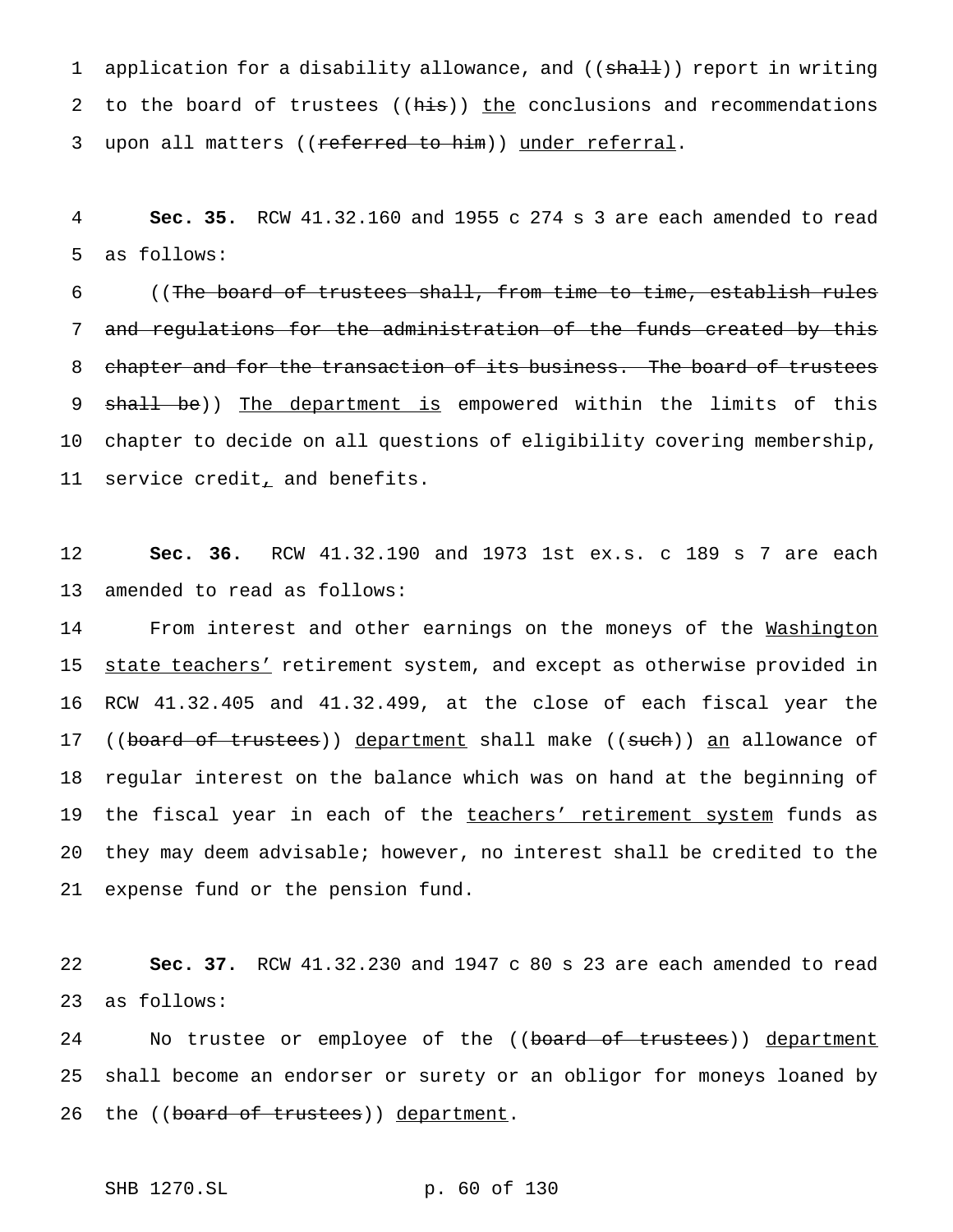**Sec. 38.** RCW 41.32.240 and 1979 ex.s. c 45 s 3 are each amended to read as follows:

 All teachers employed full time in the public schools shall be 4 members of the system except ((those who have previously exempted 5 themselves from membership and)) alien teachers who have been granted a temporary permit to teach as exchange teachers.

 ((No teacher who commences a period of employment on or after July 1, 1979, as a participant under the federal comprehensive employment 9 and training act of 1973 (CETA) (29 U.S.C. Sec. 801 et seq.), as 10 amended, shall be a member of this system during the period of such participation unless, at the commencement of the participation under 12 CETA, the teacher either:

13 (1) Has at least five years of service and the full amount of the employee's contributions for such service remains on deposit in the 15 <del>system; or</del>

16 (2) Has previously been retired from this system.))

 A minimum of ninety days or the equivalent of ninety days of employment during a fiscal year shall be required to establish membership. A teacher shall be considered as employed full time if serving regularly for four-fifths or more of a school day or if assigned to duties which are the equivalent of four-fifths or more of a full time assignment. A teacher who is employed for less than full time service may become a member by filing an application with the retirement system, submitting satisfactory proof of teaching service and making the necessary payment before June 30 of the school year immediately following the one during which the service was rendered. 27 ((<del>If an exempted teacher desires membership he must file with the</del> department a written request, duly executed, that his exemption certificate be canceled, present proof of service, and make the necessary payment before June 30 of the school year immediately

p. 61 of 130 SHB 1270.SL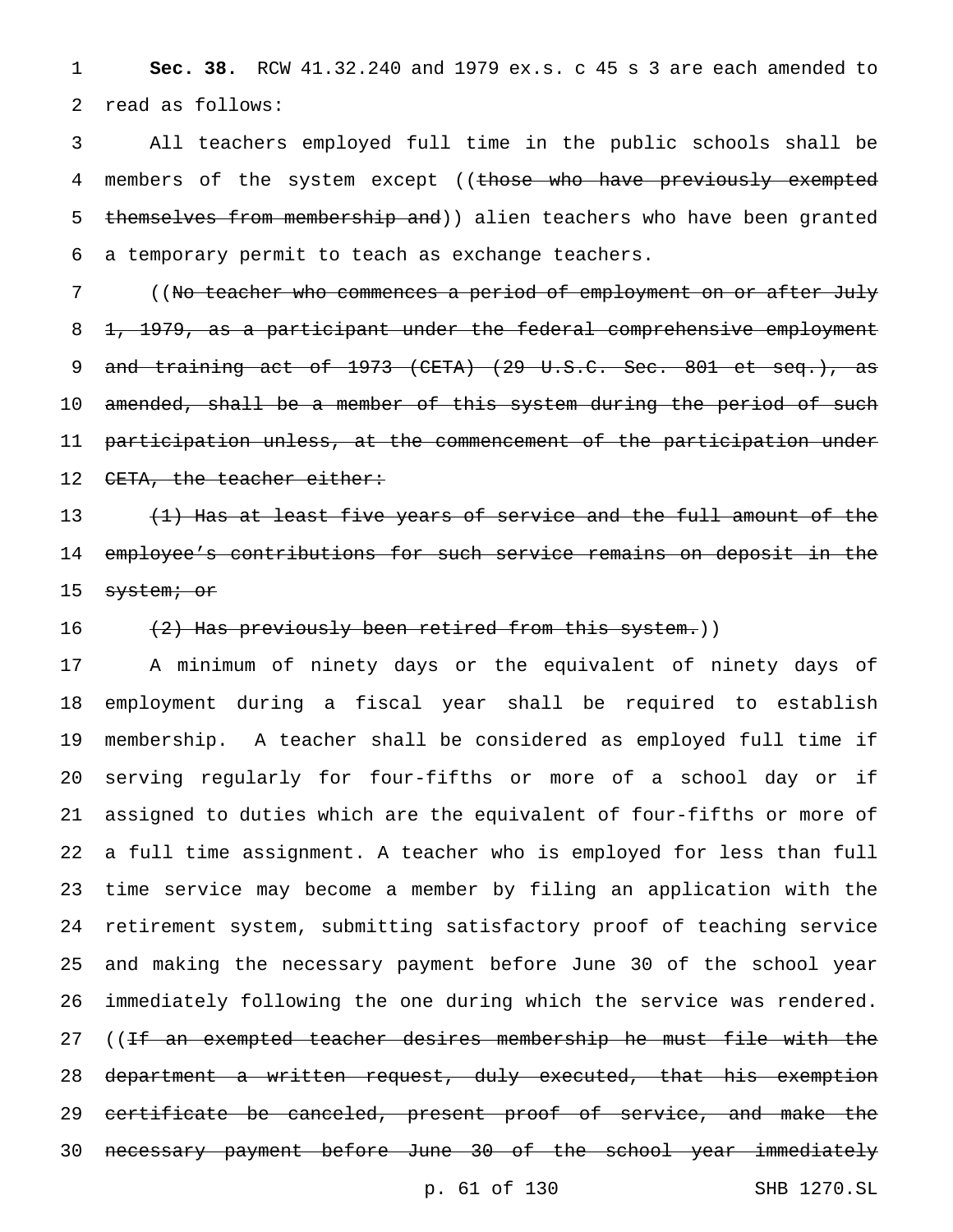following the one in which his request for cancellation of the exemption was filed. Any teacher who is still exempt from membership 3 in the teachers' retirement system after July 1, 1965 and chooses not 4 to become a member of the teachers' retirement system may continue his exemption and shall not become a member of the state employees' retirement system while employed as a teacher. All service rendered in this state subsequent to his exemption from membership must be 8 established by proper proof and paid for, with interest at three percent, upon the same basis as he would have paid had he been a member during the period covered by his exemption. Twenty percent of the total amount due must be paid before membership can be established. 12 Payment of the remainder, including interest, must be completed before 13 June 30th of the fourth school year following that in which membership was established. A minimum of five years of membership in the present 15 system and/or the former state fund or a local fund shall be required 16 of a member who was formerly exempt from membership before such member 17 may qualify for a retirement allowance.))

 **Sec. 39.** RCW 41.32.242 and 1984 c 256 s 2 are each amended to read as follows:

 (1) Any teacher, as defined under RCW 41.32.010(29), who is first employed by a public school on or after June 7, 1984, shall become a 22 member of the retirement system as directed under RCW ((41.32.240)) 41.32.780 if otherwise eligible.

 (2) Any person who before June 7, 1984, has established service credit under chapter 41.40 RCW while employed in an educational staff associate position and who is employed in such a position on or after June 7, 1984 has the following options:

 (a) To remain a member of the public employees' retirement system notwithstanding the provisions of RCW 41.32.240 or 41.32.780; or

SHB 1270.SL p. 62 of 130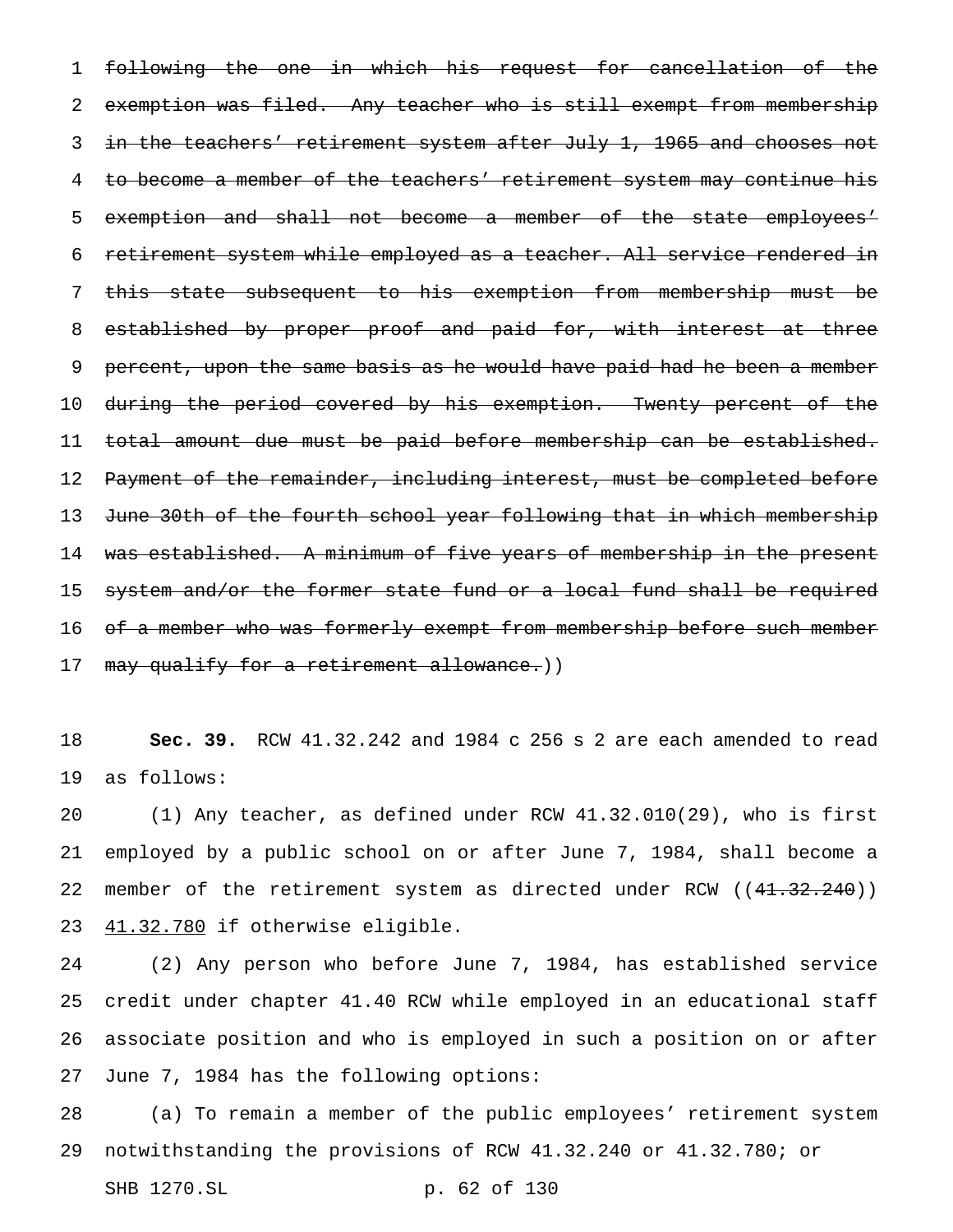(b) To irrevocably elect to join the retirement system under this chapter and to receive service credit for previous periods of 3 employment in any position included under RCW 41.32.010(29). ((Such)) This service credit and corresponding employee contribution shall be computed as though the person had then been a member of the retirement system under this chapter. All employee contributions credited to a member under chapter 41.40 RCW for service now to be credited to the retirement system under this chapter shall be transferred to the system and the member shall not receive any credit nor enjoy any rights under chapter 41.40 RCW for those periods of service. The member shall pay any difference between the employee contributions made under chapter 41.40 RCW and transferred under this subsection and what would have been required under this chapter, including interest as set by the director. The member shall be given until July 1, 1989, to make the irrevocable election permitted under this section. The election shall be made by submitting written notification as required by the department requesting credit under this section and by remitting any necessary proof of service or payments within the time set by the department.

 Any person, not employed as an educational staff associate on June 7, 1984, may, before June 30 of the fifth school year after that person's return to employment as a teacher, request and establish membership and credit under this subsection.

 **Sec. 40.** RCW 41.32.260 and 1974 ex.s. c 199 s 2 are each amended to read as follows:

 Any member whose public school service is interrupted by active service to the United States as a member of its military, naval or air service, or to the state of Washington, as a member of the legislature, may upon becoming reemployed in the public schools, receive credit for

p. 63 of 130 SHB 1270.SL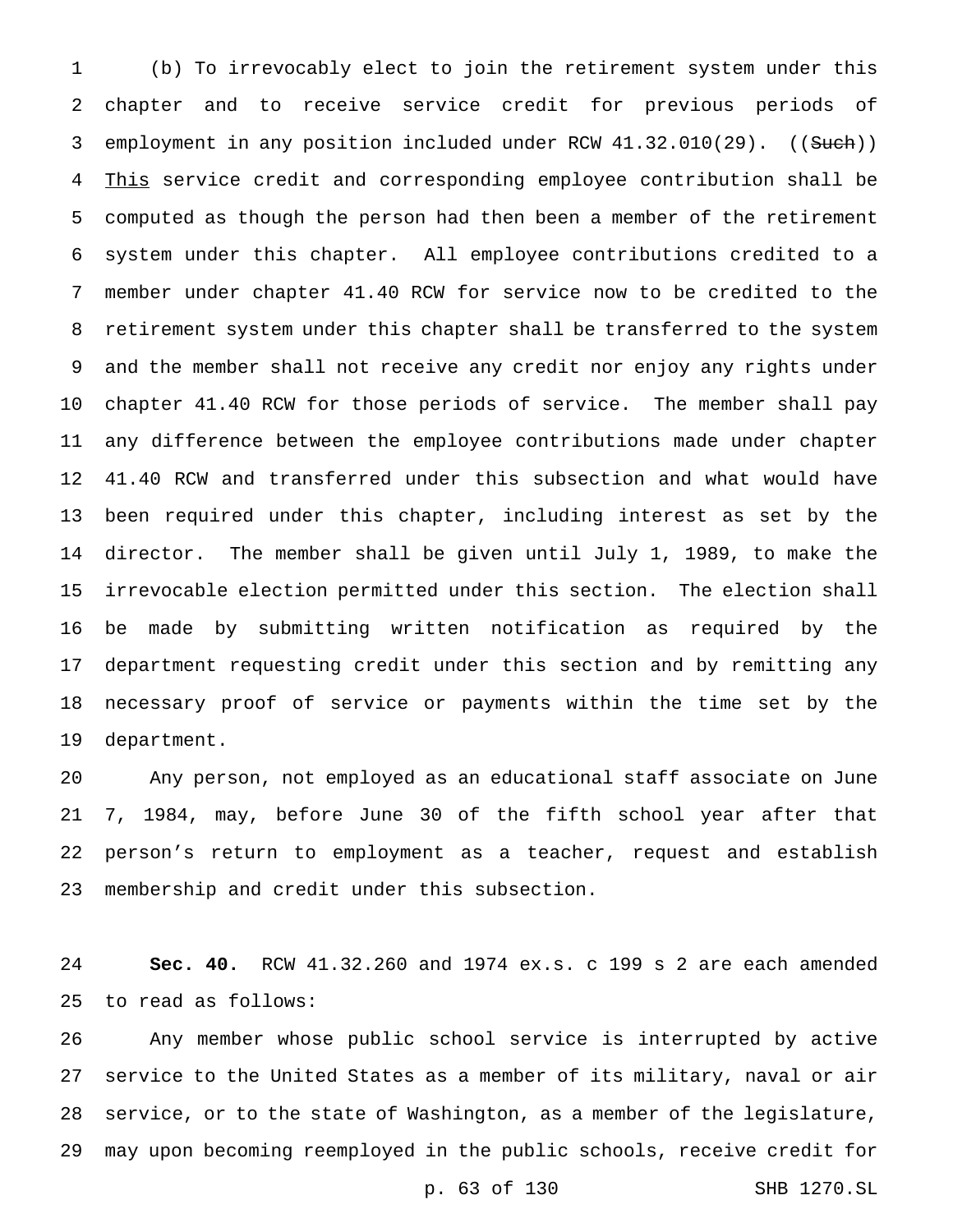1 ((such)) that service upon presenting satisfactory proof, and 2 contributing to the annuity fund, either in a lump sum or installments, 3 ((such)) amounts ((as shall be)) determined by the ((board of trustees: 4 PROVIDED  $(1)$ , )) director. Except that no ((such)) military service 5 credit in excess of five years shall be established or reestablished 6 after July 1, 1961, unless the service was actually rendered during 7 time of war((: PROVIDED FURTHER

 $(2)$ , That a member of the retirement system who is a member of the state legislature or a state official eligible for the combined pension and annuity provided by RCW 41.32.497, or 41.32.498, as now or hereafter amended shall have deductions taken from his salary in the 12 amount of seven and one-half percent of earnable compensation and that 13 service credit shall be established with the retirement system while 14 such deductions are reported to the retirement system, unless he has by 15 reason of his employment become a contributing member of another public 16 retirement system in the state of Washington: AND PROVIDED FURTHER  $(3)$ , That such elected official who has retired or otherwise terminated his public school service may then elect to terminate his membership in the retirement system and receive retirement benefits while continuing to serve as an elected official: AND, PROVIDED FURTHER (4), That a 21 member of the retirement system who had previous service as an elected or appointed official, for which he did not contribute to the retirement system, may receive credit for such legislative service unless he has received credit for that service in another state retirement system, upon making contributions in such amounts as shall 26 be determined by the board of trustees)).

27 NEW SECTION. **Sec. 41.** A new section is added to chapter 41.32 RCW 28 to read as follows:

SHB 1270.SL p. 64 of 130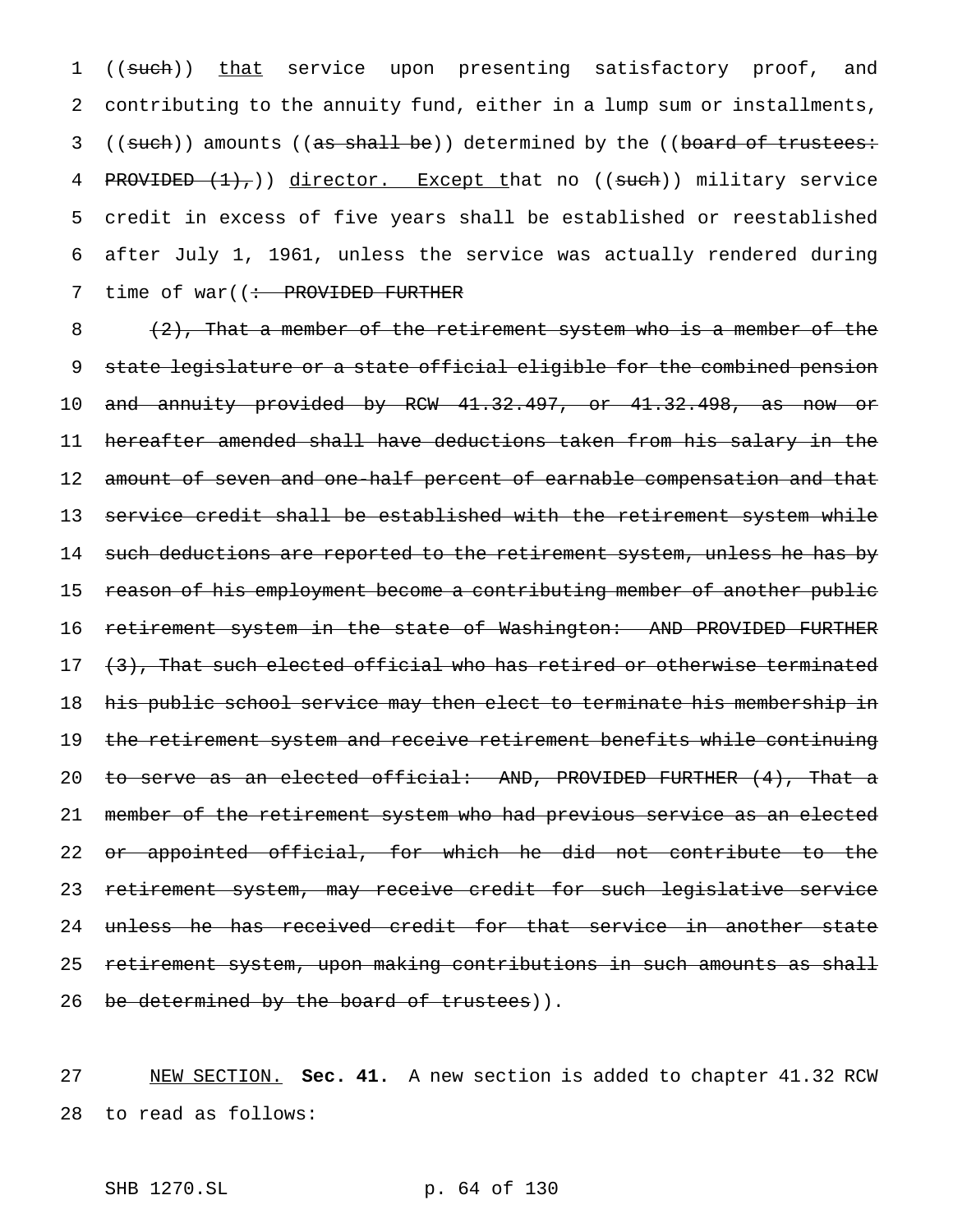A member of the retirement system who is a member of the state legislature or a state official eligible for the combined pension and annuity provided by RCW 41.32.497, or 41.32.498, as now or hereafter amended shall have deductions taken from his or her salary in the amount of seven and one-half percent of earnable compensation and that service credit shall be established with the retirement system while such deductions are reported to the retirement system, unless he or she has by reason of his or her employment become a contributing member of another public retirement system in the state of Washington. Such elected official who has retired or otherwise terminated his or her public school service may then elect to terminate his or her membership in the retirement system and receive retirement benefits while continuing to serve as an elected official. A member of the retirement system who had previous service as an elected or appointed official, for which he or she did not contribute to the retirement system, may receive credit for such legislative service unless he or she has received credit for that service in another state retirement system, upon making contributions in such amounts as shall be determined by the board of trustees.

 **Sec. 42.** RCW 41.32.300 and 1963 ex.s. c 14 s 5 are each amended to read as follows:

22 (1) Henceforth a total of not more than four years of service outside of the state shall be credited to a member who establishes or reestablishes credit for out-of-state public school employment in this state subsequent to July 1, 1961. Foreign public school teaching 26 service shall be creditable as out-of-state service( $\left( \div \quad \text{PROVIDED}_{\tau} \right)$ That)).

 (2) No out-of-state service credit shall be established or reestablished subsequent to July 1, 1964, except that a member who has

p. 65 of 130 SHB 1270.SL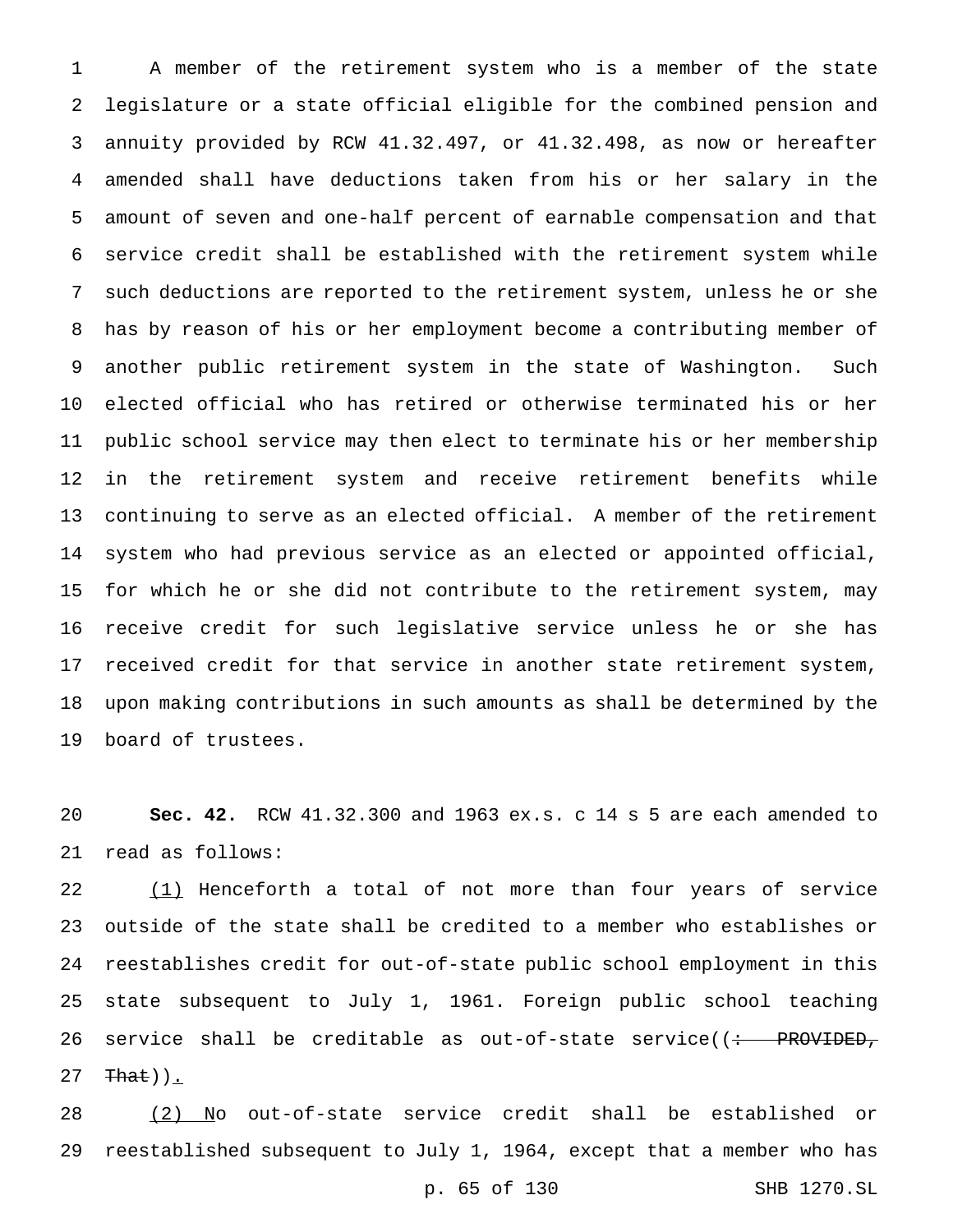1 been granted official leave of absence by his or her employer may, upon 2 ((his)) return to public school service in this state, establish out- of-state membership service credit, within the limitations of this section and conditioned upon satisfactory proof and upon contributions 5 to the annuity fund, for public school service rendered in another state or in another country.

 (3) No member who establishes out-of-state service credit after July 1, 1947, shall at retirement for pension payment purposes be allowed credit for out-of-state service in excess of the number of 10 years credit which he <u>or she</u> shall have earned in the public schools of the state of Washington.

 **Sec. 43.** RCW 41.32.310 and 1974 ex.s. c 193 s 1 are each amended to read as follows:

 (1) Any member desiring to establish credit for services previously rendered, must present proof and make the necessary payments on or 16 before June 30 of the fifth school year of ((his)) membership. Payments covering all types of membership service credit must be made in a lump sum when due, or in annual installments. The first annual installment of at least twenty percent of the amount due must be paid before the above deadline date, and the final payment must be made by June 30th of the fourth school year following that in which the first installment was made. The amount of payment and the interest thereon, whether lump sum or installments, shall be made by a method and in an 24 amount established by the ((board of trustees: PROVIDED, That)) department.

26 (2) A member who had the opportunity under chapter 41.32 RCW prior to July 1, 1969, to establish credit for active United States military service or credit for professional preparation and failed to do so 29 shall be permitted to establish ((such)) additional credit within the SHB 1270.SL p. 66 of 130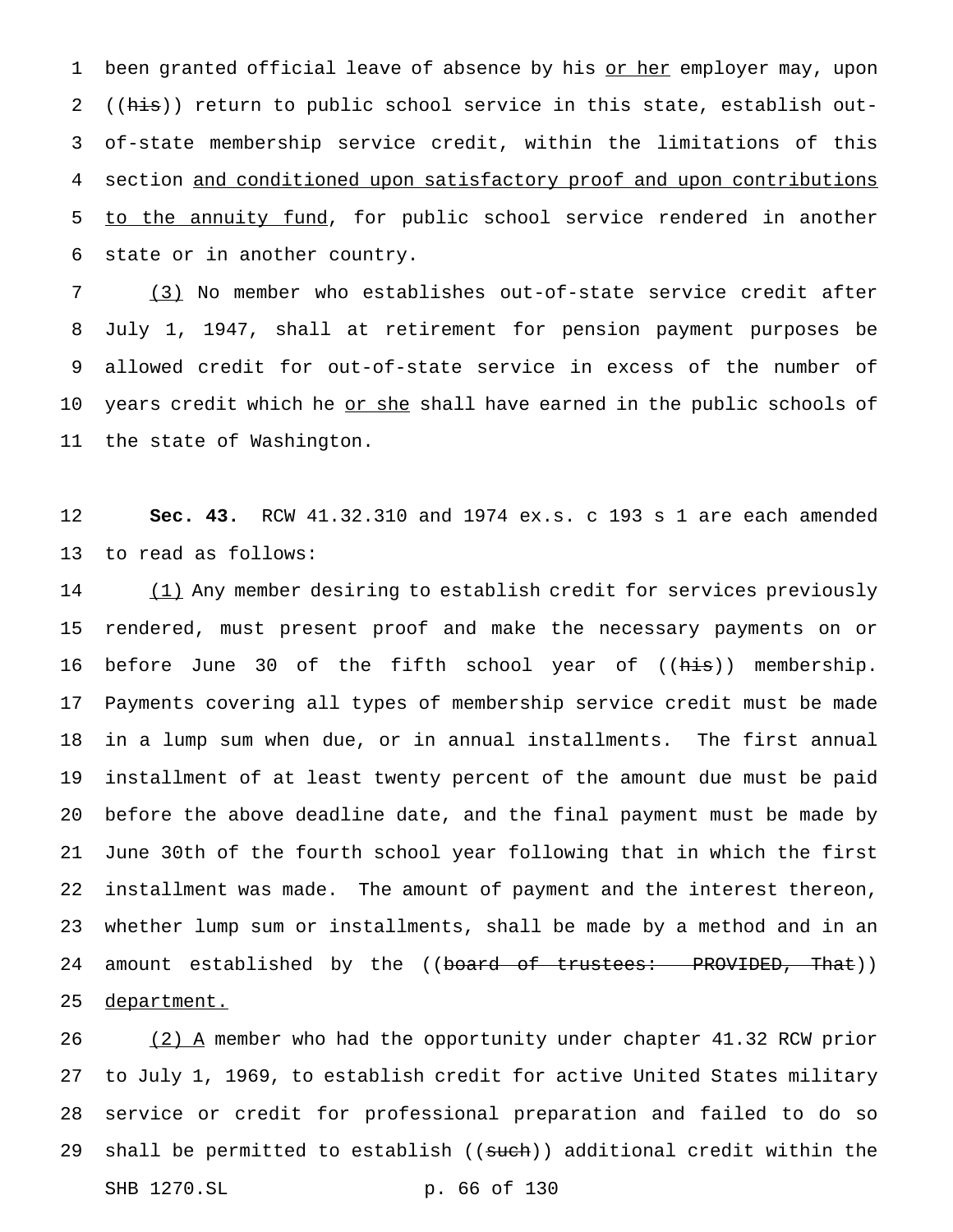1 provisions of RCW 41.32.260 and 41.32.330((: PROVIDED FURTHER, That)). A member who was not permitted to establish credit pursuant to section 2, chapter 32, Laws of 1973 2nd ex. sess., for Washington teaching service previously rendered, must present proof and make the necessary payment to establish such credit as membership service credit. Payment for such credit must be made in a lump sum on or before June 30, 1974. Any member desiring to establish credit under the provisions of this 1969 amendment must present proof and make the necessary payment before June 30, 1974; or, if not employed on the effective date of this amendment, before June 30th of the fifth school year upon returning to public school employment in this state.

 **Sec. 44.** RCW 41.32.330 and 1969 ex.s. c 150 s 10 are each amended to read as follows:

14 The ((<del>board of trustees</del>)) <u>department</u> may allow credit for professional preparation to a member for attendance at institutions of higher learning, or for a scholarship or grant under an established 17 foundation, subsequent to becoming a public school teacher; but not more than two years of such credit may be granted to any member.

 **Sec. 45.** RCW 41.32.340 and 1969 ex.s. c 150 s 11 are each amended to read as follows:

 Creditable service of a member at retirement shall consist of the 22 membership service rendered ((by him)) for which credit has been 23 allowed, and also, if ((he has)) a prior service certificate ((that)) is in full force and effect, the amount of the service certified on 25 ((his)) the prior service certificate. No pension payments shall be made for service credits established or reestablished after July 1, 1955, if such credits entitle the member to retirement benefits from any other public state or local retirement system or fund. No pension

p. 67 of 130 SHB 1270.SL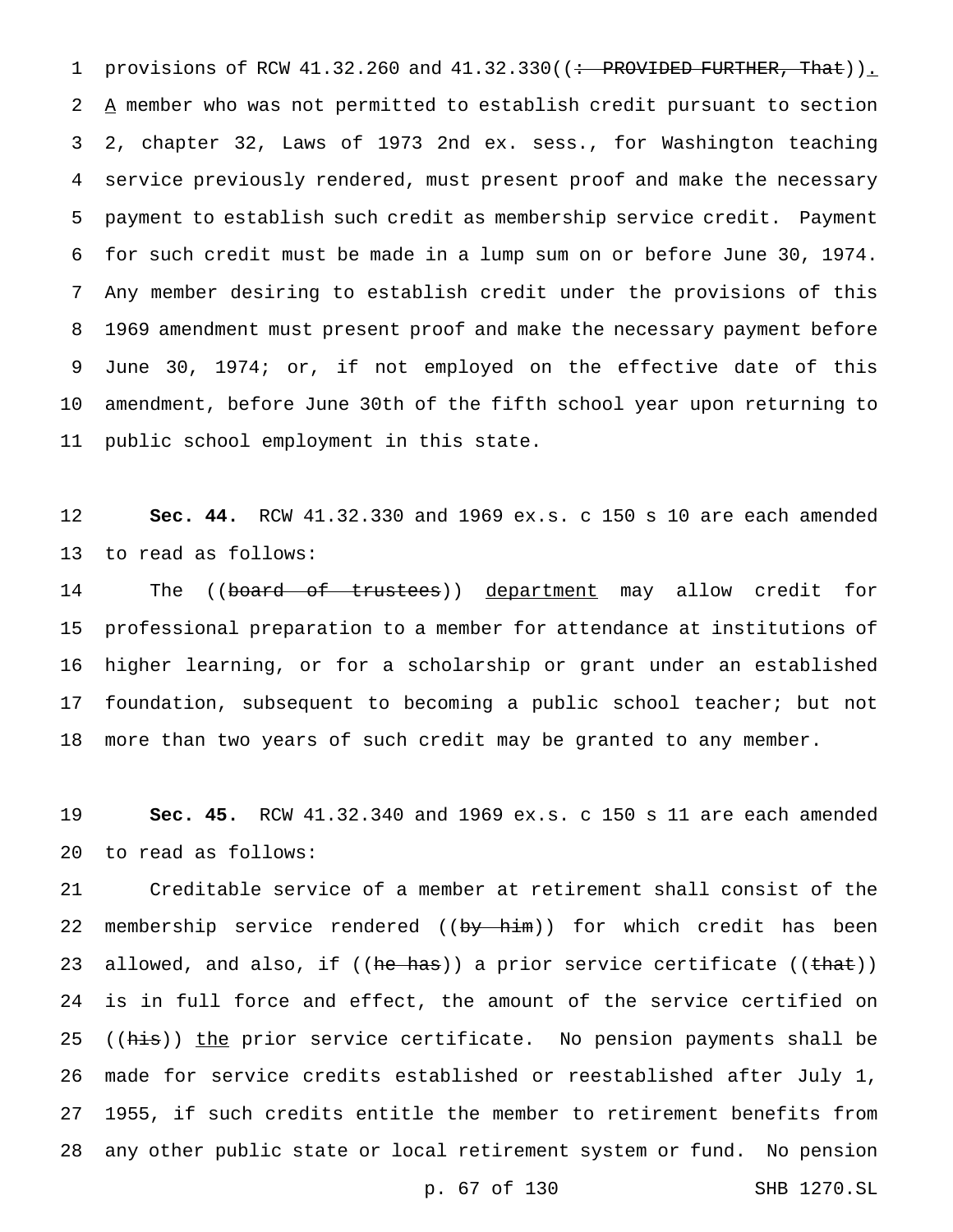payments shall be made for service credits established or reestablished after July 1, 1961, if such credits entitle the member to retirement benefits from a public federal retirement system or fund for services rendered under a civilian program: PROVIDED, That no pension payments shall be made for service credits established or reestablished after July 1, 1969, if credit for the same service is retained for benefits under any other retirement system or fund.

 **Sec. 46.** RCW 41.32.350 and 1990 c 274 s 7 are each amended to read as follows:

10 ((Member contributions shall be placed in the annuity fund, the 11 d<del>isability reserve fund and the death benefit fund.</del>)) A member may make an additional lump sum payment at date of retirement, not to 13 exceed ((his)) the member's accumulated contributions, to purchase additional annuity. A contribution of six percent of earnable compensation is required from each member, except as provided under RCW 41.32.013.

 **Sec. 47.** RCW 41.32.360 and 1963 ex.s. c 14 s 8 are each amended to read as follows:

19 For each year ((<del>during which he is employed</del>)) of employment, each member who is employed on a full time basis shall have transferred from 21 his <u>or her</u> contributions ((such)) a sum ((as the board of trustees 22 shall determine necessary)) determined by the director, in accordance 23 with the recommendations of the state actuary ((appointed by the board 24 of trustees)), to ((create)) maintain a fund sufficient, with regular interest, to provide temporary disability benefits for the members 26 whose claims will be approved by the ((board of trustees)) department in accordance with the provisions of RCW 41.32.540. These transfers shall be placed in the disability reserve fund.

SHB 1270.SL p. 68 of 130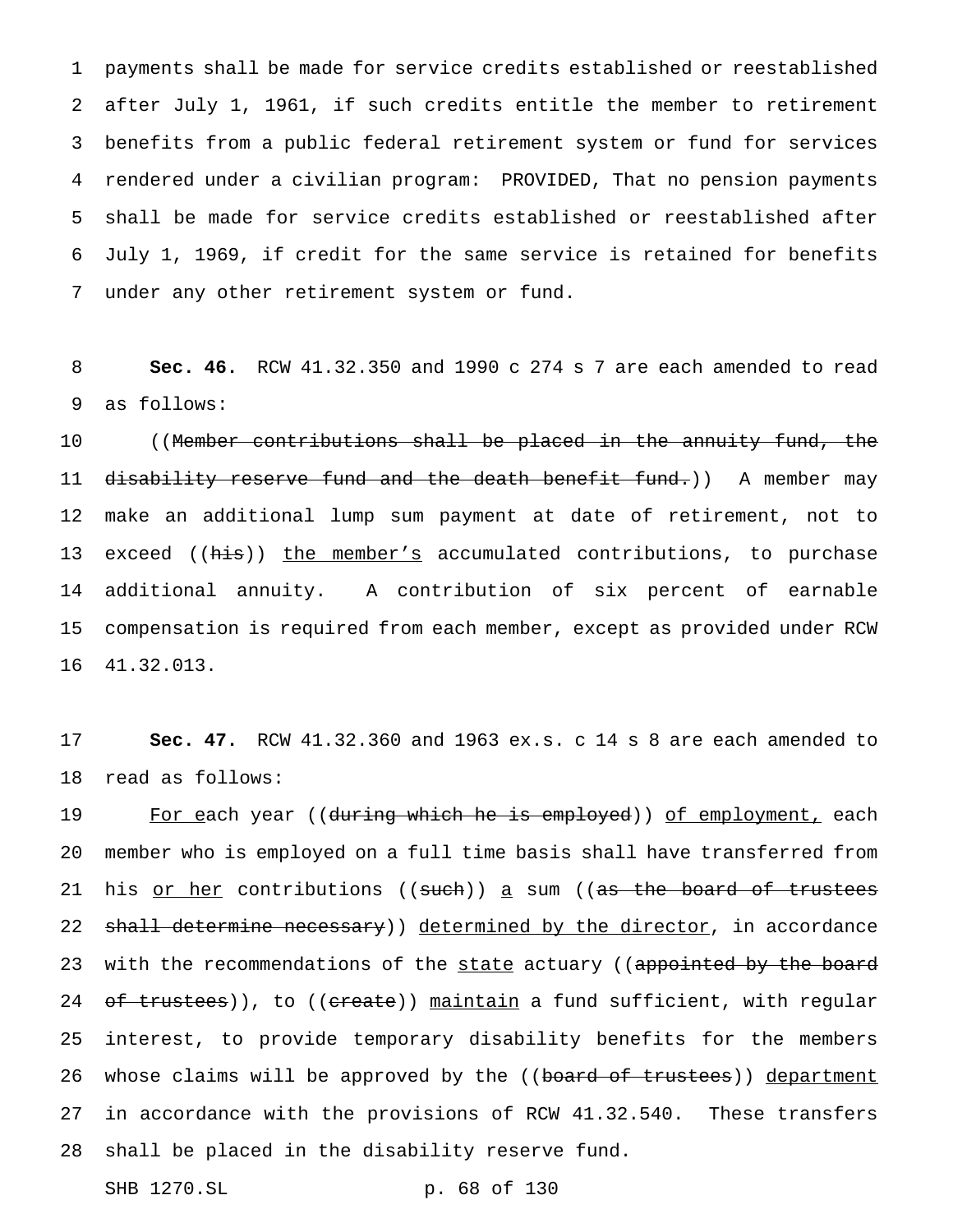1 **Sec. 48.** RCW 41.32.366 and 1963 ex.s. c 14 s 10 are each amended 2 to read as follows:

3 ((Each fiscal year)) During ((which)) each fiscal year that a 4 member is employed on a full time basis, ((there shall be transferred 5 from his)) the department shall transfer from the member's 6 contributions (( $\frac{1}{100}$ ) a sum (( $\frac{1}{100}$ ) that will, with regular interest, 7 ((ereate)) maintain a fund sufficient according to actuarial rates 8 adopted by the ((board of trustees,)) department to pay the death 9 benefits as provided for in this chapter.

10 **Sec. 49.** RCW 41.32.390 and 1955 c 274 s 18 are each amended to 11 read as follows:

 At least twenty percent of the total amount due for prior service 13 credit must be paid before an application for ((such)) credit may be 14 presented to the ((board of trustees)) department for approval. The balance is not due until date of retirement and may be paid at that time without additional charge. Any unpaid installments at the time the member is retired for service or disability shall constitute a 18 first, paramount, and prior lien against his or her retirement allowance.

20 **Sec. 50.** RCW 41.32.405 and 1984 c 236 s 2 are each amended to read 21 as follows:

22 ((An)) The teachers' retirement system income fund is hereby 23 created for the purpose of crediting regular interest and ((such)) 24 other income as may be derived from the deposits and investments of the 25 various funds of the teachers' retirement fund. All accumulated 26 contributions in the account of a terminated employee who is a member 27 of the Washington teachers' retirement system, except as provided for 28 in RCW 41.32.500 (1) through (3), 41.32.510, 41.32.810, and 41.32.815,

p. 69 of 130 SHB 1270.SL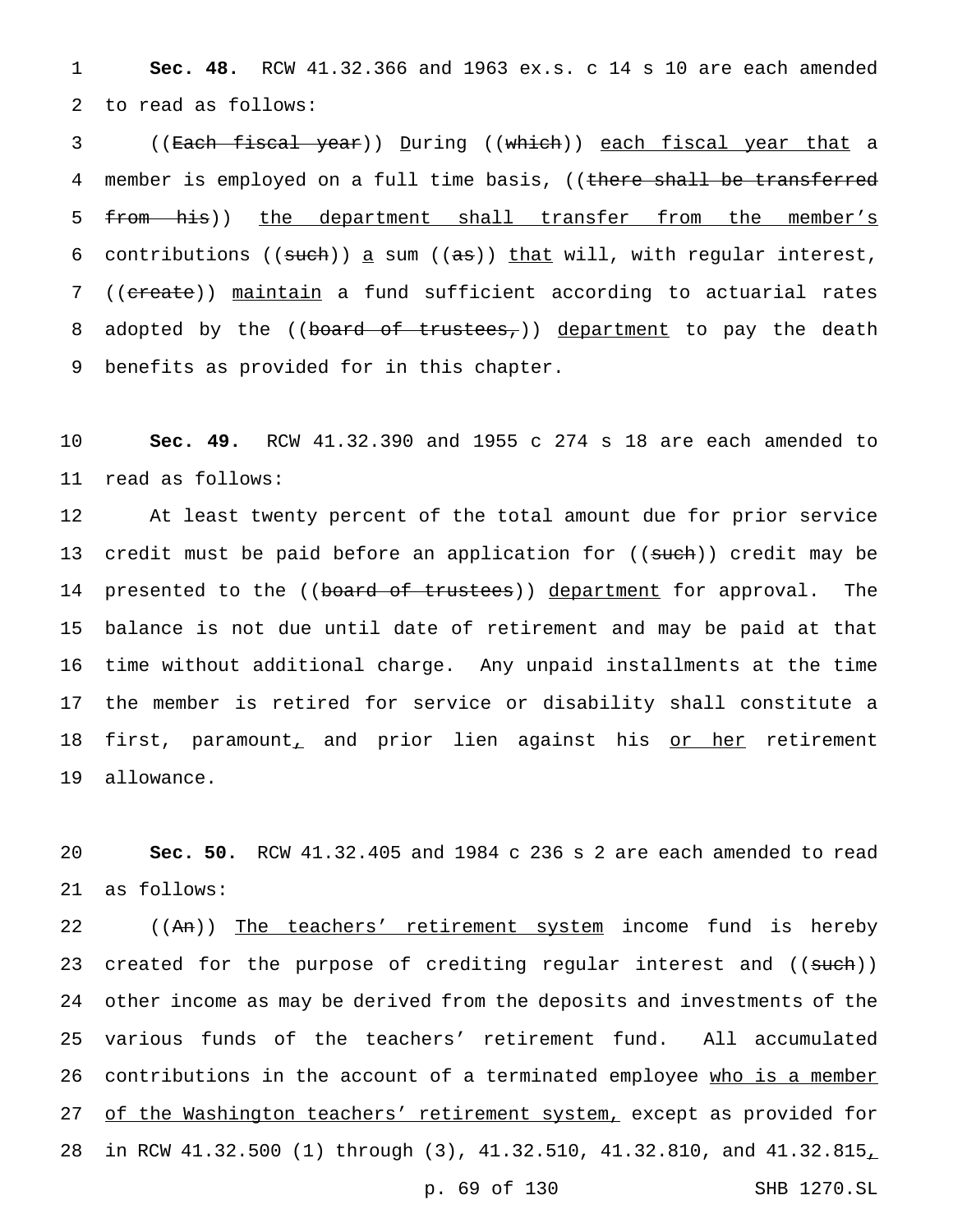1 shall be transferred to the teachers' retirement system income fund. If the former employee, the former employee's beneficiary, or the former employee's estate at a future date requests the unclaimed contributions or reinstatement of the rights previously provided thereunder, the former employee's contributions shall be transferred from the teachers' retirement system income fund to the teachers' 7 retirement system annuity fund and the former employee's account reestablished with all the rights which would have been due the former employee, the former employee's beneficiary, or the former employee's 10 estate as if in fact the transfer to the teachers' retirement system income fund had not occurred. Any moneys that may come into the 12 possession of the Washington teachers' retirement system in the form of gifts or bequests which are not allocated to a specific fund, or any other moneys the disposition of which is not otherwise provided herein, 15 shall be credited to the teachers' retirement system income fund. The 16 moneys accumulated in the teachers' retirement system income fund shall be available for transfer, upon the director's authorization, to the various funds of the teachers' retirement fund; however, no interest 19 may be credited to the teachers' retirement system pension fund: PROVIDED, That from such accumulated moneys the director shall have sole discretion to determine an amount thereof to be credited to the 22 teachers' retirement system annuity fund which will thereupon be credited as regular interest to the individual members' accounts except that any accrued interest shall be credited at least annually to the individual members' accounts.

 **Sec. 51.** RCW 41.32.420 and 1983 c 56 s 14 are each amended to read as follows:

28 On or before a date specified by the ((board of trustees)) 29 department in each month every employer shall file a report with the SHB 1270.SL p. 70 of 130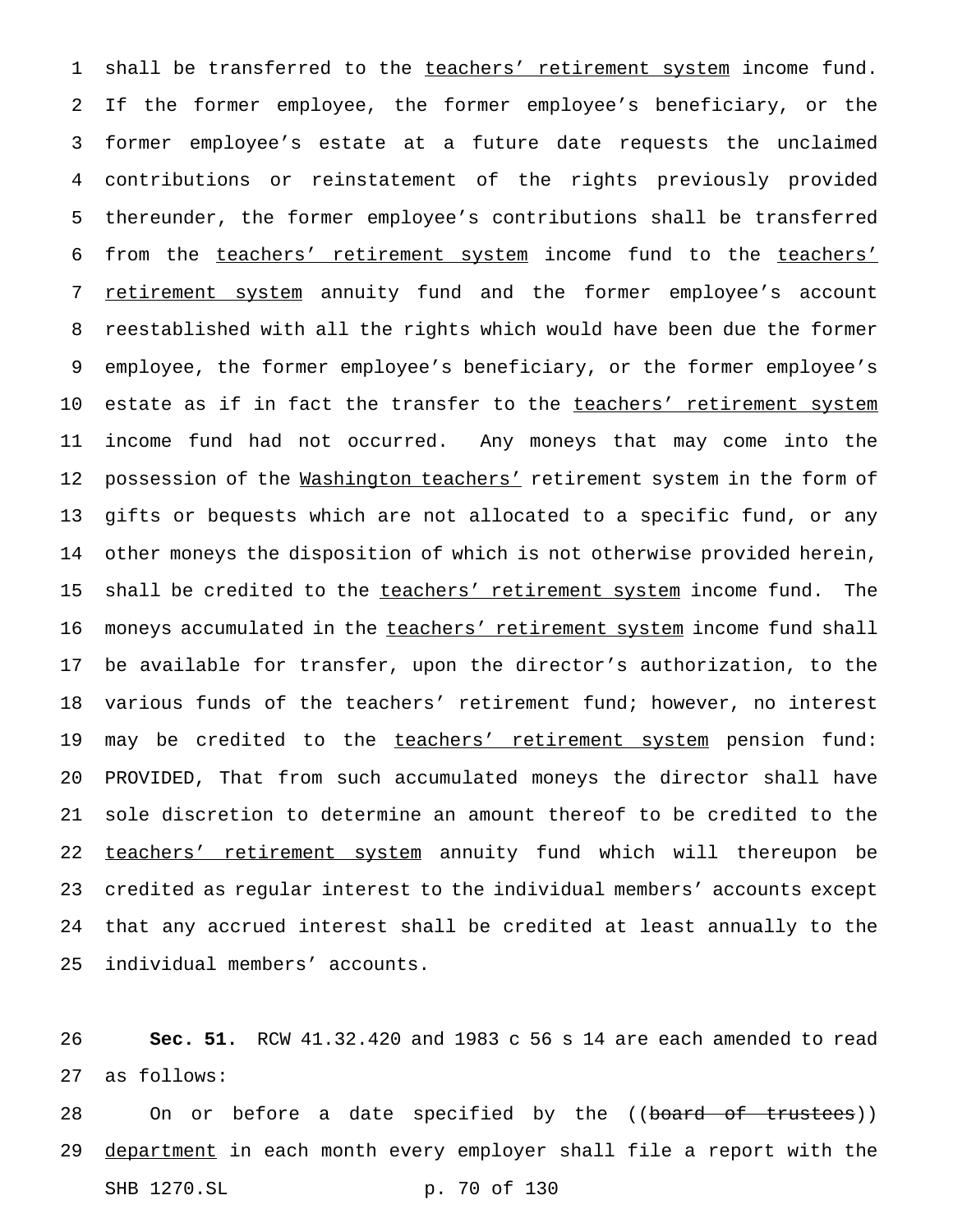1 ((board of trustees of the retirement system)) department on a form 2 provided, stating the name of the employer and with respect to each 3 employee who is a member or who is required to become a member of the 4 Washington state teachers' retirement system: (1) The full name, (2) 5 the earnable compensation paid, (3) the employee's contribution to the 6 retirement system, and  $(4)$  ((such)) other information as the ((board)) 7 department shall require((, and at the same time notify each new 8 employee in writing with reference to the Washington state teachers' 9 retirement system and that an application for prior service credit may 10 be filed with the board of trustees thereof on a form furnished by the 11 board)).

12 **Sec. 52.** RCW 41.32.430 and 1967 c 50 s 5 are each amended to read 13 as follows:

14 Every officer authorized to issue salary warrants to teachers shall 15 deduct from ((such)) the salary payments to any member of the 16 Washington state teachers' retirement system plan I regularly employed 17 an amount which will result in total deductions of ((five)) six percent 18 of the amount of earnable compensation paid in any fiscal year. 19 ((Such)) These deductions shall be transmitted and reported to the 20 retirement system as directed by the ((board of trustees)) department.

21 **Sec. 53.** RCW 41.32.480 and 1974 ex.s. c 193 s 2 are each amended 22 to read as follows:

23 (1) Any member who has left public school service after having 24 completed thirty years of creditable service may retire upon the 25 approval by the ((board of trustees)) department of an application for 26 retirement filed on the prescribed form. Upon retirement ((such)) the 27 member shall receive a retirement allowance consisting of an annuity 28 which shall be the actuarial equivalent of his or her accumulated

p. 71 of 130 SHB 1270.SL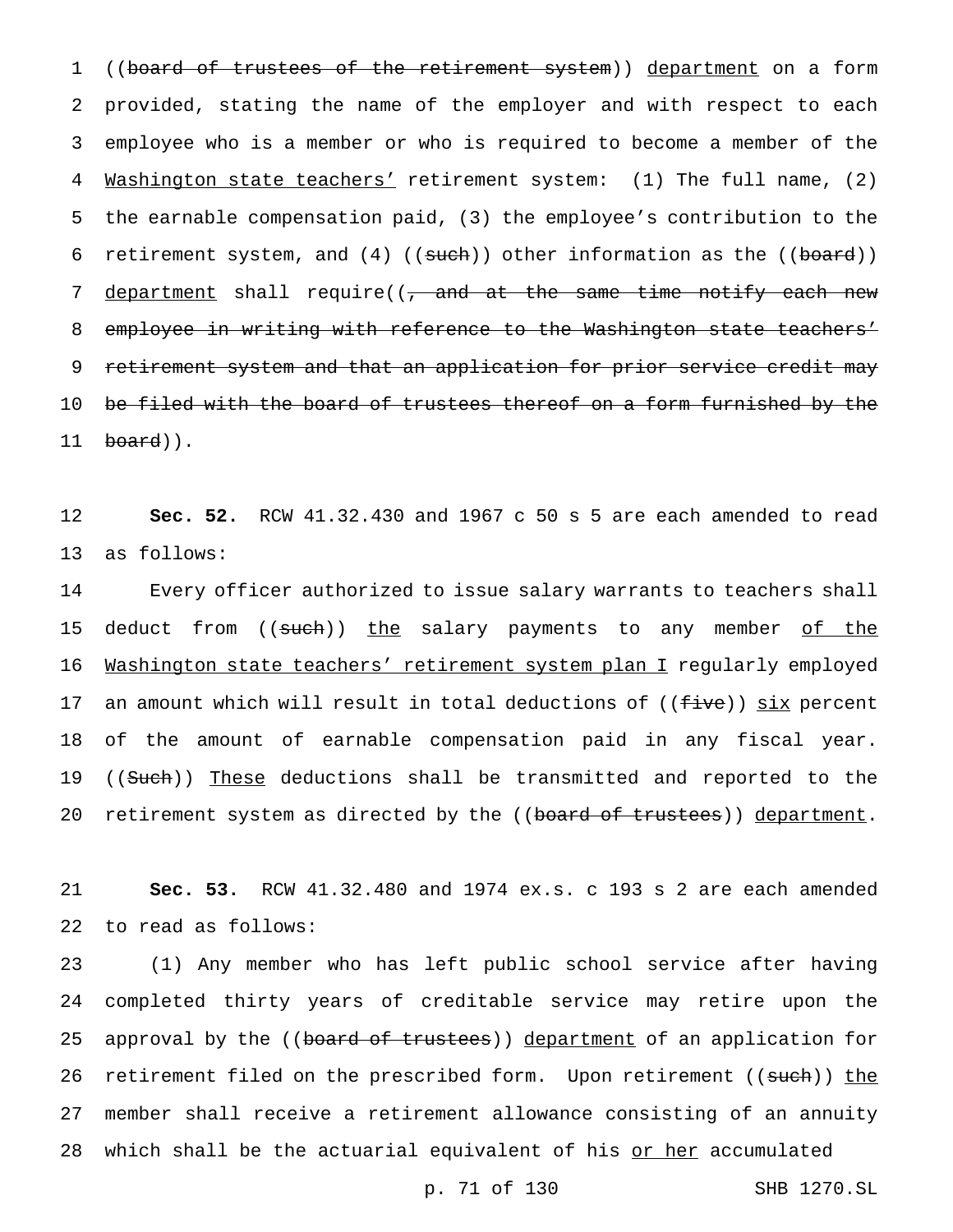1 contributions at his or her age of retirement and a pension as provided 2 in RCW 41.32.497 ((as now or hereafter amended)). Effective July 1, 1967, anyone then receiving a retirement allowance or a survivor retirement allowance under this chapter, based on thirty-five years of creditable service, and who has established more than thirty-five years of service credit with the retirement system, shall thereafter receive a retirement allowance based on the total years of service credit established.

9 (2) Any member who has attained age sixty years, but who has 10 completed less than thirty years of creditable service, upon leaving 11 public school service, may retire upon the approval by the ((board of 12 trustees)) department of an application for retirement filed on the 13 prescribed form. Upon retirement ((such)) the member shall receive a 14 retirement allowance consisting of an annuity which shall be the 15 actuarial equivalent of his or her accumulated contributions at his or 16 her age of retirement and a pension as provided in RCW 41.32.497 ((as 17 now or hereafter amended)).

18 (3) Any member who has attained age fifty-five years and who has 19 completed not less than twenty-five years of creditable service, upon 20 leaving public school service, may retire upon the approval by the 21 ((board of trustees)) department of an application for retirement filed 22 on the prescribed form. Upon retirement ((such)) the member shall 23 receive a retirement allowance which shall be the actuarial equivalent 24 of his or her accumulated contributions at his or her age of retirement 25 and a pension as provided in RCW 41.32.497 ((as now or hereafter 26 amended: PROVIDED, That no)). An individual who has retired pursuant 27 to this subsection, on or after July 1, 1969, shall not suffer an 28 actuarial reduction in his or her retirement allowance, except as 29 ((such)) the allowance may be actuarially reduced pursuant to the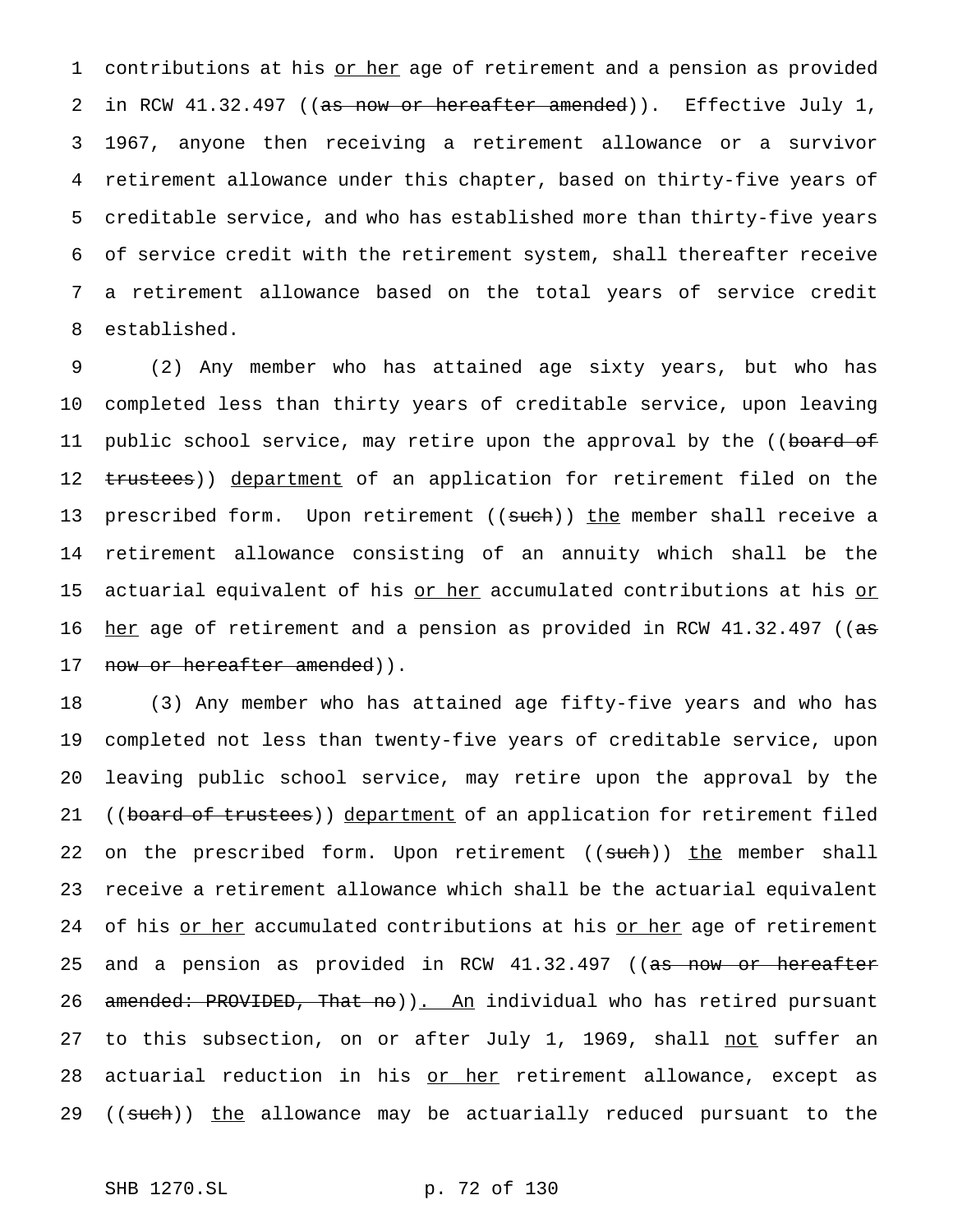1 options contained in RCW 41.32.530((: PROVIDED FURTHER, That)). This 1974 amendment shall be retroactive to July 1, 1969.

 **Sec. 54.** RCW 41.32.4945 and 1974 ex.s. c 199 s 6 are each amended to read as follows:

 Notwithstanding any other provision of RCW 41.32.010, 41.32.260, 41.32.497, 41.32.498 and this section, when the salary of any member as a member of the legislature is increased beyond the amount provided for in Initiative Measure No. 282 then earnable compensation for the purposes of this chapter shall be based solely on the sum of (1) the compensation actually received from the salary for the job from which such leave of absence may have been taken and (2) such member's salary 12 as a legislator during ((his)) the two highest compensated consecutive years.

 **Sec. 55.** RCW 41.32.498 and 1990 c 249 s 4 are each amended to read as follows:

 Any person who becomes a member subsequent to April 25, 1973 or who has made the election, provided by RCW 41.32.497, to receive the benefit provided by this section, shall receive a retirement allowance consisting of:

20 (1) An annuity which shall be the actuarial equivalent of his or 21 her additional contributions on full salary as provided by chapter 274, Laws of 1955 and his or her lump sum payment in excess of the required contribution rate made at date of retirement, pursuant to RCW 41.32.350, if any; and

 (2) A combined pension and annuity service retirement allowance which shall be equal to two percent of his or her average earnable compensation for his or her two highest compensated consecutive years of service times the total years of creditable service established with

p. 73 of 130 SHB 1270.SL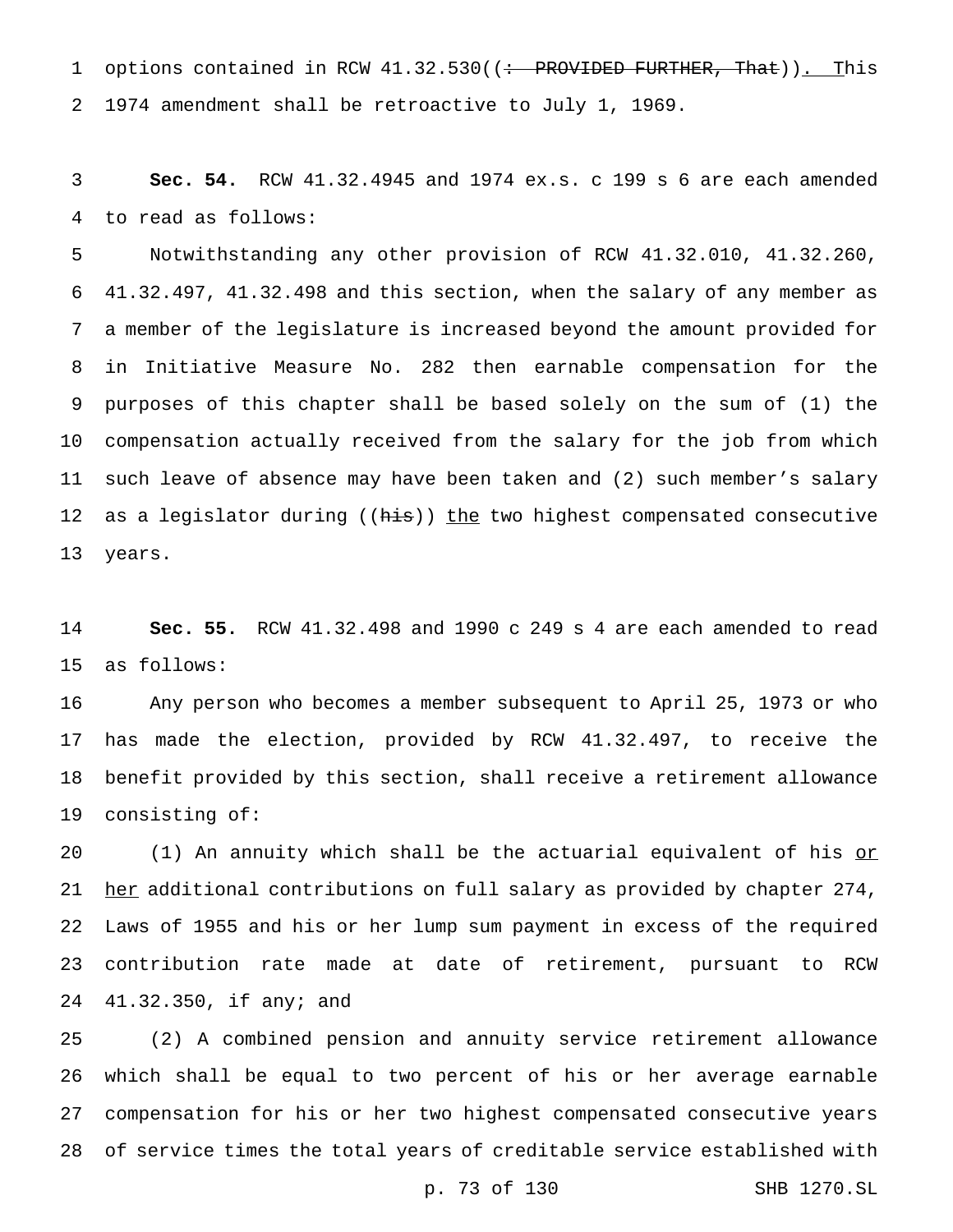the retirement system, to a maximum of sixty percent of such average earnable compensation: PROVIDED, That any member may irrevocably elect, at time of retirement, to withdraw all or a part of his accumulated contributions and to receive, in lieu of the full retirement allowance provided by this subsection, a reduction in the standard two percent allowance, of the actuarially determined amount of monthly annuity which would have been purchased by said contributions: PROVIDED FURTHER, That no member may withdraw an amount of accumulated contributions which would lower his or her retirement allowance below the minimum allowance provided by RCW 41.32.497 as now or hereafter amended: AND PROVIDED FURTHER, That said reduced amount may be reduced even further pursuant to the options provided in RCW 41.32.530;

 (3) Notwithstanding the provisions of subsections (1) and (2) of this section, the retirement allowance payable for service of a member who was state superintendent of public instruction on January 1, 1973 shall be equal to three percent of the average earnable compensation of his two highest consecutive years of service for each year of such service.

 **Sec. 56.** RCW 41.32.499 and 1973 2nd ex.s. c 32 s 1 are each amended to read as follows:

 (1) "Index" for the purposes of this section shall mean, for any calendar year, that year's annual average consumer price index for urban wage earners and clerical workers, all items (1957-1959 equal one hundred)--compiled by the Bureau of Labor Statistics, United States Department of Labor;

 (2) "Cost-of-living factor" for the purposes of this section for any year shall mean the ratio of the index for the previous year to the index for the year preceding the initial date of payment of the

```
SHB 1270.SL p. 74 of 130
```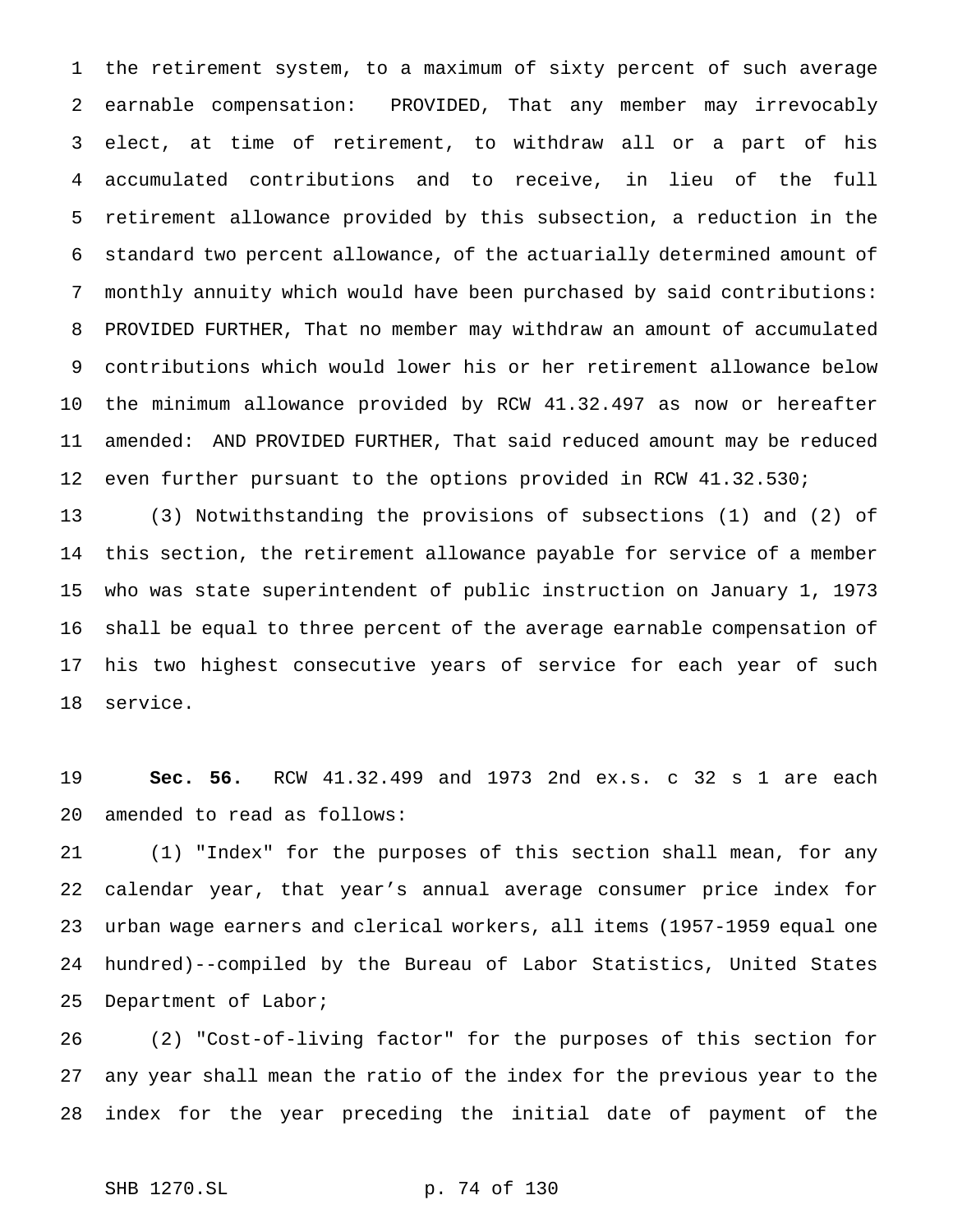retirement allowance, except that, in no event, shall the cost-of-living factor, for any year subsequent to 1971, be

(a) less than 1.000;

 (b) more than one hundred three percent or less than ninety-seven percent of the previous year's cost-of-living factor; or

 (c) such as to yield a retirement allowance, for any individual, less than that which was in effect July 1, 1972;

 (3) The "initial date of payment" for the purposes of adjusting the annuity portion of a retirement allowance for the purposes of this section shall mean the date of retirement of a member.

 (4) The "initial date of payment" for the purposes of adjusting the pension portion of a retirement allowance for the purposes of this section shall mean the date of retirement of a member or July 1, 1972, whichever is later: PROVIDED, That this 1973 amendment to this subsection shall be retroactive to July 1, 1973.

 (5) Each service retirement allowance payable from July 1, 1973, until any subsequent adjustment pursuant to subsection (6) of this section shall be adjusted so as to equal the product of the cost-of-19 living factor for 1973 and the amount of ((<del>said</del>)) <u>the</u> retirement allowance on the initial date of payment.

 (6) Each service retirement allowance payable from July 1st of any year after 1973 until any subsequent adjustment pursuant to this subsection shall be adjusted so as to equal the product of the cost-of-24 living factor for ((such)) the year and the amount of ((said)) the retirement allowance on the initial date of payment: PROVIDED, That 26 the ((board)) director finds, at ((its)) his or her sole discretion, 27 that the cost of ((such)) the adjustments shall have been met by the excess of the growth in the assets of the system over that required for meeting the actuarial liabilities of the system at that time.

## p. 75 of 130 SHB 1270.SL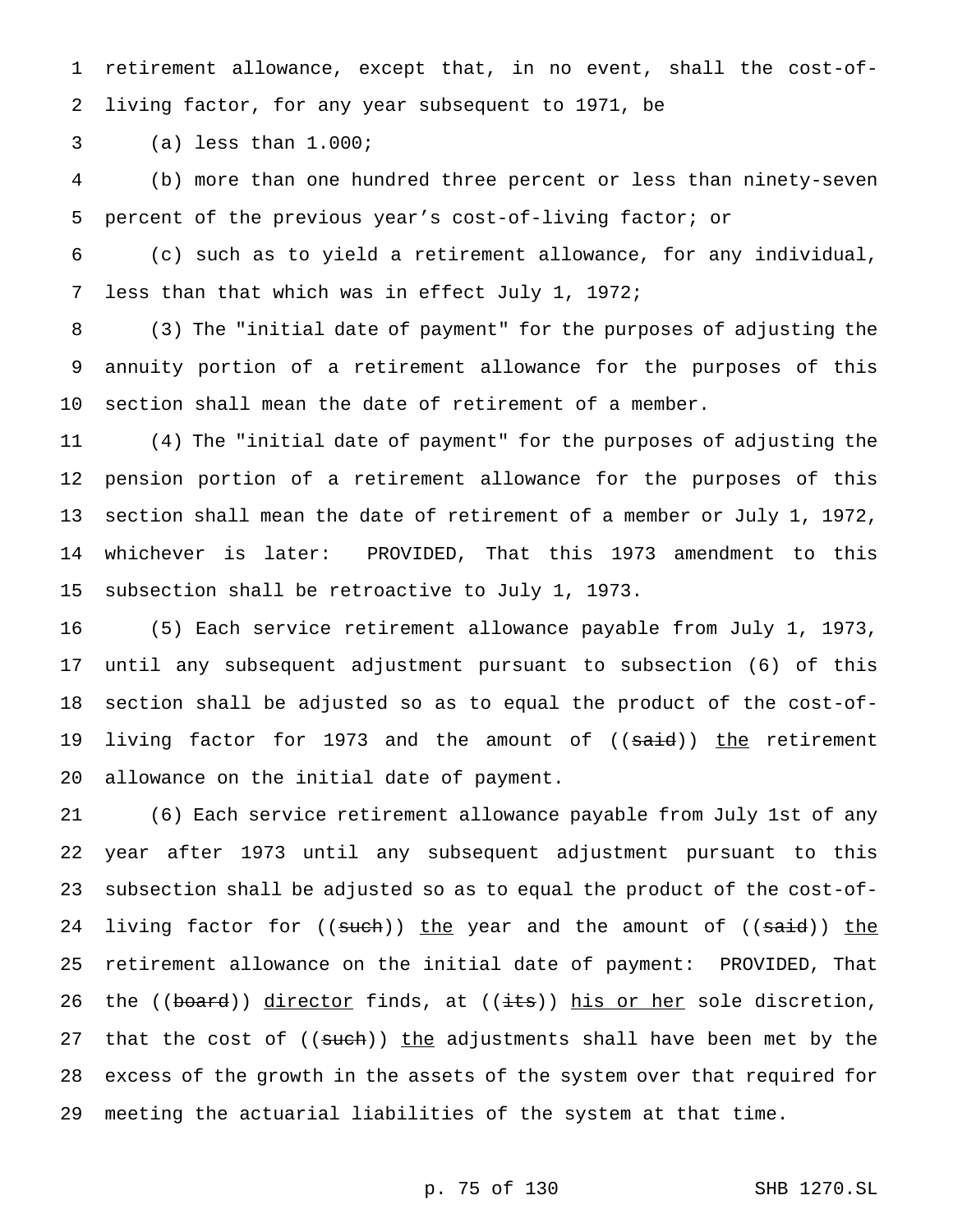**Sec. 57.** RCW 41.32.500 and 1986 c 317 s 2 are each amended to read as follows:

 (1) Membership in the retirement system is terminated when a member retires for service or disability, dies, withdraws ((his)) the accumulated contributions or does not establish service credit with the retirement system for five consecutive years; however, a member may 7 retain membership in the teachers' retirement system by leaving ((his)) the accumulated contributions in the teachers' retirement fund under one of the following conditions:

10 (a) If he <u>or she</u> is eligible for retirement;

11 (b) If he <u>or she</u> is a member of another public retirement system in the state of Washington by reason of change in employment and has arranged to have membership extended during the period of such 14 employment;

15 (c) If he <u>or she</u> is not eligible for retirement but has established five or more years of Washington membership service credit.

 The prior service certificate becomes void when a member dies, 18 withdraws ((his)) the accumulated contributions or does not establish service credit with the retirement system for five consecutive years, and any prior administrative interpretation of the board of trustees, consistent with this section, is hereby ratified, affirmed and approved.

 (2) Any member, except an elected official, who reentered service and who failed to restore withdrawn contributions, shall now have from April 4, 1986, through June 30, 1987, to restore the contributions, with interest as determined by the director.

 (3) Within the ninety days following the employee's resumption of employment, the employer shall notify the department of the resumption and the department shall then return to the employer a statement of the potential service credit to be restored, the amount of funds required SHB 1270.SL p. 76 of 130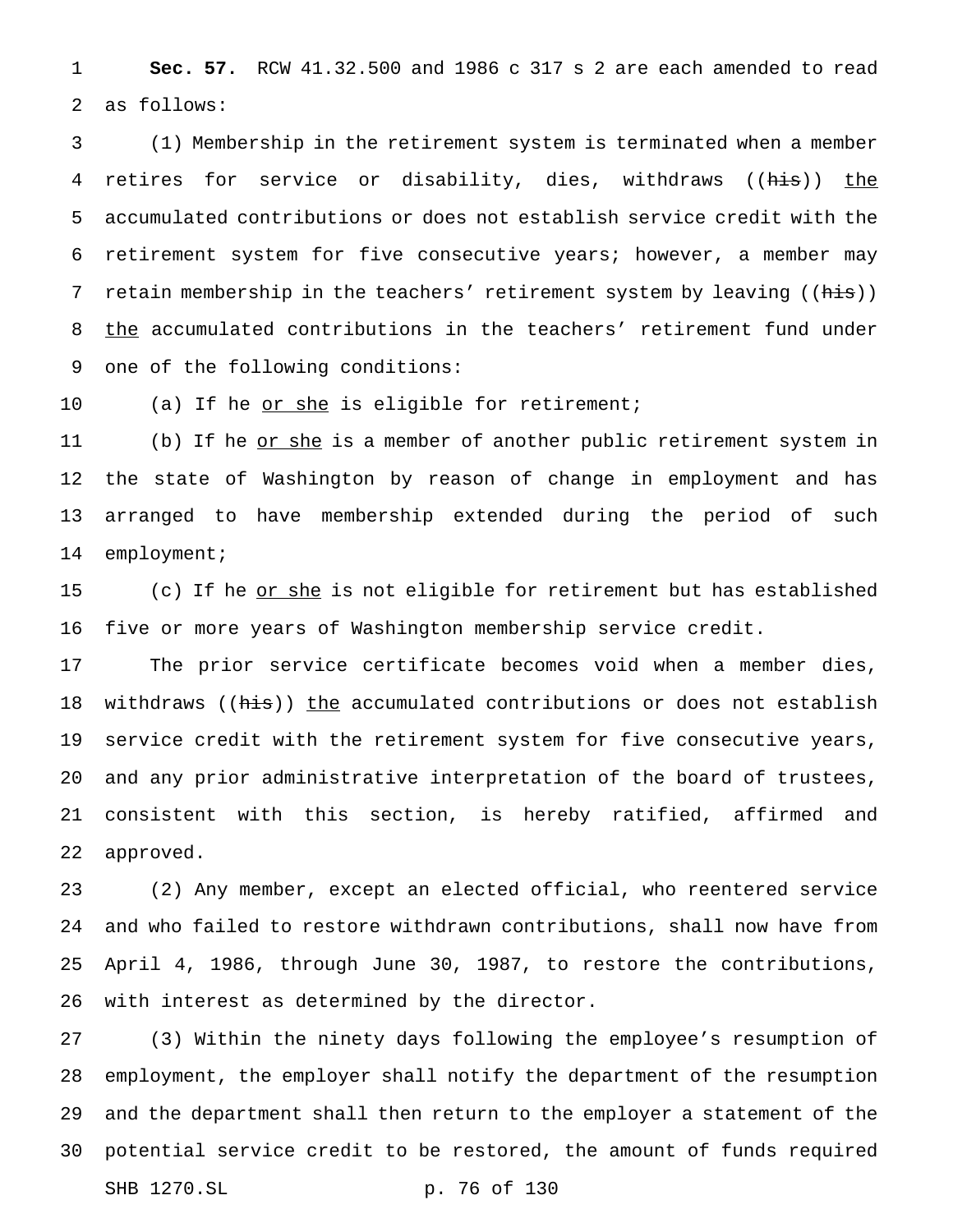for restoration, and the date when the restoration must be accomplished. The employee shall be given a copy of the statement and shall sign a copy of the statement which signed copy shall be placed in the employee's personnel file.

 **Sec. 58.** RCW 41.32.520 and 1990 c 249 s 15 are each amended to read as follows:

 (1) Upon receipt of proper proofs of death of any member before retirement or before the first installment of his or her retirement allowance shall become due his or her accumulated contributions and/or other benefits payable upon his or her death shall be paid to his or her estate or to such persons as he or she shall have nominated by 12 written designation duly executed and filed with the ((<del>board of</del> 13 trustees)) department. If a member fails to file a new beneficiary designation subsequent to marriage, divorce, or reestablishment of membership following termination by withdrawal, lapsation, or retirement, payment of his or her accumulated contributions and/or other benefits upon death before retirement shall be made to the surviving spouse, if any; otherwise, to his or her estate. If a member had established ten or more years of Washington membership service credit or was eligible for retirement, the beneficiary or the surviving spouse if otherwise eligible may elect, in lieu of a cash refund of the member's accumulated contributions, the following survivor benefit plan:

 (a) A widow or widower, without a child or children under eighteen years of age, may elect a monthly payment of fifty dollars to become effective at age fifty, provided the member had fifteen or more years of Washington membership service credit.

 (b) The beneficiary, if a surviving spouse or a dependent (as that term is used in computing the dependent exemption for federal internal

p. 77 of 130 SHB 1270.SL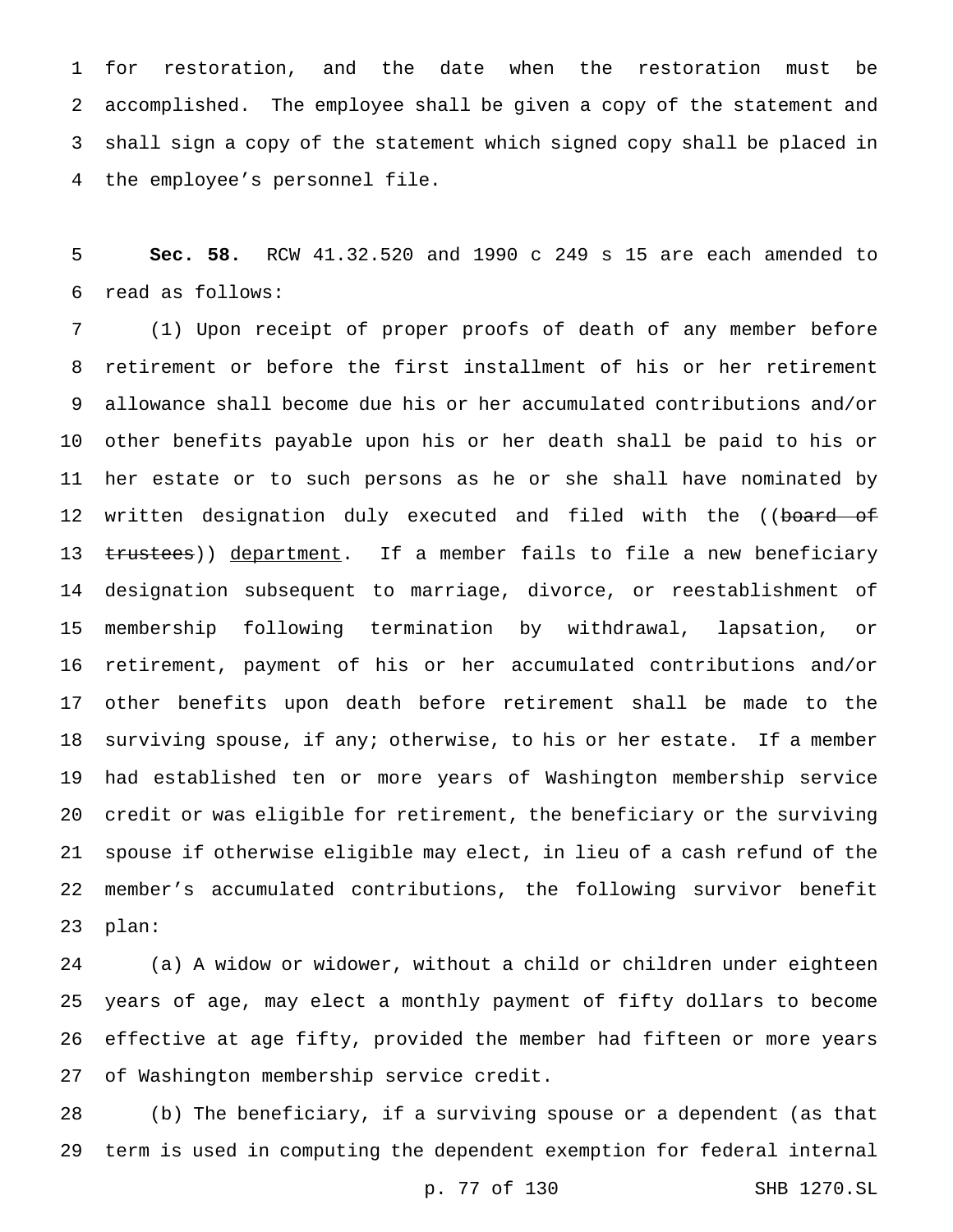revenue purposes) may elect to receive a joint and one hundred percent retirement allowance under RCW 41.32.530.

 (i) In the case of a dependent child the allowance shall continue 4 until attainment of majority or so long as the ((board)) department judges that the circumstances which created his or her dependent status continue to exist. In any case, if at the time dependent status ceases, an amount equal to the amount of accumulated contributions of the deceased member has not been paid to the beneficiary, the remainder shall then be paid in a lump sum to the beneficiary.

 (ii) If at the time of death, the member was not then qualified for a service retirement allowance, the benefit shall be based upon the actuarial equivalent of the sum necessary to pay the accrued regular retirement allowance commencing when the deceased member would have first qualified for a service retirement allowance.

 (2) If no qualified beneficiary survives a member, at his or her death his or her accumulated contributions shall be paid to his or her estate, or his or her dependents may qualify for survivor benefits under benefit plan (1)(b) in lieu of a cash refund of the members accumulated contributions in the following order: Widow or widower, guardian of a dependent child or children under age eighteen, or dependent parent or parents.

22 (3) Under survivors' benefit plan (1)(a) the ((board of trustees)) 23 department shall transfer to the survivors' benefit fund the accumulated contributions of the deceased member together with an amount from the pension fund determined by actuarial tables to be sufficient to fully fund the liability. Benefits shall be paid from the survivors' benefit fund monthly and terminated at the marriage of the beneficiary.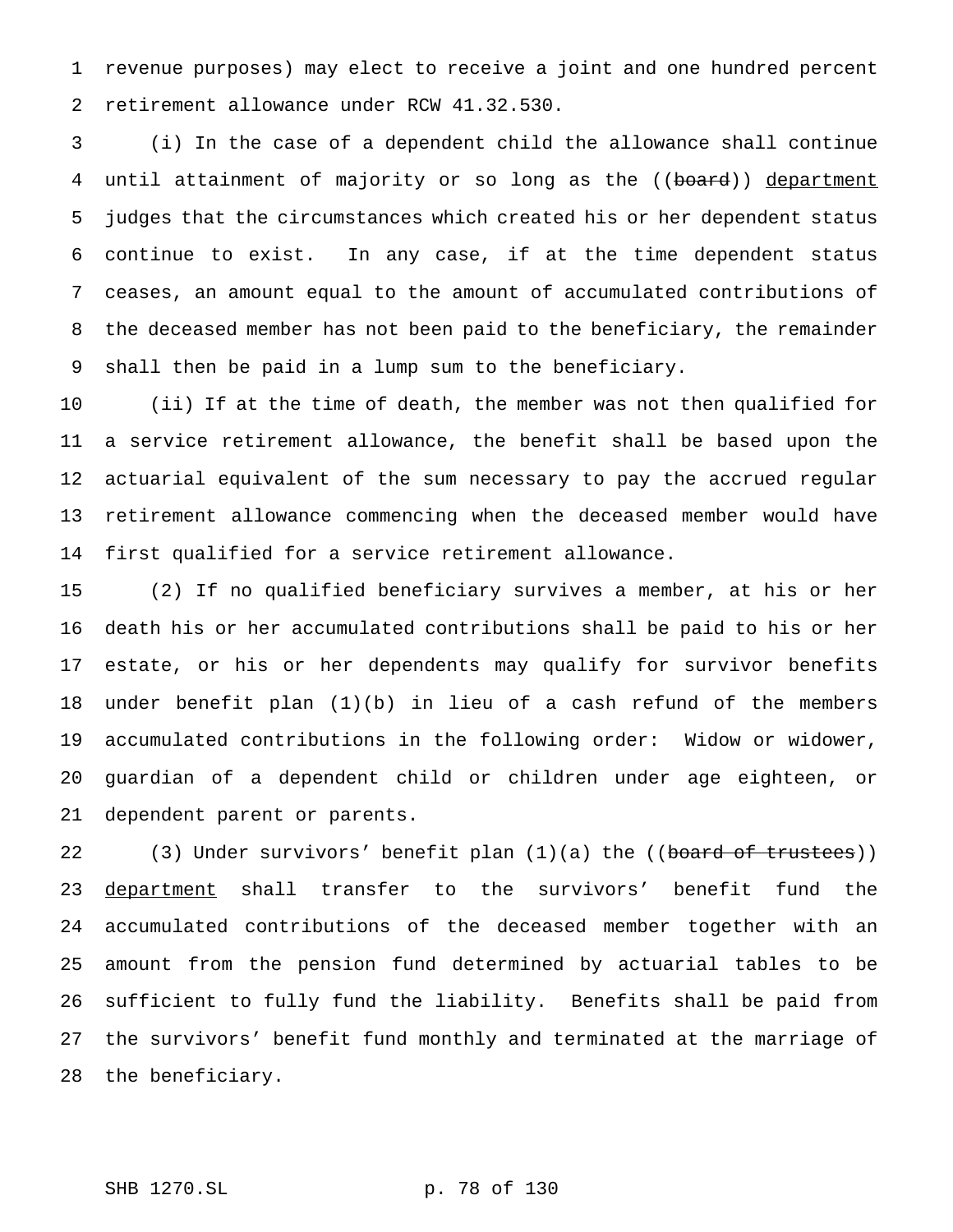1 **Sec. 59.** RCW 41.32.522 and 1974 ex.s. c 193 s 4 are each amended 2 to read as follows:

 (1) A death benefit of six hundred dollars shall be paid from the death benefit fund to a member's estate or to the persons the member nominates by written designation duly executed and filed with the department or to the persons as may otherwise qualify as the 7 beneficiary pursuant to RCW 41.32.520 upon receipt of proper proof of 8 death of ((a member who)) the member if he or she:

9 (a) Was employed on a full time basis and who contributed to the 10 death benefit fund during the fiscal year in which his or her death 11  $occurs((\frac{\pi}{1} \text{ or } \text{who}))$  :

12 (b) Was under contract for full time employment in a Washington 13 public school for the fiscal year immediately following the year in 14 which such contribution to the death fund was made( $(\frac{\pi}{f} - \sigma r - w h \sigma)$ ) :

15 (c) Submits an application for a retirement allowance to be 16 approved ((<del>at the next regular meeting of the board of trustees</del>)) by 17 the department immediately following termination of his or her full-18 time Washington public school service and who dies before the first 19 installment of his <u>or her</u> retirement allowance becomes due(( $\frac{\pi}{2}$  or who))<u>;</u> 20 (d) Is receiving or is entitled to receive temporary disability 21 payments( $(\frac{\pi}{2})$  payments( $(\frac{\pi}{2})$  or who)) *i* or

22 (e) Upon becoming eligible for a disability retirement allowance 23 submits an application for  $((\text{such}) )$  an allowance to be approved  $((\text{at})$ 24 the next regular meeting of the board of trustees)) by the department 25 immediately following the date of his <u>or her</u> eligibility for a 26 disability retirement allowance and dies before the first installment 27 of such allowance becomes due( $\sqrt{a}$  death benefit of six hundred dollars 28 shall be paid from the death benefit fund to his estate or to such 29 persons as he shall have nominated by written designation duly executed 30 and filed with the board of trustees or to such persons as may

p. 79 of 130 SHB 1270.SL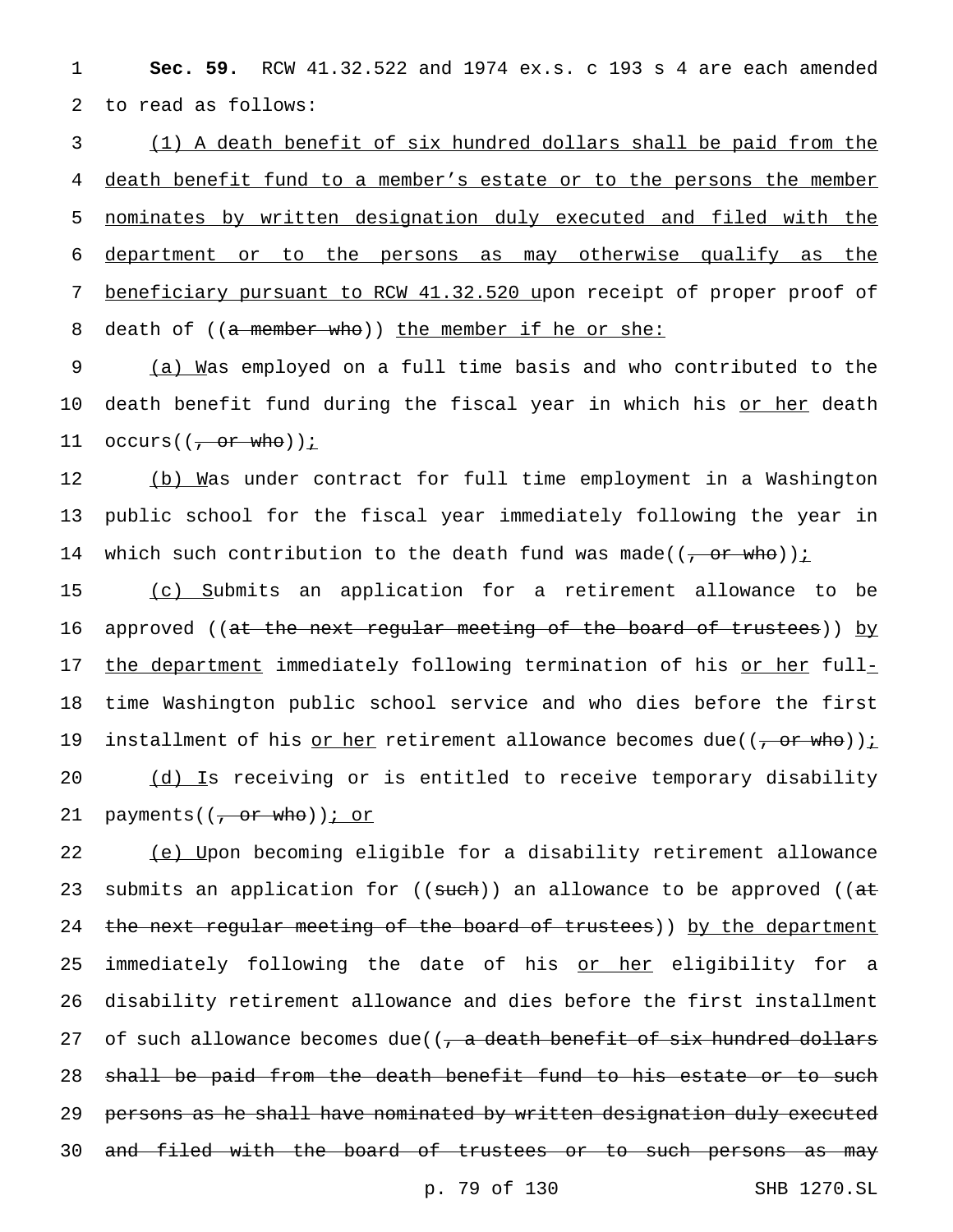1 otherwise qualify as the beneficiary pursuant to RCW 41.32.520, as now 2 or hereafter amended: PROVIDED, That the)).

3 (2) In order to receive a death benefit under this section a 4 deceased member  $((had))$ :

5 (a) Must have established at least one year of credit with the 6 retirement system for full time Washington membership service ((and 7 that his)). A member's contribution to the death benefit fund for a 8 given fiscal year ((shall qualify him)) qualifies the member for the 9 death benefit in the event his or her death occurs before the beginning 10 of the ensuing school year((<del>: AND PROVIDED FURTHER, That a deceased</del> 11 <del>member</del>))<u>;</u>

12 (b) Who was not employed full time in Washington public school 13 service during the fiscal year immediately preceding the year of his or 14 her death ((shall)) must have been employed full time in Washington 15 public school service for at least fifty consecutive days during the 16 fiscal year of his <u>or her</u> death.

17 **Sec. 60.** RCW 41.32.523 and 1974 ex.s. c 193 s 6 are each amended 18 to read as follows:

19 Upon receipt of proper proof of death of a member who does not 20 qualify for the death benefit of six hundred dollars under RCW 21 41.32.522 ((as now or hereafter amended)), or a former member who was 22 retired for age, service, or disability, a death benefit of four 23 hundred dollars shall be paid from the death benefit fund to ((his)) 24 the member's estate or to ((such)) the persons as he or she shall have 25 nominated by written designation duly executed and filed with the 26 ((board of trustees)) department or to ((such)) the persons as may 27 otherwise qualify as the beneficiary pursuant to RCW  $41.32.520$  ( $\sqrt{a}$ 28 now or hereafter amended)): PROVIDED, That the member or the retired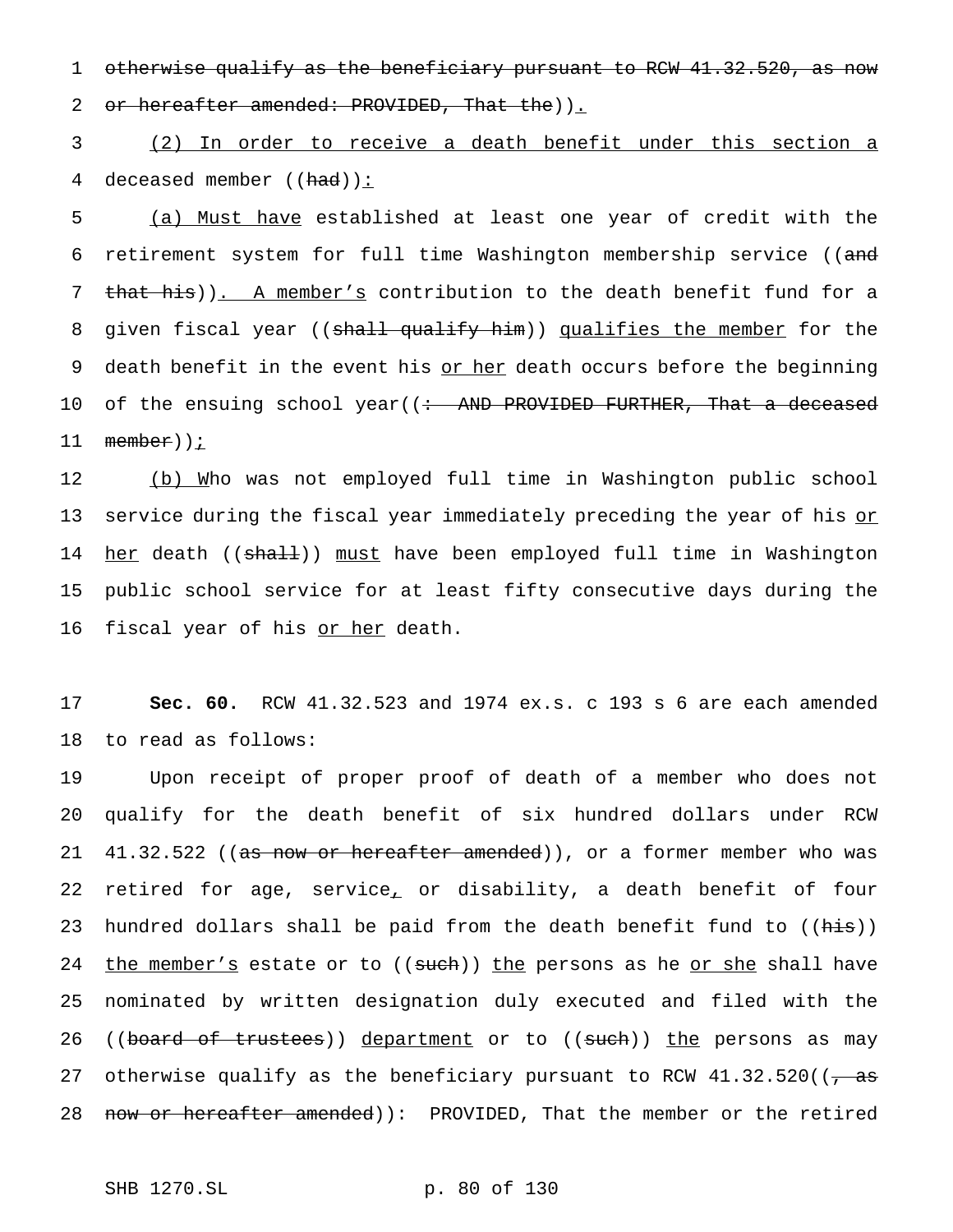former member had established not less than ten years of credit with the retirement system for full time Washington membership service.

 **Sec. 61.** RCW 41.32.540 and 1974 ex.s. c 193 s 7 are each amended to read as follows:

5 Upon application of a member in service or of his or her employer or of his or her legal guardian or of the legal representative of a deceased member who was eligible to apply for a temporary disability 8 allowance based on ((his)) the final illness a member shall be granted 9 a temporary disability allowance by the ((board of trustees)) 10 <u>department</u> if the medical director, after a medical examination of 11 ((such)) the member, ((shall certify)) certifies that ((such)) the member is mentally or physically incapacitated for the further performance of duty. Any member receiving a temporary disability allowance on July 1, 1964 or who qualifies for a temporary disability allowance effective on or after July 1, 1964 shall receive a temporary disability allowance of one hundred eighty dollars per month payable from the disability reserve fund for a period not to exceed two years, but no payments shall be made for a disability period of less than sixty days: PROVIDED, That a member who is not employed full time in Washington public school service for consecutive fiscal years shall have been employed for at least fifty consecutive days during the 22 fiscal year in which he or she returns to full time Washington public 23 school service before he or she may qualify for temporary disability benefits: PROVIDED FURTHER, That no temporary disability benefits shall be paid on the basis of an application received more than four calendar years after a member became eligible to apply for such benefits.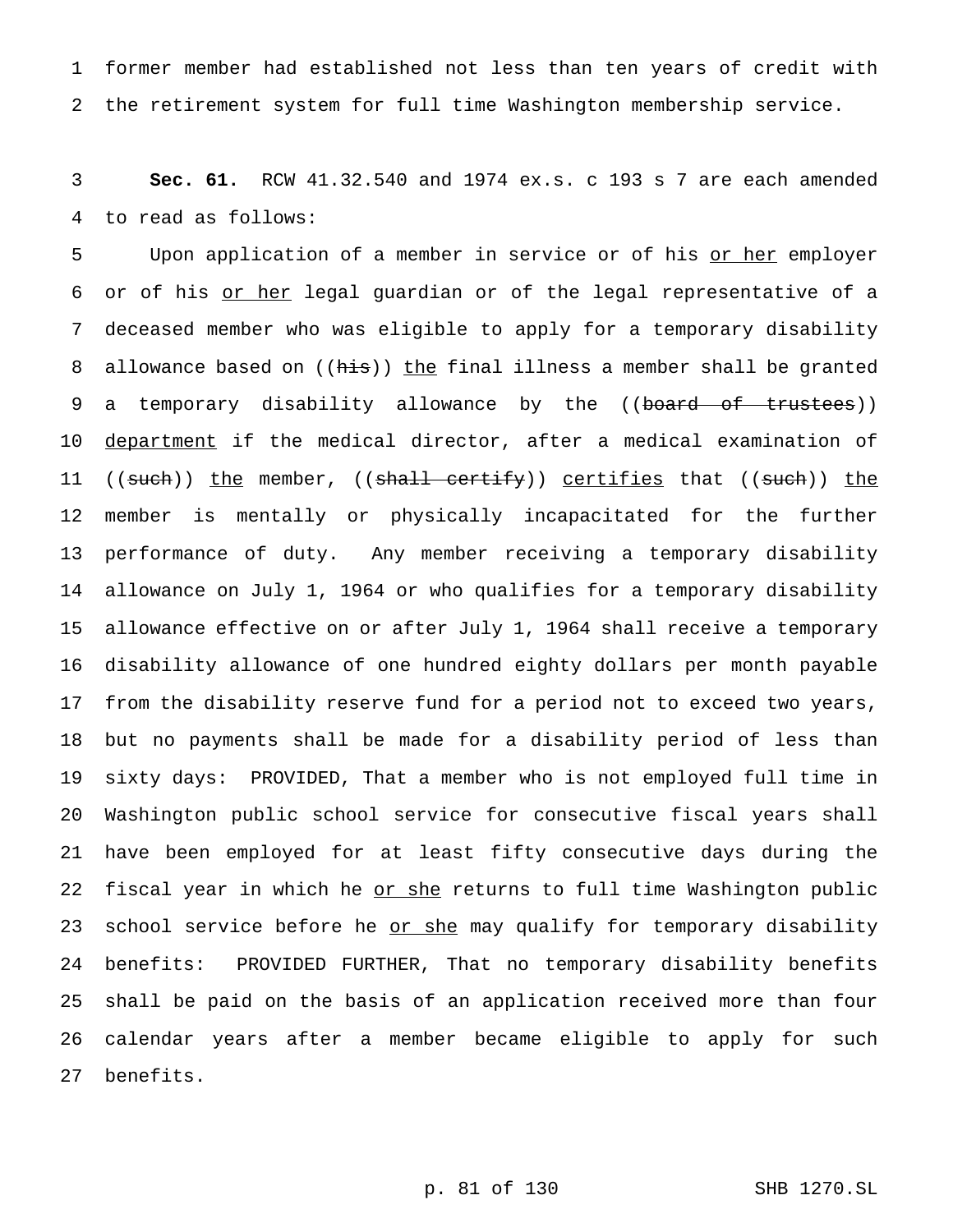1 **Sec. 62.** RCW 41.32.550 and 1970 ex.s. c 35 s 4 are each amended to 2 read as follows:

3 (1) Should the ((board)) department determine from the report of 4 the medical director that a member in full time service has become 5 permanently disabled for the performance of his or her duties or at any 6 time while a member is receiving temporary disability benefits that a 7 member's disability will be permanent, a member shall have the option 8 of then receiving  $((+1))$  <u>(a)</u> all of  $((+1))$  the accumulated 9 contributions in a lump sum payment and canceling his or her 10 membership, or  $((+2))$  (b) of accepting a retirement allowance based on 11 service or age, if eligible under RCW 41.32.480, or  $((+3))$  (c) if 12 ((he)) the member had five or more years of Washington membership 13 service credit established with the retirement system, a retirement 14 allowance because of disability((: PROVIDED, That)).

15 (2) Any member applying for a retirement allowance who is eligible 16 for benefits on the basis of service or age shall receive a retirement 17 allowance based on the provision of law governing retirement for 18 service or age. If the member qualifies to receive a retirement 19 allowance because of disability he <u>or she</u> shall be paid the maximum 20 annuity which shall be the actuarial equivalent of ((his)) the 21 accumulated contributions at his or her age of retirement and a pension 22 equal to the service pension to which he or she would be entitled under 23 RCW 41.32.497 ((as now or hereafter amended)). If the member dies 24 before he or she has received in annuity payments the present value of 25 ((his)) the accumulated contributions at the time of ((his)) 26 retirement, the unpaid balance shall be paid to ((his)) the estate or 27 to ((such)) the persons ((as he shall have)) nominated by written 28 designation executed and filed with the ((board of trustees)) 29 department.

SHB 1270.SL p. 82 of 130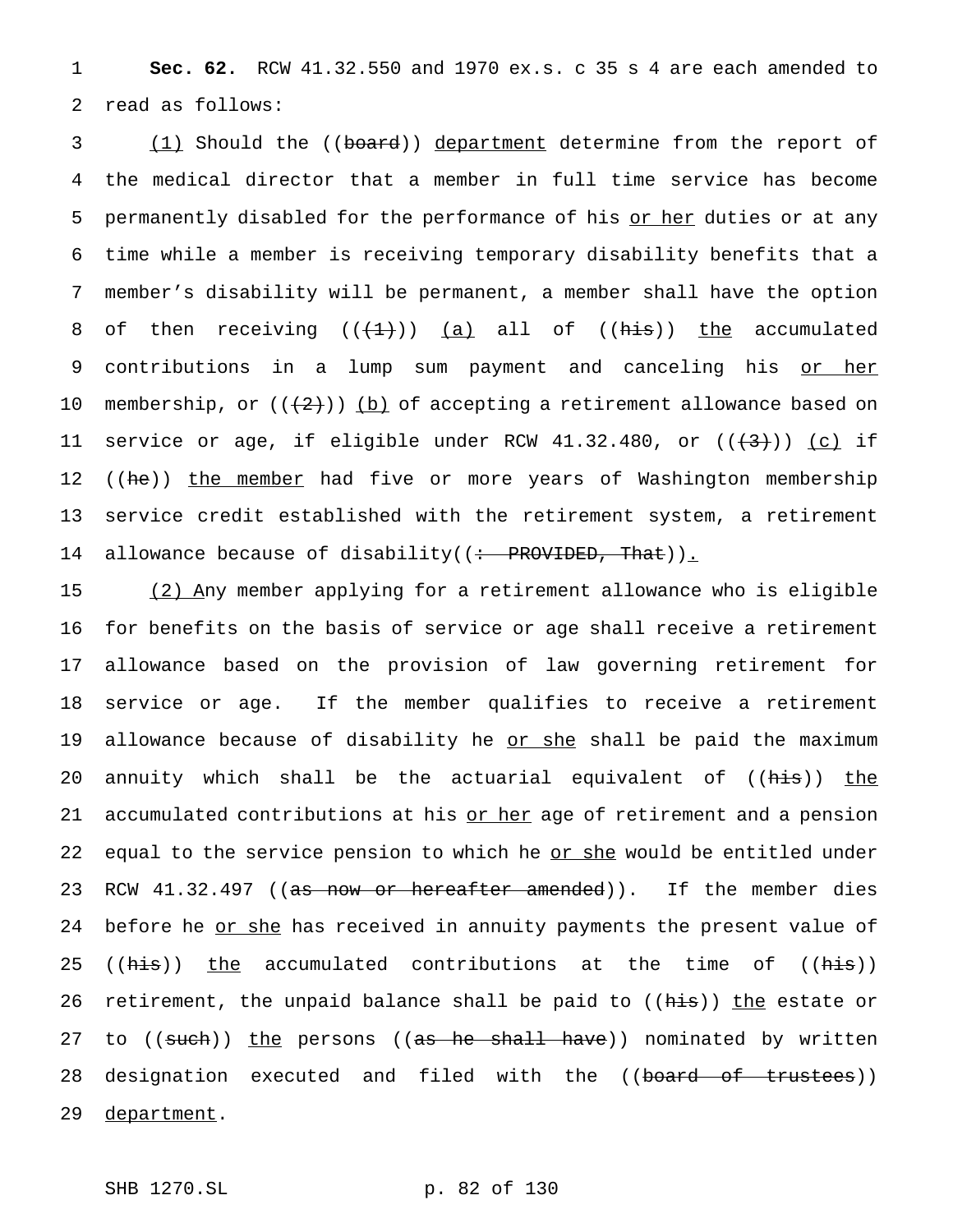(3) A member retired for disability may be required at any time to submit to reexamination. If medical findings reveal that the individual is no longer disabled for the performance of public school service, the retirement allowance granted because of disability may be 5 terminated by action of the ((board of trustees)) department or upon 6 written request of the member. In case of  $((such))$  termination, the individual shall be restored to full membership in the retirement system.

 **Sec. 63.** RCW 41.32.590 and 1989 c 360 s 25 are each amended to read as follows:

 (1) Subject to subsections (2) and (3) of this section, the right of a person to a pension, an annuity, a retirement allowance, or disability allowance, to the return of contributions, any optional benefit or death benefit, any other right accrued or accruing to any person under the provisions of this chapter and the moneys in the various funds created by this chapter shall be unassignable, and are hereby exempt from any state, county, municipal or other local tax, and shall not be subject to execution, garnishment, attachment, the operation of bankruptcy or insolvency laws, or other process of law whatsoever.

 (2) This section shall not be deemed to prohibit a beneficiary of a retirement allowance who is eligible:

 (a) Under RCW 41.05.080 from authorizing monthly deductions therefrom for payment of premiums due on any group insurance policy or plan issued for the benefit of a group comprised of public employees of the state of Washington or its political subdivisions;

 (b) Under a group health care benefit plan approved pursuant to RCW 28A.400.350 or 41.05.065 from authorizing monthly deductions therefrom, of the amount or amounts of subscription payments, premiums, or

p. 83 of 130 SHB 1270.SL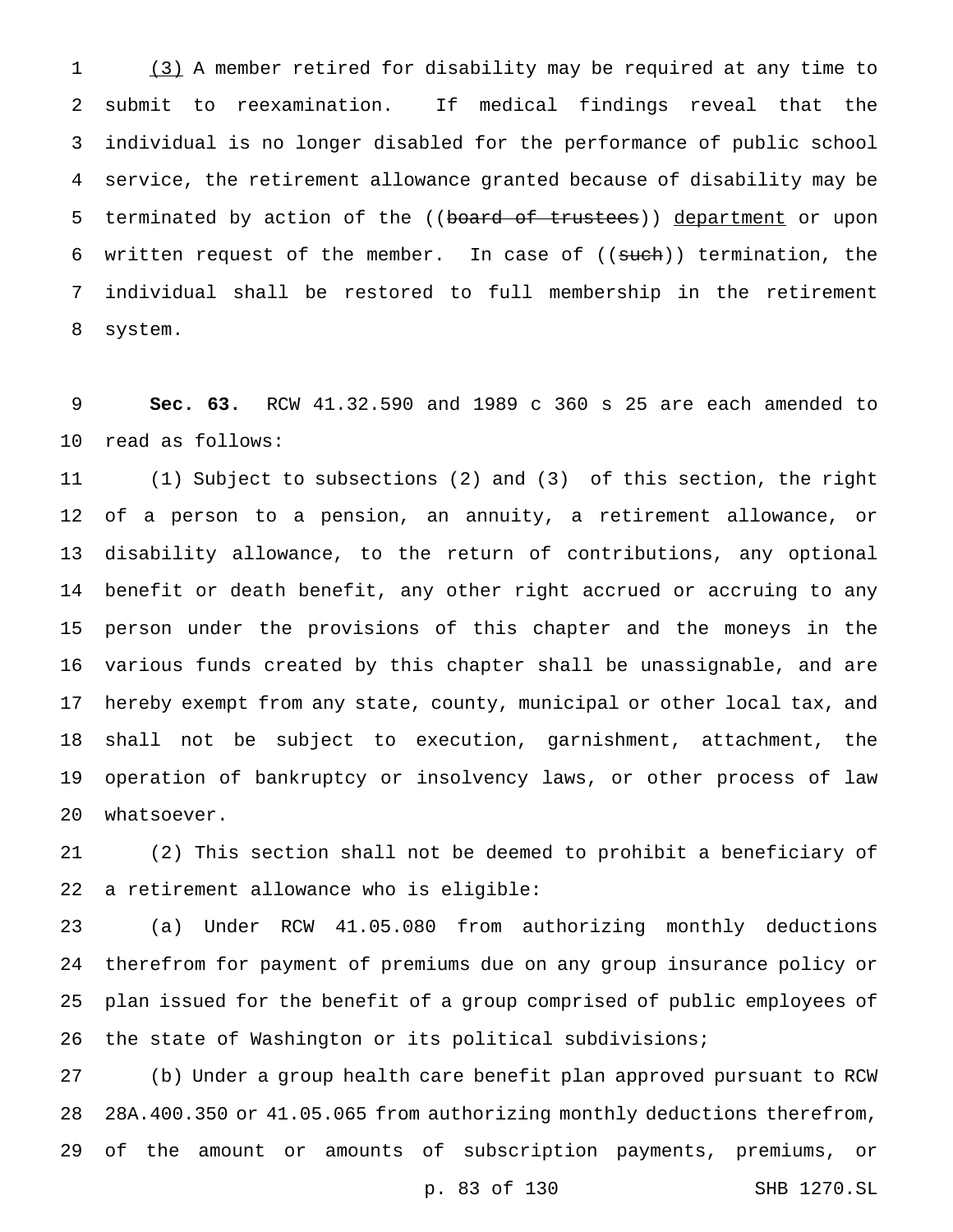1 contributions to any person, firm, or corporation furnishing or 2 providing medical, surgical, and hospital care or other health care 3 insurance; or

4 (c) Under ((the Washington state teachers' retirement)) this system from authorizing monthly deductions therefrom for payment of dues and other membership fees to any retirement association composed of retired teachers and/or public employees pursuant to a written agreement between the director and the retirement association.

9 Deductions under (a) and (b) of this subsection shall be made in 10 accordance with rules ((and regulations)) that may be ((promulgated)) 11 adopted by the director ((of retirement systems)).

 (3) Subsection (1) of this section shall not prohibit the 13 department ((o<del>f retirement systems</del>)) from complying with (a) a wage assignment order for child support issued pursuant to chapter 26.18 RCW, (b) an order to withhold and deliver issued pursuant to chapter 74.20A RCW, (c) a notice of payroll deduction issued pursuant to RCW 17 26.23.060, (d) a mandatory benefits assignment order issued ((pursuant 18 to chapter 41.50 RCW)) by the department, or (e) any administrative or court order expressly authorized by federal law.

20 **Sec. 64.** RCW 41.32.610 and 1947 c 80 s 61 are each amended to read 21 as follows:

22 Any claimant feeling aggrieved by the action of the ((board)) 23 department may take an appeal to the superior court of Thurston county 24 within ten days from the day he or she receives written notice of the 25 ((board's)) department's action by filing with the ((secretary-manager 26 of the system)) director a written notice of appeal and giving bond to 27 the retirement system in the sum of two hundred and fifty dollars 28 conditioned to pay all costs which may be adjudged against the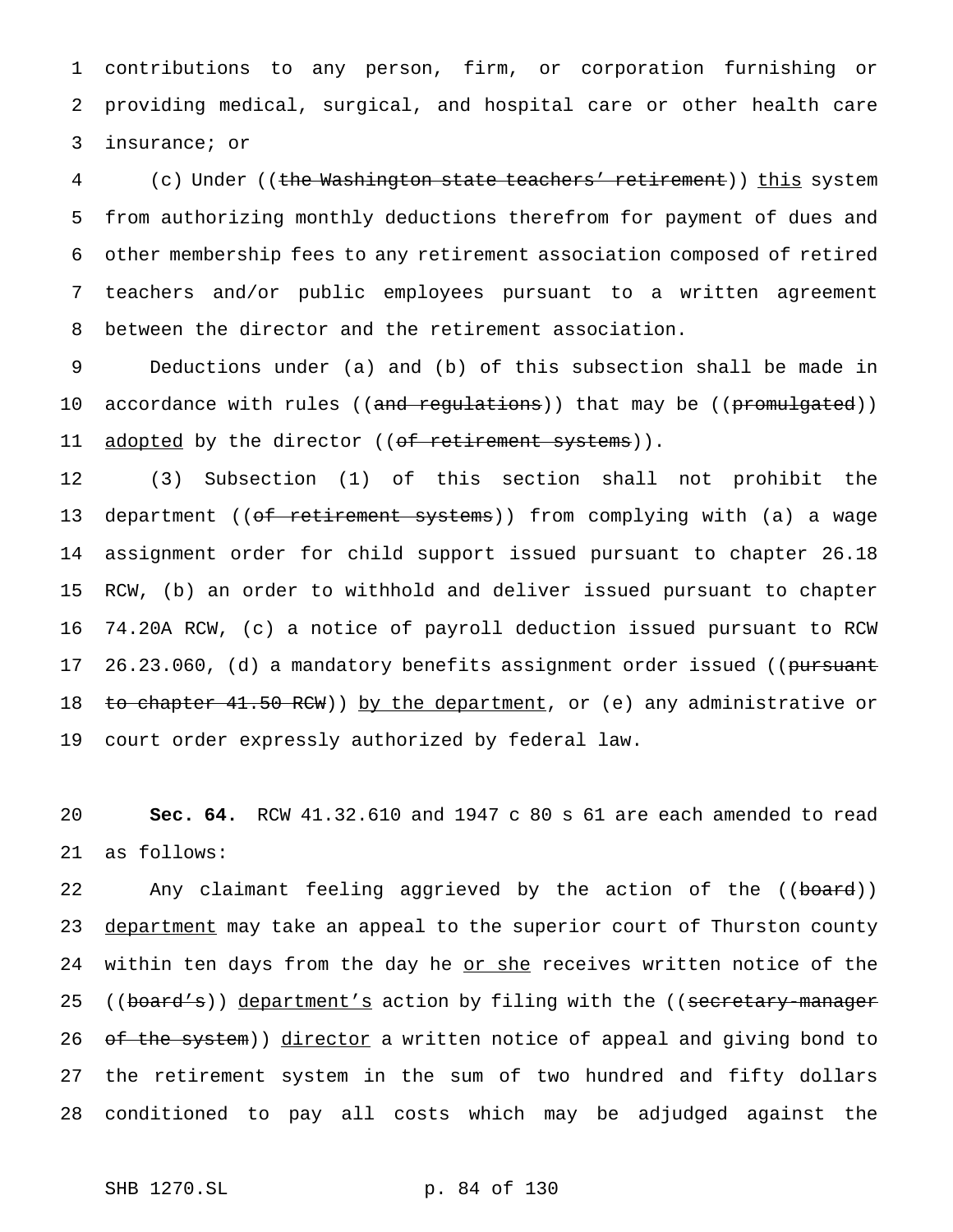applicant in the superior court. Sureties on the bond must be such as are approved by the court.

 **Sec. 65.** RCW 41.32.620 and 1947 c 80 s 62 are each amended to read as follows:

5 Any five members feeling aggrieved by any action of the ((board)) department may take an appeal to the superior court of Thurston county 7 within ten days from the date of such action by filing ((with the 8 secretary-manager of the system) a written notice of appeal with the 9 director and giving bond to the retirement system in the sum of two hundred and fifty dollars conditioned to pay all costs which may be adjudged against appellants in the superior court, with sureties on the bond approved by the court. In case the appeal involves a claim, service of a copy of the notice of appeal on the claimant is a necessary step in perfecting the appeal.

 **Sec. 66.** RCW 41.32.630 and 1947 c 80 s 63 are each amended to read as follows:

17 If an appeal involves a claimant, the ((secretary-manager of the 18 retirement system shall forthwith)) director shall certify to the clerk of the superior court for Thurston county all matter filed with respect to the claim, together with a transcript of the record of the board upon the claim, together with the notice of appeal and appeal bond.

 **Sec. 67.** RCW 41.32.780 and 1990 c 274 s 15 are each amended to read as follows:

24 (( $(1)$  Except as provided in subsection (2) of this section,)) All teachers who become employed by an employer in an eligible position on or after October 1, 1977, shall be members of the retirement system and shall be governed by the provisions of RCW 41.32.755 through 41.32.825.

p. 85 of 130 SHB 1270.SL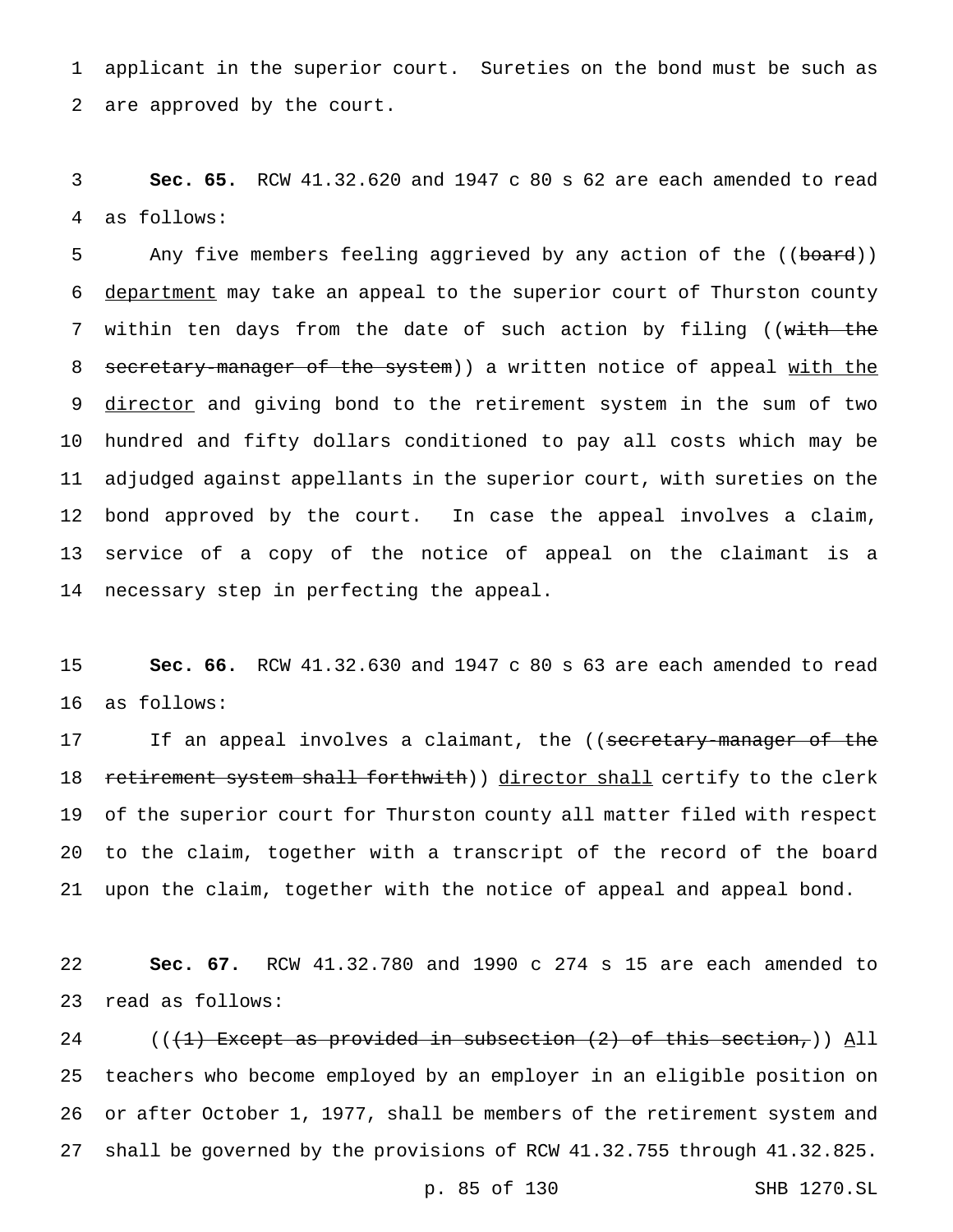1 (( $\{2\}$ ) No teacher who commences a period of employment on or after 2 July 1, 1979, as a participant under the federal comprehensive 3 employment and training act of 1973 (CETA) (29 U.S.C. Sec. 801 et 4 seq.), as amended, shall be a member of this system during the period 5 of such participation unless, at the commencement of the participation 6 under CETA, the teacher either:

7 (a) Has at least five years of service and the full amount of the 8 employee's contributions for such service remains on deposit in the 9 system; or

10 (b) Has previously been retired from this system.))

11 **Sec. 68.** RCW 41.32.790 and 1990 c 249 s 20 are each amended to 12 read as follows:

13 (1) A member of the retirement system who becomes totally 14 incapacitated for continued employment by an employer as determined by 15 the department upon recommendation of the ((<del>retirement board</del>)) 16 department shall be eligible to receive an allowance under the 17 provisions of RCW 41.32.755 through 41.32.825. ((Such)) The member 18 shall receive a monthly disability allowance computed as provided for 19 in RCW 41.32.760 and shall have ((such)) the allowance actuarially 20 reduced to reflect the difference in the number of years between age at 21 disability and the attainment of age sixty-five.

22 Any member who receives an allowance under the provisions of this 23 section shall be subject to ((such)) comprehensive medical examinations 24 as required by the department. If ((such)) medical examinations reveal 25 that ((such)) a member has recovered from the incapacitating disability 26 and the member is offered reemployment by an employer at a comparable 27 compensation, ((such)) the member shall cease to be eligible for 28 ((such)) the allowance.

SHB 1270.SL p. 86 of 130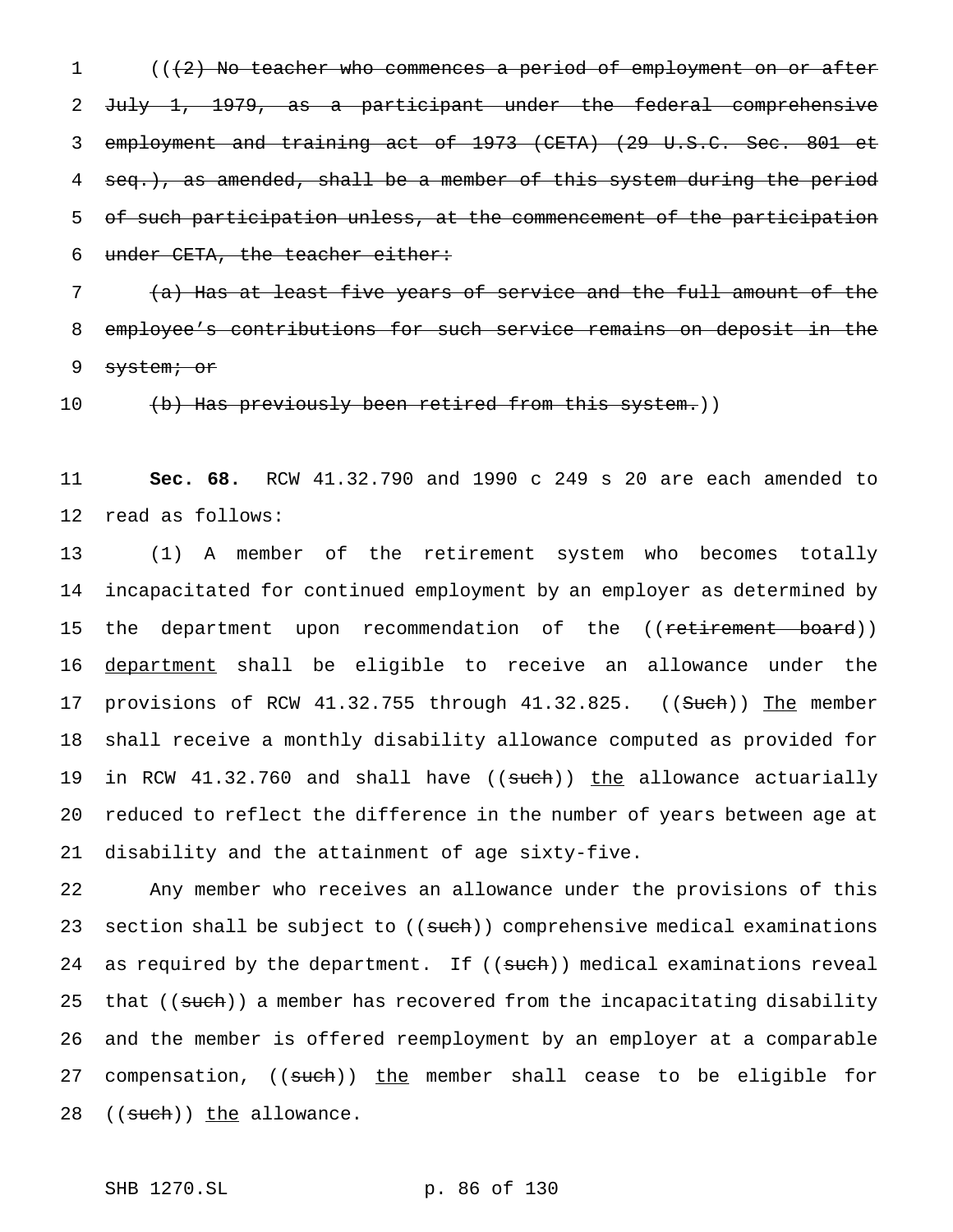(2) (a) If the recipient of a monthly retirement allowance under this section dies before the total of the retirement allowance paid to the recipient equals the amount of the accumulated contributions at the 4 date of retirement, then the balance shall be paid to ((such)) the person or persons having an insurable interest in his or her life as the recipient has nominated by written designation duly executed and 7 filed with the director, or, if there is no ((such)) designated person or persons still living at the time of the recipient's death, then to 9 the surviving spouse, or, if there is neither ((such)) a designated person or persons still living at the time of his or her death nor a surviving spouse, then to his or her legal representative.

 (b) If a recipient of a monthly retirement allowance under this section died before April 27, 1989, and before the total of the retirement allowance paid to the recipient equaled the amount of his or her accumulated contributions at the date of retirement, then the department shall pay the balance of the accumulated contributions to the member's surviving spouse or, if there is no surviving spouse, then in equal shares to the member's children. If there is no surviving spouse or children, the department shall retain the contributions.

 **Sec. 69.** RCW 41.40.005 and 1989 c 273 s 20 and 1989 c 272 s 7 are each reenacted and amended to read as follows:

22 (((1) "Public employees' retirement system plan I" or "plan I" means the benefits and funding provisions covering persons who first became members of the public employees' retirement system prior to 25 October 1, 1977.)) The provisions of the following sections of this 26 chapter shall apply (( $\theta$ nly)) to members of plan I and plan II: ((RCW) 41.40.150, 41.40.160, 41.40.170, 41.40.180, 41.40.185, 41.40.190, 41.40.193, 41.40.195, 41.40.200, 41.40.210, 41.40.220, 41.40.230,

p. 87 of 130 SHB 1270.SL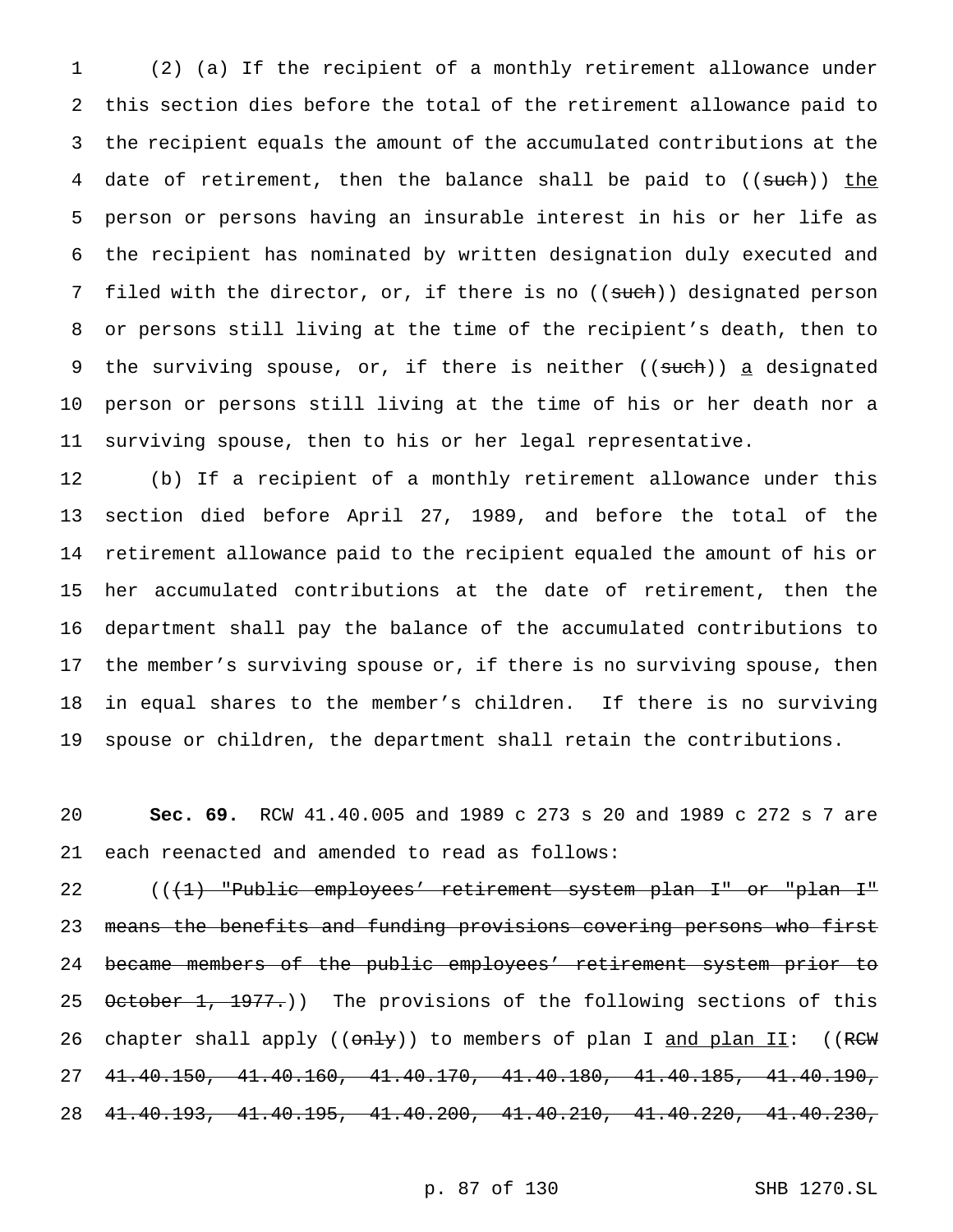41.40.235, 41.40.250, 41.40.260, 41.40.270, 41.40.280, 41.40.300, 41.40.310, 41.40.320, 41.40.325, and 41.40.330.

 (2) "Public employees' retirement system plan II" or "plan II" means the benefits and funding provisions covering persons who first 5 became members of the public employees' retirement system on or after October 1, 1977. The provisions of RCW 41.40.600 through 41.40.740 7 apply only to members of plan II) RCW 41.40.010; 41.40.020; 41.40.123; 41.40.130; 41.40.165; 41.40.223; 41.40.340; 41.40.361; 41.40.370; 41.40.380; 41.40.400; 41.40.403; 41.40.410; 41.40.412; 41.40.414; 41.40.420; 41.40.440; 41.40.450; 41.40.530; 41.40.540; 41.40.542; 41.40.800; and 41.40.810.

 **Sec. 70.** RCW 41.40.010 and 1990 c 274 s 3 are each amended to read as follows:

 As used in this chapter, unless a different meaning is plainly required by the context:

 (1) "Retirement system" means the public employees' retirement system provided for in this chapter.

18 (2) ((<del>"Retirement board" means the board provided for in this</del> 19 chapter and chapter 41.26 RCW)) "Department" means the department of 20 retirement systems created in chapter 41.50 RCW.

 (3) "State treasurer" means the treasurer of the state of Washington.

23 (4) (a) "Employer" for ((persons who establish membership in the 24 retirement system on or before September 30, 1977)) plan I members, means every branch, department, agency, commission, board, and office of the state, any political subdivision or association of political subdivisions of the state admitted into the retirement system, and legal entities authorized by RCW 35.63.070 and 36.70.060 or chapter 39.34 RCW as now or hereafter amended; and the term shall also include SHB 1270.SL p. 88 of 130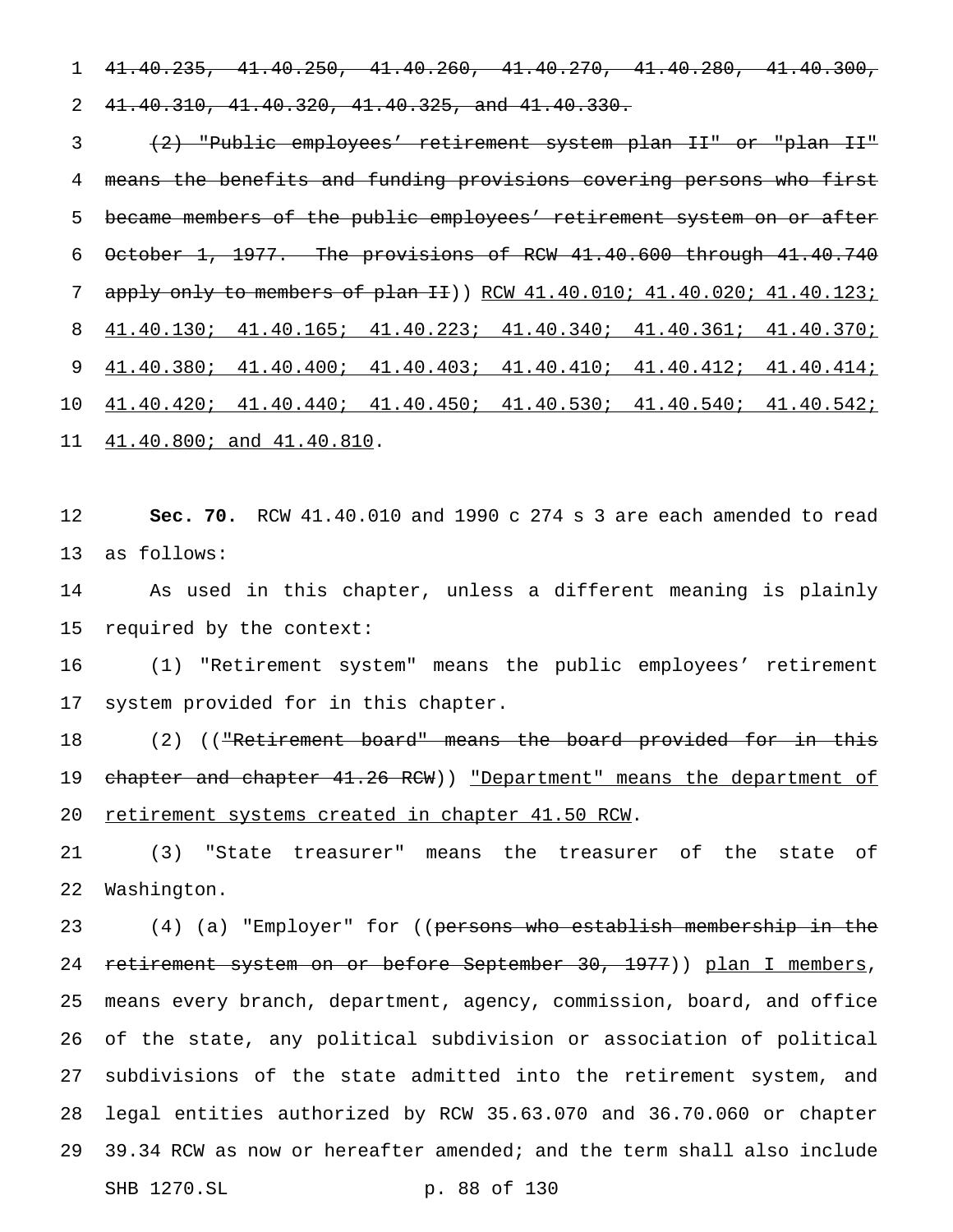any labor guild, association, or organization the membership of a local lodge or division of which is comprised of at least forty percent employees of an employer (other than such labor guild, association, or organization) within this chapter. The term may also include any city of the first class that has its own retirement system.

 (b) "Employer" for ((persons who establish membership in the 7 retirement system on or after October 1, 1977)) plan II members, means every branch, department, agency, commission, board, and office of the state, and any political subdivision and municipal corporation of the state admitted into the retirement system, including public agencies created pursuant to RCW 35.63.070, 36.70.060, and 39.34.030.

 (5) "Member" means any employee included in the membership of the retirement system, as provided for in RCW 41.40.120.

(6) "Original member" of this retirement system means:

 (a) Any person who became a member of the system prior to April 1, 1949;

 (b) Any person who becomes a member through the admission of an employer into the retirement system on and after April 1, 1949, and prior to April 1, 1951;

 (c) Any person who first becomes a member by securing employment with an employer prior to April 1, 1951, provided the member has rendered at least one or more years of service to any employer prior to October 1, 1947;

 (d) Any person who first becomes a member through the admission of an employer into the retirement system on or after April 1, 1951, provided, such person has been in the regular employ of the employer for at least six months of the twelve-month period preceding the said admission date;

 (e) Any member who has restored all contributions that may have been withdrawn as provided by RCW 41.40.150 and who on the effective

p. 89 of 130 SHB 1270.SL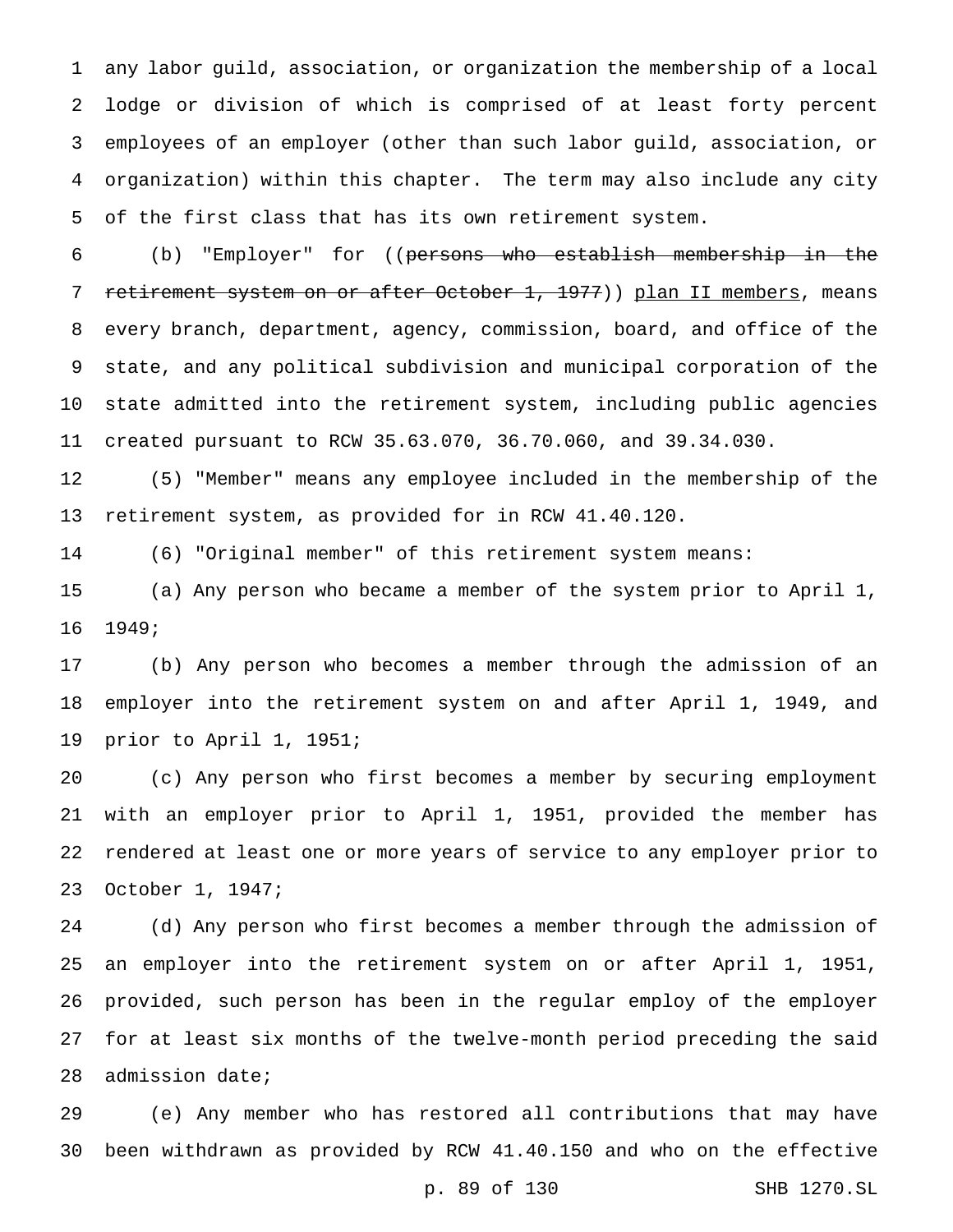date of the individual's retirement becomes entitled to be credited with ten years or more of membership service except that the provisions relating to the minimum amount of retirement allowance for the member upon retirement at age seventy as found in RCW 41.40.190(4) shall not apply to the member;

 (f) Any member who has been a contributor under the system for two or more years and who has restored all contributions that may have been withdrawn as provided by RCW 41.40.150 and who on the effective date of the individual's retirement has rendered five or more years of service for the state or any political subdivision prior to the time of the admission of the employer into the system; except that the provisions relating to the minimum amount of retirement allowance for the member upon retirement at age seventy as found in RCW 41.40.190(4) shall not apply to the member.

 (7) "New member" means a person who becomes a member on or after April 1, 1949, except as otherwise provided in this section.

17 (8) (a) "Compensation earnable" for ((persons who establish 18 membership in the retirement system on or before September 30, 1977)) 19 plan I members, means salaries or wages earned during a payroll period for personal services and where the compensation is not all paid in money, maintenance compensation shall be included upon the basis of the schedules established by the member's employer: PROVIDED, That retroactive payments to an individual by an employer on reinstatement of the employee in a position, or payments by an employer to an individual in lieu of reinstatement in a position which are awarded or granted as the equivalent of the salary or wage which the individual would have earned during a payroll period shall be considered compensation earnable and the individual shall receive the equivalent service credit: PROVIDED FURTHER, That if a leave of absence is taken by an individual for the purpose of serving in the state legislature, SHB 1270.SL p. 90 of 130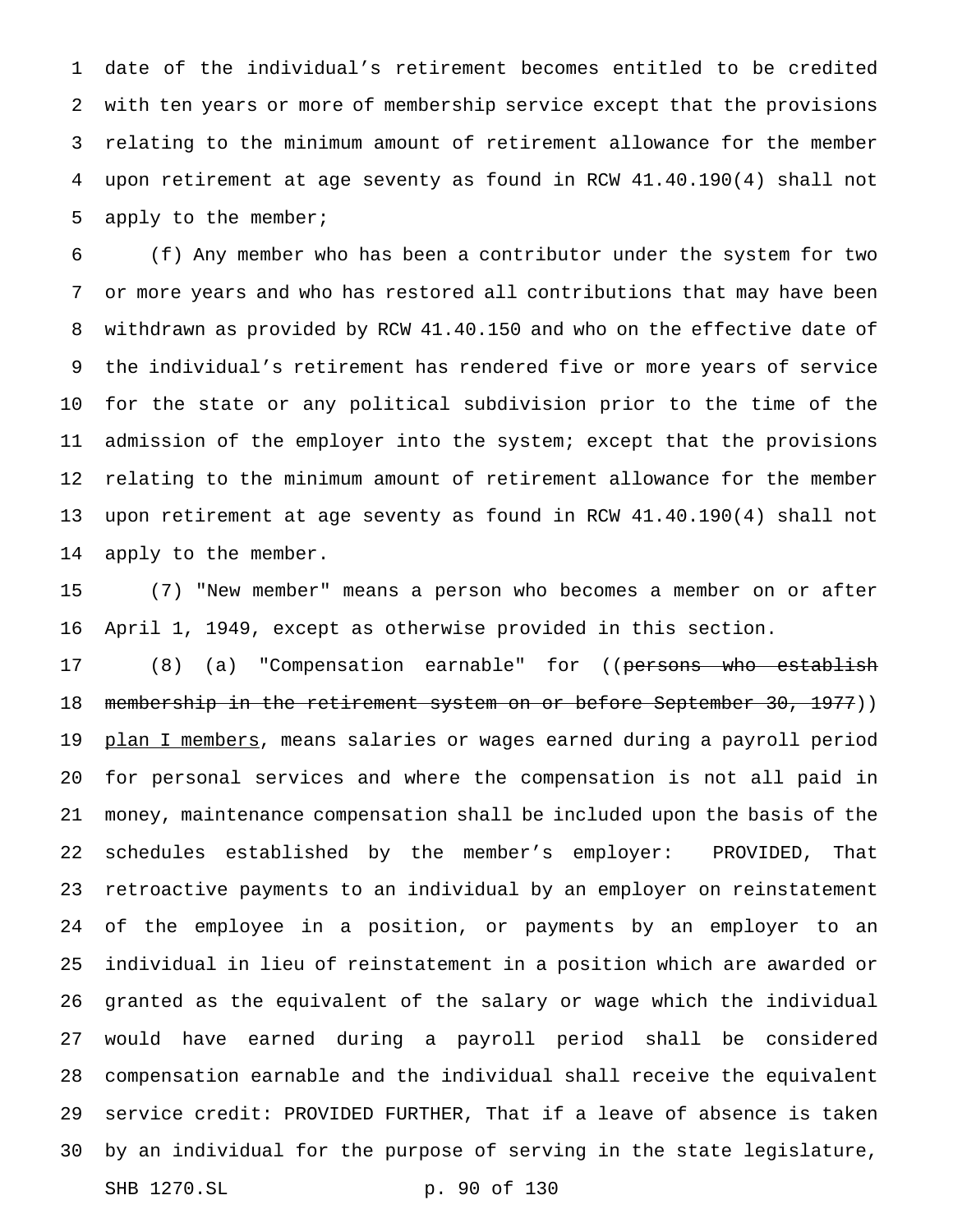the salary which would have been received for the position from which the leave of absence was taken, shall be considered as compensation earnable if the employee's contribution is paid by the employee and the employer's contribution is paid by the employer or employee.

5 (b) "Compensation earnable" for ((persons who establish membership 6 in the retirement system on or after October 1, 1977)) plan II members, means salaries or wages earned by a member during a payroll period for personal services, including overtime payments, and shall include wages and salaries deferred under provisions established pursuant to sections 403(b), 414(h), and 457 of the United States Internal Revenue Code, but shall exclude nonmoney maintenance compensation and lump sum payments for deferred annual sick leave, unused accumulated vacation, unused accumulated annual leave, or any form of severance pay: PROVIDED, That retroactive payments to an individual by an employer on reinstatement of the employee in a position, or payments by an employer to an individual in lieu of reinstatement in a position which are awarded or granted as the equivalent of the salary or wage which the individual would have earned during a payroll period shall be considered compensation earnable to the extent provided above, and the individual shall receive the equivalent service credit: PROVIDED FURTHER, That in any year in which a member serves in the legislature, the member shall have the option of having such member's compensation earnable be the greater of:

 (i) the compensation earnable the member would have received had such member not served in the legislature; or

 (ii) such member's actual compensation earnable received for nonlegislative public employment and legislative service combined. Any additional contributions to the retirement system required because compensation earnable under subparagraph (i) of this subsection is greater than compensation earnable under subparagraph (ii) of this

p. 91 of 130 SHB 1270.SL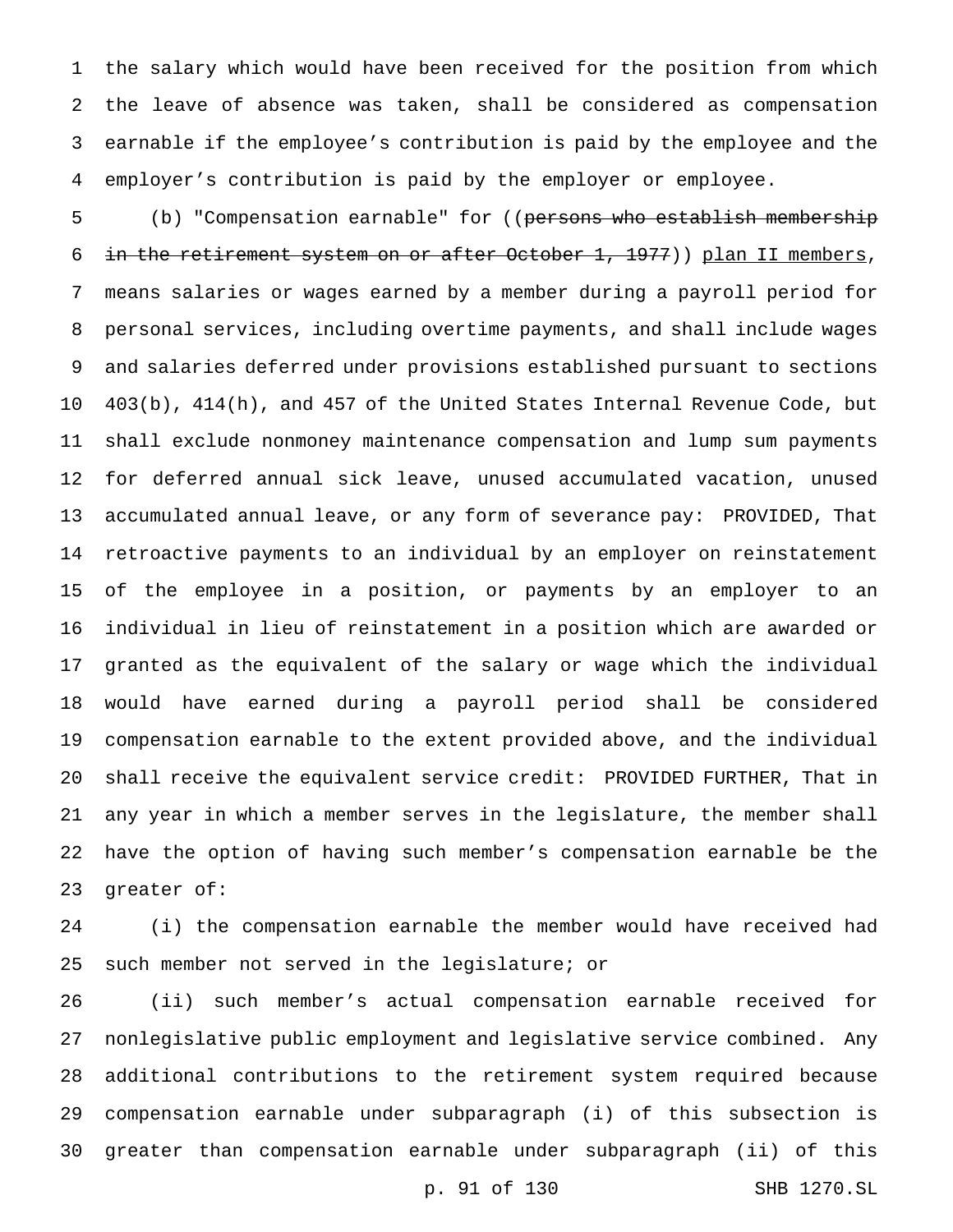subsection shall be paid by the member for both member and employer contributions.

 (9) (a) "Service" for ((persons who establish membership in the retirement system on or before September 30, 1977)) plan I members, means periods of employment rendered to any employer for which compensation is paid, and includes time spent in office as an elected or appointed official of an employer. Full time work for seventy hours or more in any given calendar month shall constitute one month of service except as provided in RCW 41.40.450. Only months of service shall be counted in the computation of any retirement allowance or other benefit provided for in this chapter. Years of service shall be determined by dividing the total number of months of service by twelve. Any fraction of a year of service as so determined shall be taken into account in the computation of such retirement allowance or benefits.

 Service by a state employee officially assigned by the state on a temporary basis to assist another public agency, shall be considered as service as a state employee: PROVIDED, That service to any other public agency shall not be considered service as a state employee if such service has been used to establish benefits in any other public retirement system: PROVIDED FURTHER, That an individual shall receive no more than a total of twelve months of service credit during any calendar year: PROVIDED FURTHER, That where an individual is employed by two or more employers the individual shall only receive one months service credit during any calendar month in which multiple service for seventy or more hours is rendered.

26 (b) "Service" for ((<del>persons who establish membership in the</del> 27 retirement system on or after October 1, 1977)) plan II members, means periods of employment by a member for one or more employers for which compensation earnable is earned for ninety or more hours per calendar month except as provided in RCW 41.40.450.

SHB 1270.SL p. 92 of 130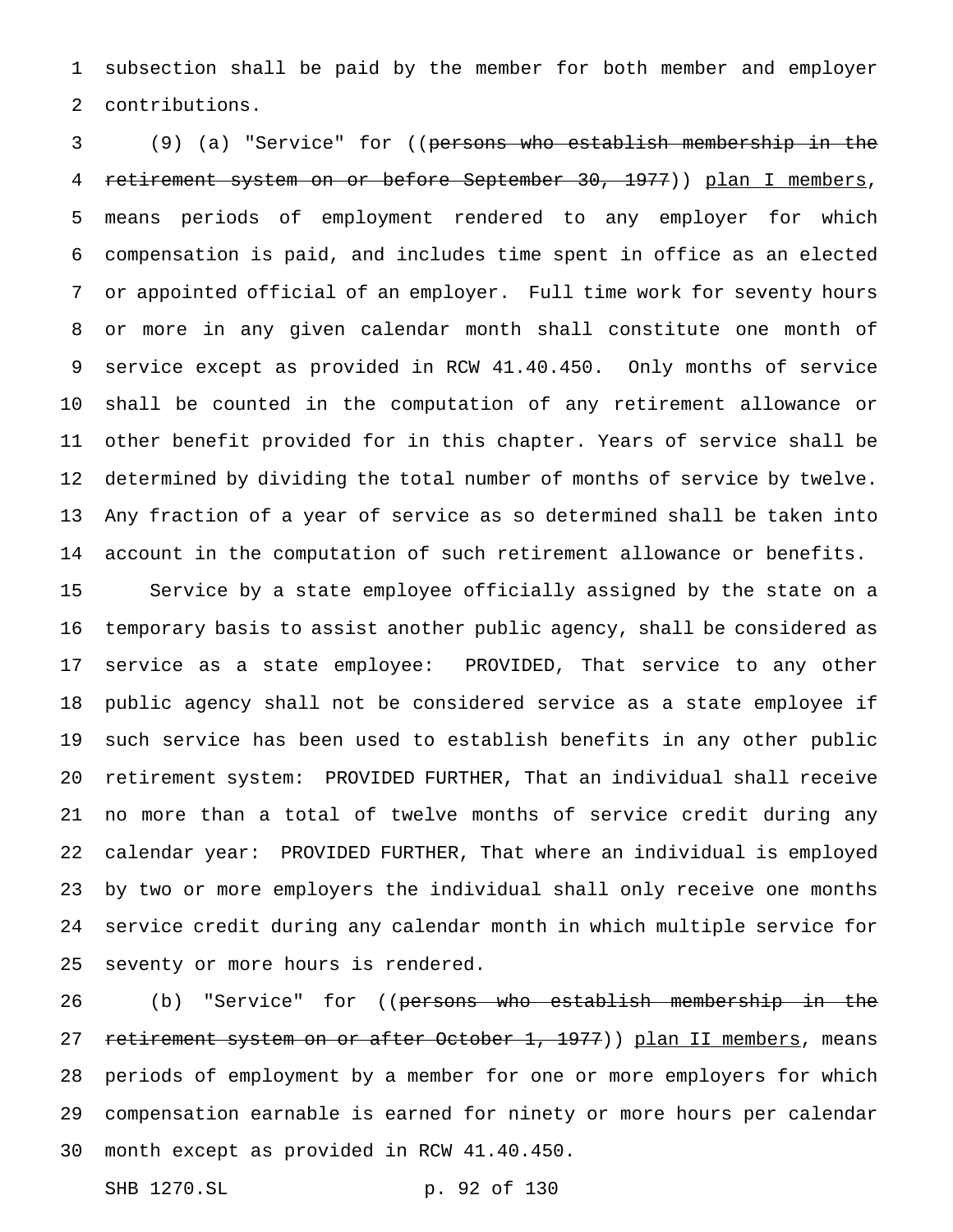Years of service shall be determined by dividing the total number of months of service by twelve. Any fraction of a year of service as so determined shall be taken into account in the computation of such retirement allowance or benefits.

 Service in any state elective position shall be deemed to be full time service, except that persons serving in state elective positions who are members of the teachers' retirement system or law enforcement officers' and fire fighters' retirement system at the time of election or appointment to such position may elect to continue membership in the teachers' retirement system or law enforcement officers' and fire fighters' retirement system.

 A member shall receive a total of not more than twelve months of service for such calendar year: PROVIDED, That when an individual is employed by two or more employers the individual shall only receive one month's service credit during any calendar month in which multiple service for ninety or more hours is rendered.

 (10) "Prior service" means all service of an original member rendered to any employer prior to October 1, 1947.

(11) "Membership service" means:

(a) All service rendered, as a member, after October 1, 1947;

 (b) All service after October 1, 1947, to any employer prior to the time of its admission into the retirement system: PROVIDED, That an amount equal to the employer and employee contributions which would have been paid to the retirement system on account of such service shall have been paid to the retirement system with interest (as computed by the department) on the employee's portion prior to retirement of such person, by the employee or his employer, except as qualified by RCW 41.40.120: PROVIDED FURTHER, That employer contributions plus employee contributions with interest submitted by the employee under this subsection shall be placed in the employee's

p. 93 of 130 SHB 1270.SL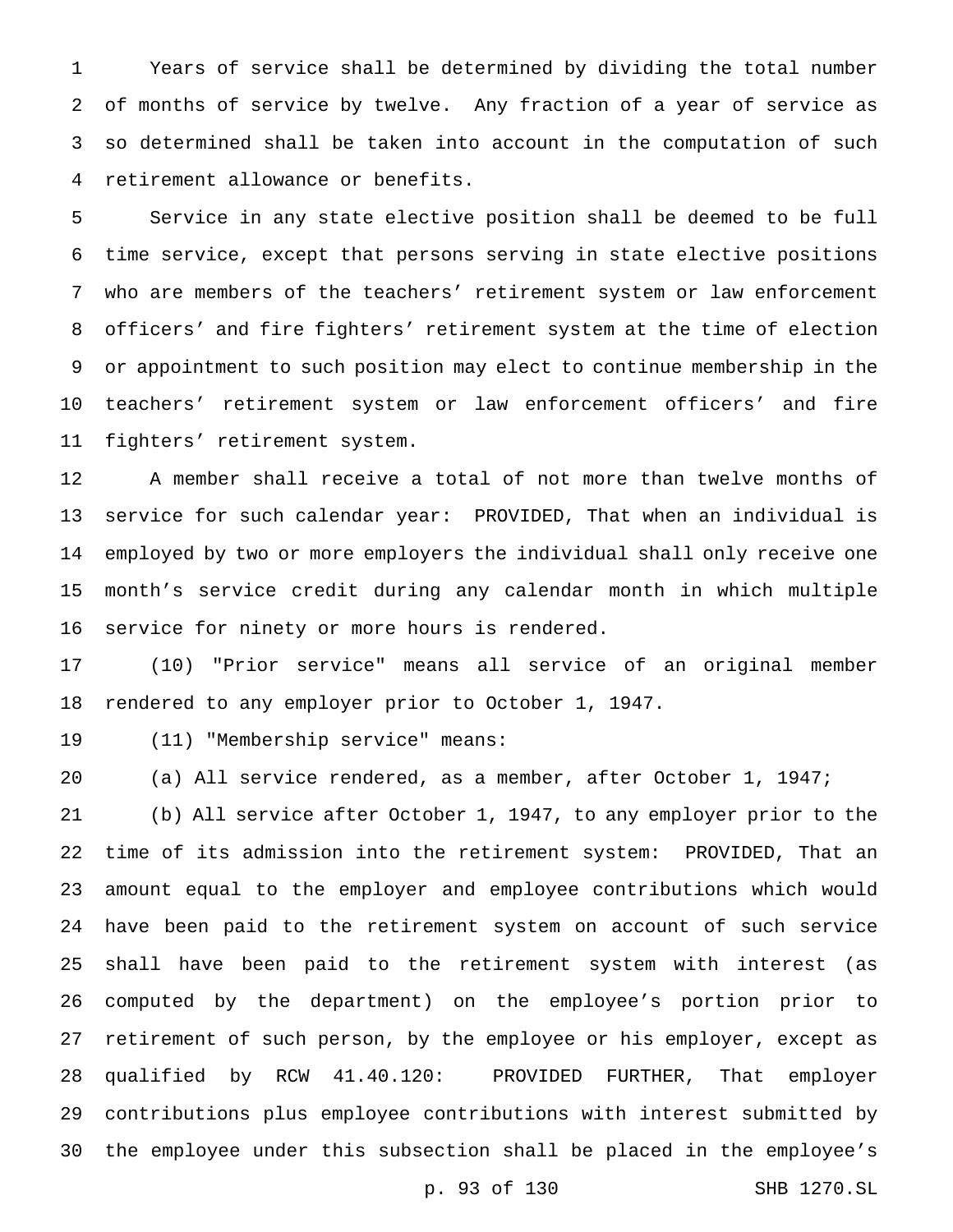individual account in the employees' savings fund and be treated as any other contribution made by the employee, with the exception that the contributions submitted by the employee in payment of the employer's obligation, together with the interest the director may apply to the employer's contribution, shall be excluded from the calculation of the member's annuity in the event the member selects a benefit with an annuity option;

 (c) Service not to exceed six consecutive months of probationary service rendered after April 1, 1949, and prior to becoming a member, in the case of any member, upon payment in full by such member of the total amount of the employer's contribution to the retirement fund which would have been required under the law in effect when such probationary service was rendered if the member had been a member during such period, except that the amount of the employer's contribution shall be calculated by the director based on the first 16 month's compensation earnable as a member;

 (d) Service not to exceed six consecutive months of probationary service, rendered after October 1, 1947, and before April 1, 1949, and prior to becoming a member, in the case of any member, upon payment in full by such member of five percent of such member's salary during said period of probationary service, except that the amount of the employer's contribution shall be calculated by the director based on the first month's compensation earnable as a member.

24 (12) (a) "Beneficiary" for ((persons who establish membership in 25 the retirement system on or before September 30, 1977)) plan I members, means any person in receipt of a retirement allowance, pension or other benefit provided by this chapter.

28 (b) "Beneficiary" for ((persons who establish membership in the 29 retirement system on or after October 1, 1977)) plan II members, means any person in receipt of a retirement allowance or other benefit SHB 1270.SL p. 94 of 130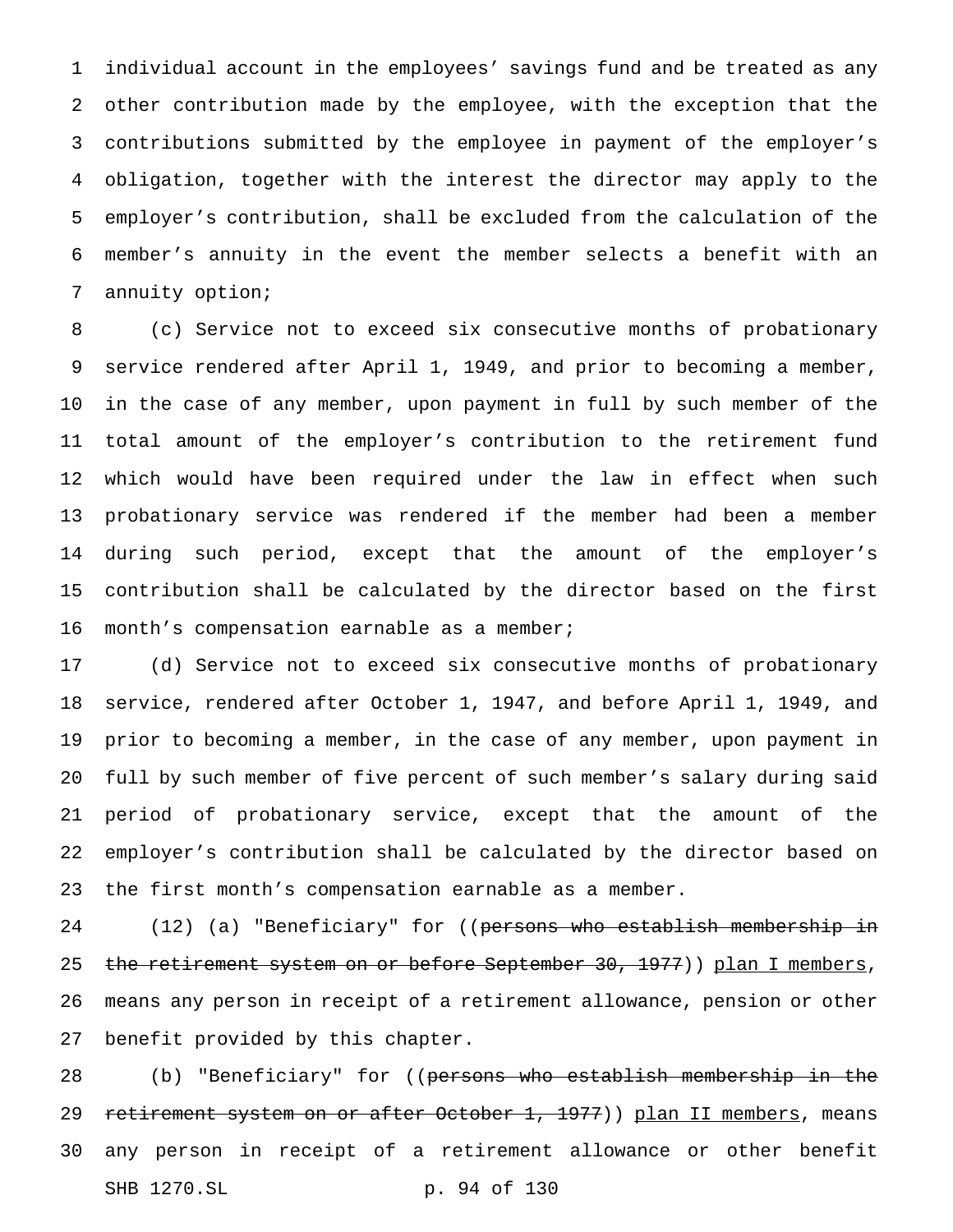provided by this chapter resulting from service rendered to an employer by another person.

 (13) "Regular interest" means such rate as the director may determine.

 (14) "Accumulated contributions" means the sum of all contributions standing to the credit of a member in the member's individual account together with the regular interest thereon.

8 (15) (a) "Average final compensation" for ((persons who establish 9 membership in the retirement system on or before September 30, 1977)) 10 plan I members, means the annual average of the greatest compensation earnable by a member during any consecutive two year period of service for which service credit is allowed; or if the member has less than two years of service then the annual average compensation earnable during the total years of service for which service credit is allowed.

15 (b) "Average final compensation" for ((persons who establish 16 membership in the retirement system on or after October 1, 1977)) plan 17 II members, means the member's average compensation earnable of the highest consecutive sixty months of service prior to such member's retirement, termination, or death. Periods constituting authorized leaves of absence may not be used in the calculation of average final compensation.

 (16) "Final compensation" means the annual rate of compensation earnable by a member at the time of termination of employment.

 (17) "Annuity" means payments for life derived from accumulated contributions of a member. All annuities shall be paid in monthly installments.

 (18) "Pension" means payments for life derived from contributions made by the employer. All pensions shall be paid in monthly installments.

p. 95 of 130 SHB 1270.SL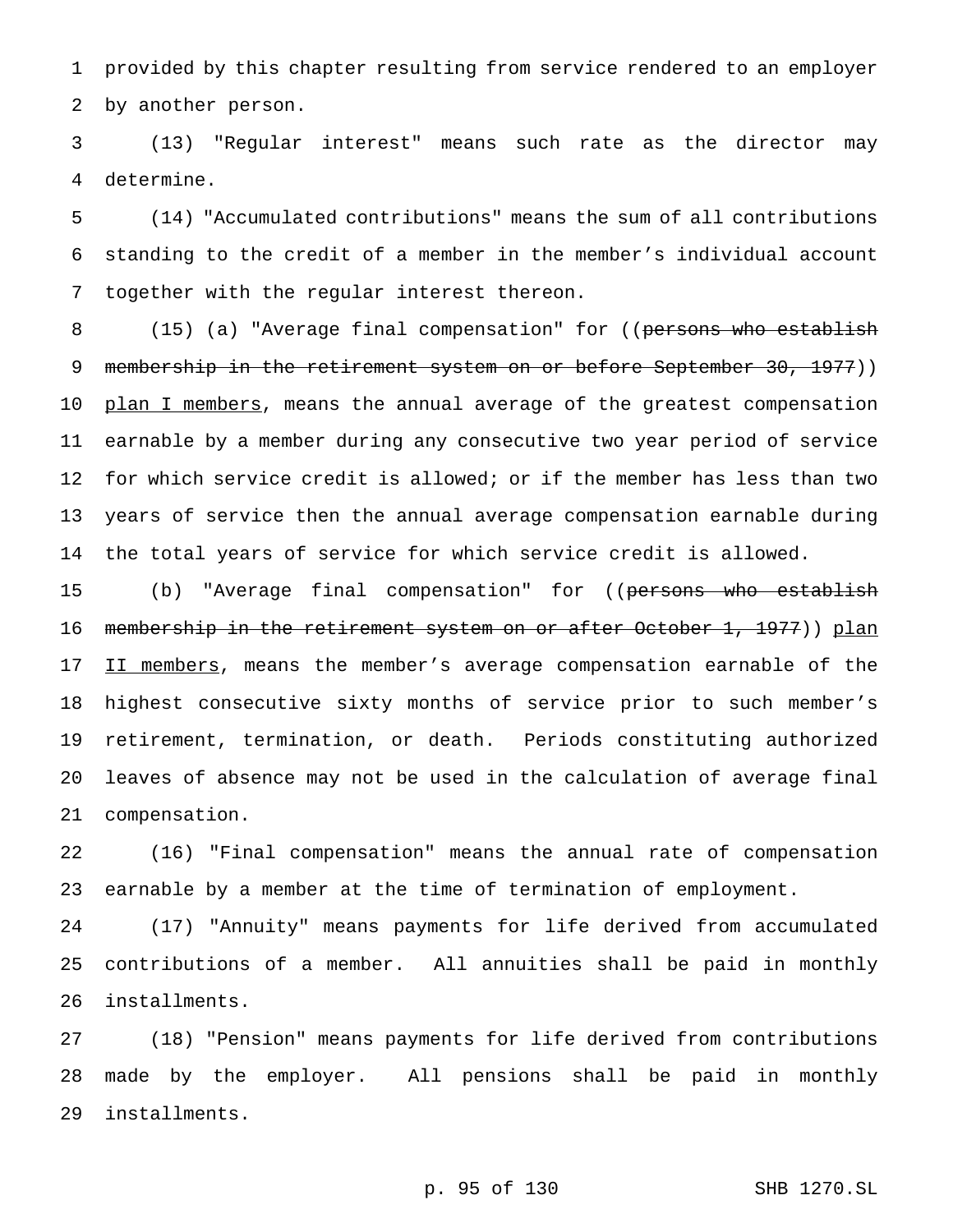(19) "Retirement allowance" means the sum of the annuity and the pension.

 (20) "Employee" means any person who may become eligible for membership under this chapter, as set forth in RCW 41.40.120.

 (21) "Actuarial equivalent" means a benefit of equal value when computed upon the basis of such mortality and other tables as may be adopted by the director.

 (22) "Retirement" means withdrawal from active service with a retirement allowance as provided by this chapter.

(23) "Eligible position" means:

 (a) Any position which normally requires five or more months of service a year for which regular compensation is paid to the occupant thereof. For purposes of this chapter an employer shall not define "position" in such a manner that an employee's work for that employer 15 is divided into more than one position;

 (b) Any position occupied by an elected official or person appointed directly by the governor for which compensation is paid.

 (24) "Ineligible position" means any position which does not conform with the requirements set forth in subdivision (23).

 (25) "Leave of absence" means the period of time a member is authorized by the employer to be absent from service without being separated from membership.

 (26) "Totally incapacitated for duty" means total inability to perform the duties of a member's employment or office or any other work for which the member is qualified by training or experience.

 (27) "Retiree" means any member in receipt of a retirement allowance or other benefit provided by this chapter resulting from service rendered to an employer by such member.

29 (28) (("Department" means the department of retirement systems created in chapter 41.50 RCW.

SHB 1270.SL p. 96 of 130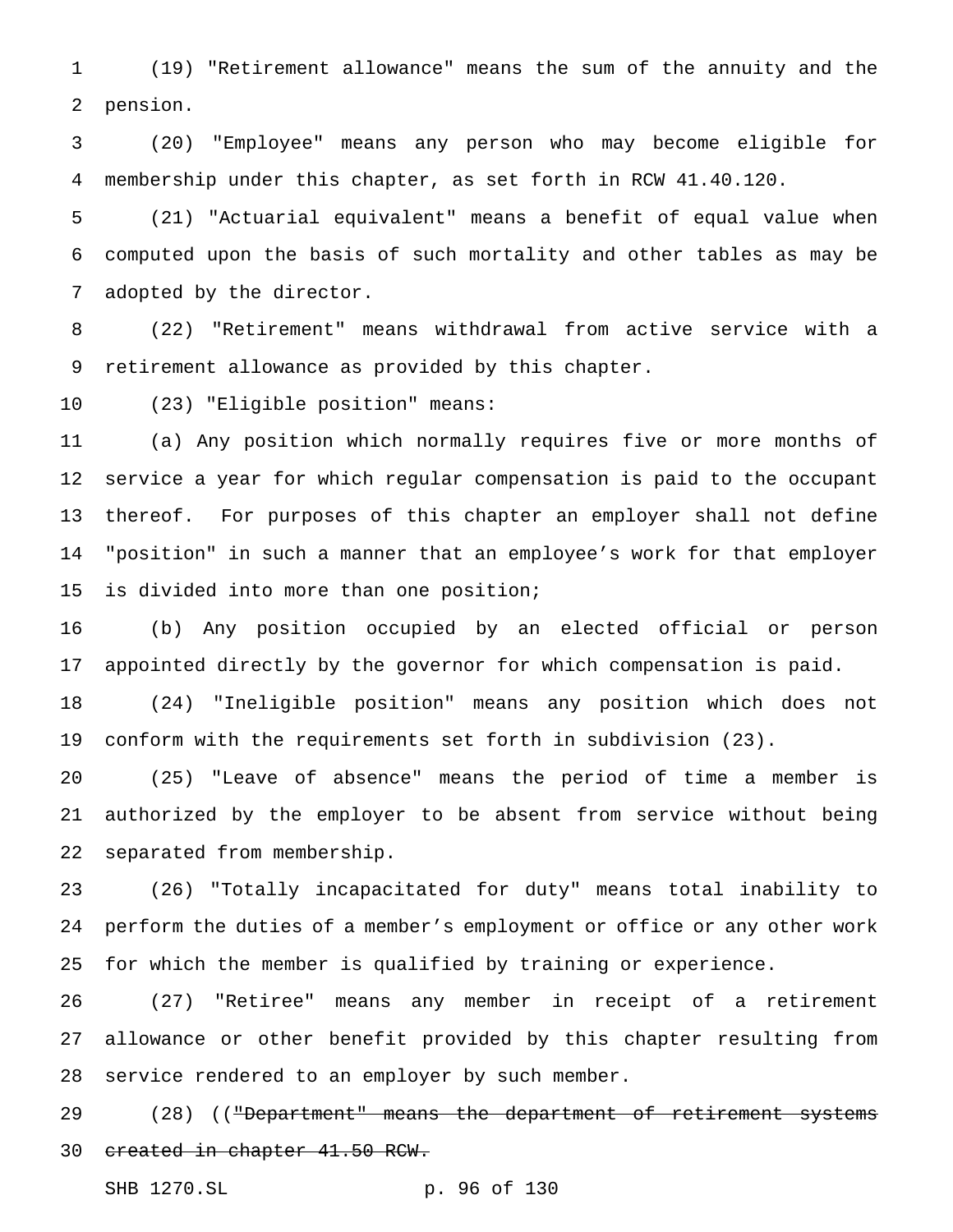1  $(29)$ )) "Director" means the director of the department.

2 (( $(30)$ )) (29) "State elective position" means any position held by any person elected or appointed to state-wide office or elected or appointed as a member of the legislature.

5 (( $\left(\frac{31}{31}\right)$ ) (30) "State actuary" or "actuary" means the person appointed pursuant to RCW 44.44.010(2).

 (31) "Plan I" means the public employees' retirement system, plan 8 I providing the benefits and funding provisions covering persons who 9 first became members of the system prior to October 1, 1977.

 (32) "Plan II" means the public employees' retirement system, plan 11 II providing the benefits and funding provisions covering persons who 12 first became members of the system on and after October 1, 1977.

 **Sec. 71.** RCW 41.40.020 and 1969 c 128 s 2 are each amended to read as follows:

 A state employees' retirement system is hereby created for the employees of the state of Washington and its political subdivisions. The administration and management of the retirement system, the responsibility for making effective the provisions of this chapter, and the authority to make all rules and regulations necessary therefor are 20 hereby vested in ((a retirement board)) the department. All such rules and regulations shall be governed by the provisions of chapter 34.05 RCW, as now or hereafter amended. The retirement system herein provided for shall be known as the Washington Public Employees' Retirement System.

 **Sec. 72.** RCW 41.40.080 and 1989 c 273 s 21 are each amended to read as follows:

27 (1) ((All bonds or other obligations purchased according to RCW 43.84.150 shall be forthwith placed in the hands of the state treasurer

p. 97 of 130 SHB 1270.SL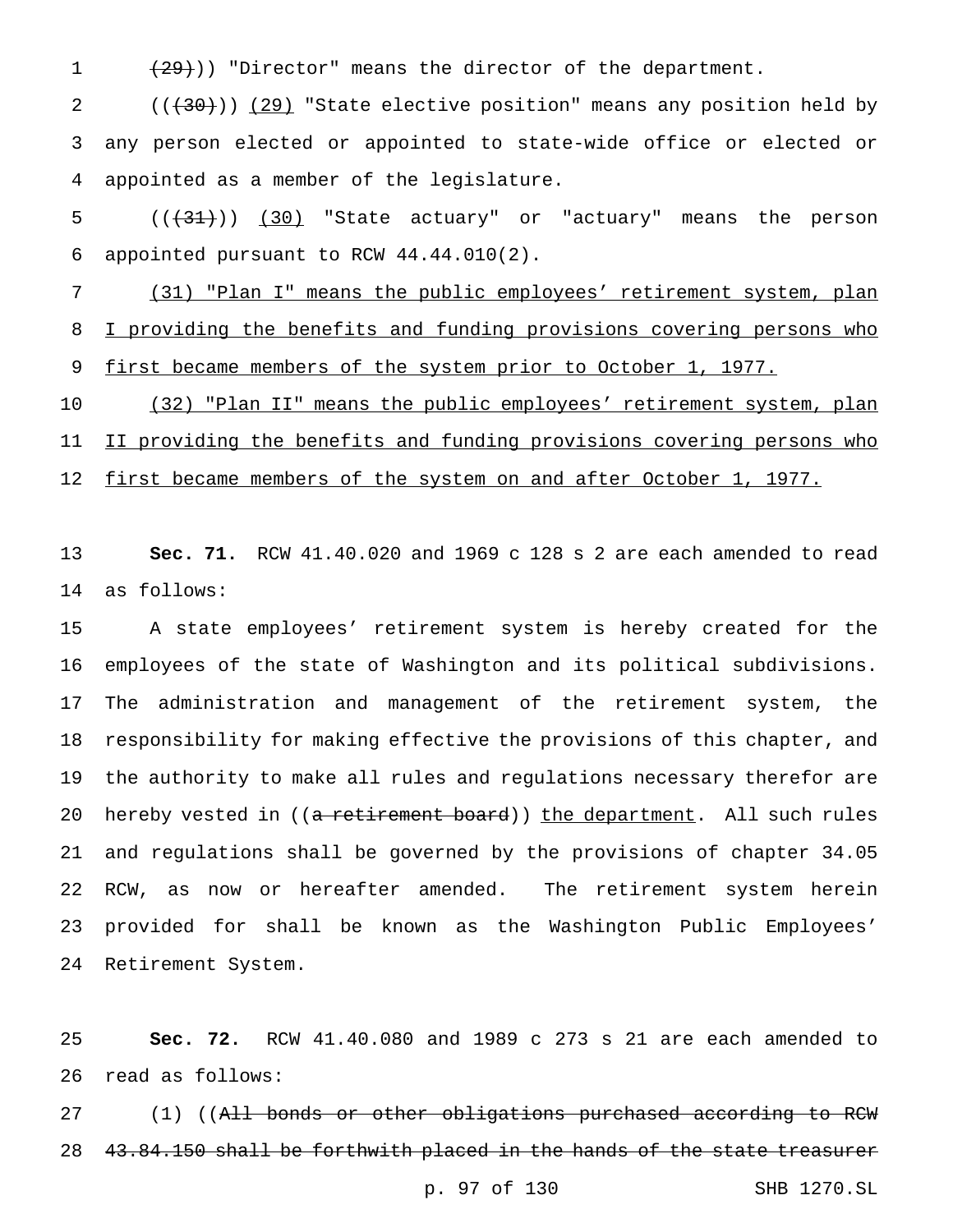1 who is hereby designated as custodian thereof, and it shall be his duty 2 to collect the principal thereof and the interest thereon as the same 3 becomes due and payable, and place the same when so collected into the 4 retirement system's funds.

 $\{2\}$  The state treasurer shall be the custodian of all other funds 6 of the retirement system and all disbursements therefrom shall be paid 7 by the state treasurer upon vouchers duly authorized by the department 8 and bearing the signature of the duly authorized officer of the 9 department.

10 (3) The state treasurer is hereby authorized and directed to 11 deposit any portion of the funds of the retirement system not needed 12 f<del>or immediate use in the same manner and subject to all the provisions</del> 13 of law with respect to the deposit of state funds by such treasurer, 14 and all interest earned by such portion of the retirement system's 15 funds as may be deposited by the state treasurer in pursuance of 16 authority herewith given shall be collected by him and placed to the 17 credit of the retirement fund or the department of retirement systems 18 expense fund.

19  $(4)$ )) There is hereby established in the state treasury ((three 20 separate funds, namely:

21 (a) The public employees' retirement system plan I fund and the 22 public employees' plan II fund, into which shall be paid all moneys 23 received by the department and from which shall be paid all refunds, 24 adjustments, retirement allowances and other benefits provided for 25 herein. The plan I fund shall consist of all moneys paid to finance 26 the benefits, provided to members of plan I, and the plan II fund shall 27 consist of all moneys paid to finance the benefits provided to members 28 of plan II. All contributions by members to the department of 29 retirement systems expense fund as provided in RCW 41.40.330 and 30 contributions by employers for the expense of operating the retirement SHB 1270.SL p. 98 of 130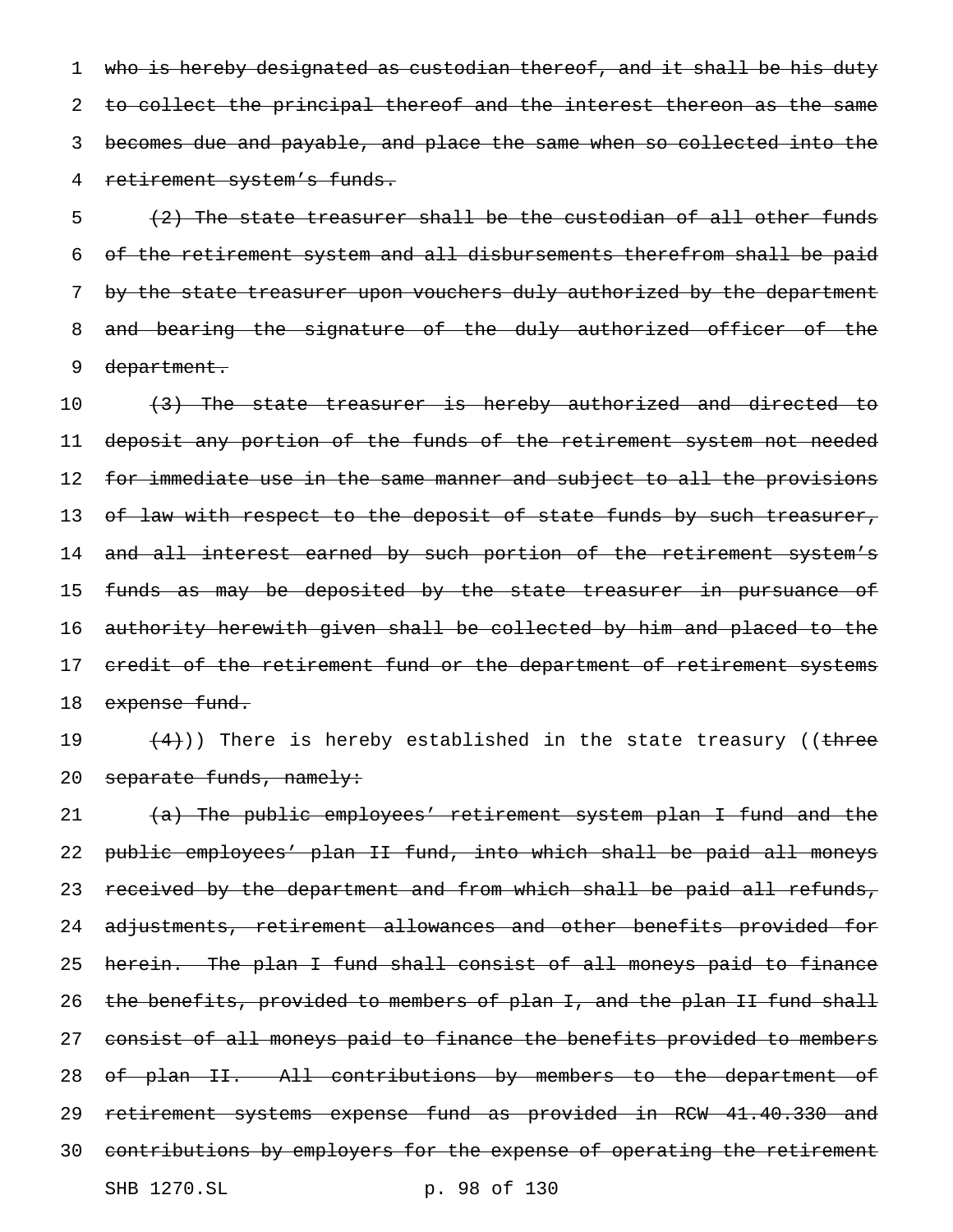system as provided for herein shall be transferred by the state 2 treasurer from the retirement system fund to the department of 3 retirement systems expense fund upon authorization of the department;  $\left\{\frac{1}{b}\right\}$ ) the department of retirement systems expense fund, from which shall be paid the expenses of the administration of the retirement systems established in chapters 41.26, 41.32, and 41.40 RCW.

7 ( $(\overline{\smash{+5}})$ ) (2) In order to reimburse the department of retirement 8 systems expense fund on an equitable basis the department shall( $(\tau)$ 9 after crediting the estimated amount to be collected as employees' 10 contributions,)) ascertain and report to each employer, as defined in 11 RCW 41.26.030, 41.32.010, or 41.40.010, the sum necessary to defray its proportional share of the entire expense of the administration of 13 ((this chapter)) the retirement system that the employer participates in during the ensuing biennium or fiscal year whichever may be required. Such sum is to be computed in an amount directly proportional to the estimated entire expense of the said administration as the ratio of monthly salaries of the employer's members bears to the total salaries of all members in the entire system. It shall then be the duty of all such employers to include in their budgets or otherwise provide the amounts so required.

 $((+6))$  (3) The department shall compute and bill each employer, as defined in RCW 41.26.030, 41.32.010, or 41.40.010, at the end of each month for the amount due for that month to the department of retirement systems expense fund and the same shall be paid as are its other obligations. Such computation as to each such employer shall be made on a percentage rate of salary established by the department: PROVIDED, That the department may at its discretion establish a system of billing based upon calendar year quarters in which event the said billing shall be at the end of each such quarter.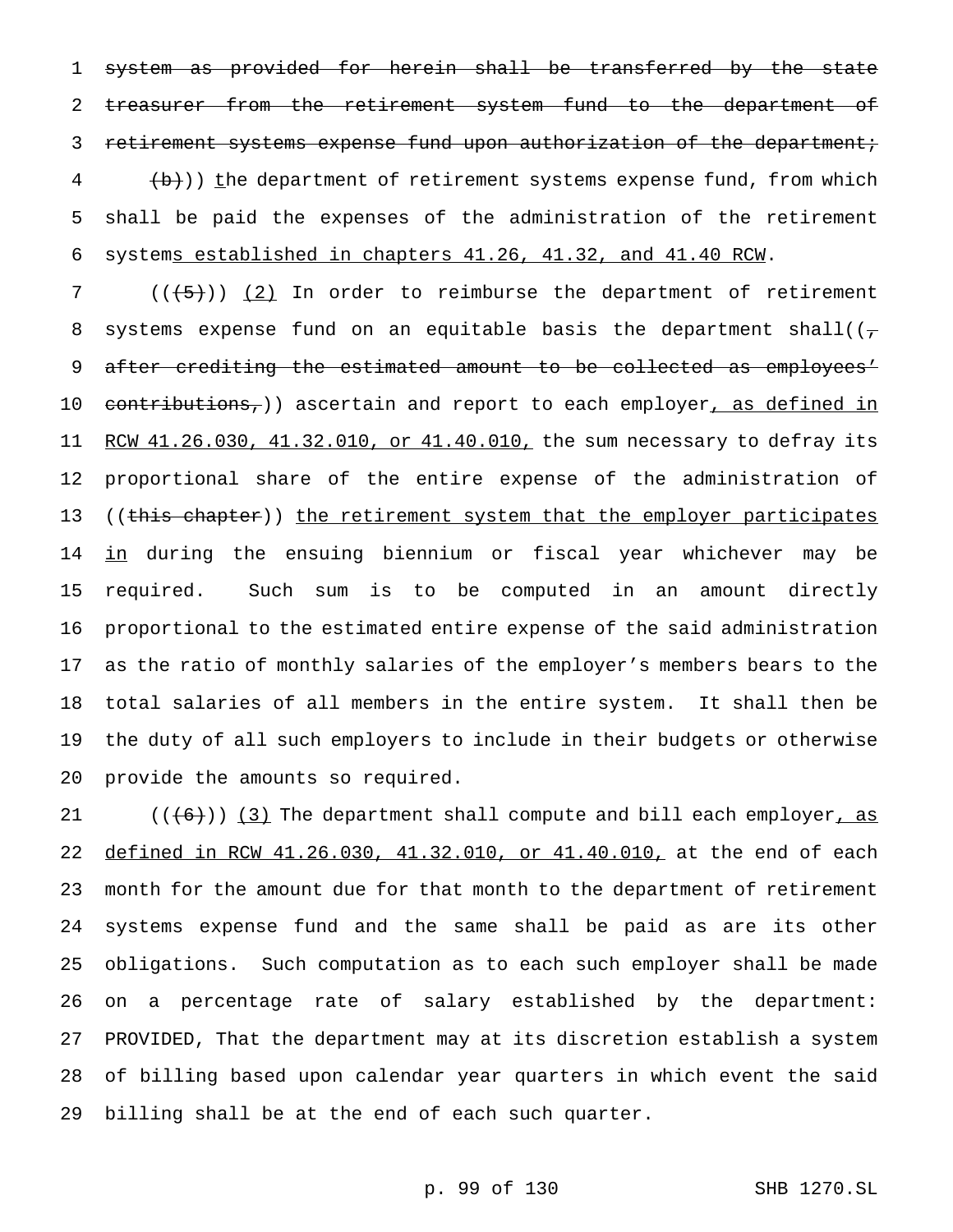$((+7))$   $(4)$  For the purpose of providing amounts to be used to defray the cost of such administration, the department shall ascertain at the beginning of each biennium and request from the legislature an appropriation from the department of retirement systems expense fund sufficient to cover estimated expenses for the said biennium.

 **Sec. 73.** RCW 41.40.083 and 1984 c 184 s 7 are each amended to read as follows:

 The director is authorized to pay from the interest earnings of the 9 trust funds of the public employees' retirement system, the teachers' 10 retirement system, the Washington state patrol retirement system, the Washington judicial retirement system, the judges' retirement system, 12 or the law enforcement officers' and fire fighters' retirement system 13 lawful obligations of the appropriate system for legal expenses and medical expenses which expenses are primarily incurred for the purpose 15 of protecting the appropriate trust fund or are incurred in compliance with statutes governing such funds.

 The term "legal expense" includes, but is not limited to, legal services provided through the legal services revolving fund, fees for expert witnesses, travel expenses, fees for court reporters, cost of transcript preparation, and reproduction of documents.

 The term "medical costs" includes, but is not limited to, expenses for the medical examination or reexamination of members or retirees, the costs of preparation of medical reports, and fees charged by medical professionals for attendance at discovery proceedings or hearings.

 **Sec. 74.** RCW 41.40.100 and 1982 1st ex.s. c 52 s 18 are each amended to read as follows:

SHB 1270.SL p. 100 of 130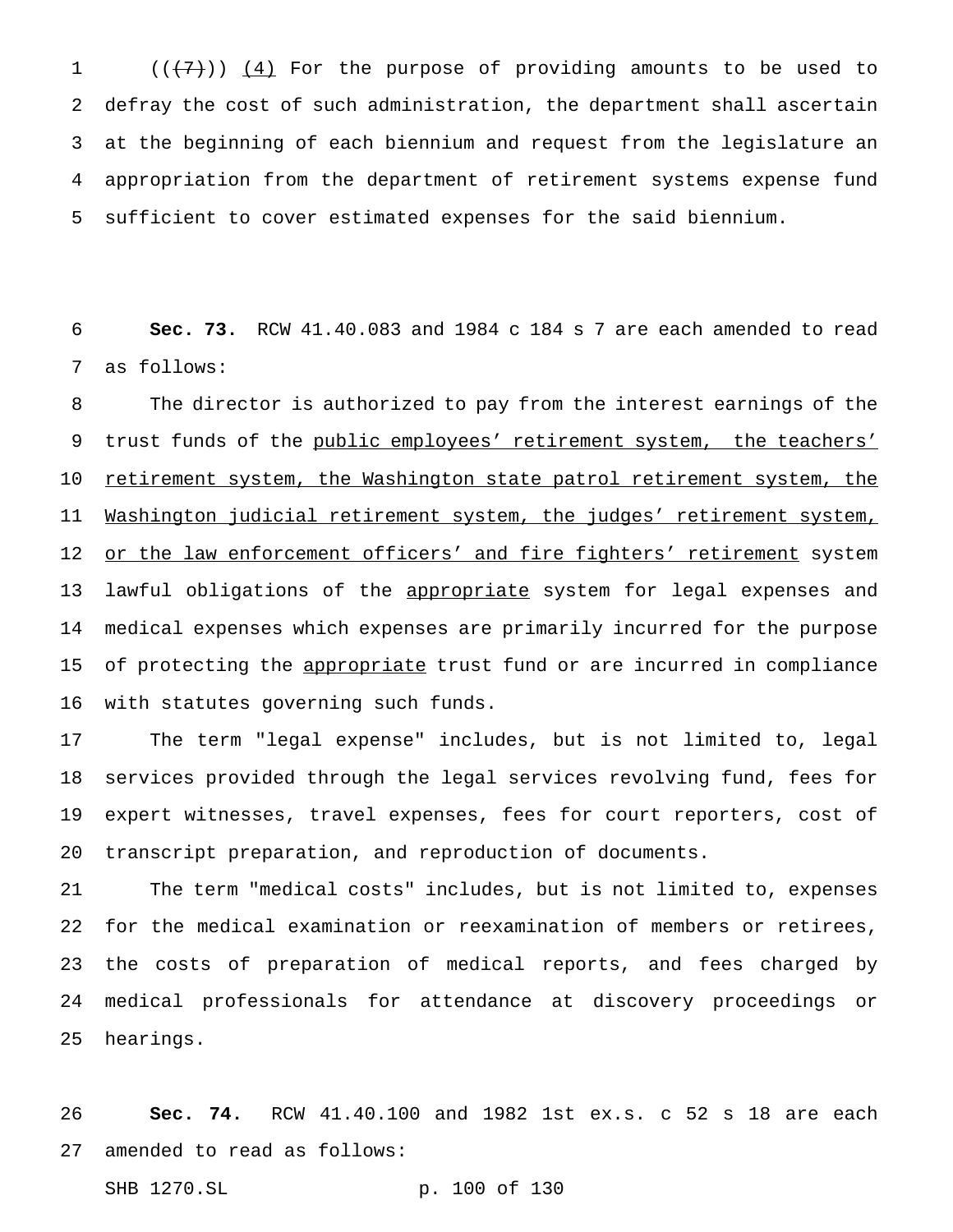1 For the purpose of the internal accounting record of the public 2 employees' retirement system and not the segregation of moneys on 3 deposit with the state treasurer there are hereby created the 4 employees' savings fund, the benefit account fund, the public 5 employees' income fund and such other funds as may from time to time be 6 required.

 (1) The employees' savings fund shall be the fund in which shall be 8 accumulated the contributions from the compensation of public 9 employees' retirement system members. The director shall provide for 10 the maintenance of an individual account for each member of the public 11 employees' retirement system showing the amount of the member's contributions together with interest accumulations thereon. The contributions of a member returned to the former employee upon the individual's withdrawal from service, or paid in event of the 15 employee's or former employee's death, as provided in ((this)) chapter  $41.40$  RCW, shall be paid from the employees' savings fund. The accumulated contributions of a member, upon the commencement of the individual's retirement, shall be transferred from the employees' savings fund to the benefit account fund.

20 (2) The benefit account fund shall be the fund in which shall be 21 accumulated the reserves for the payment of all public employees' 22 retirement system retirement allowances and death benefits, if any, in 23 respect of any beneficiary. The amounts contributed by all public 24 employees' retirement system employers to provide pension benefits 25 shall be credited to the benefit account fund. The benefit account 26 fund shall be the fund from which shall be paid all public employees' 27 retirement system retirement allowances, or benefits in lieu thereof 28 because of which reserves have been transferred from the employees' 29 savings fund to the benefit account fund. At the time a recipient of 30 a retirement allowance again becomes a member ((there shall be

p. 101 of 130 SHB 1270.SL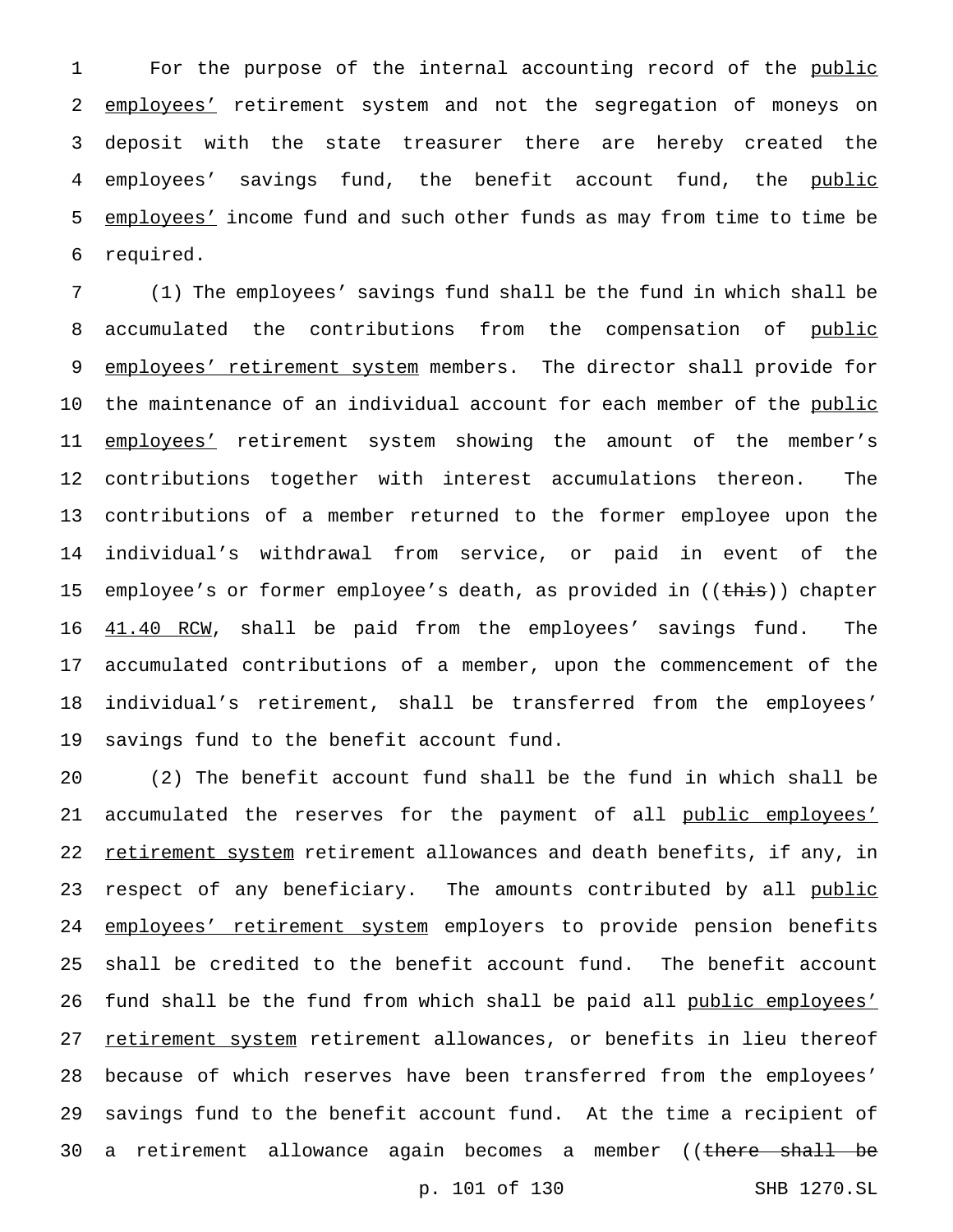1 transferred)) of the public employees' retirement system, the department shall transfer from the benefit account fund to the 3 employees' savings fund and ((credited)) credit to the individual 4 account of such a member a sum ( $(\text{that shall be})$ ) equal to the excess, if any, of the individual's account at the date of the member's retirement over any service retirement allowance received since that date.

 (3) ((An)) A public employees' income fund is hereby created for the purpose of crediting interest on the amounts in the various other 10 public employees' retirement system funds with the exception of the department of retirement systems expense fund, and to provide a contingent fund out of which special requirements of any of the other 13 <u>such</u> funds may be covered. The director shall determine when a 14 distribution of interest and other earnings of the public employees' retirement system shall take place. The amounts to be credited and the methods for distribution to each of the funds enumerated in subsections (1) and (2) of this section and for special requirements previously mentioned in this subsection shall be at the director's discretion.

 All accumulated contributions standing to the account of a 20 terminated member of the public employees' retirement system except as 21 provided in RCW 41.40.150 ( $(\frac{3}{10})$  and  $(\frac{5}{10})$   $(\frac{4}{10})$ , 41.40.170, 41.40.710, and 41.40.720 shall be transferred from the employees' savings fund to 23 the public employees' income fund. If the former employee, the former employee's beneficiary, or the former employee's estate at a future date requests the unclaimed contributions or reinstatement of the rights previously provided thereunder, the former employee's 27 contributions shall be transferred from the public employees' income fund to the savings fund and the former employee's account reestablished with all the rights which would have been due the former employee, the former employee's beneficiary, or the former employee's SHB 1270.SL p. 102 of 130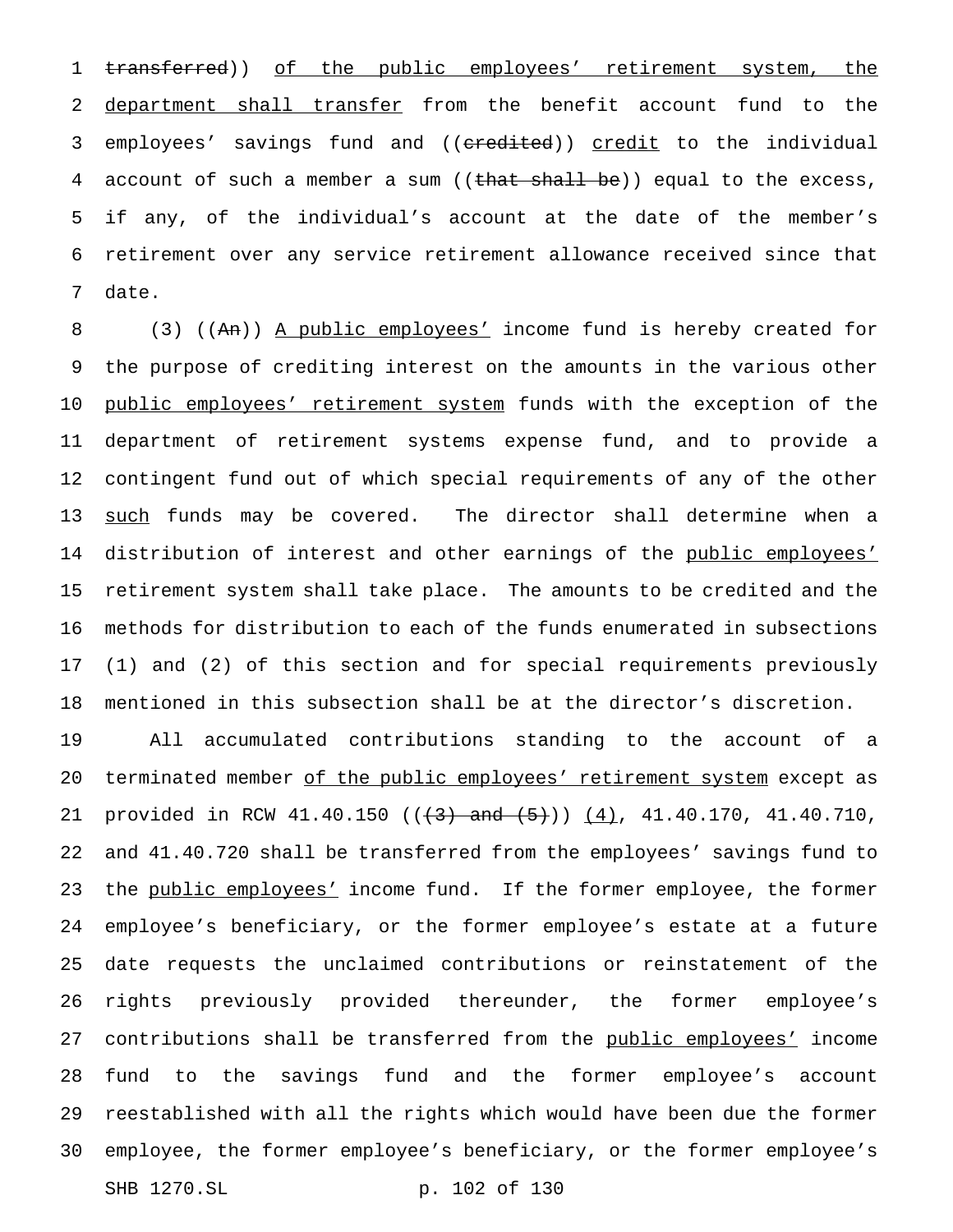1 estate as if in fact the transfer to the public employees' income fund 2 had not occurred. All income, interest, and dividends derived from the 3 deposits and investments authorized by ((this)) chapter 41.40 RCW shall 4 be paid into the public employees' income fund with the exception of 5 interest derived from sums deposited in the department of retirement 6 systems expense fund. The director on behalf of the retirement system 7 is hereby authorized to accept gifts and bequests. Any funds that may 8 come into the possession of the public employees' retirement system in 9 such manner, or any funds which may be transferred from the employees' 10 savings fund by reason of lack of claimant, or because of a surplus in 11 any fund created by ((this)) chapter 41.40 RCW, or any other moneys the 12 disposition of which is not otherwise provided for, shall be credited 13 to the public employees' income fund.

14 **Sec. 75.** RCW 41.40.110 and 1947 c 274 s 12 are each amended to 15 read as follows:

16 The state treasurer shall furnish annually to the ((retirement 17 board)) department a statement of the amount of the funds in ((his)) 18 the treasurer's custody belonging to the public employees' retirement 19 system. Copies of this annual report shall be available to public 20 employees' retirement system members upon request. The records of the 21 ((retirement board)) department shall be open to public inspection. 22 Any member of the public employees' retirement system shall be 23 furnished with a statement of the amount to the credit of his or her 24 individual account in the employees' savings fund upon his <u>or her</u> 25 written request, provided that the ((retirement board)) department 26 shall not be required to answer more than one such request of any 27 member in any one year.

p. 103 of 130 SHB 1270.SL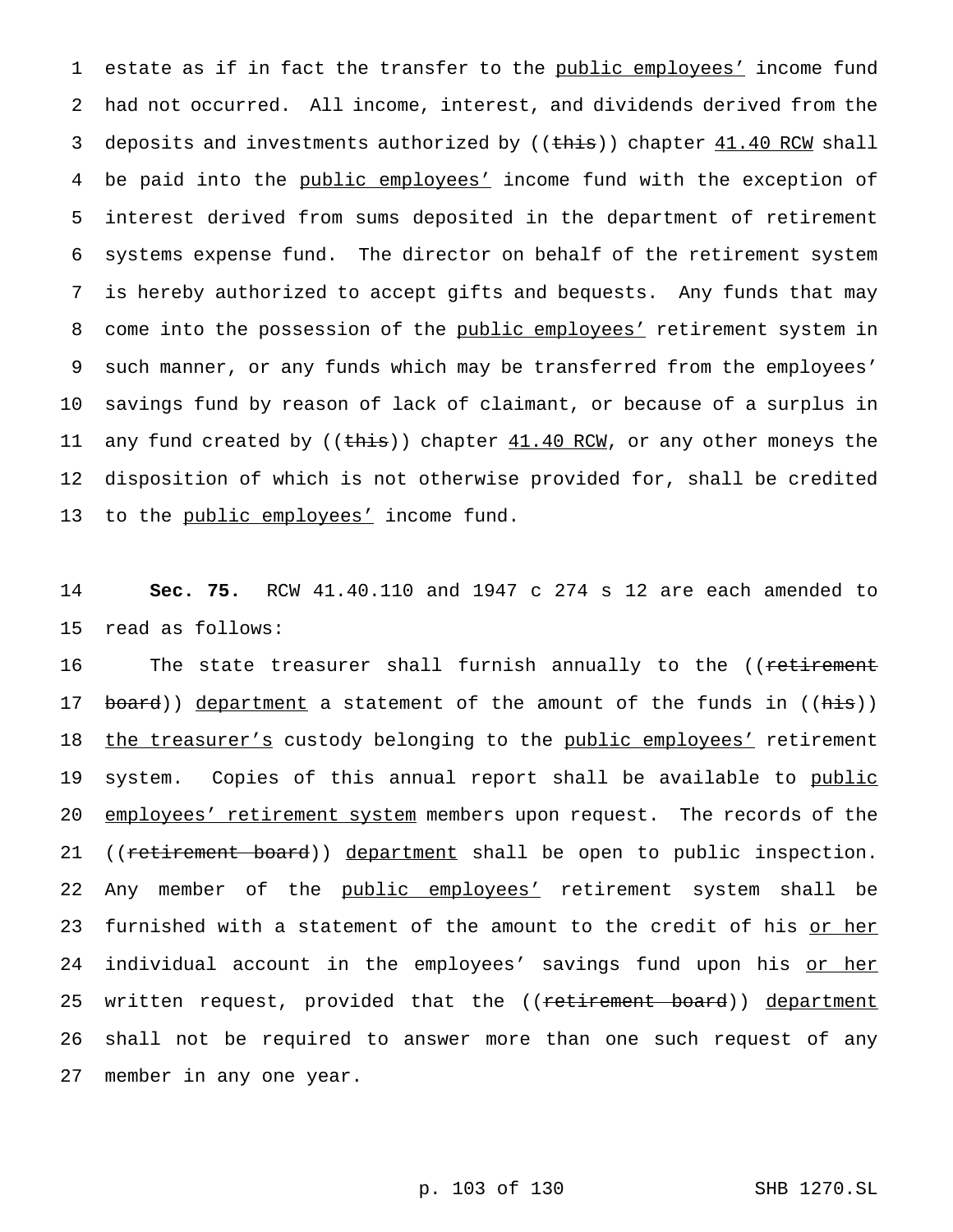1 **Sec. 76.** RCW 41.40.130 and 1949 c 240 s 8 are each amended to read 2 as follows:

3 Within thirty days after his <u>or her</u> employment or his <u>or her</u> 4 acceptance into membership ((by action of the retirement board)) each 5 employee( $(\tau)$ ) or appointive or elective official shall submit to the 6 ((retirement board)) department a statement of his or her name, sex, 7 title, compensation, duties, date of birth, and length of service as an 8 employee or appointive or elective official, and such other information 9 as the ((retirement board)) department shall require. Each employee 10 ((becoming an original)) who becomes a member shall file a detailed 11 statement of all his or her prior service as an employee and shall 12 furnish such other facts as the ((retirement board)) department may 13 require for the proper operation of the retirement system. Compliance 14 with the provisions set forth in this section shall be considered to be 15 a condition of employment and failure by an employee to comply may 16 result in separation from service.

17 **Sec. 77.** RCW 41.40.160 and 1989 c 273 s 27 are each amended to 18 read as follows:

19 (1) Subject to the provisions of RCW 41.40.150, at retirement the 20 total service credited to a member shall consist of all ((his)) 21 membership service and, if he or she is an original member, all of 22 ((his)) the certified prior service.

 (2) Employees of a public utility or other private enterprise all or any portion of which has been heretofore or may be hereafter acquired by a public agency as a matter of public convenience and necessity, where it is in the public interest to retain the trained personnel of such enterprise, all service to that enterprise shall, upon the acquiring public agency becoming an employer as defined in RCW 41.40.010(4) be credited on the same basis as if rendered to the said SHB 1270.SL p. 104 of 130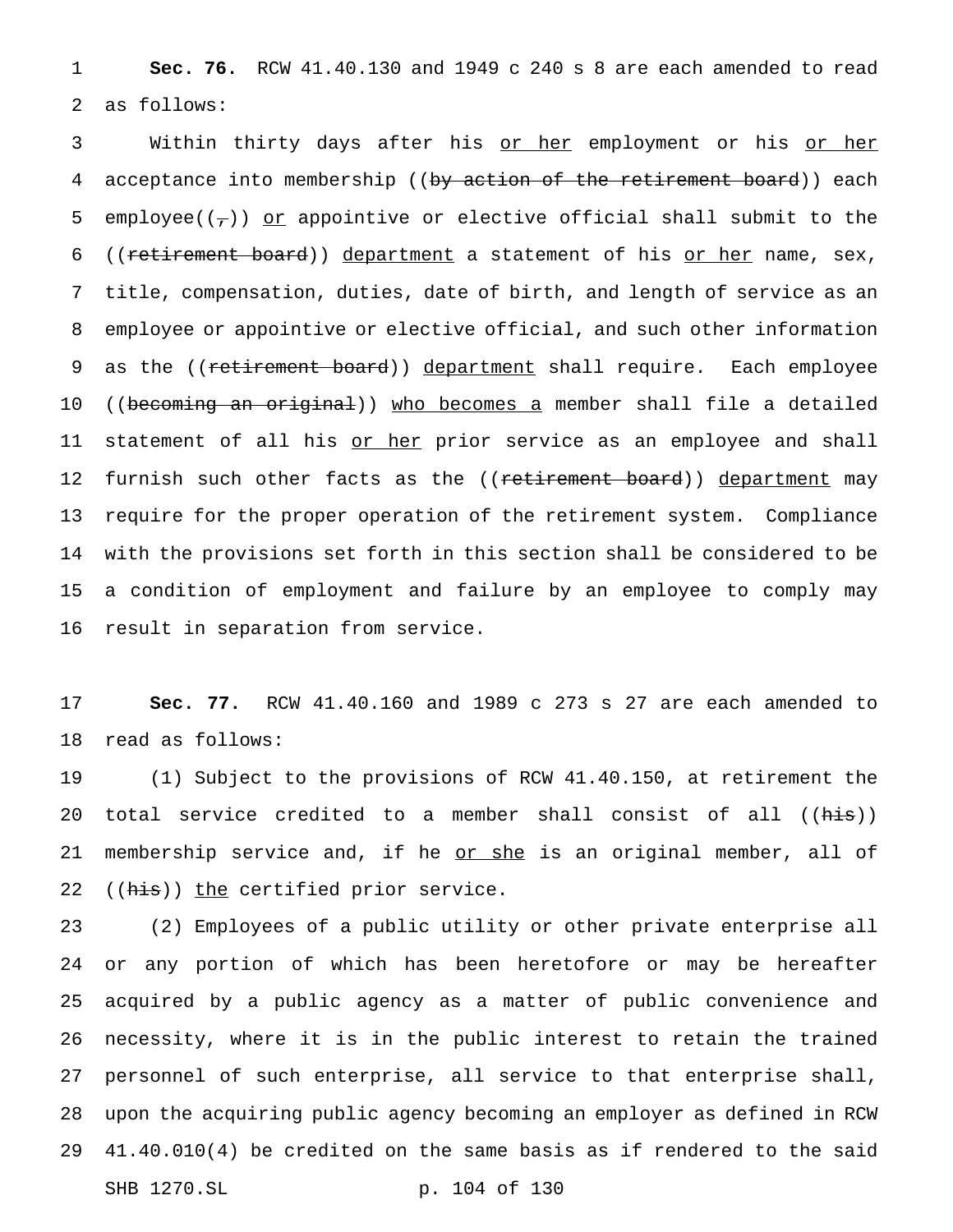employer: PROVIDED, That this shall apply only to those employees who were in the service of the enterprise at or prior to the time of acquisition by the public agency and who remain in the service of the acquiring agency until they attain membership in the state employees' retirement system; and to those employees who were in the service of the enterprise at the time of acquisition by the public agency and subsequently attain membership through employment with any participating agency: PROVIDED FURTHER, In the event that the acquiring agency is an employer at the time of the acquisition, employer's contributions in connection with members achieving service credit hereunder shall be made on the same basis as set forth in RCW 41.40.361 and 41.40.370 for an employer admitted after April 1, 1949.

 **Sec. 78.** RCW 41.40.170 and 1981 c 294 s 12 are each amended to read as follows:

 (1) A member who has served or shall serve on active federal service in the military or naval forces of the United States and who left or shall leave an employer to enter such service shall be deemed 18 to be on military leave of absence if he or she has resumed or shall resume employment as an employee within one year from termination thereof.

21 (2) If he or she has applied or shall apply for reinstatement of employment, within one year from termination of the military service, 23 and is refused employment for reasons beyond his <u>or her</u> control, he <u>or</u> 24 she shall, upon resumption of service within ten years have such 25 service credited to him or her.

 (3) In any event, after completing twenty-five years of creditable 27 service, any member may have ((his)) service in the armed forces 28 credited to him or her as a member whether or not he or she left the 29 employ of an employer to enter ((such)) the armed service: PROVIDED,

p. 105 of 130 SHB 1270.SL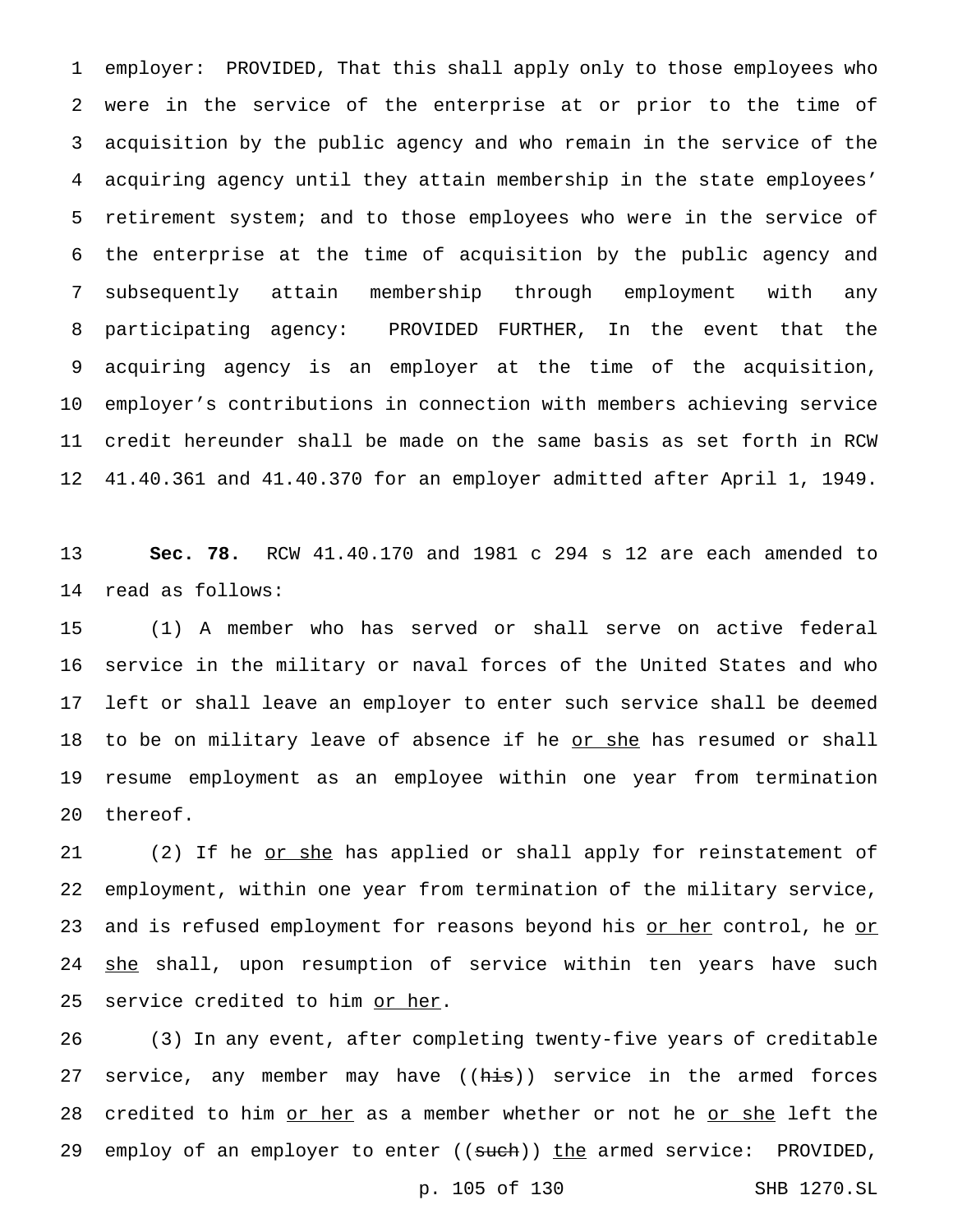1 That in no instance, described in ((subsections  $(1)$ ,  $(2)$ , and  $(3)$  of)) this section, shall military service in excess of five years be credited: AND PROVIDED FURTHER, That in each instance the member must restore all withdrawn accumulated contributions, which restoration must 5 be completed within five years of membership service following ((his)) 6 the first resumption of employment or complete twenty-five years of creditable service: AND PROVIDED FURTHER, That this section will not apply to any individual, not a veteran within the meaning of RCW 41.04.005, as now or hereafter amended: AND PROVIDED FURTHER, That in 10 no instance, described in ((subsections  $(1)$ ,  $(2)$ , and  $(3)$  of)) this section, shall military service be credited to any member who is receiving full military retirement benefits pursuant to Title 10 United States Code.

 **Sec. 79.** RCW 41.40.195 and 1973 2nd ex.s. c 14 s 1 are each amended to read as follows:

 (1) "Index" for the purposes of this section, shall mean, for any calendar year, that year's annual average consumer price index for urban wage earners and clerical workers, all items (1957-1959 equal one hundred)--compiled by the Bureau of Labor Statistics, United States Department of Labor;

 (2) "Cost-of-living factor", for any year shall mean the ratio of the index for the previous year to the index for the year preceding the initial date of payment of the retirement allowance, except that, in no event, shall the cost-of-living factor, for any year subsequent to 1971, be

(a) less than 1.000;

 (b) more than one hundred three percent or less than ninety-seven percent of the previous year's cost-of-living factor; or

```
SHB 1270.SL p. 106 of 130
```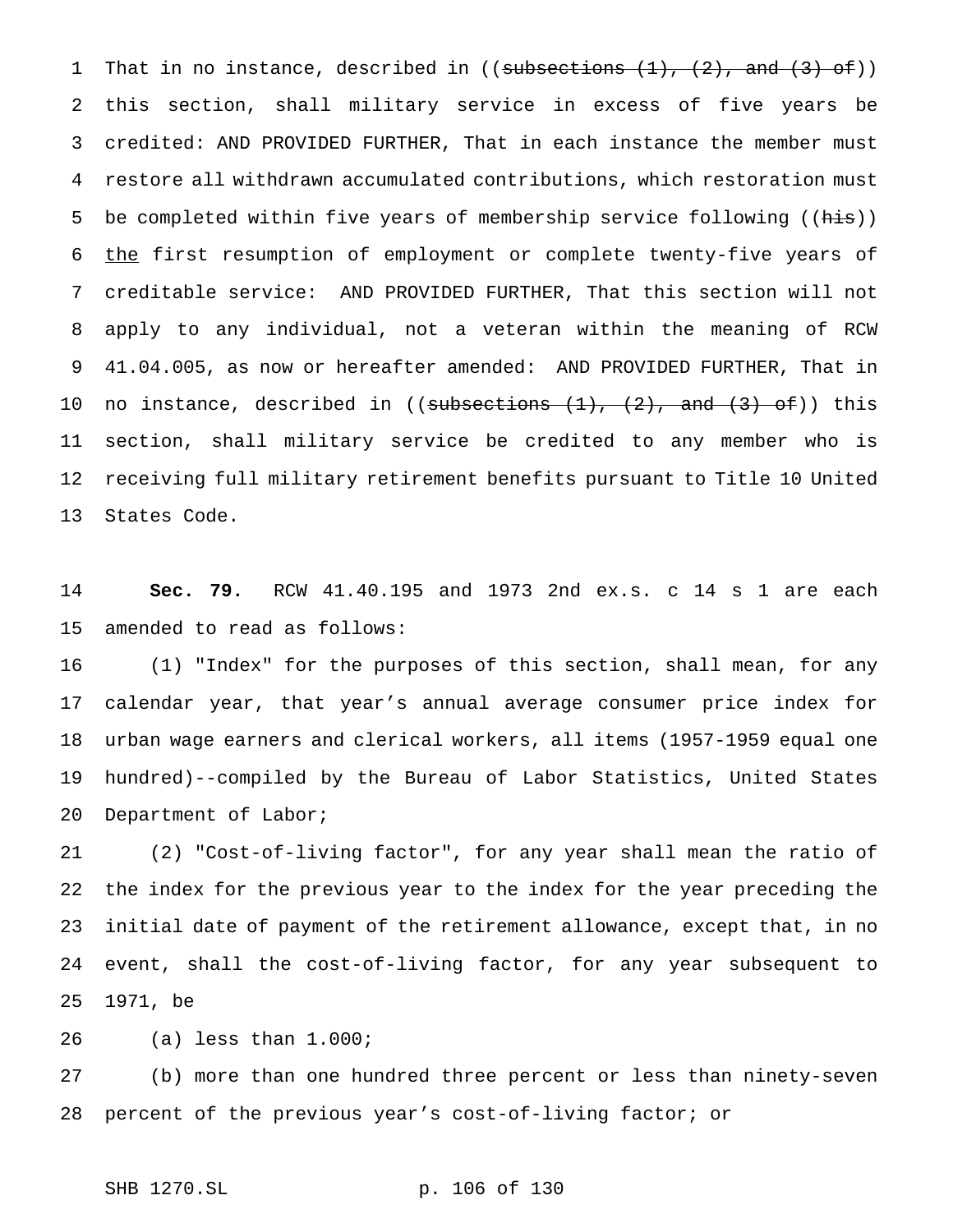(c) such as to yield a retirement allowance, for any individual, less than that which was in effect July 1, 1971;

(3) "Initial date of payment" shall mean:

(a) The date of retirement of a member, or

 (b) In the case of beneficiary receiving an allowance pursuant to the automatic application of option II pursuant to RCW 41.40.270(2), 7 the first day of the month following the date of death;

 (4) Each service retirement allowance payable from July 1, 1973 until any subsequent adjustment pursuant to subsection (5) of this section shall be adjusted so as to equal the product of the cost-of- living factor for 1973 and the amount of said retirement allowance on the initial date of payment.

 (5) Each service retirement allowance payable from July 1st of any year after 1973 until any subsequent adjustment pursuant to this subsection shall be adjusted so as to equal the product of the cost-of- living factor for such year and the amount of said retirement allowance 17 on the initial date of payment: PROVIDED, That the ((board)) department finds, at its sole discretion, that the cost of such adjustments shall have been met by the excess of the growth in the assets of the system over that required for meeting the actuarial liabilities of the system at that time.

 (6) The cost-of-living increases provided by this section shall be applicable to those individuals receiving benefits calculated pursuant to chapter 41.44 RCW and paid by the public employees' retirement system pursuant to RCW 41.40.407.

 **Sec. 80.** RCW 41.40.200 and 1986 c 207 s 1 are each amended to read as follows:

 (1) Subject to the provisions of RCW 41.40.310 and 41.40.320, upon application of a member, or his or her employer, a member who becomes

p. 107 of 130 SHB 1270.SL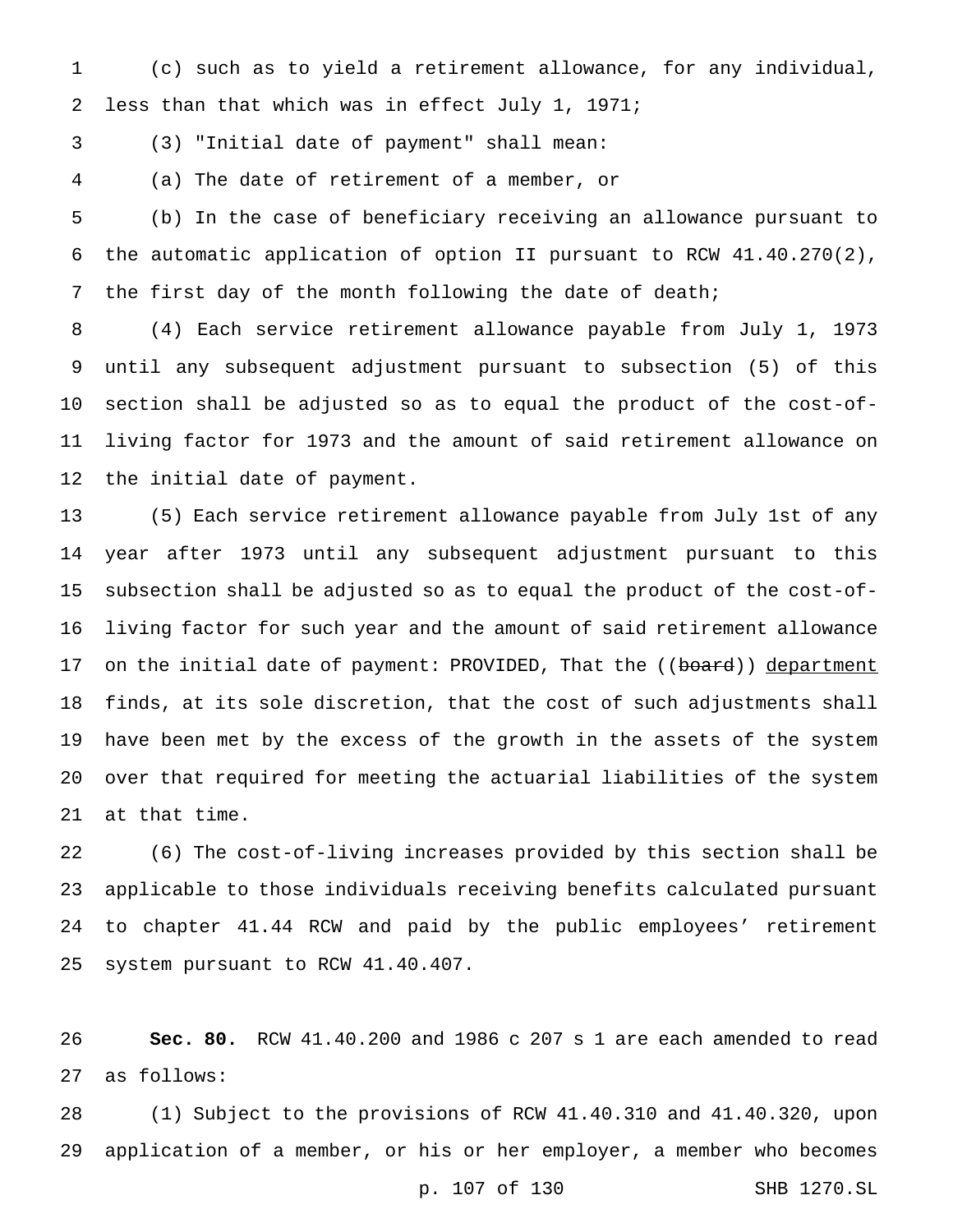totally incapacitated for duty as the natural and proximate result of an accident occurring in the actual performance of duty or who becomes totally incapacitated for duty and qualifies to receive benefits under Title 51 RCW as a result of an occupational disease, as now or hereafter defined in RCW 51.08.140, while in the service of an employer, without willful negligence on his or her part, shall be 7 retired subject to the following conditions: ((PROVIDED,))

8 (a) That the medical adviser, after a medical examination of such 9 member made by or under the direction of the  $((said))$  medical adviser 10 shall certify in writing that ((such)) the member is mentally or 11 physically totally incapacitated for the further performance of his or 12 her duty and that such member should be retired((: PROVIDED 13  $F \to F \to R$ ,  $\frac{1}{2}$ 

14 (b) That the director concurs in the recommendation of the medical 15 adviser((: AND PROVIDED FURTHER,)) i

16 (c) That no application shall be valid or a claim thereunder 17 enforceable unless<sub>1</sub> in the case of an accident<sub>1</sub> the claim is filed 18 within two years after the date upon which the injury occurred or, in 19 the case of an occupational disease, the claim is filed within two 20 years after the member separated from service with the employer( $(-)$ ); 21 and

22 (d) That the coverage provided for occupational disease under this 23 section may be restricted in the future by the legislature for all 24 current and future members.

25 (2) The retirement for disability of a judge, who is a member of 26 the retirement system, by the supreme court under Article IV, section 27 31 of the Constitution of the state of Washington ((<del>(House Joint</del> 28 Resolution No. 37, approved by the voters November 4, 1980)) 29 (Amendment 71), with the concurrence of the director, shall be 30 considered a retirement under subsection (1) of this section.

```
SHB 1270.SL p. 108 of 130
```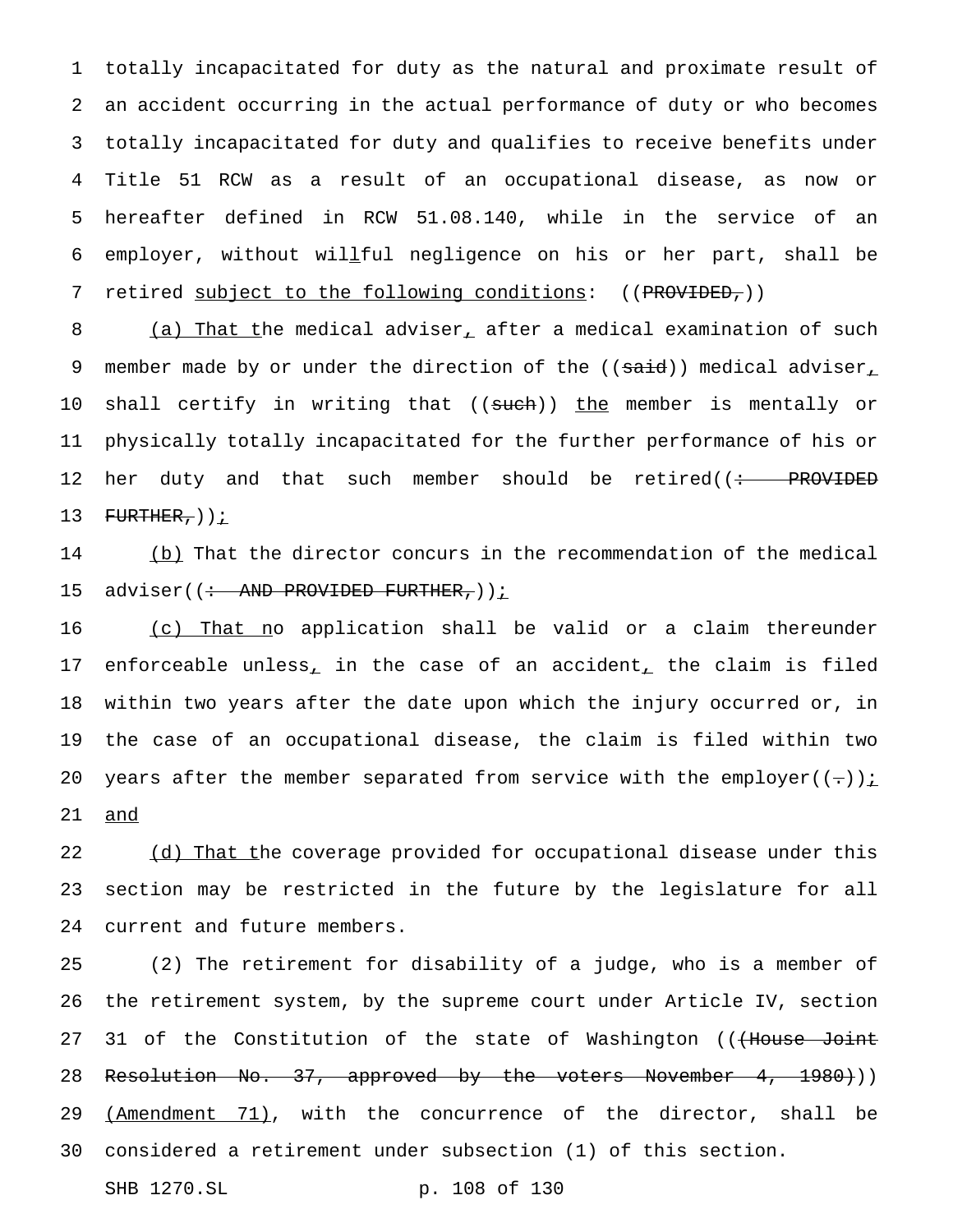1 **Sec. 81.** RCW 41.40.220 and 1972 ex.s. c 151 s 9 are each amended 2 to read as follows:

3 Upon retirement for disability, as provided in RCW 41.40.200, a 4 member who has not attained age sixty shall receive the following 5 benefits, subject to the provisions of RCW 41.40.310 and 41.40.320:

6 (1) A disability retirement pension of two-thirds of his or her 7 average final compensation to his or her attainment of age sixty, 8 subject to the provisions of RCW 41.40.310. The disability retirement 9 pension provided by the employer shall not exceed forty-two hundred 10 dollars per annum, and

11 (2) Upon attainment of age sixty, the disabled member shall receive 12 a service retirement allowance as provided in RCW 41.40.210. ((Such)) 13 The department shall grant the disabled member ((shall be given)) 14 membership service for the period of time prior to age sixty he <u>or she</u> 15 was out of such service due to ((such)) disability.

16 (3) During the period a disabled member is receiving a disability 17 pension, as provided for in ((subdivision)) subsection (1) of this 18 section, his or her contributions to the employees' savings fund shall 19 be suspended and his or her balance in the employees' savings fund, 20 standing to his or her credit as of the date his or her disability 21 pension is to begin, shall remain in the employees' savings fund( $($ ÷ 22 PROVIDED, That)). If the disabled member should die before attaining 23 age sixty, while a disability beneficiary, upon receipt by the 24 ((retirement board)) department of proper proof of death, ((his)) the 25 member's accumulated contributions standing to his or her credit in the 26 employees' savings fund, shall be paid to such person or persons, 27 having an insurable interest in his <u>or her</u> life, as he <u>or she</u> shall 28 have nominated by written designation duly executed and filed with the 29 ((retirement board: PROVIDED, HOWEVER, That)) department. If there 30 ((be no such)) is no designated person or persons still living at the

p. 109 of 130 SHB 1270.SL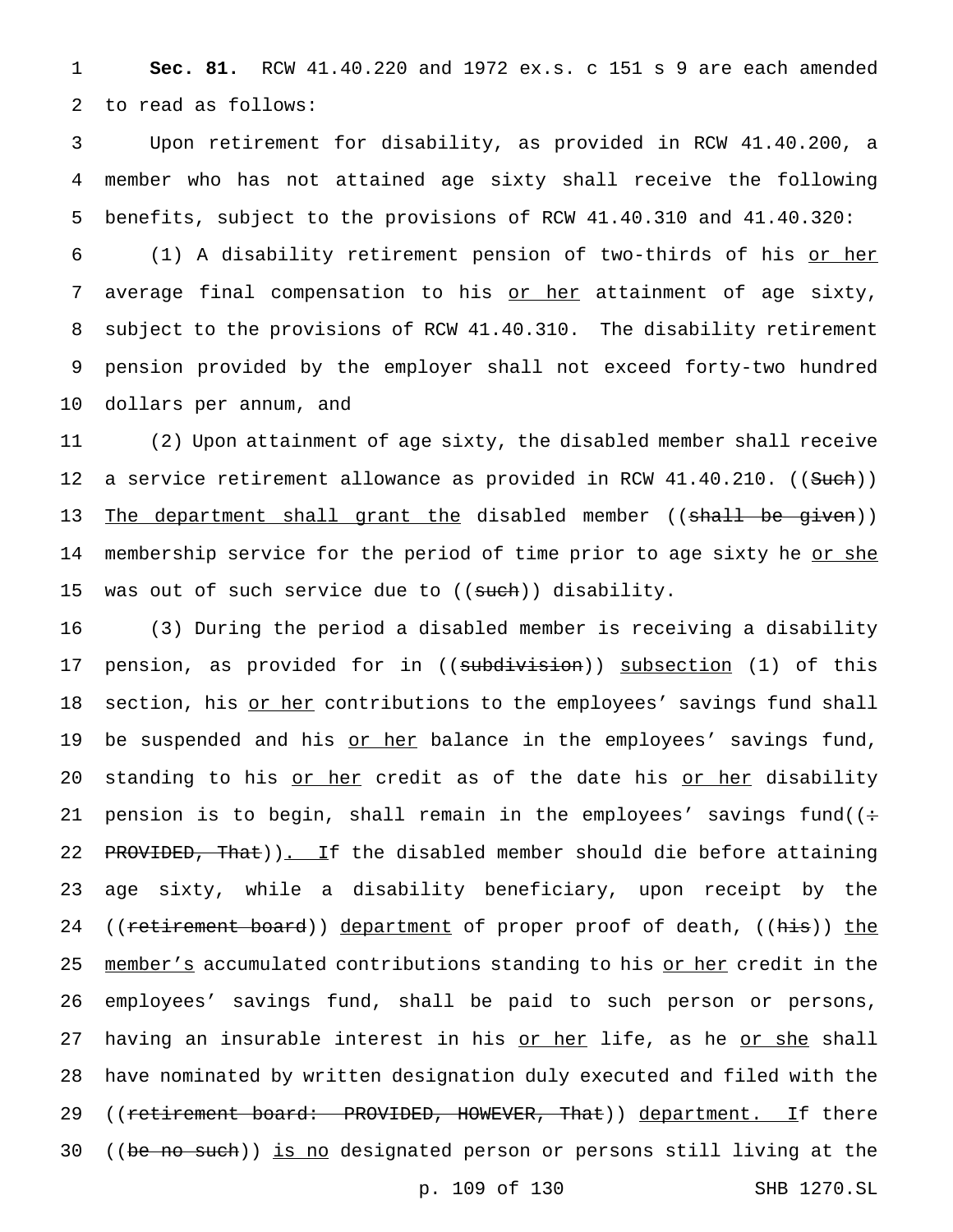1 time of the member's death, ((his)) the accumulated contributions 2 standing to ((his)) the member's credit in the employees' savings fund 3 shall be paid to his <u>or her</u> surviving spouse ((as if in fact such 4 spouse had been nominated by written designation as aforesaid)), or if 5 there ((be no such)) is no surviving spouse, then to ((his)) the 6 member's legal representative.

7 **Sec. 82.** RCW 41.40.230 and 1982 c 18 s 4 are each amended to read 8 as follows:

9 (1) Subject to the provisions of RCW 41.40.310 and 41.40.320, upon 10 application of a member, or his or her employer, a member who has been 11 an employee at least five years, and who becomes totally and 12 permanently incapacitated for duty as the result of causes occurring 13 not in the performance of his <u>or her</u> duty, may be retired by the 14 ((retirement board: PROVIDED,)) department, subject to the following 15 conditions:

16 (a) That the medical adviser, after a medical examination of 17 ((such)) the member( $(\tau)$ ) made by or under the direction of the ((said)) 18 medical adviser<sub>1</sub> shall certify in writing that ((such)) the member is 19 mentally or physically incapacitated for the further performance of 20 duty, ((and such)) that the incapacity is likely to be permanent, and 21 that ((such)) the member should be retired((: PROVIDED FURTHER,)); and 22 (b) That the ((<del>retirement board</del>)) department concurs in the 23 recommendation of the medical adviser.

24 (2) The retirement for disability of a judge, who is a member of 25 the retirement system and who has been an employee at least five years, 26 by the supreme court under Article IV, section 31 of the Constitution 27 of the state of Washington (((House Joint Resolution No. 37, approved 28 by the voters November 4, 1980))) (Amendment 71), with the concurrence

SHB 1270.SL p. 110 of 130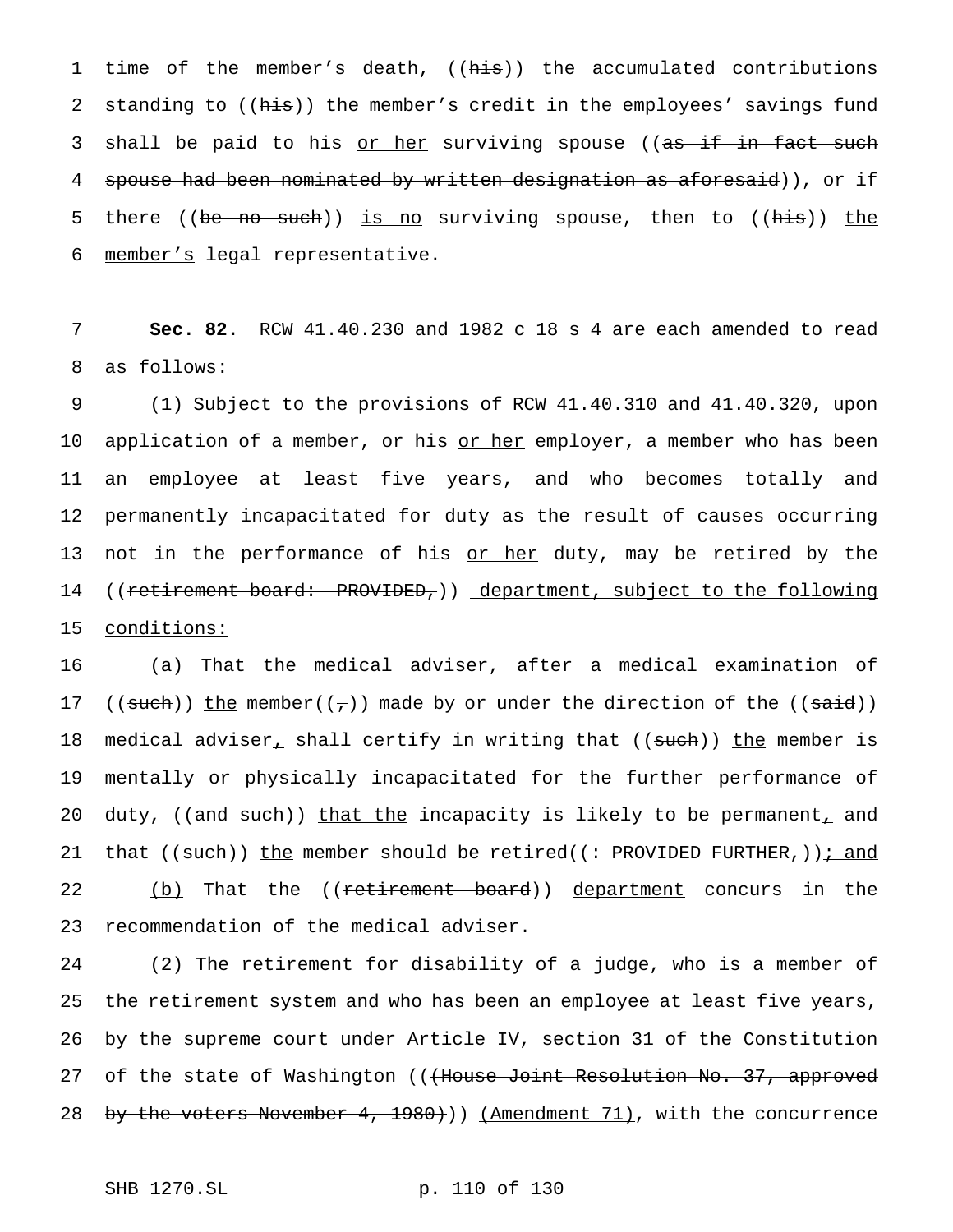1 of the ((retirement board)) department, shall be considered a retirement under subsection (1) of this section.

 **Sec. 83.** RCW 41.40.235 and 1986 c 176 s 4 are each amended to read as follows:

 (1) Upon retirement, a member shall receive a nonduty disability retirement allowance equal to two percent of average final compensation 7 for each year of service: PROVIDED, That ((such)) this allowance shall be reduced by two percent of itself for each year or fraction thereof 9 that his or her age is less than fifty-five years: PROVIDED FURTHER, That in no case may the allowance provided by this section exceed sixty percent of average final compensation.

 (2) If the recipient of a retirement allowance under this section dies before the total of the retirement allowance paid to the recipient equals the amount of the accumulated contributions at the date of 15 retirement, then the balance shall be paid to ((<del>such</del>)) <u>the</u> person or persons having an insurable interest in his or her life as the recipient has nominated by written designation duly executed and filed 18 with the director or, if there is no ((such)) designated person or persons still living at the time of the recipient's death, then to the 20 surviving spouse or, if there is neither  $((such) ) a$  designated person or persons still living at the time of his or her death nor a surviving spouse, then to his or her legal representative.

 **Sec. 84.** RCW 41.40.250 and 1972 ex.s. c 151 s 11 are each amended to read as follows:

25 ((<del>In lieu of the nonduty disability retirement allowance provided</del> 26 in RCW 41.40.240,)) An individual who was a member( $(\tau)$ ) on February 25, 1972, may upon qualifying pursuant to RCW 41.40.230, make an irrevocable election to receive the nonduty disability retirement

p. 111 of 130 SHB 1270.SL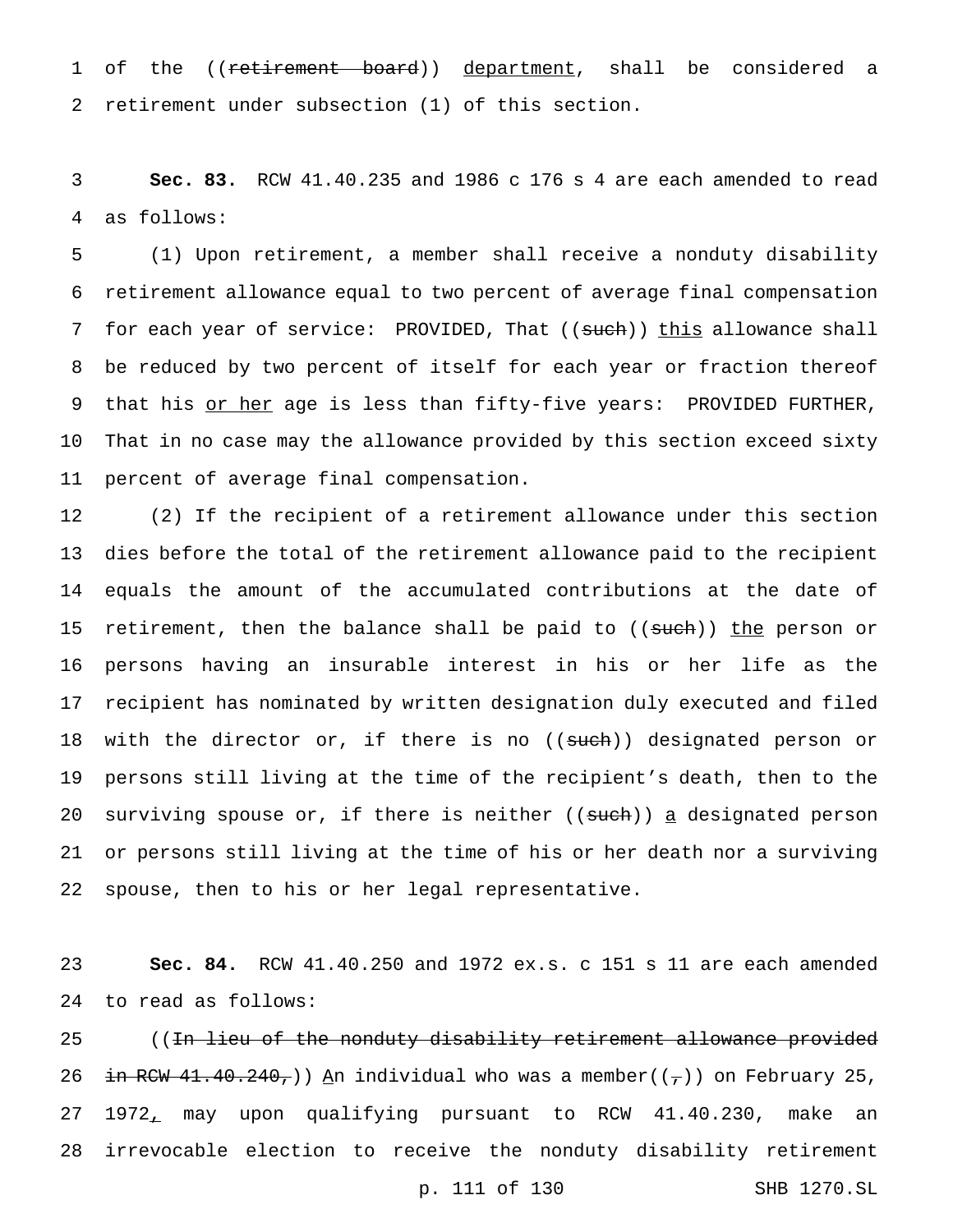1 allowance provided in subsections (1) and (2) of this section subject 2 to the provisions of RCW 41.40.310 and 41.40.320. Upon attaining or 3 becoming disabled after age sixty ((he)) the member shall receive a 4 service retirement allowance as provided for in RCW 41.40.190 except 5 that the annuity portion thereof shall consist of a continuation of the 6 cash refund annuity previously provided to him or her. ((His)) The 7 disability retirement allowance prior to age sixty shall consist of: 8 (1) A cash refund annuity which shall be the actuarial equivalent 9 of ((his)) the member's accumulated contributions at the time of his or 10 her retirement; and

11 (2) A pension, in addition to the annuity, equal to one one-12 hundredth of ((his)) the member's average final compensation for each 13 year of service. If the recipient of a retirement allowance under this 14 section ((shall)) die<u>s</u> before the total of the annuity portions of the 15 retirement allowance paid to him or her equals the amount of his or her 16 accumulated contributions at the date of retirement, then the balance 17 shall be paid to ((such)) the person or persons having an insurable 18 interest in his or her life as he or she shall have nominated by 19 written designation duly executed and filed with the ((retirement 20 board)) department, or if there ((be no such)) is no designated person 21 or persons, still living at the time of his or her death, then to his 22 <u>or her</u> surviving spouse, or if there ((be neither such)) is no 23 designated person or persons still living at the time of his or her 24 death nor a surviving spouse, then to his or her legal representatives.

25 **Sec. 85.** RCW 41.40.260 and 1983 c 3 s 95 are each amended to read 26 as follows:

27 Subject to the provisions of RCW 41.40.280, should a member cease 28 to be an employee, he or she may request upon a form provided by the 29 ((retirement board)) department a refund of all or part of the funds SHB 1270.SL p. 112 of 130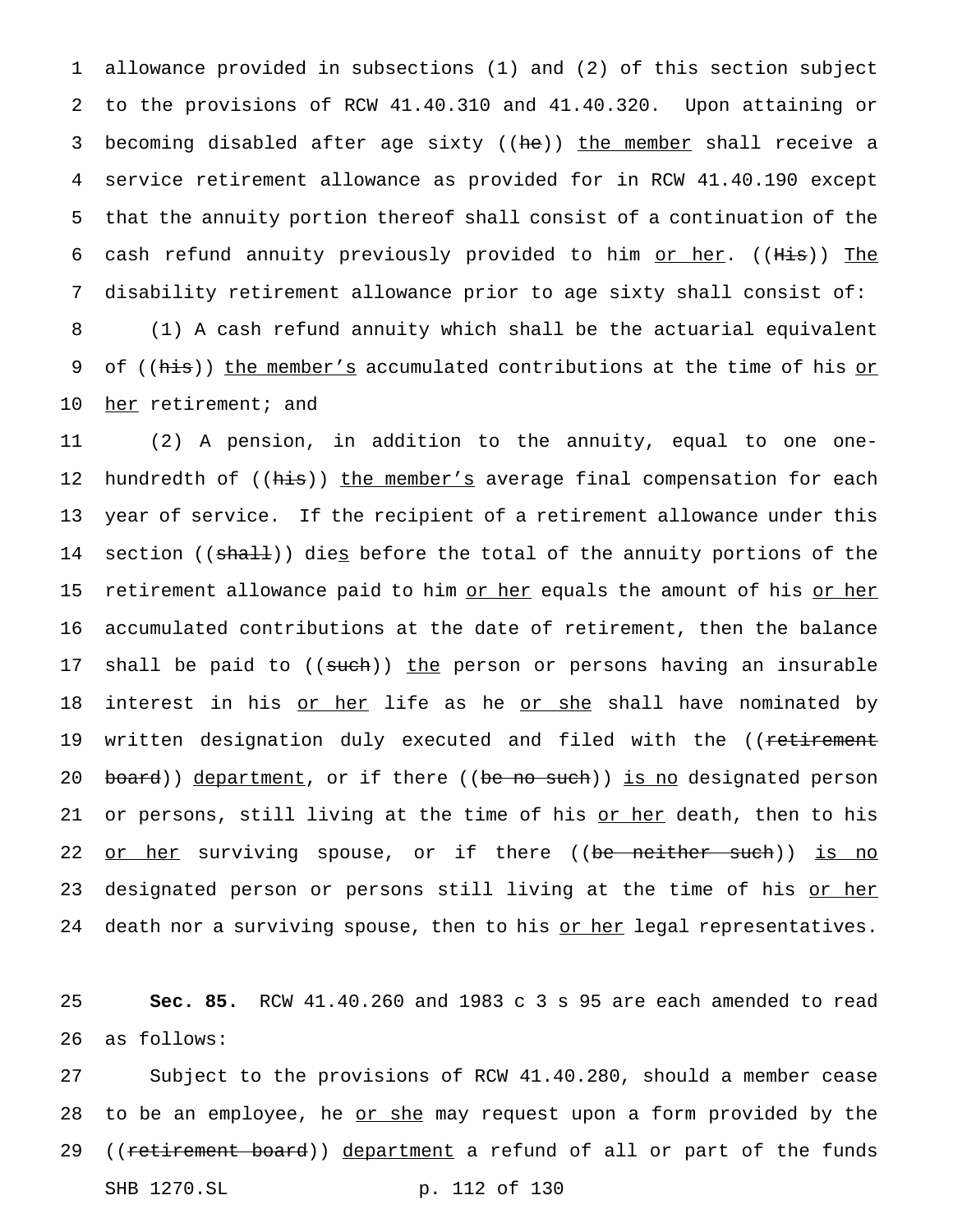1 standing to his or her credit in the employees' savings fund and this 2 amount shall be paid to him((: PROVIDED, That)) or her. Mithdrawal of 3 all or part of the funds, other than additional contributions under RCW 4  $41.40.330(2)$  by a member who is eligible for a service retirement 5 allowance in RCW 41.40.180 or a disability retirement allowance in RCW 6 41.40.200, 41.40.210, 41.40.220, 41.40.230, or 41.40.250 shall 7 constitute a waiver of any service or disability retirement 8 allowance((: PROVIDED FURTHER, That the withdrawal of all or part of 9 additional contributions made pursuant to RCW 41.40.330(2) shall not 10 constitute a waiver)).

11 **Sec. 86.** RCW 41.40.280 and 1973 2nd ex.s. c 14 s 2 are each 12 amended to read as follows:

13 The ((<del>retirement board</del>)) department may, in its discretion, 14 withhold payment of all or part of a member's contributions for not 15 more than six months after a member has ceased to be an employee( $($ : 16 PROVIDED, That)). Termination of employment with one employer for the 17 purpose of accepting employment with another employer or termination 18 with one employer and reemployment with the same employer within a 19 period of thirty days shall not qualify a member for a refund of his or 20 her accumulated contributions. In addition, a member who files an 21 application for a refund of his or her accumulated contributions and 22 subsequently becomes employed in an eligible position before the 23 expiration of thirty days or before a refund payment has been made, 24 shall not be eligible for  $((such))$  the refund payment.

25 **Sec. 87.** RCW 41.40.310 and 1984 c 184 s 14 are each amended to 26 read as follows:

27 Once each year during the first five years following the retirement 28 of a member on a disability pension or retirement allowance, and at

p. 113 of 130 SHB 1270.SL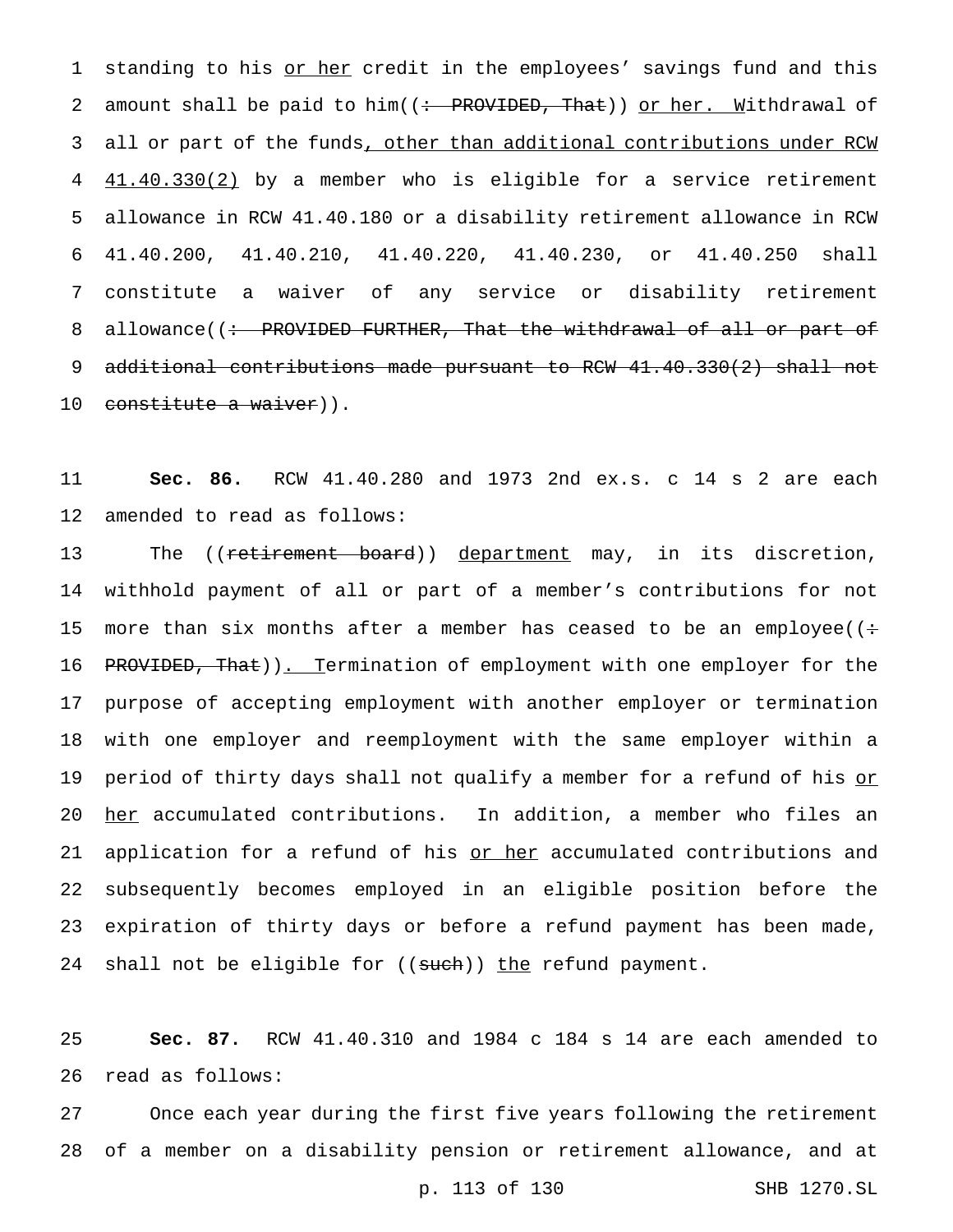1 least once in every three year period thereafter the ((retirement 2 board)) department may, and upon the member's application shall, 3 require any disability beneficiary, who has not attained age sixty 4 years, to undergo a medical examination; such examination to be made by 5 or under the direction of the medical adviser at the place of residence 6 of ((said)) the beneficiary, or other place mutually agreed upon. 7 Should any disability beneficiary, who has not attained age sixty 8 years, refuse to submit to ((such)) a medical examination in any 9 ((such)) period, his or her disability pension or retirement allowance 10 may be discontinued until his or her withdrawal of ((such)) the 11 refusal, and should ((<del>such</del>)) the refusal continue for one year, all his 12 or her rights in and to his or her disability pension, or retirement 13 allowance, may be revoked by the ((<del>retirement board</del>)) department. If 14 upon ((<del>such</del>)) <u>a</u> medical examination of a disability beneficiary, the 15 medical adviser reports and his or her report is concurred in by the 16 ((<del>retirement board</del>)) <u>department</u>, that the disability beneficiary is no 17 longer totally incapacitated for duty as the result of the injury or 18 illness for which the disability was granted, or that he or she is 19 engaged in a gainful occupation, his <u>or her</u> disability pension or 20 retirement allowance shall cease((: PROVIDED, That)).

21 If the disability beneficiary resumes a gainful occupation and his 22 or her compensation is less than his or her compensation earnable at 23 the date of disability, the ((board)) department shall continue the 24 disability benefits in an amount which when added to his <u>or her</u> 25 compensation does not exceed his or her compensation earnable at the 26 date of separation, but the disability benefit shall in no event exceed 27 the disability benefit originally awarded((: PROVIDED FURTHER, That)). 28 The compensation earnable at the date of separation  $((\frac{1}{18}))$  shall be 29 adjusted July 1 of each year by the ratio of the average consumer price 30 index (Seattle, Washington area) for urban consumers, compiled by the SHB 1270.SL p. 114 of 130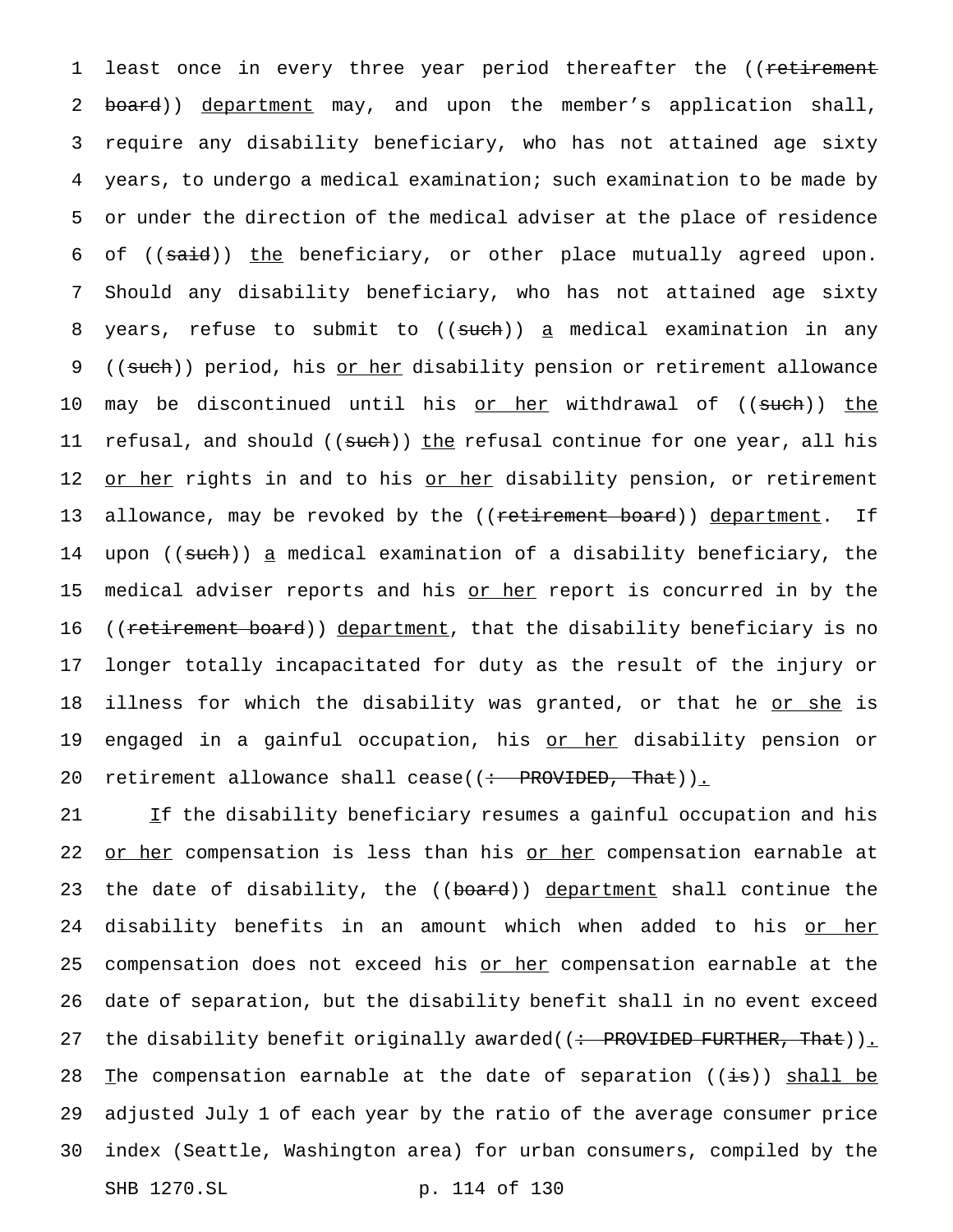United States department of labor, bureau of labor statistics, for the calendar year prior to the adjustment to the average consumer price index for the calendar year in which separation from service occurred but in no event shall the adjustment result in an amount lower than the original compensation earnable at the date of separation.

 **Sec. 88.** RCW 41.40.320 and 1953 c 200 s 16 are each amended to read as follows:

 A disability beneficiary who has been or shall be reinstated to 9 active service shall from the date of ((such)) restoration again become 10 a member of the retirement system; and ((he)) shall contribute to the 11 retirement system in the same manner as prior to ((his)) the disability retirement. Any prior service and membership service, on the basis of 13 which ((his)) retirement allowances were computed at the time of 14 ((his)) retirement, shall be restored to full force and effect, and, except in the case of retirement for nonduty disability as provided in 16 RCW 41.40.230, he or she shall be given membership service for the 17 period of time ((he was)) out of service due to ((such)) the disability.

 **Sec. 89.** RCW 41.40.340 and 1977 ex.s. c 295 s 18 are each amended to read as follows:

 The deductions from the compensation of members, provided for in RCW 41.40.330 or 41.40.650, shall be made notwithstanding that the minimum compensation provided for by law for any member shall be reduced thereby. Every member shall be deemed to consent and agree to 25 the deductions made and provided for in this chapter and ((shall)) 26 receipt in full for his or her salary or compensation, and payment less 27 ((said)) the deductions shall be a full and complete discharge and acquittance of all claims and demands whatsoever for the services

p. 115 of 130 SHB 1270.SL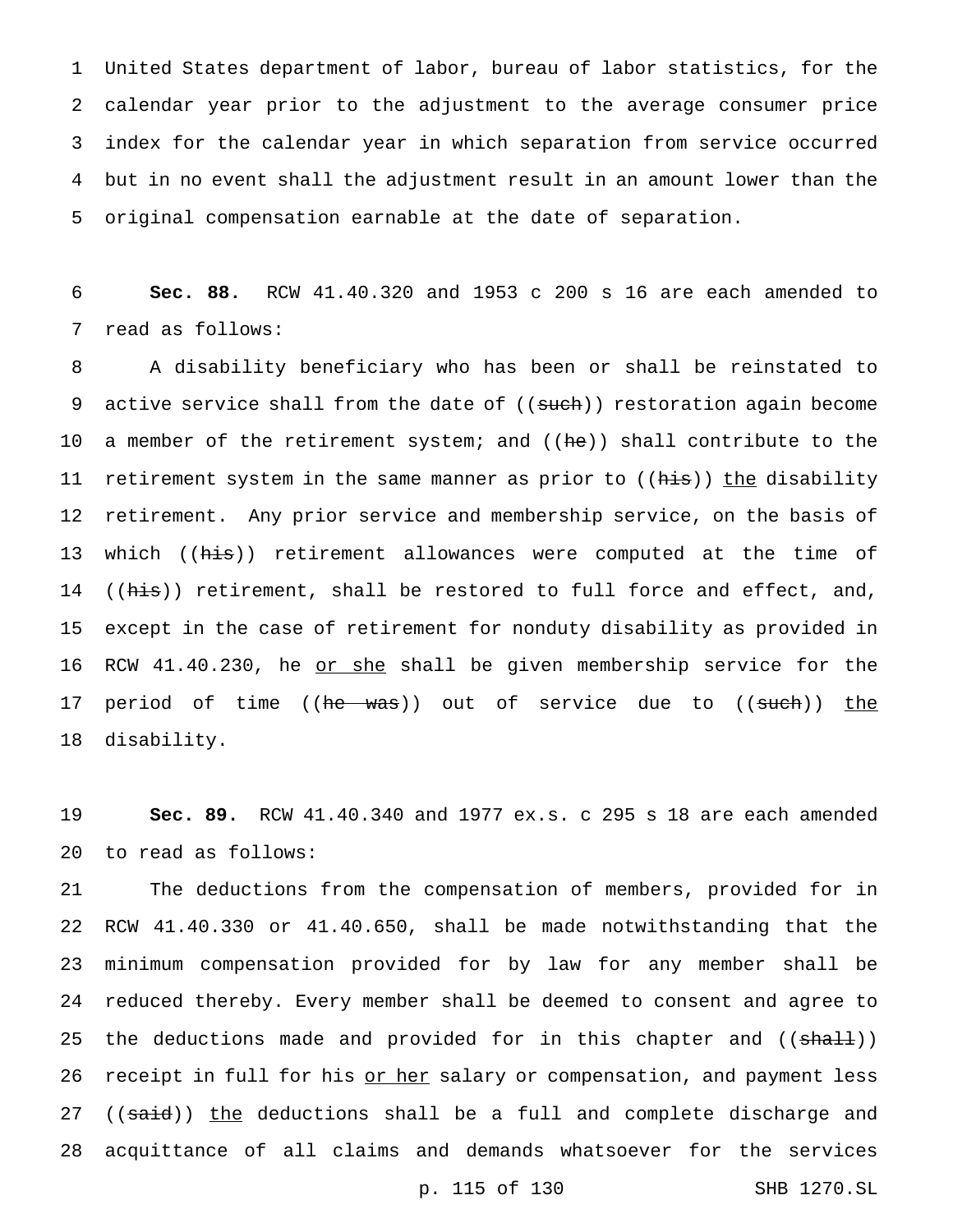1 rendered by ((such)) the person during the period covered by ((such)) 2 the payment, except as to benefits provided for under this chapter.

3 **Sec. 90.** RCW 41.40.350 and 1977 ex.s. c 295 s 19 are each amended 4 to read as follows:

5 The person responsible for making up the payroll shall transmit 6 promptly to the department at the end of each and every payroll period 7 a copy of the original payroll voucher or ((such)) any other payroll 8 report as the department may require showing thereon all deductions for 9 the public employees' retirement system made from the compensation 10 earnable of each member, together with warrants or checks covering the 11 total of ((such)) the deductions. The department after making a record 12 of all ((such)) receipts shall pay them to the state treasurer for use 13 according to the provisions of ((this)) chapter  $41.40$  RCW.

14 **Sec. 91.** RCW 41.40.363 and 1963 c 225 s 3 are each amended to read 15 as follows:

16 Any labor guild, association, or organization qualifying as an 17 employer under this chapter and which is required to make contributions 18 for an elective official qualifying for membership under RCW 19 ((41.40.120(10)  $\{(41.40.120(10) + (11.40.120(11)) \text{ shall make contributions as any})\}$ 20 other employer within this chapter: PROVIDED, That the ((retirement 21 board)) department shall cause an actuarial computation to be made of 22 all prior service liability for which contributions are required from 23 ((such)) the employer to be computed on an actual dollar basis, and if 24 the ((board)) department determines that the contributions being made 25 therefor under this chapter are insufficient to defray any cost to the 26 state, the ((board)) department shall require additional contributions 27 from ((such)) the employer in ((such)) amounts and at ((such)) times as 28 will defray all costs to the state, ((such)) the additional SHB 1270.SL p. 116 of 130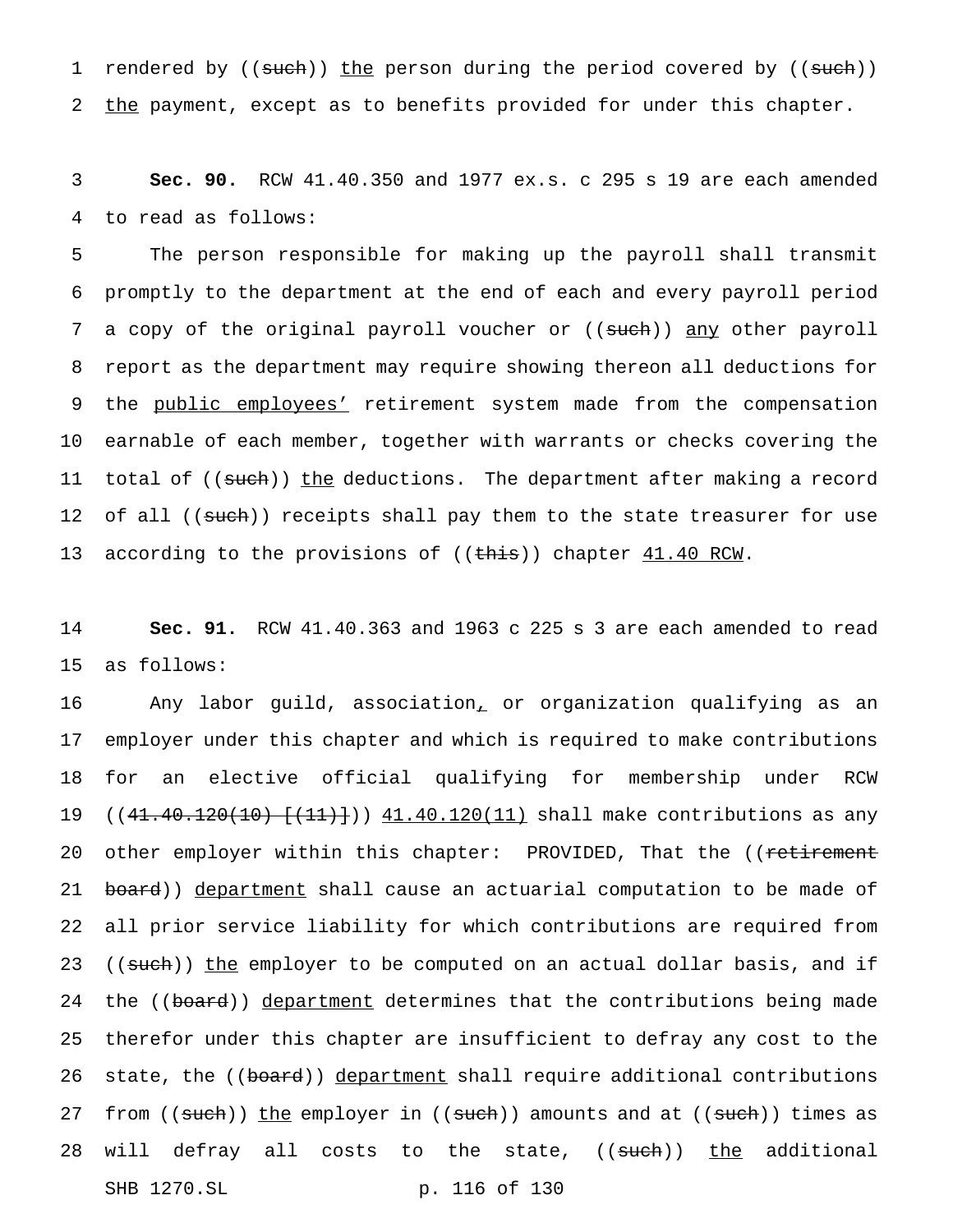contributions to be completed within ten years from the date the 2 elective official is accepted by the ((board)) department.

 **Sec. 92.** RCW 41.40.380 and 1989 c 360 s 27 are each amended to read as follows:

 (1) Subject to subsections (2) and (3) of this section, the right of a person to a pension, an annuity, or retirement allowance, any optional benefit, any other right accrued or accruing to any person under the provisions of this chapter, the various funds created by this chapter, and all moneys and investments and income thereof, are hereby exempt from any state, county, municipal, or other local tax, and shall not be subject to execution, garnishment, attachment, the operation of bankruptcy or insolvency laws, or other process of law whatsoever, and shall be unassignable.

 (2) This section shall not be deemed to prohibit a beneficiary of a retirement allowance from authorizing deductions therefrom for payment of premiums due on any group insurance policy or plan issued for the benefit of a group comprised of public employees of the state of Washington or its political subdivisions and which has been approved 19 for deduction in accordance with rules ((and regulations)) that may be 20 ((promulgated)) adopted by the state health care authority and/or the 21 department ((of retirement systems)), and this section shall not be deemed to prohibit a beneficiary of a retirement allowance from authorizing deductions therefrom for payment of dues and other membership fees to any retirement association or organization the membership of which is composed of retired public employees, if a total of three hundred or more of such retired employees have authorized such deduction for payment to the same retirement association or organization.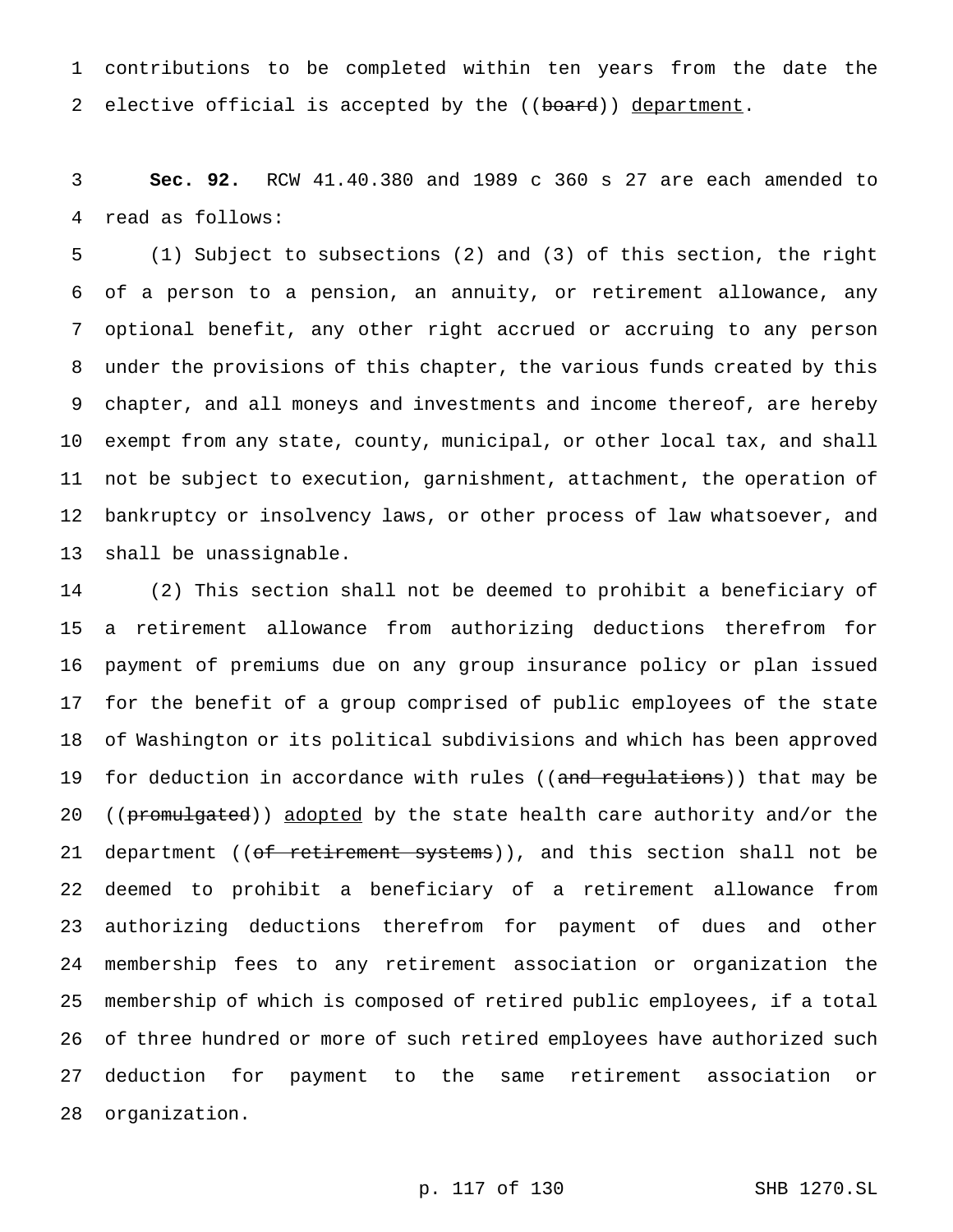(3) Subsection (1) of this section shall not prohibit the 2 department ((of retirement systems)) from complying with (a) a wage assignment order for child support issued pursuant to chapter 26.18 RCW, (b) an order to withhold and deliver issued pursuant to chapter 74.20A RCW, (c) a notice of payroll deduction issued pursuant to RCW 6 26.23.060, (d) a mandatory benefits assignment order issued ((pursuant 7 to chapter 41.50 RCW)) by the department, or (e) any administrative or court order expressly authorized by federal law.

 **Sec. 93.** RCW 41.40.410 and 1971 ex.s. c 271 s 12 are each amended to read as follows:

11 (1) The employees and appointive and elective officials of any political subdivision or association of political subdivisions of the state may become members of the retirement system by the approval of 14 the local legislative authority((<del>: PROVIDED, That</del>))<u>.</u>

 (2) On and after September 1, 1965, every school district of the 16 state of Washington shall be an employer under this chapter ((and)). 17 Every employee of ((the)) each school district who is eligible for membership under RCW 41.40.120 shall be a member of the retirement system and participate on the same basis as a person who first becomes a member through the admission of any employer into the retirement system on and after April 1, 1949.

22 (3) Each ((such)) political subdivision becoming an employer under the meaning of this chapter shall make contributions to the funds of the retirement system as provided in RCW 41.40.080, 41.40.361, and 41.40.370 and its employees shall contribute to the employees' savings fund at the rate established under the provisions of RCW 41.40.330. In addition to the foregoing requirement, where the political subdivision 28 becoming an employer ((hereunder)) under this section has its own 29 retirement plan<sub>t</sub> any of the employee members thereof who may elect to SHB 1270.SL p. 118 of 130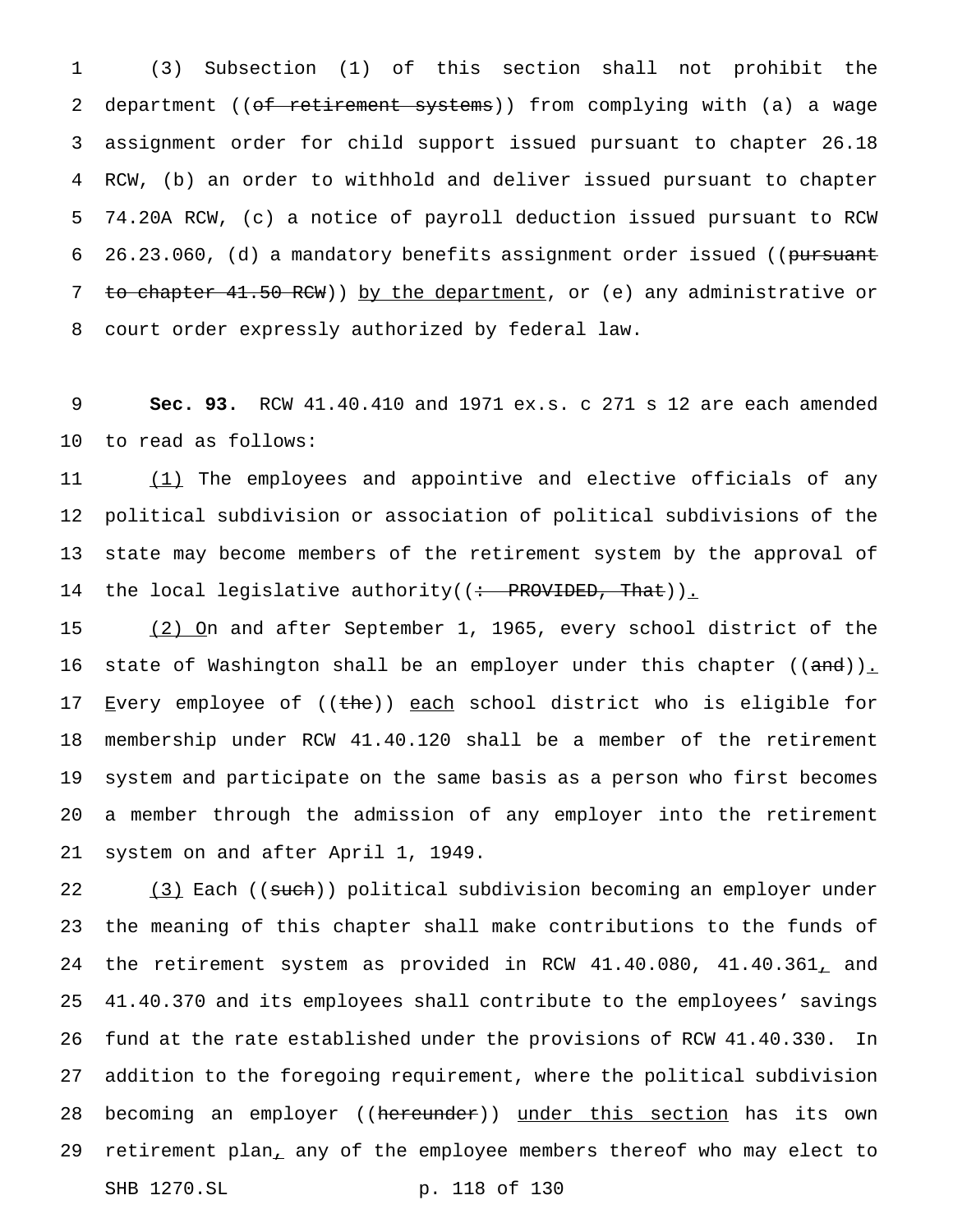1 transfer to this retirement system may, if permitted by ((said)) the plan, withdraw all or any part of their employees' contributions to the 3 former plan and transfer ((such)) the funds to the employees' savings fund at the time of their transfer of membership. Any portion of the employees' savings fund not withdrawn shall be transferred by the employer to the retirement system over a period not to exceed fifteen years. The length of the transfer period and the method of payment to be utilized during that period shall be established by agreement 9 between the ((retirement board)) department and the political subdivision. Employers making deferred payments of employee funds under this section shall transfer an additional amount equal to the interest that would have been credited to each employee's savings fund 13 had his or her contributions been transferred to the state retirement system's employee savings fund on the date the political subdivision 15 became an employer ((hereunder)) under this section. Any funds remaining in the employer's former retirement plan after all 17 obligations of ((such)) the plan have been provided for, as evidenced by appropriate actuarial study, shall be disposed of by the governing body of the political subdivision in such manner as it deems appropriate. For the purpose of administering and interpreting this 21 chapter the ((board)) department may substitute the names of political subdivisions of the state for the "state" and employees of the 23 subdivisions for "state employees" wherever ((such)) those terms appear 24 in this chapter. The ((board)) department may also alter any dates mentioned in this chapter for the purpose of making the provisions of the chapter applicable to the entry of any political subdivisions into the system. Any member transferring employment to another employer which is covered by the retirement system may continue as a member without loss of previously earned pension and annuity benefits. The 30 ((board)) department shall keep ((such)) accounts as are necessary to

p. 119 of 130 SHB 1270.SL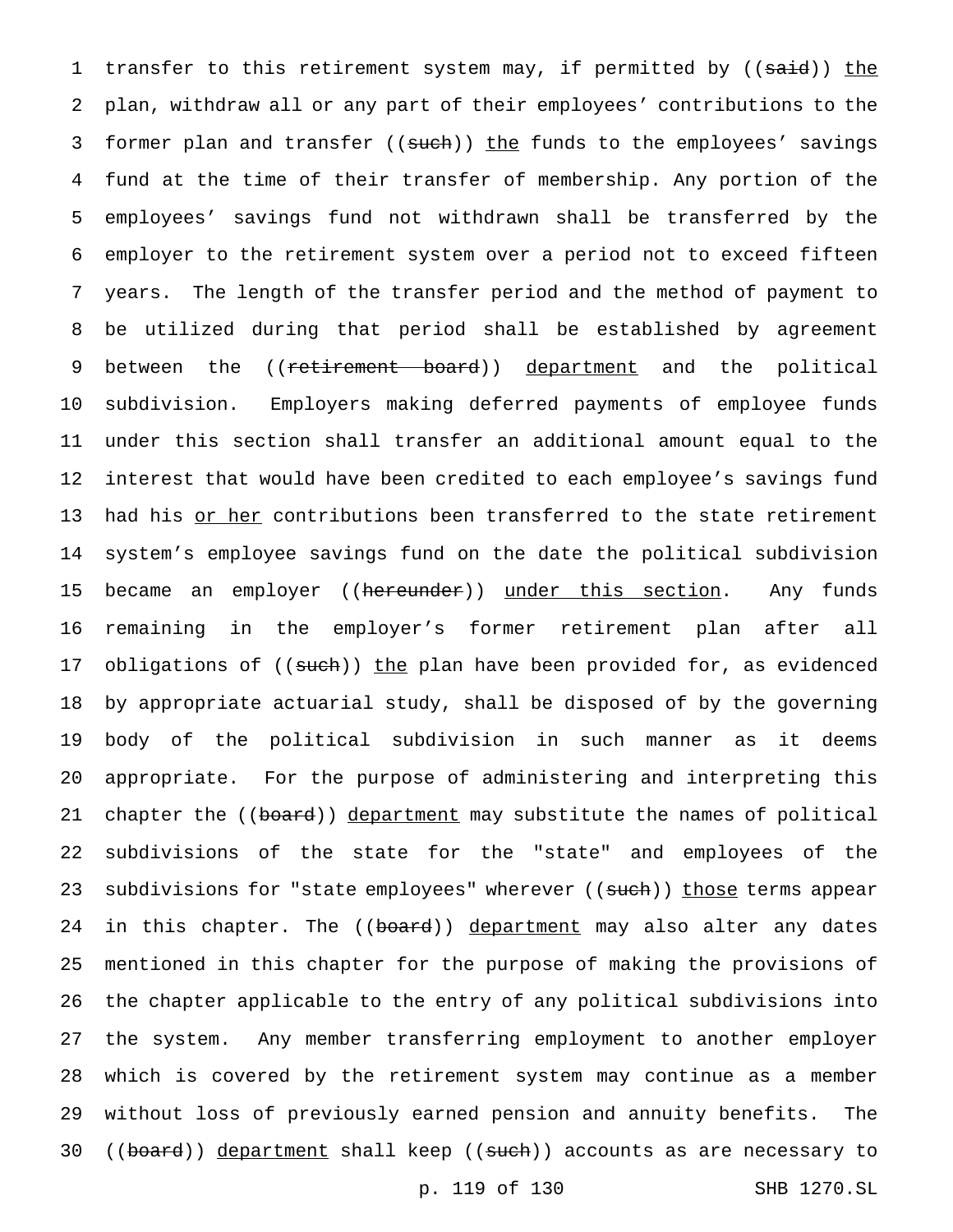show the contributions of each political subdivision to the benefit account fund and shall have the power to debit and credit the various accounts in accordance with the transfer of the members from one employer to another.

 (4) Employees of a political subdivision, maintaining its own retirement system, who have been transferred to a health district formed pursuant to chapter 70.46 RCW, but who have been allowed to remain members of the political subdivision's retirement system may be transferred as a group to the Washington public employees' retirement 10 system. ((Such)) This transfer may be made by the action of the 11 legislative authority of ((such)) the political subdivision maintaining 12 its own retirement system. ((Such)) This transfer shall include employer's and member's funds in the transferring municipalities' retirement system.

15 (5) Employees of a political subdivision, maintaining its own 16 retirement system, heretofore transferred to a joint airport operation 17 of two municipalities pursuant to chapter ((182, Laws of 1945)) 14.08 18 RCM, may be transferred as a group to the Washington public employees' 19 retirement system. ((Such)) This transfer may be made by the action of 20 the legislative authority of ((such)) the political subdivision 21 maintaining its own retirement system. ((Such)) This transfer shall 22 include employer's and member's funds in the transferring 23 municipalities' retirement system.

24 **Sec. 94.** RCW 41.40.412 and 1969 c 128 s 14 are each amended to 25 read as follows:

26 Any person aggrieved by any decision of the ((<del>retirement board</del>)) 27 department affecting his or her legal rights, duties, or privileges 28 must before he or she appeals to the courts, file with the director 29 ((of the retirement system)) by mail or personally within sixty days SHB 1270.SL p. 120 of 130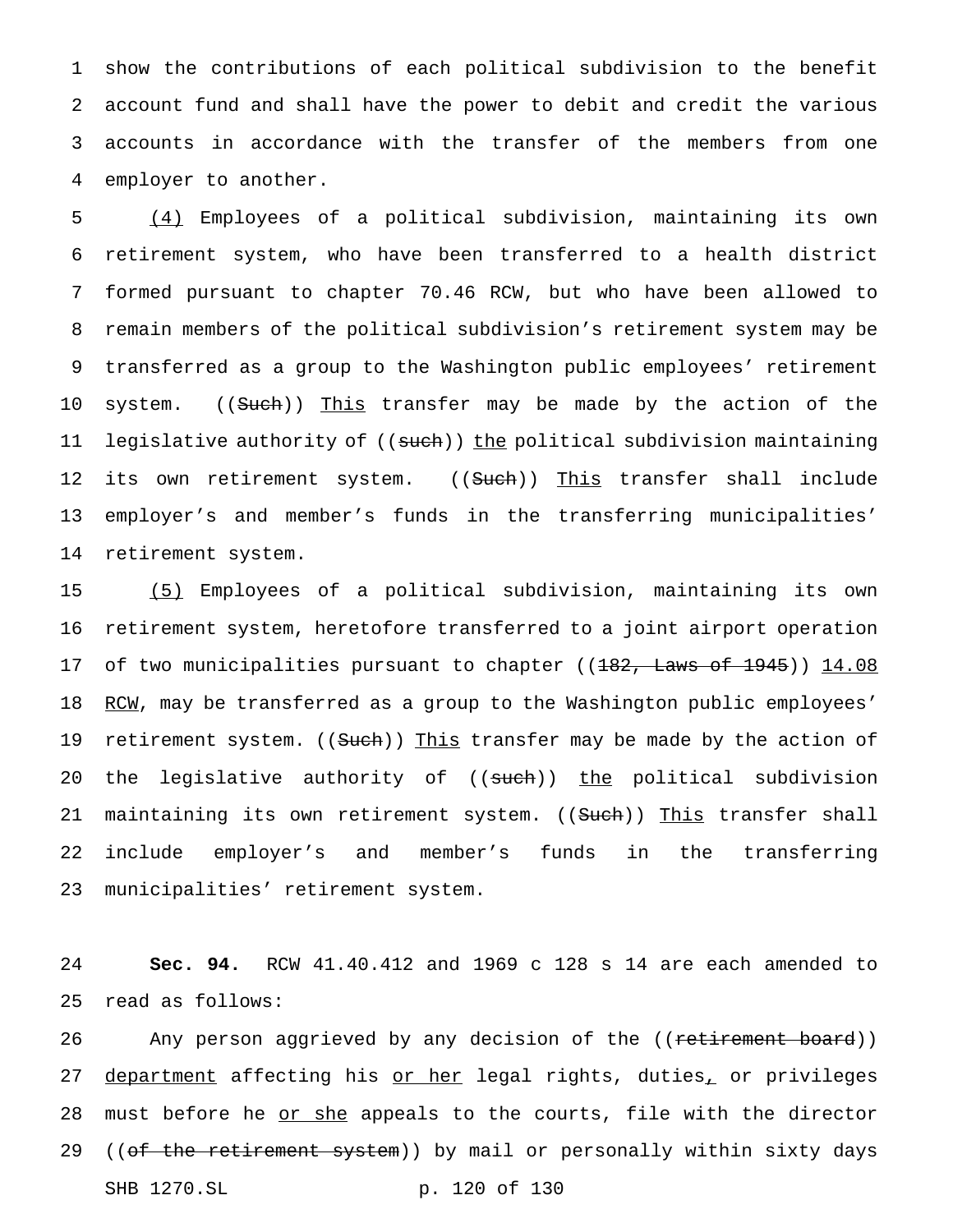1 from the day ((such)) the decision was communicated to ((such)) the 2 person, a notice for a hearing before the ((retirement board)) 3 director's designee. The notice of hearing shall set forth in full 4 detail the grounds upon which ((such)) the person considers ((such)) 5 the decision unjust or unlawful and shall include every issue to be 6 considered by the ((retirement board)) department, and it must contain 7 a detailed statement of facts upon which ((such)) the person relies in 8 support ((thereof)) of the appeal. ((Such)) These persons shall be 9 deemed to have waived all objections or irregularities concerning the 10 matter on which ((such)) the appeal is taken, other than those 11 specifically set forth in the notice of hearing or appearing in the 12 records of the retirement system.

13 **Sec. 95.** RCW 41.40.440 and 1971 c 81 s 105 are each amended to 14 read as follows:

15 No bond of any kind shall be required of a claimant appealing to 16 the superior court, the court of appeals, or the supreme court from a 17 finding of the ((retirement board effecting such)) department affecting 18 the claimant's right to retirement or disability benefits.

19 **Sec. 96.** RCW 41.40.450 and 1990 c 274 s 4 are each amended to read 20 as follows:

 (1) A plan I member who is employed by a school district or 22 districts, an educational ((school)) service district, the state school for the deaf, the state school for the blind, institutions of higher education, or community colleges:

 (a) Shall receive service credit for each month of the period from September through August of the following year if he or she is employed in an eligible position, earns compensation earnable for six hundred thirty hours or more during that period, and is employed during nine

p. 121 of 130 SHB 1270.SL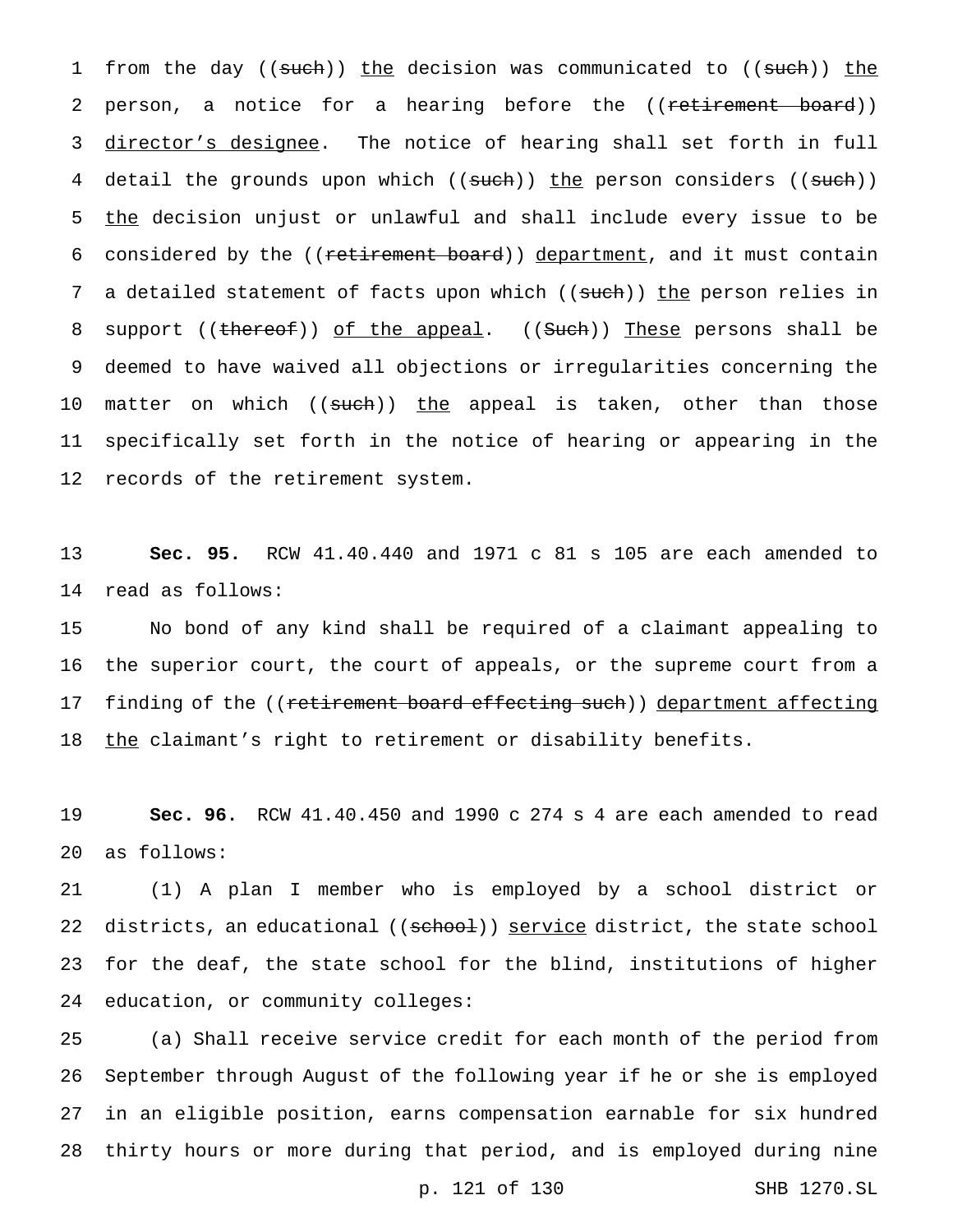months of that period, except that a member may not receive credit for any period prior to the member's employment in an eligible position; (b) If a member in an eligible position does not meet the requirements of (a) of this subsection, the member is entitled to service credit only for those calendar months during which he or she received compensation for seventy or more hours.

 (2) A plan II member who is employed by a school district or 8 districts, an educational ((school)) service district, the state school for the blind, the state school for the deaf, institutions of higher education, or community colleges:

 (a) Shall receive service credit for each month of the period from September through August of the following year if he or she is employed in an eligible position, earns compensation earnable for eight hundred ten hours or more during that period, and is employed during nine months of that period, except that a member may not receive credit for any period prior to the member's employment in an eligible position; (b) If a member in an eligible position does not meet the

 requirements of (a) of this subsection, the member is entitled to service credit only for those calendar months during which he or she received compensation for ninety or more hours.

(3) The department shall adopt rules implementing this section.

 **Sec. 97.** RCW 41.40.610 and 1977 ex.s. c 295 s 2 are each amended to read as follows:

24 RCW 41.40.620 through 41.40.740 shall apply only to ((those persons 25 who are initially employed by an employer on or after October 1, 1977)) plan II members.

 **Sec. 98.** RCW 41.40.625 and 1982 c 144 s 3 are each amended to read as follows:

SHB 1270.SL p. 122 of 130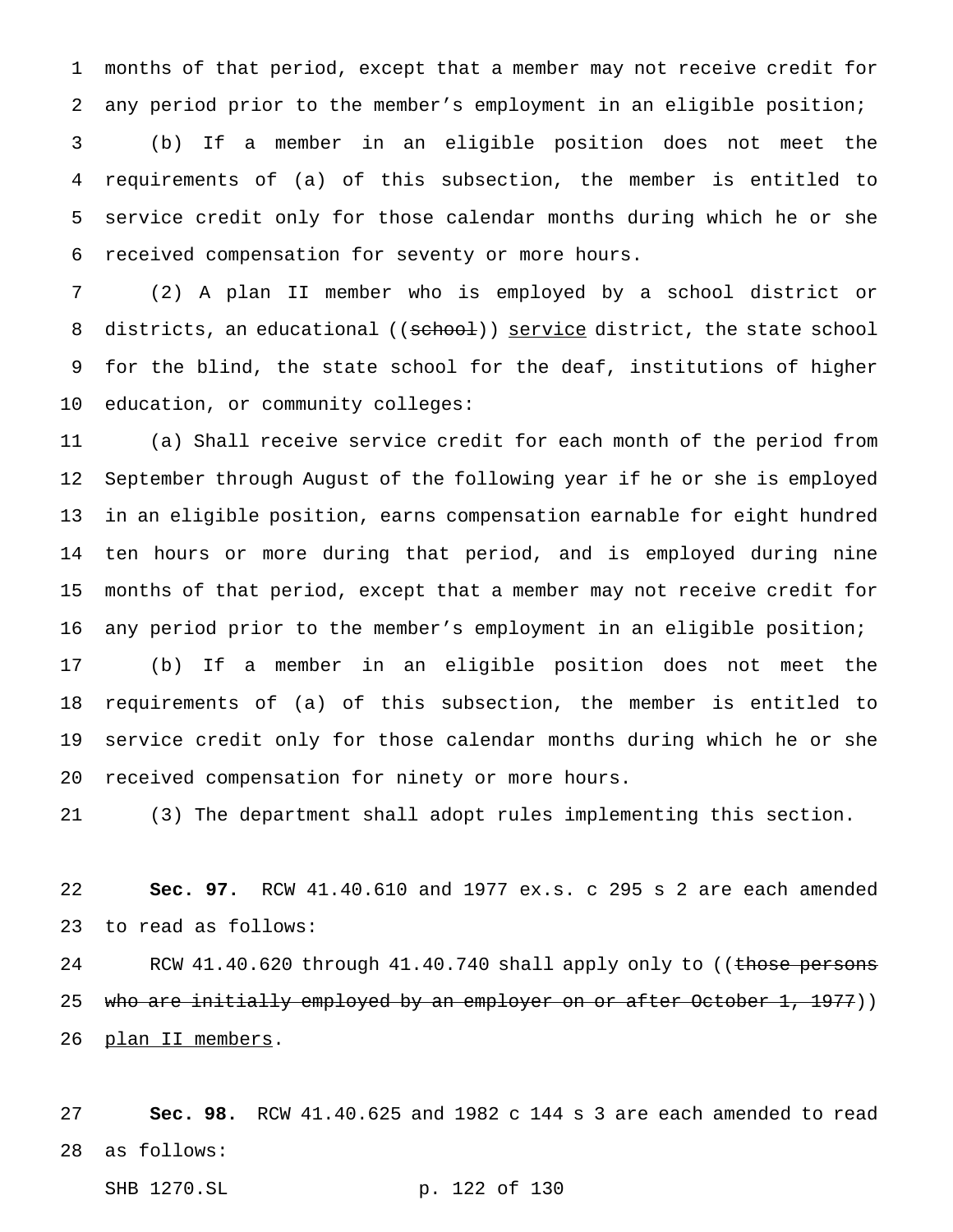(1) On or after June 10, 1982, the director may pay a member 2 eligible to receive a retirement allowance or the member's beneficiary, 3 (( $a\bar{s}$  defined in RCW  $41.04.040(3)$ ,)) subject to the provisions of subsection (4) of this section, a lump sum payment in lieu of a monthly benefit if the initial monthly benefit computed in accordance with RCW 41.40.620 would be less than fifty dollars. The lump sum payment shall 7 be the greater of the actuarial equivalent of ((such)) the monthly benefits or an amount equal to the individual's accumulated contributions plus accrued interest.

10 (2) A retiree or a beneficiary,  $((as defined in RCW 41.04.040(3),))$  subject to the provisions of subsection (4) of this section, who is receiving a regular monthly benefit of less than fifty dollars may request, in writing, to convert from a monthly benefit to a lump sum payment. If the director approves the conversion, the calculation of the actuarial equivalent of the total estimated regular benefit will be computed based on the beneficiary's age at the time the benefit initially accrued. The lump sum payment will be reduced to reflect any payments received on or after the initial benefit accrual date.

 (3) Persons covered under the provisions of subsection (1) of this 20 section may upon returning to member status ((as defined in RCW  $41.04.040(2)$ ) reinstate all previous service by depositing the lump sum payment received, with interest as computed by the director, within two years of returning to service or prior to re-retiring, whichever comes first. In computing the amount due, the director shall exclude the accumulated value of the normal payments the member would have received while in beneficiary status if the lump sum payment had not occurred.

 (4) Only persons entitled to or receiving a service retirement allowance under RCW 41.40.620 or an earned disability allowance under RCW 41.40.670 qualify for participation under this section.

p. 123 of 130 SHB 1270.SL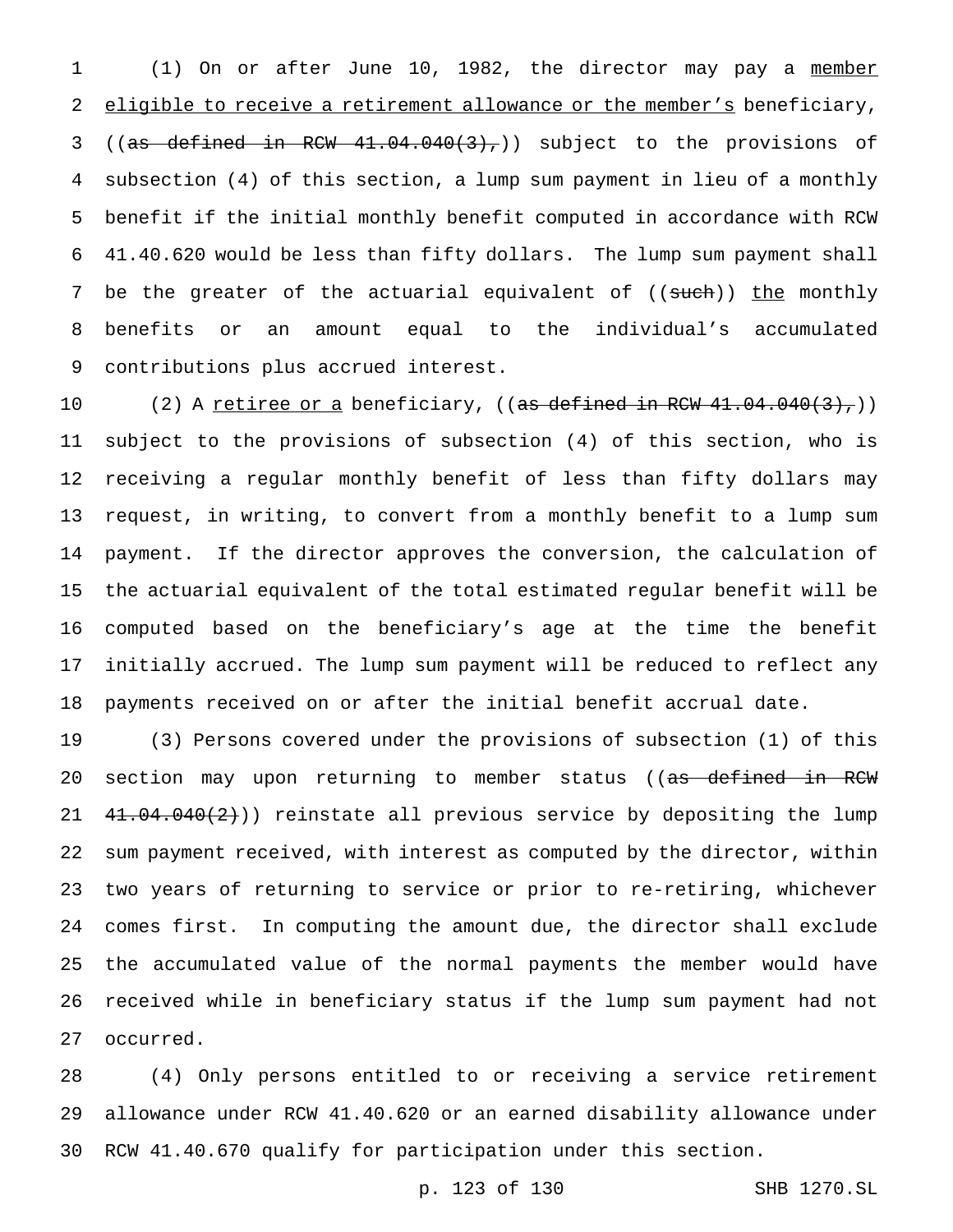1 (5) It is the intent of the legislature that any member who 2 receives a settlement under this section shall be deemed to be retired 3 from this system.

4 **Sec. 99.** RCW 41.40.670 and 1990 c 249 s 21 are each amended to 5 read as follows:

 (1) A member of the retirement system who becomes totally incapacitated for continued employment by an employer as determined by 8 the department upon recommendation of the ((retirement board)) department shall be eligible to receive an allowance under the 10 provisions of RCW 41.40.610 through 41.40.740. ((Such)) The member shall receive a monthly disability allowance computed as provided for 12 in RCW 41.40.620 and shall have ((such)) this allowance actuarially reduced to reflect the difference in the number of years between age at disability and the attainment of age sixty-five.

15 Any member who receives an allowance under the provisions of this 16 section shall be subject to ((such)) comprehensive medical examinations 17 as required by the department. If ((such)) these medical examinations 18 reveal that ((such)) a member has recovered from the incapacitating 19 disability and the member is offered reemployment by an employer at a 20 comparable compensation, ((such)) the member shall cease to be eligible 21 for ((such)) the allowance.

22 (2) The retirement for disability of a judge, who is a member of 23 the retirement system, by the supreme court under Article IV, section 24 31 of the Constitution of the state of Washington ((<del>(House Joint</del> 25 Resolution No. 37, approved by the voters November 4, 1980))) 26 (Amendment 71), with the concurrence of the ((retirement board)) 27 department, shall be considered a retirement under subsection (1) of 28 this section.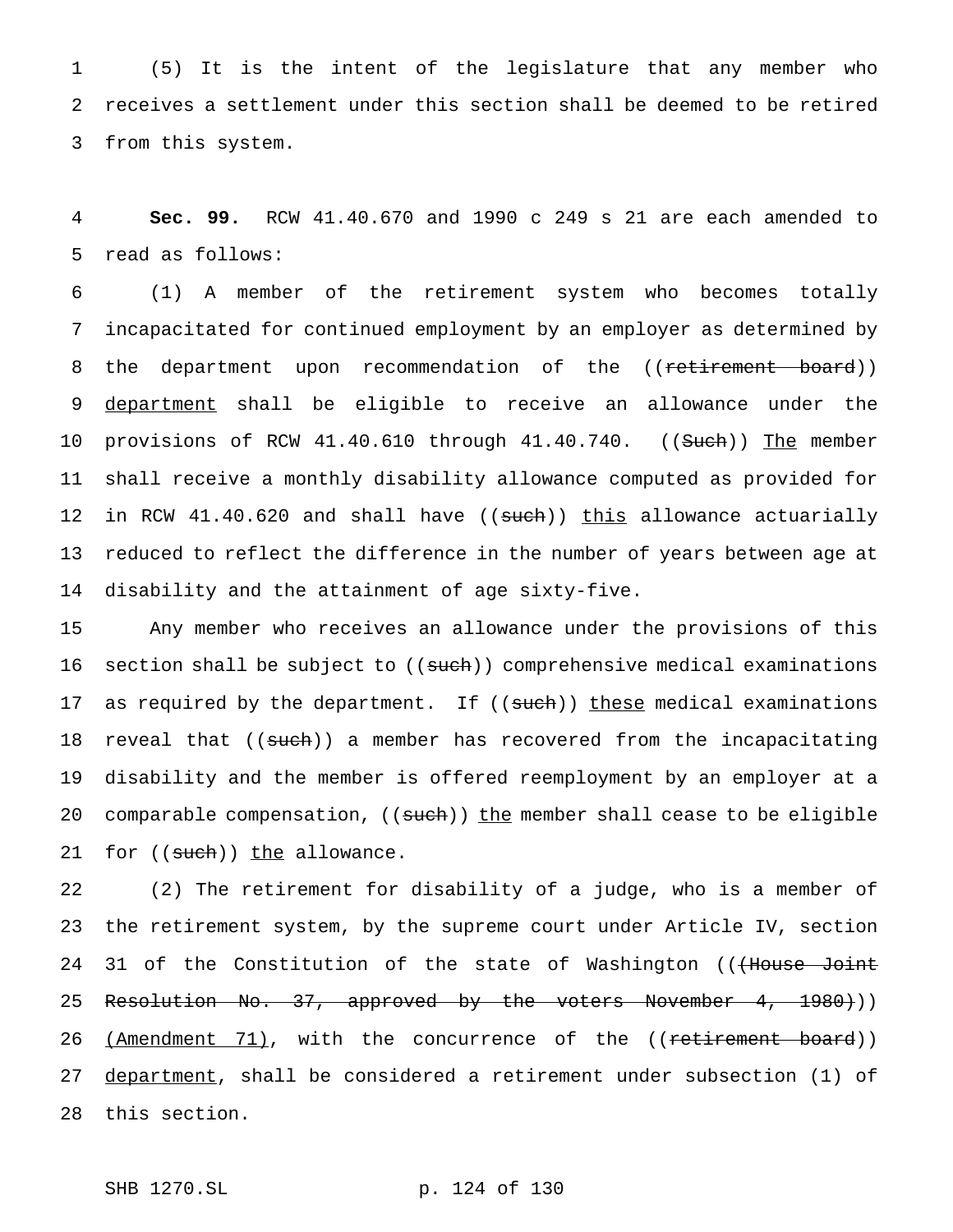(3) (a) If the recipient of a monthly retirement allowance under this section dies before the total of the retirement allowance paid to the recipient equals the amount of the accumulated contributions at the 4 date of retirement, then the balance shall be paid to ((such)) the person or persons having an insurable interest in his or her life as the recipient has nominated by written designation duly executed and 7 filed with the director, or, if there is no ((such)) designated person or persons still living at the time of the recipient's death, then to 9 the surviving spouse, or, if there is ((neither such)) no designated person or persons still living at the time of his or her death nor a surviving spouse, then to his or her legal representative.

 (b) If a recipient of a monthly retirement allowance under this section died before April 27, 1989, and before the total of the retirement allowance paid to the recipient equaled the amount of his or her accumulated contributions at the date of retirement, then the department shall pay the balance of the accumulated contributions to the member's surviving spouse or, if there is no surviving spouse, then in equal shares to the member's children. If there is no surviving spouse or children, the department shall retain the contributions.

 **Sec. 100.** RCW 41.40.710 and 1977 ex.s. c 295 s 12 are each amended to read as follows:

 A member who is on a paid leave of absence authorized by a member's employer shall continue to receive service credit as provided for under the provisions of RCW 41.40.610 through 41.40.740.

 A member shall be eligible to receive a maximum of two years service credit during a member's entire working career for those periods when a member is on an unpaid leave of absence authorized by an employer. Such credit may be obtained only if the member makes both 29 the plan II employer and member contributions plus interest as

p. 125 of 130 SHB 1270.SL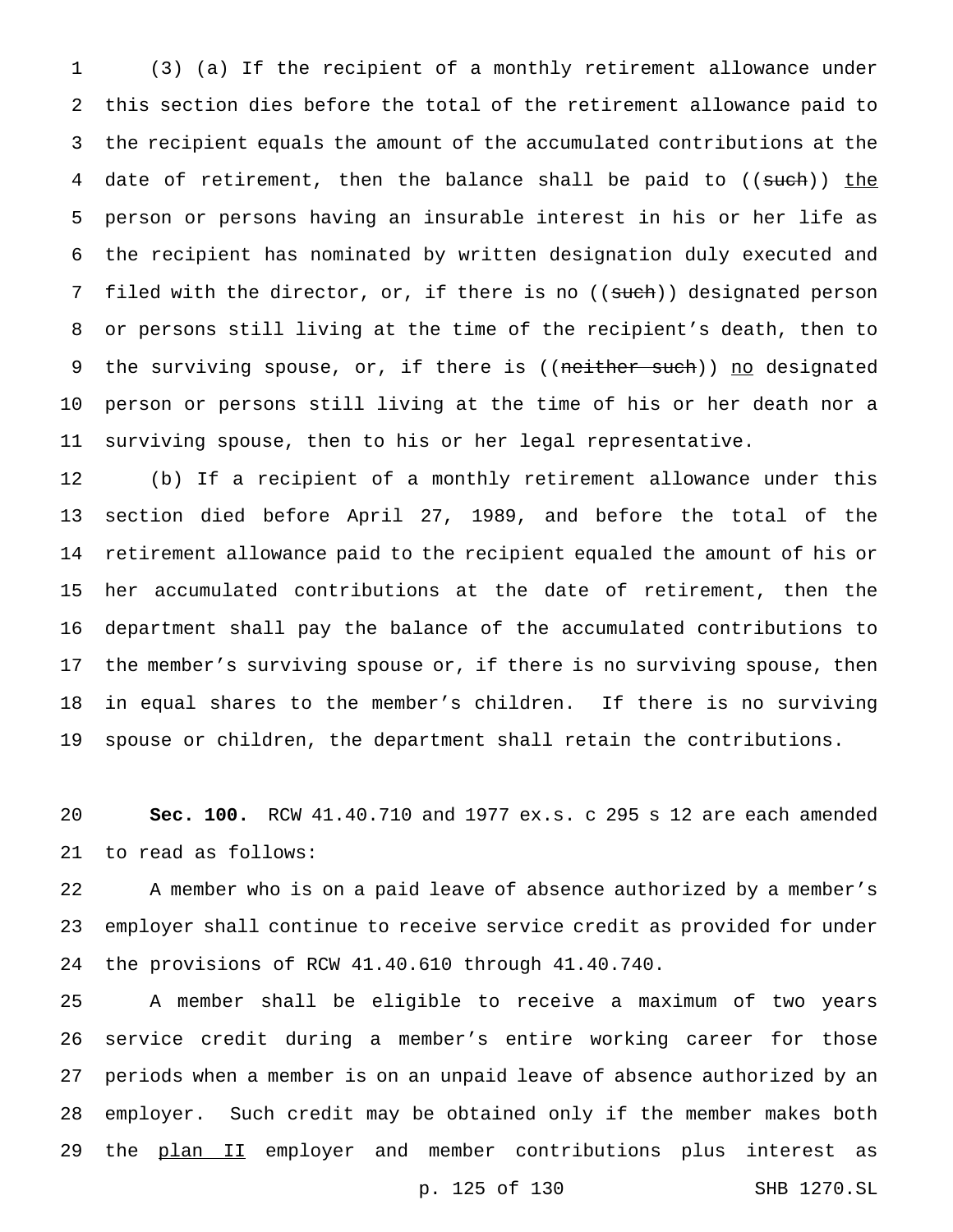determined by the department for the period of the authorized leave of absence within five years of resumption of service or prior to 3 retirement whichever comes sooner((: PROVIDED, That for the purpose of this subsection [section] the contribution shall not include the 5 contribution for the unfunded supplemental present value as required by 6 RCW 41.40.650)). The contributions required shall be based on the average of the member's compensation earnable at both the time the authorized leave of absence was granted and the time the member resumed employment.

 A member who is inducted into the armed forces of the United States shall be deemed to be on an unpaid, authorized leave of absence.

 NEW SECTION. **Sec. 101.** A new section is added to chapter 41.26 RCW under the subchapter heading "Provisions Applicable to Plan I" to read as follows:

 The provisions of the following sections of this subchapter shall apply only to members of plan I: RCW 41.26.080; 41.26.090; 41.26.100; 41.26.110; 41.26.115; 41.26.120; 41.26.125; 41.26.130; 41.26.135; 41.26.140; 41.26.150; 41.26.160; 41.26.170; 41.26.180; 41.26.190; 41.26.200; 41.26.240; 41.26.250; 41.26.260; 41.26.270; 41.26.900; 41.26.910; and 41.26.920.

 NEW SECTION. **Sec. 102.** A new section is added to chapter 41.26 RCW under the subchapter heading "Provisions Applicable to Plan II" to read as follows:

 The provisions of the following sections of this subchapter shall apply only to members of plan II: RCW 41.26.400; 41.26.410; 41.26.420; 41.26.425; 41.26.430; 41.26.440; 41.26.450; 41.26.460; 41.26.470; 41.26.480; 41.26.490; 41.26.500; 41.26.510; 41.26.520; 41.26.530; 41.26.540; 41.26.550; 41.26.901; and 41.26.921.

SHB 1270.SL p. 126 of 130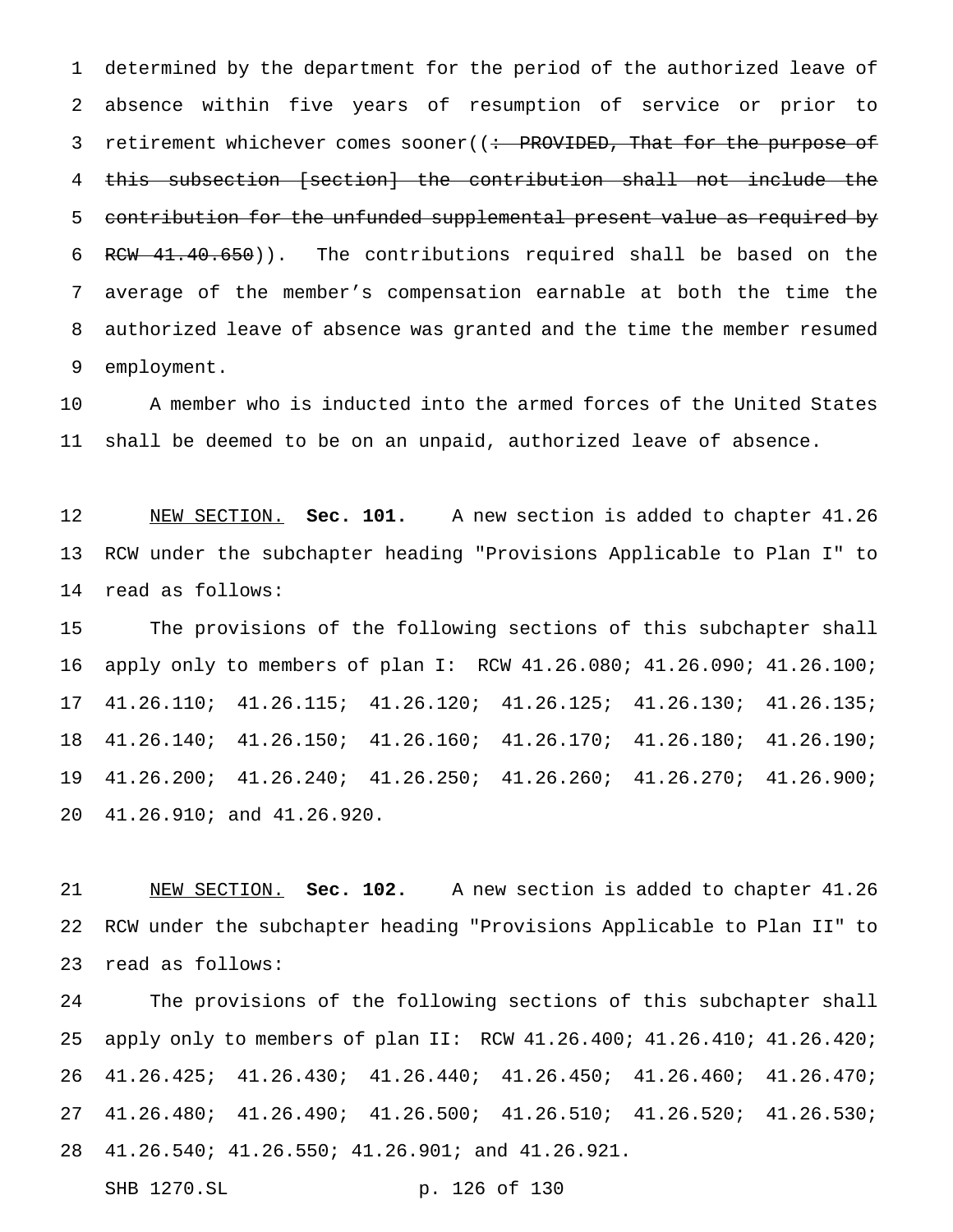NEW SECTION. **Sec. 103.** A new section is added to chapter 41.32 RCW under the subchapter heading "Provisions Applicable to Plan I" to read as follows:

 The provisions of the following sections of this subchapter shall apply only to members of plan I: RCW 41.32.240; 41.32.260; 41.32.270; 41.32.300; 41.32.330; 41.32.340; 41.32.350; 41.32.360; 41.32.366; 41.32.380; 41.32.390; 41.32.470; 41.32.480; 41.32.485; 41.32.487; 41.32.488; 41.32.4931; 41.32.4945; 41.32.497; 41.32.498; 41.32.499; 41.32.500; 41.32.510; 41.32.520; 41.32.522; 41.32.523; 41.32.530; 41.32.540; 41.32.550; 41.32.570; and 41.32.575.

 NEW SECTION. **Sec. 104.** A new section is added to chapter 41.32 RCW under the subchapter heading "Provisions Applicable to Plan II" to read as follows:

 The provisions of the following sections of this subchapter shall apply only to members of plan II: RCW 41.32.755; 41.32.760; 41.32.762; 41.32.765; 41.32.770; 41.32.775; 41.32.780; 41.32.785; 41.32.790; 41.32.795; 41.32.800; 41.32.805; 41.32.810; 41.32.815; 41.32.820; and 41.32.825.

 NEW SECTION. **Sec. 105.** A new section is added to chapter 41.40 RCW under the subchapter heading "Provisions Applicable to Plan I" to read as follows:

 The provisions of the following sections of this subchapter shall apply only to members of plan I: RCW 41.40.150; 41.40.160; 41.40.170; 41.40.180; 41.40.185; 41.40.188; 41.40.190; 41.40.193; 41.40.195; 41.40.198; 41.40.1981; 41.40.200; 41.40.210; 41.40.220; 41.40.230; 41.40.235; 41.40.250; 41.40.260; 41.40.270; 41.40.280; 41.40.300; 41.40.310; 41.40.320; 41.40.325; 41.40.330; and 41.40.363.

## p. 127 of 130 SHB 1270.SL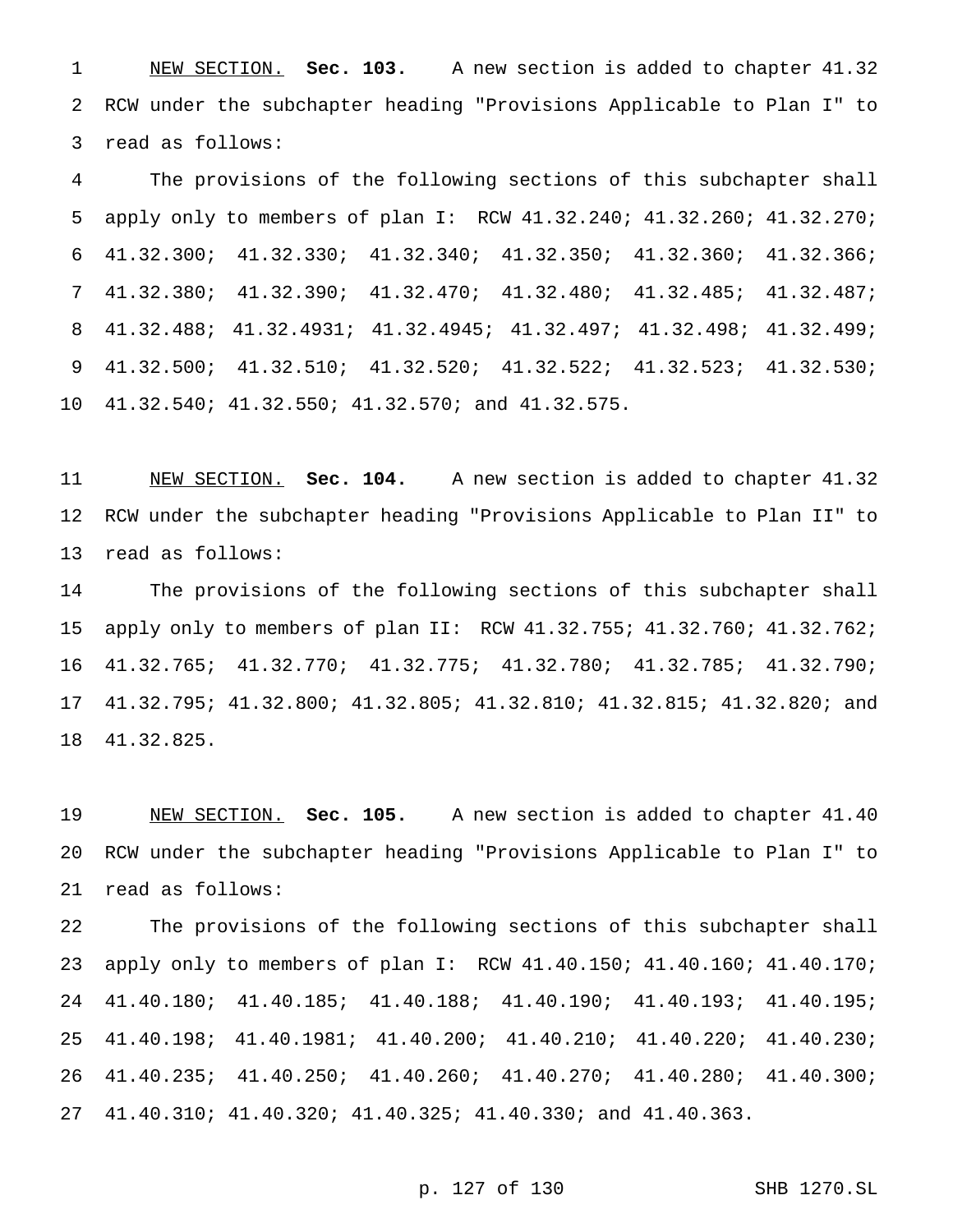NEW SECTION. **Sec. 106.** A new section is added to chapter 41.40 RCW under the subchapter heading "Provisions Applicable to Plan II" to read as follows:

 The provisions of the following sections of this subchapter shall apply only to members of plan II: RCW 41.40.610; 41.40.620; 41.40.625; 41.40.630; 41.40.640; 41.40.650; 41.40.660; 41.40.670; 41.40.680; 41.40.690; 41.40.700; 41.40.710; 41.40.720; 41.40.730; 41.40.740; 41.40.900; and 41.40.920.

 NEW SECTION. **Sec. 107.** A new section is added to chapter 41.40 RCW under the subchapter heading "Provisions Applicable to Plan I and Plan II" to read as follows:

 (1) All classified employees employed by Washington State University on and after April 24, 1973, and otherwise eligible shall become members of the Washington public employees' retirement system to the exclusion of any other retirement benefit system at the institution unless otherwise provided by law.

 (2) All classified employees employed by the University of Washington or each of the regional universities or The Evergreen State College on and after May 6, 1974, and otherwise eligible shall become members of the Washington public employees' retirement system at the institution unless otherwise provided by law: PROVIDED, That persons who, immediately prior to the date of their hiring as classified employees, have for at least two consecutive years held membership in a retirement plan underwritten by the private insurer of the retirement plan of their respective educational institution may irrevocably elect to continue their membership in the retirement plan notwithstanding the provisions of this chapter, if the election is made within thirty days from the date of their hiring as classified employees. If these persons elect to become members of the public employees' retirement SHB 1270.SL p. 128 of 130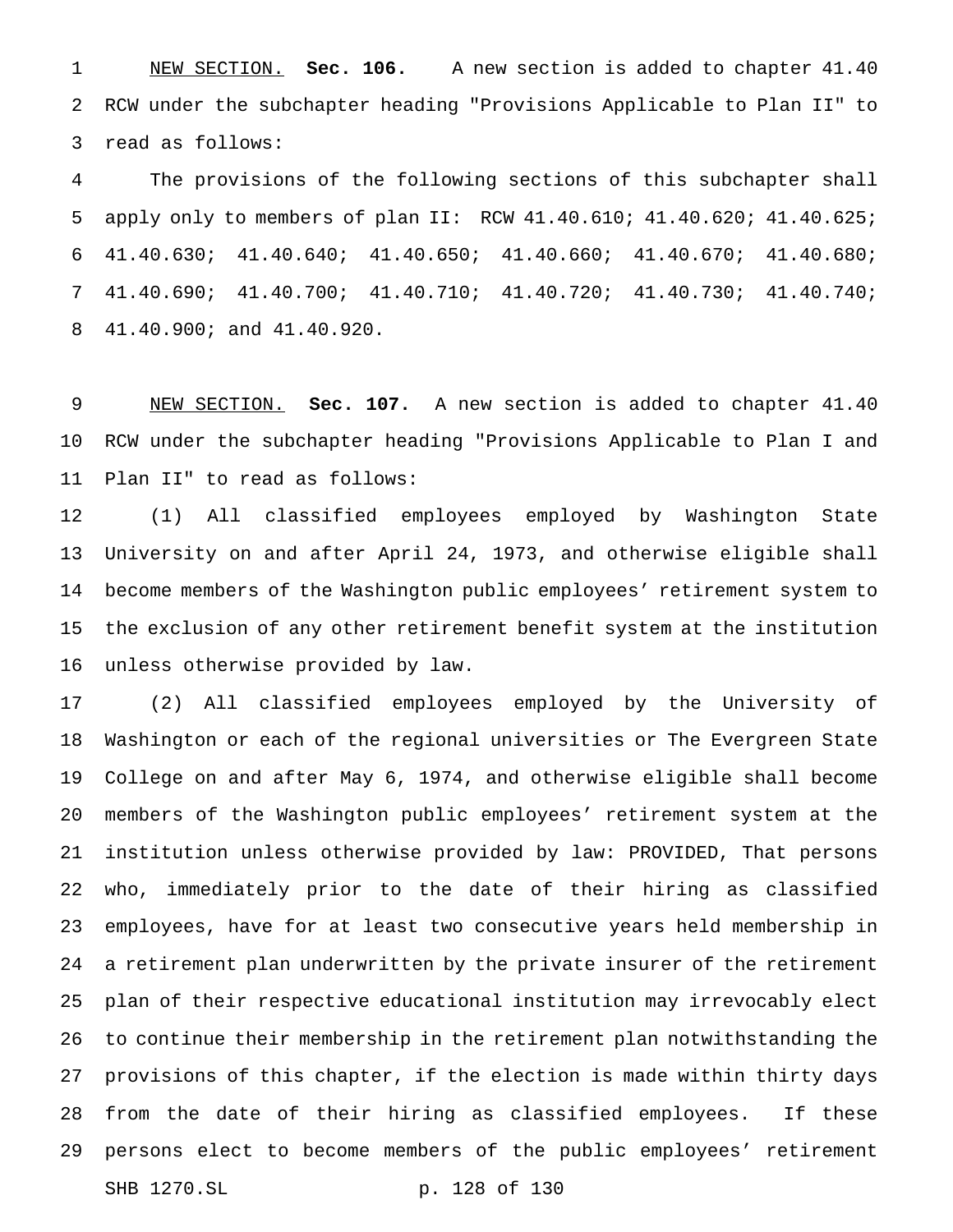system, contributions by them and their employers shall be required from their first day of employment.

 NEW SECTION. **Sec. 108.** A new section is added to chapter 41.50 RCW to read as follows:

 (1) Two funds are hereby created and established in the state treasury to be known as the Washington law enforcement officers' and fire fighters' system plan I retirement fund, and the Washington law enforcement officers' and fire fighters' system plan II retirement fund which shall consist of all moneys paid into them in accordance with the provisions of this chapter and chapter 41.26 RCW, whether such moneys take the form of cash, securities, or other assets. The plan I fund shall consist of all moneys paid to finance the benefits provided to members of the law enforcement officers' and fire fighters' retirement system plan I, and the plan II fund shall consist of all moneys paid to finance the benefits provided to members of the law enforcement officers' and fire fighters' retirement system plan II.

 (2) All of the assets of the Washington state teachers' retirement system shall be credited according to the purposes for which they are held, to two funds to be maintained in the state treasury, namely, the teachers' retirement system plan I fund and the teachers' retirement system plan II fund. The plan I fund shall consist of all moneys paid to finance the benefits provided to members of the Washington state teachers' retirement system plan I, and the plan II fund shall consist of all moneys paid to finance the benefits provided to members of the Washington state teachers' retirement system plan II.

 (3) There is hereby established in the state treasury two separate funds, namely the public employees' retirement system plan I fund and the public employees' plan II fund. The plan I fund shall consist of all moneys paid to finance the benefits provided to members of the

p. 129 of 130 SHB 1270.SL